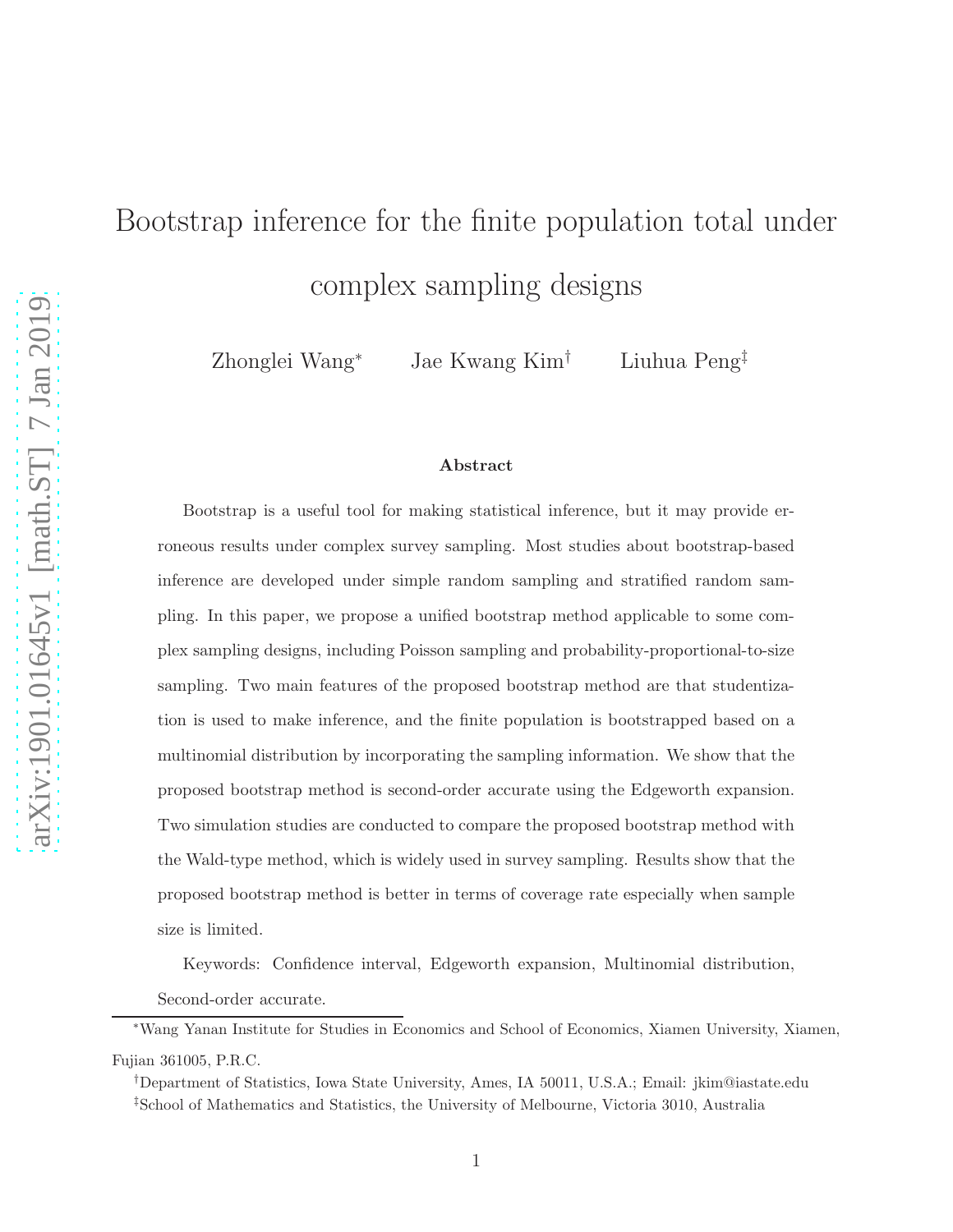## 1 Introduction

Bootstrap, first proposed by [Efron](#page-81-0) [\(1979\)](#page-81-0), is a simulation-based approach for accessing uncertainty of estimates and for constructing confidence intervals. Bootstrap is widely used in that it is easy to implement and is second-order accurate under mild conditions [\(Hall;](#page-82-0) [1992,](#page-82-0) §3.3). However, classical bootstrap methods are not applicable under most sampling designs since the independent or identical distributed assumption may fail.

Under complex sampling, bootstrap methods have been proposed to handle variance estimation. In survey sampling, one of the most popular bootstrap approaches is the rescaling bootstrap method proposed by [Rao and Wu](#page-82-1) [\(1988\)](#page-82-1) under stratified random sampling, and they demonstrated that their bootstrap- $t$  intervals are second-order accurate if the variance component is *known*. Such a variance, however, is seldom known in practice. [Rao et al.](#page-82-2) [\(1992\)](#page-82-2) generalized the rescaling bootstrap method to cover the non-smooth statistics, but they did not discuss the second-order accuracy. [Sitter](#page-83-0) [\(1992a\)](#page-83-0) considered a mirror-match bootstrap method for sampling designs without replacement and discussed the second-order accuracy based on the *known* population variance as [Rao and Wu](#page-82-1) [\(1988](#page-82-1)). [Sitter](#page-83-1) [\(1992b\)](#page-83-1) extended the without-replacement bootstrap method [\(Gross](#page-82-3); [1980](#page-82-3)) to complex sampling designs and compared the proposed method with the rescaling bootstrap method [\(Rao and Wu;](#page-82-1) [1988\)](#page-82-1) and the mirror-match bootstrap method [\(Sitter](#page-83-0); [1992a](#page-83-0)). [Shao and Sitter](#page-83-2) [\(1996\)](#page-83-2) proposed a bootstrap method for the case when survey data are subject to missingness. [Sverchkov and Pfeffermann](#page-83-3) [\(2004\)](#page-83-3) proposed to use a multinomial distribution to reconstruct the finite population to estimate the mean square error. [Beaumont and Patak](#page-81-1) [\(2012\)](#page-81-1) proposed a generalized bootstrap method for variance estimation under Poisson sampling. Antal and Tillé [\(2011](#page-81-2)) proposed one-one resampling methods to estimate the variance for some complex sampling designs. [Mashreghi et al.](#page-82-4) [\(2016\)](#page-82-4) gave a comprehensive overview of the bootstrap methods in survey sampling for variance estimation.

In survey sampling, the literature on bootstrap-based approaches for interval estimation is very limited. [Bickel and Freedman](#page-81-3) [\(1984\)](#page-81-3) first considered interval estimation under strat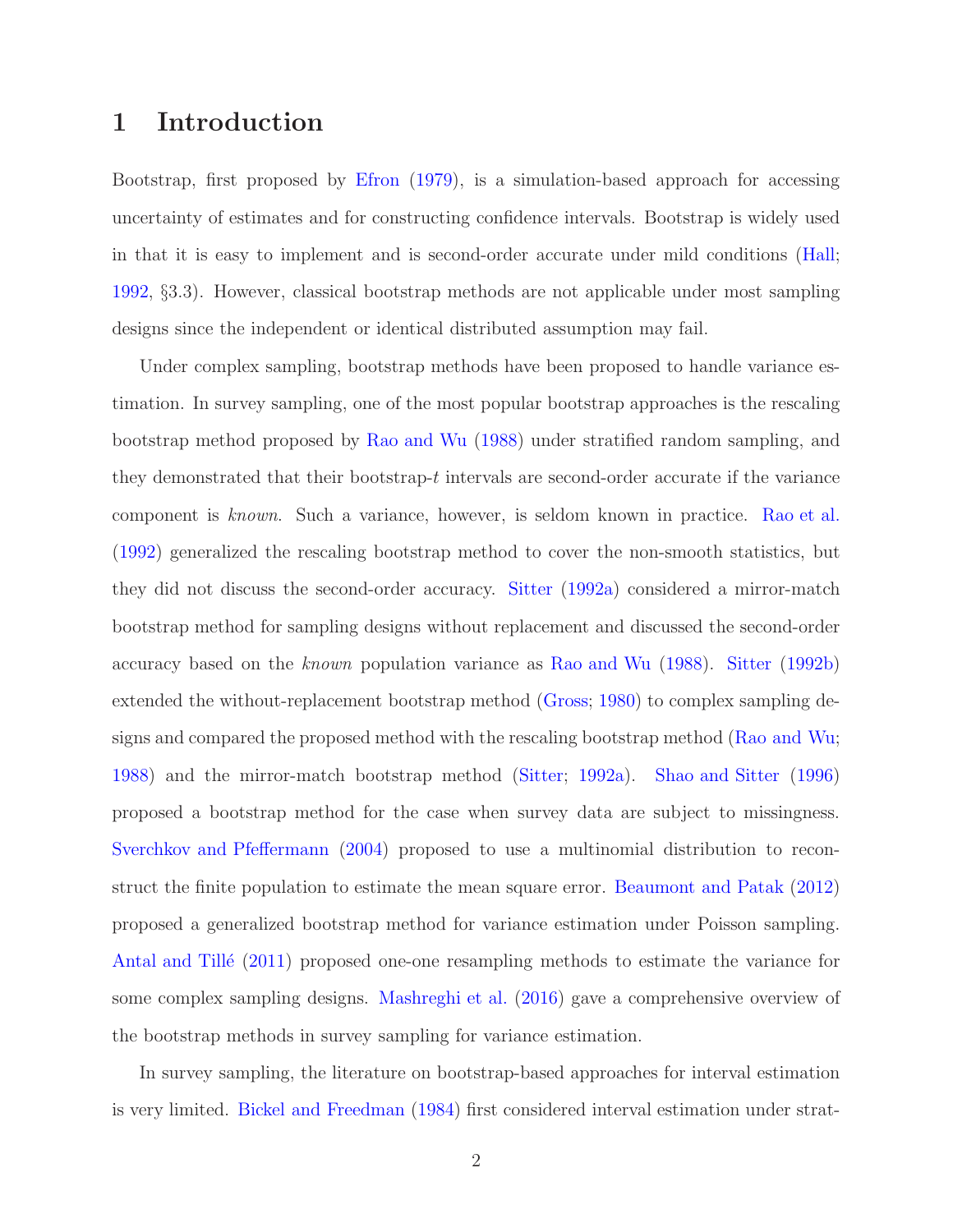ified random sampling. [Booth et al.](#page-81-4) [\(1994\)](#page-81-4) generalized the method of [Bickel and Freedman](#page-81-3) [\(1984\)](#page-81-3) to show that the constructed confidence interval for a smooth function of the finite population mean is second-order accurate. However, all of the theoretical results, including that of [Rao and Wu](#page-82-1) [\(1988](#page-82-1)) are restricted to stratified random sampling. Although [Beaumont and Patak](#page-81-1) [\(2012](#page-81-1)) discussed a generalized bootstrap method for survey sampling with special attention to Poisson sampling, they did not provide rigorous results for the second-order accuracy of their methods.

In this paper, we focus on interval estimation under complex sampling. The goal of this study is to develop a unified bootstrap method to approximate the sampling distribution of the design-based estimator under some popular sampling designs, including Poisson sampling, simple random sampling (SRS) and probability-proportional-to-size (PPS) sampling. The proposed bootstrap methods apply multinomial distributions to generate the bootstrap finite populations by incorporating the sampling information, and the same sampling design is conducted to obtain a bootstrap sample from each bootstrap finite population. A similar idea has been successfully applied to SRS by [Gross](#page-82-3) [\(1980\)](#page-82-3) and [Chao and Lo](#page-81-5) [\(1985\)](#page-81-5). Our bootstrap methods differ from that proposed by [Sverchkov and Pfeffermann](#page-83-3) [\(2004](#page-83-3)) in the sense that the finite population is iteratively bootstrapped, and an asymptotically pivotal statistic is used to make statistical inference for the finite population total. We also study the theoretical properties of the proposed bootstrap methods for different sampling designs using the Edgeworth expansion. We summarize our contributions in this paper below:

- 1. We have proposed a unified bootstrap method for interval estimation under some popular complex sampling designs, including Poisson sampling, SRS and PPS sampling. A simulation study also confirms that the proposed method works even under two-stage cluster sampling.
- 2. For three commonly used sampling designs, we have provided a rigorous proof for the second-order accuracy of the proposed bootstrap methods and shown that the estimation error is  $o_p(n^{-1/2})$  [\(DiCiccio and Romano](#page-81-6); [1995](#page-81-6)) under mild conditions. Wald-type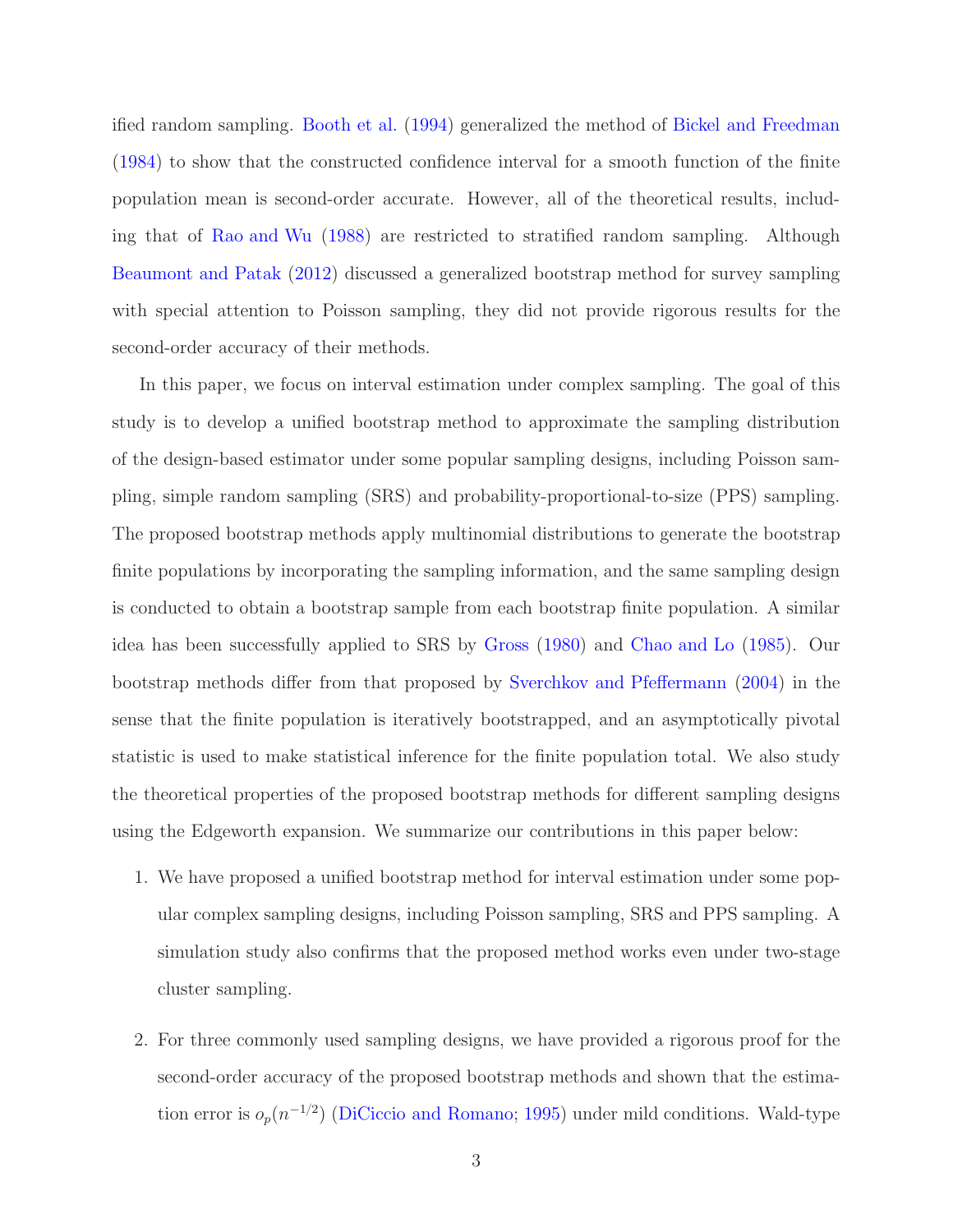method is widely used in survey sampling, so the proposed bootstrap method is an important contribution since it provides more accurate inference compared with the Wald-type method under mild conditions. Besides, to our knowledge, we are the first to provide the Edgeworth expansion of a *studentized* estimator under Poisson sampling.

The remaining part of the paper is organized as follows. Sampling designs and designbased estimators under consideration are briefly reviewed in Section 2. In the following three sections, we propose bootstrap methods for Poisson sampling, SRS and PPS sampling, respectively, and theoretical properties are also investigated. Two simulation studies are conducted to compare the proposed bootstrap method with the Wald-type method in Section 6. Some concluding remarks are made in Section 7.

#### 2 Sampling designs and estimates

In survey sampling, the finite population is often assumed to be fixed, and the randomness is due to the sampling design. Let  $\mathcal{F}_N = \{y_1, \ldots, y_N\}$  be the finite population of size N, and we are interested in making inference for the finite population total  $Y = \sum_{i=1}^{N} y_i$ . For simplicity, we assume that the elements in  $\mathcal{F}_N$  are scalers. To avoid unnecessary details, we also assume that the population size  $N$  is known, so it is equivalent to make statistical inference for the finite population mean  $\bar{Y} = N^{-1}Y$ .

We consider three commonly used sampling designs, including Poisson sampling, SRS and PPS sampling. For without-replacement sampling designs, such as Poisson sampling and SRS,  $I_i$  is the sampling indicator with  $I_i = 1$  indicating that the *i*-th element is in the sample and 0 otherwise, and  $\pi_i = E(I_i)$  is the first-order inclusion probability of the *i*-th element for  $i = 1, ..., N$ , where the expectation is taken with respect to the sampling design. Let  $\Pi_N = {\pi_1, \ldots, \pi_N}$  be the set of first-order inclusion probabilities, and it is assumed to be known. Poisson sampling generates a sample based on N independent Bernoulli experiments, one for each element in the finite population. That is,  $I_i \sim \text{Ber}(\pi_i)$  for  $i = 1, ..., N$ ,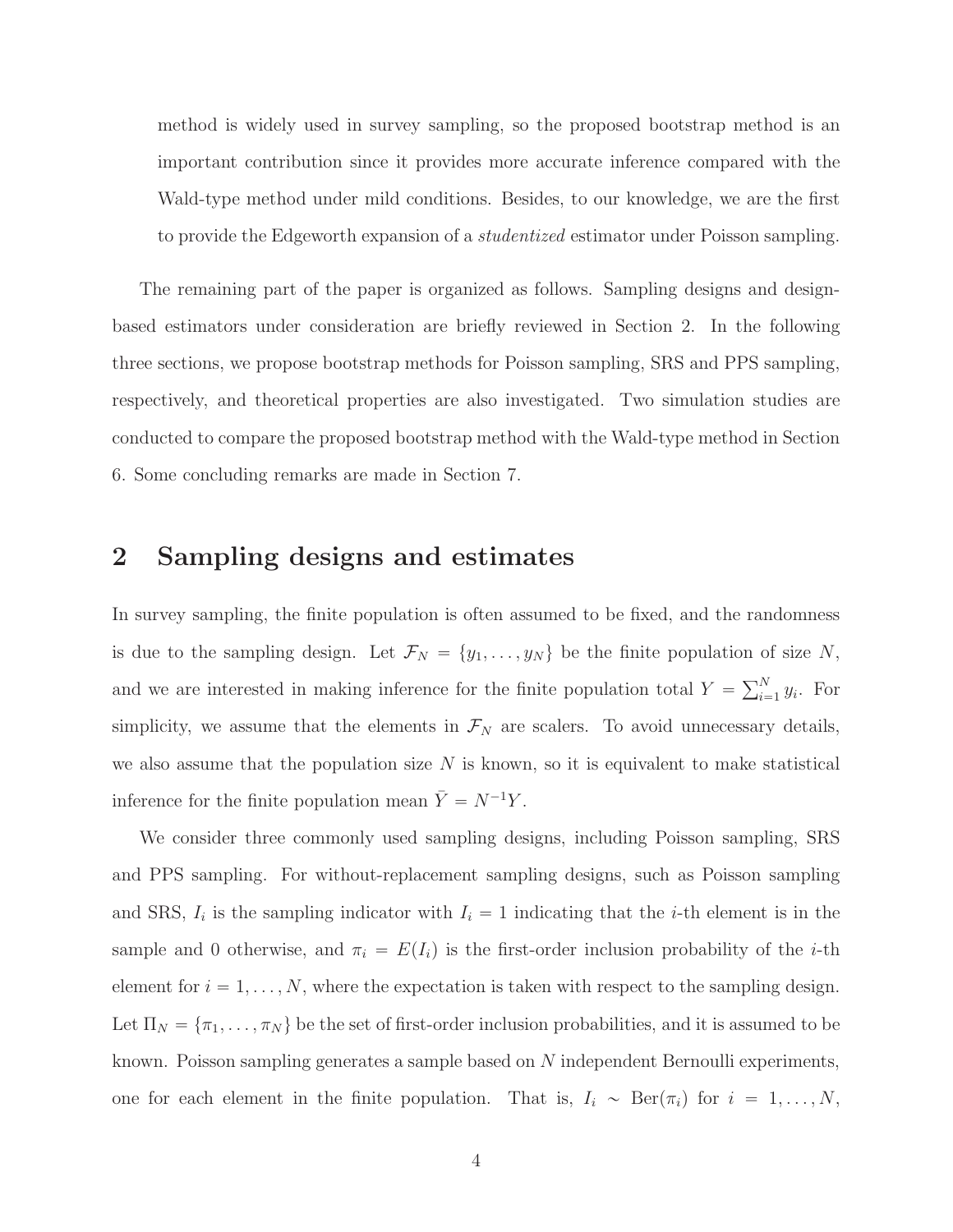where  $\text{Ber}(\pi_i)$  is a Bernoulli distribution with success probability  $\pi_i \in (0, 1)$ , and a sample is  $\{y_i: I_i = 1, i = 1, \ldots, N\}$ . Let  $n = \sum_{i=1}^N I_i$  be a realized sample size and  $n_0 = E(n)$  $\sum_{i=1}^{N} \pi_i$  be the expected sample size under Poisson sampling. For SRS, a without-replacement sample of size *n* is selected with equal probabilities, and we can show  $\pi_i = nN^{-1}$  for  $i =$  $1, \ldots, N$  under SRS. Denote  $\hat{Y}_{Poi} = \sum_{i=1}^{N} y_i \pi_i^{-1} I_i$  to be the Horvitz-Thompson estimator [\(Horvitz and Thompson](#page-82-5); [1952\)](#page-82-5) of Y under Poisson sampling, and the corresponding one is  $\hat{Y}_{SRS} = \sum_{i=1}^{N} y_i \pi_i^{-1} I_i = Nn^{-1} \sum_{i=1}^{N} I_i y_i$  under SRS. The sample size *n* is random under Poisson sampling, but it is fixed under SRS. Without loss of generality, assume that the first n elements are sampled under Poisson sampling or SRS, and the design-unbiased variance estimators are  $\hat{V}_{Poi} = \sum_{i=1}^{n} y_i^2 (1 - \pi_i) \pi_i^{-2}$  and  $\hat{V}_{SRS} = N(N - n) n^{-1} s_{SRS}^2$ , respectively, where  $s_{SRS}^2 = n^{-1} \sum_{i=1}^n (y_i - \bar{y})^2$  is the sample variance of  $\{y_1, \ldots, y_n\}$ , and  $\bar{y} = n^{-1} \sum_{i=1}^n y_i$ .

PPS sampling generates a sample of size  $n$  by independently and identically selecting an element from  $\mathcal{F}_N$  *n* times with selection probabilities  $\{p_i : i = 1, \ldots, N\}$ , where  $p_i \in (0, 1)$  is the *known* selection probability of  $y_i$  for  $i = 1, ..., N$  and  $\sum_{i=1}^{N} p_i = 1$ . Replicates may occur in the sample under PPS sampling, and the population total  $Y$  is estimated by the Hansen– Hurwitz estimator [\(Hansen and Hurwitz](#page-82-6); [1943\)](#page-82-6), which is denoted as  $\hat{Y}_{PPS} = n^{-1} \sum_{i=1}^{n} Z_i$ , where  $Z_i = p_{a,i}^{-1} y_{a,i}, p_{a,i} = p_k$  and  $y_{a,i} = y_k$  if  $a_i = k$ , and  $a_i$  is the index of the selected element for the *i*-th draw. A design-unbiased variance estimator is  $\hat{V}_{PPS} = n^{-2} \sum_{i=1}^{n} (Z_i - \hat{Y}_{PPS})^2$ .

Throughout the paper, assume that the (expected) sample size is less than the population size. Since we study a sequence of finite populations and inclusion probabilities in the following three sections, assume that  $y_i$  and  $\pi_i$  are indexed by N implicitly, and samples are generated independently for different finite populations. We use the notation " $a_n \approx b_n$ " to indicate that  $a_n$  and  $b_n$  have the same asymptotic order. That is,  $a_n \approx b_n$  is equivalent to  $a_n = O(b_n)$  and  $b_n = O(a_n)$ .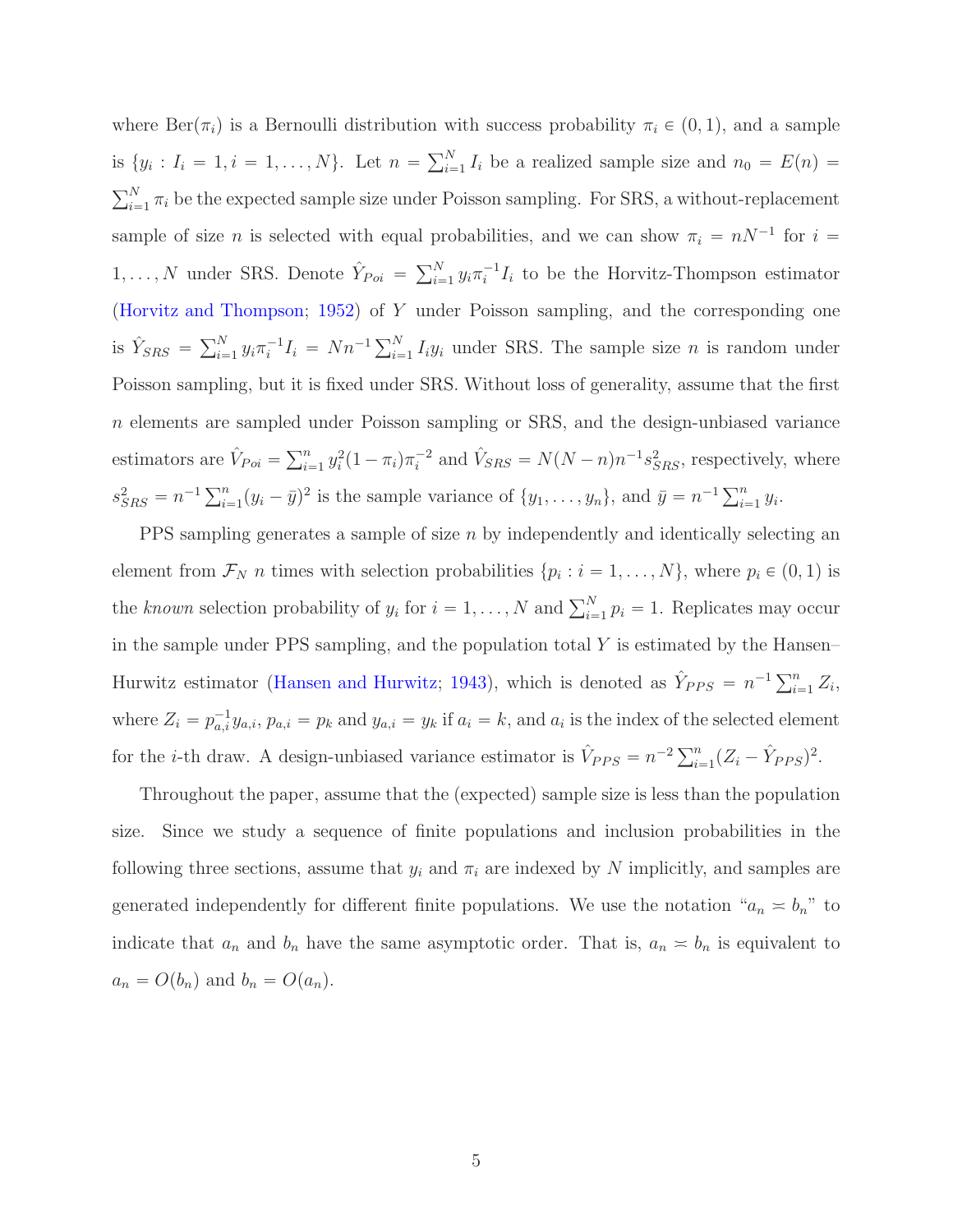## <span id="page-5-0"></span>3 Bootstrap method for Poisson sampling

We propose the following bootstrap method to approximate the sampling distribution of  $T_{Poi} = \hat{V}_{Poi}^{-1/2} (\hat{Y}_{Poi} - Y)$  under Poisson sampling.

Step 1. Based on the sample  $\{y_1, \ldots, y_n\}$ , generate  $(N_1^*, \ldots, N_n^*)$  from a multinomial distribution MN(N;  $\rho$ ) with N trials and a probability vector  $\rho$ , where  $\rho = (\rho_1, \dots, \rho_n)$ and

$$
\rho_i = \frac{\pi_i^{-1}}{\sum_{j=1}^n \pi_j^{-1}}
$$

for  $i = 1, ..., n$ . Denote  $\mathcal{F}_N^* = \{y_1^*, ..., y_N^*\}$  and  $\Pi_N^* = \{\pi_1^*, ..., \pi_N^*\}$ , and they consist of  $N_i^*$  copies of  $y_i$  and  $\pi_i$ , respectively. Let the bootstrap finite population total be  $Y^* = \sum_{i=1}^N y_i^* = \sum_{i=1}^n N_i^* y_i.$ 

Step 2. For  $i = 1, \dots, n$ , generate  $m_i^*$  independently from a binomial distribution  $Bin(N_i^*, \pi_i)$ with  $N_i^*$  trials and a success probability  $\pi_i$ . The bootstrap sample consists of  $m_i^*$ replicates of  $y_i$  under Poisson sampling. Denote  $\hat{Y}_{Poi}^* = \sum_{i=1}^n m_i^* y_i \pi_i^{-1}$  and  $T_{Poi}^* =$  $(\hat{V}_{Poi}^*)^{-1/2}(\hat{Y}_{Poi}^* - Y^*)$ , where  $\hat{V}_{Poi}^* = \sum_{i=1}^n m_i^* y_i^2 (1 - \pi_i) \pi_i^{-2}$  is the bootstrap variance estimator.

#### Step 3. Repeat the two steps above independently M times.

Step 1 corresponds to generating a bootstrap finite population  $\mathcal{F}_N^*$  and bootstrap firstorder inclusion probabilities  $\Pi_N^*$  by incorporating the sampling information. Based on  $\mathcal{F}_N^*$ and  $\Pi^*_{N}$ , Step 2 is used to generate a bootstrap sample, from which a bootstrap replicate of  $T_{Poi}$  is obtained. Instead of sampling from the bootstrap finite population  $\mathcal{F}_N^*$  directly, Step 2 provides a more efficient way to generate a sample using  $N_1^*, \ldots, N_n^*$  under Poisson sampling. In Step 2, we center  $T^*_{Poi}$  by the bootstrap population total  $Y^*$  not by  $\hat{Y}_{Poi}$ . The reason is that the finite population should be fixed, and the randomness is due to Poisson sampling. Thus, the statistic should be centered using the corresponding population total  $Y^*$ . If we center  $T^*_{Poi}$  by  $\hat{Y}_{Poi}$ , it causes additional variability due to generating different bootstrap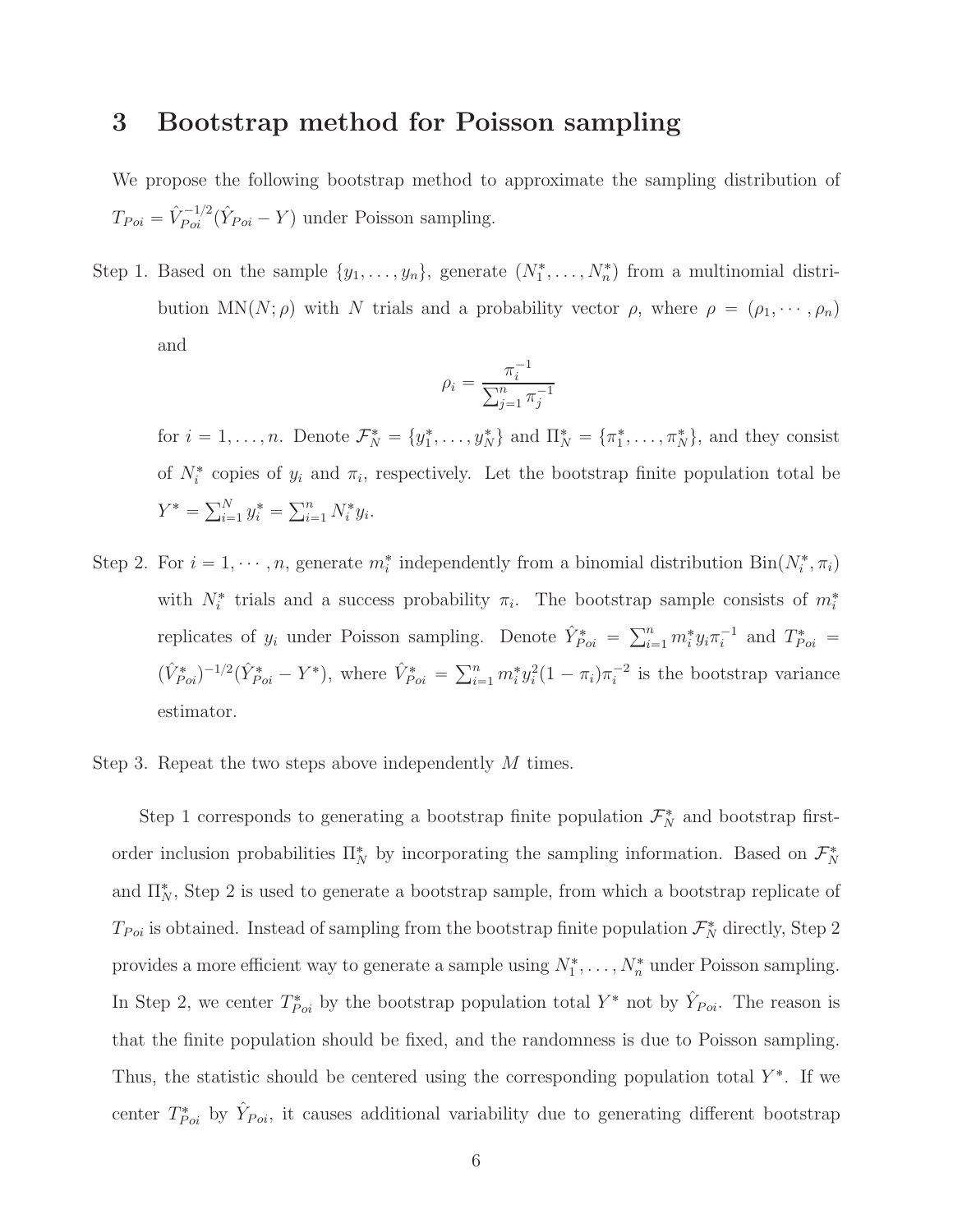finite populations. The same argument applies for the other two sampling designs. We use the empirical distribution of  $T_{Poi}^*$  to approximate that of  $T_{Poi}$  and make inference for Y.

Before discussing the theoretical properties of the proposed bootstrap method, we introduce some mild conditions on  $\mathcal{F}_N$  and  $\Pi_N$ .

(C1) There exist constants  $\alpha \in (2^{-1}, 1]$  and  $0 < C_1 \le C_2$  such that  $n_0 \approx N^{\alpha}$ , and  $\pi_i$  satisfies

$$
C_1 \leqslant n_0^{-1} N \pi_i \leqslant C_2
$$

<span id="page-6-0"></span>for  $i = 1, \ldots, N$ .

(C2) The sequence of finite populations and first-order inclusion probabilities satisfy

$$
\lim_{N \to \infty} (n_0 N^{-2} V_{Poi}) = \sigma_1^2,
$$

<span id="page-6-1"></span>where  $V_{Poi} = \sum_{i=1}^{N} y_i^2 (1 - \pi_i) \pi_i^{-1}$ , and  $\sigma_1^2$  is a positive constant.

(C3) The following condition holds for finite populations, that is,

$$
\lim_{N \to \infty} N^{-1} \sum_{i=1}^{N} y_i^8 = C_3,
$$

<span id="page-6-2"></span>where  $C_3$  is a positive constant.

(C4) Denote  $X_i = V_{Poi}^{-1/2} y_i \pi_i^{-1} (I_i - \pi_i)$  for  $i = 1, ..., N$ , and let  $m = \lfloor n_0^{-1/2} N / (\log n_0) \rfloor$  be the integer part of  $n_0^{-1/2} N/(\log n_0)$ . Then, there exist constants  $t_0 > 0$  and  $a > 2$  such that, for any subset  $\{X_{\ell_1}, \ldots, X_{\ell_m}\}\$  of  $\{X_1, \ldots, X_N\},\$ 

$$
\left|\prod_{i=1}^m E\{\exp(\iota t X_{\ell_i}) \mid \mathcal{F}_N\}\right| = O(m^{-a})
$$

uniformly in  $|t| > t_0 > 0$ , where  $\iota$  is the imaginary unit.

We briefly comment on these conditions. Condition  $(C1)$  $(C1)$  is commonly used in survey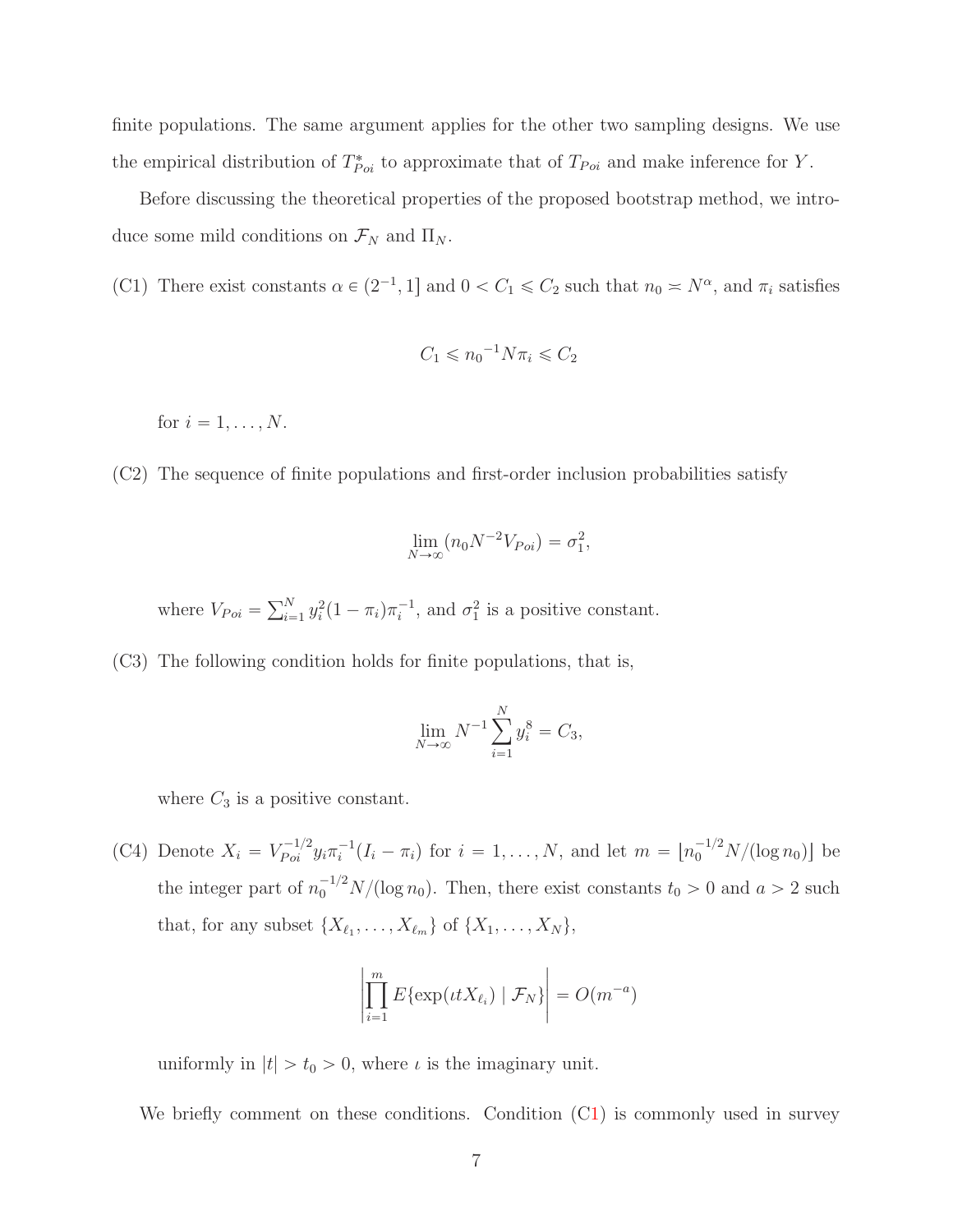sampling [\(Fuller](#page-82-7); [2009\)](#page-82-7); the first part of ([C1\)](#page-7-0) is a mild restriction on the expected sample size, and the second part regulates the first-order inclusion probabilities. Condition ([C2\)](#page-6-0) rules out the degenerate case of the Horvitz–Thompson estimator under Poisson sampling. The moment condition in ([C3\)](#page-6-1) guarantees the convergence of the variance estimators and other quantities, and it is also required for SRS and PPS sampling that we will discuss in the following two sections. To illustrate the existence of  $\mathcal{F}_N$  and  $\Pi_N$  satisfying ([C1\)](#page-7-0) and ([C2\)](#page-6-0) simultaneously, consider  $\pi_i = n_0 N^{-1}$ , so ([C1\)](#page-7-0) holds, where  $n_0 = \lfloor N^{2/3} \rfloor$  and  $C_1 = C_2 = 1$ , for example. Then, we have  $\lim_{N\to\infty}(n_0N^{-2}V_{Poi}) = \lim_{N\to\infty} N^{-1}\sum_{i=1}^N y_i^2 (1 - n_0N^{-1})$ . If  $N^{-1} \sum_{i=1}^{N} y_i^2$  converges as  $N \to \infty$ , then ([C2\)](#page-6-0) holds. Condition ([C4\)](#page-6-2) is a counterpart of non-lattice assumption and is useful in deriving Edgeworth expansions. Specifically, for any subset  $\{X_{\ell_1},\ldots,X_{\ell_m}\}\$  of  $\{X_1,\ldots,X_N\}\$ , condition ([C4\)](#page-6-2) ensures that  $\{X_{\ell_i}\}_{i=1}^m$  have subsequences of length  $O(\log m)$  with different spans; see [Feller](#page-81-7) [\(2008,](#page-81-7) §16.6) for more discussion on a similar assumption.

Denote  $(\mathcal{F}_N, \mathcal{B}_N, P_{N,Poi})$  to be a probability space, where  $\mathcal{B}_N$  and  $P_{N,Poi}(\cdot)$  are the  $\sigma$ algebra and the probability measure on  $\mathcal{F}_N$  associated with Poisson sampling, respectively. That is,  $\mathcal{F}_N = \times_{i=1}^N \Omega_i$ ,  $\mathcal{B}_N = \bigotimes_{i=1}^N \mathcal{A}_i$  and  $P_{N,Poi}(A_1 \times A_2 \times \cdots \times A_N) = \prod_{i=1}^N \mu_i(A_i)$ , where  $\Omega_i = \{0, 1\}, \mathcal{A}_i$  is the power set of  $\Omega_i$ , and  $\mu_i(\{1\}) = 1 - \mu_i(\{0\}) = \pi_i$  for  $i = 1, ..., N$ . Let  $\mathcal{F} = \times_{N=1}^{\infty} \mathcal{F}_N$  be the product space and  $\mathcal{B} = \bigotimes_{N=1}^{\infty} \mathcal{B}_N$  be the product- $\sigma$ -algebra; see [Klenke](#page-82-8) [\(2014,](#page-82-8) §14.1) for details about the notations. By Corollary 14.33 of [Klenke](#page-82-8) [\(2014\)](#page-82-8), there exists a uniquely determined probability measure  $\mathbb{P}_{Poi}$  on  $(\mathcal{F}, \mathcal{B})$  such that  $\mathbb{P}_{Poi}(F_1 \times F_2 \times \cdots \times F_n \times \times_{N=n+1}^{\infty} \mathcal{F}_N) = \prod_{i=1}^n P_{i,Poi}$ , where  $F_i \in \mathcal{F}_i$  for  $i = 1, \ldots, n$  and  $n \in \mathbb{N}$ .

<span id="page-7-1"></span>Lemma 3.1. *Suppose that ([C1\)](#page-7-0)–([C3\)](#page-6-1) hold. Then,*

<span id="page-7-0"></span>
$$
n_0 N^{-2} (\hat{V}_{Poi} - V_{Poi}) \to 0
$$
\n(1)

 $as N \rightarrow \infty$  *almost surely* ( $\mathbb{P}_{Poi}$ ).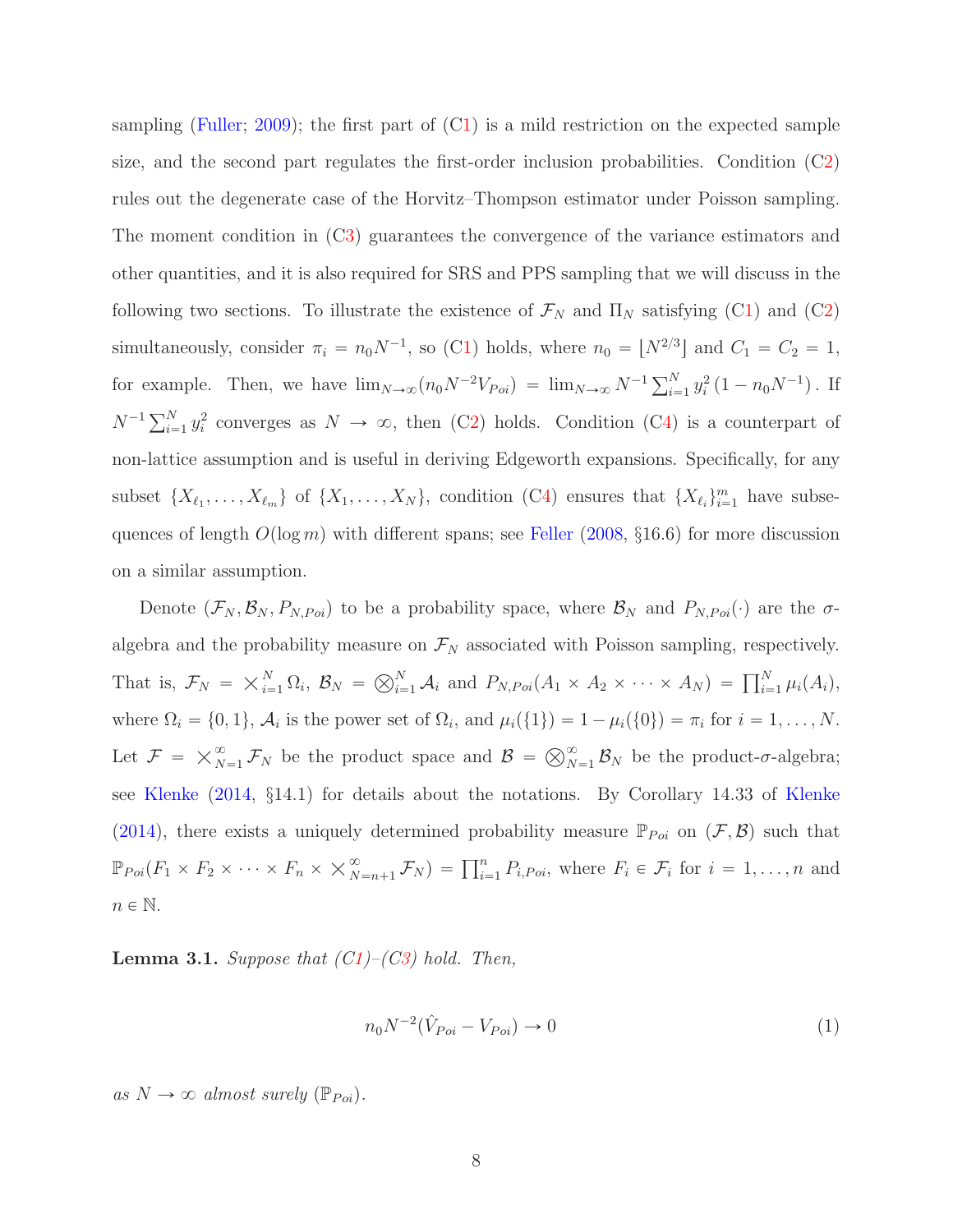Let 
$$
\mu_{Poi}^{(3)} = \sum_{i=1}^{N} y_i^3 (1 - \pi_i) \{ (1 - \pi_i)^2 \pi_i^{-2} - 1 \}
$$
 and  $\hat{\mu}_{Poi}^{(3)} = \sum_{i=1}^{n} y_i^3 (1 - \pi_i) \pi_i^{-1} \{ (1 - \pi_i)^2 \pi_i^{-2} - 1 \}.$ 

*Then,*

$$
n_0^2 N^{-3} \mu_{Poi}^{(3)} = O(1) \quad and \quad \frac{n_0^2}{N^3} (\hat{\mu}_{Poi}^{(3)} - \mu_{Poi}^{(3)}) = O_p(n_0^{-1/2}). \tag{2}
$$

*In addition, denote*  $\tau_{Poi}^{(3)} = \sum_{i=1}^{N} y_i^3 (1 - \pi_i)^2 \pi_i^{-2}$  *and*  $\hat{\tau}_{Poi}^{(3)} = \sum_{i=1}^{n} y_i^3 (1 - \pi_i)^2 \pi_i^{-3}$ *. Then,* 

$$
\frac{n_0^2}{N^3} \tau_{Poi}^{(3)} = O(1) \quad \text{and} \quad \frac{n_0^2}{N^3} (\hat{\tau}_{Poi}^{(3)} - \tau_{Poi}^{(3)}) = O_p(n_0^{-1/2}). \tag{3}
$$

Lemma [3.1](#page-7-1) shows some basic properties of the finite population quantities and their design-based estimators. Specifically, the ratio  $\hat{V}_{Poi}^{-1}V_{Poi} \to 1$  almost surely  $(\mathbb{P}_{Poi})$  by  $(C2)$  $(C2)$ . Under Poisson sampling,  $\mu_{Poi}^{(3)}$  is the third central moment of  $\hat{Y}_{Poi}$ , and  $\tau_{Poi}^{(3)}$  is a quantity involved in the Edgeworth expansion of the distribution of  $T_{Poi}$ .

<span id="page-8-1"></span>**Theorem 3.1.** *Assume that conditions ([C1\)](#page-7-0)* $-(C_4)$  *hold. Let*  $\hat{F}_{Poi}(z) = \mathbb{P}_{Poi}(T_{Poi} \leq z)$  *be the cumulative distribution function of*  $T_{Poi}$  *under Poisson sampling. Then,* 

$$
\frac{\hat{\mu}_{Poi}^{(3)}}{\hat{V}_{Poi}^{3/2}} = O_p(n_0^{-1/2}) \quad \text{and} \quad \frac{\hat{\tau}_{N,Poi}^{(3)}}{\hat{V}_{N,Poi}^{3/2}} = O_p(n_0^{-1/2}).\tag{4}
$$

*Furthermore,*

<span id="page-8-0"></span>
$$
\hat{F}_{Poi}(z) = \Phi(z) + \left\{ \frac{\hat{\mu}_{N, Poi}^{(3)}}{6\hat{V}_{N, Poi}^{3/2}} (1 - z^2) + \frac{\hat{\tau}_{N, Poi}^{(3)}}{2\hat{V}_{N, Poi}^{3/2}} z^2 \right\} \phi(z) + o_p(n_0^{-1/2}) \tag{5}
$$

*uniformly in*  $z \in \mathbb{R}$ *, where*  $\Phi(z)$  *is the cumulative distribution function of the standard normal distribution with the probability density function*  $\phi(z)$ .

we make brief comments on the  $o_p(\cdot)$  notation in [\(5\)](#page-8-0) of Theorem [3.1.](#page-8-1) The probability  $\hat{F}_{Poi}(z)$  on the left side of [\(5\)](#page-8-0) is not random. However, we use estimators in the Edgeworth expansion to make it easier to compare [\(5\)](#page-8-0) with the result in the following theorem, so instead of  $o(\cdot)$ , it is reasonable to use  $o_p(\cdot)$  on the right side of [\(5\)](#page-8-0). Similar argument can be made for Edgeworth expansions under the other two sampling designs.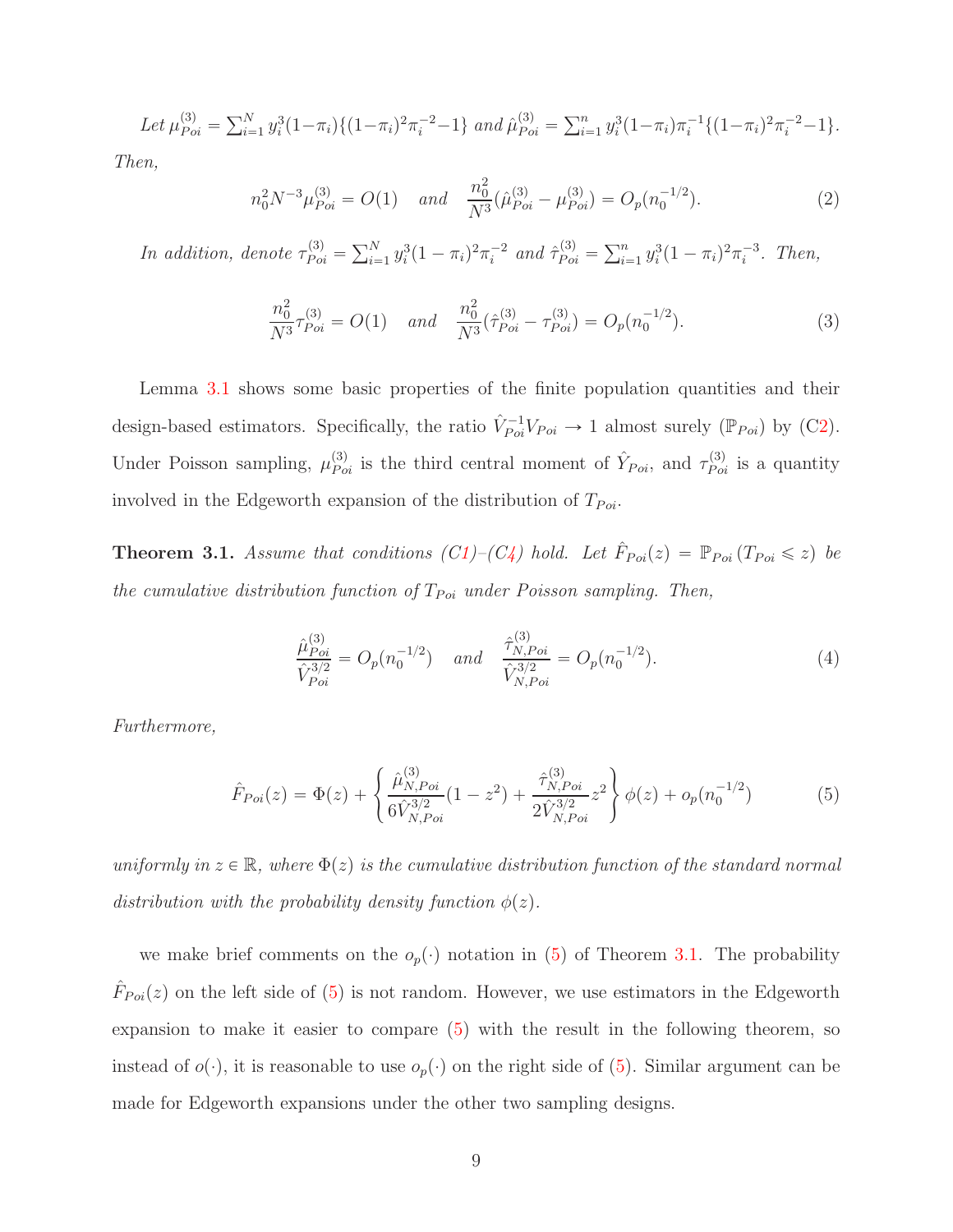In order to establish the Edgeworth expansion for the conditional distribution of  $T_{Poi}^*$ , we need the following assumption, which is similar to condition  $(C4)$  $(C4)$  but with m replaced by  $n_0$ . We isolate ([C4\)](#page-6-2) and ([C5\)](#page-9-0) since (C5) is not needed for Theorem [3.1.](#page-8-1)

<span id="page-9-0"></span>(C5) There exist constants  $t_0 > 0$  and  $a > 2$  such that, for any subset  $\{X_{\ell_1}, \ldots, X_{\ell_{n_0}}\}$  of  $\{X_1, \ldots, X_N\}$  with cardinality  $n_0$ ,

$$
\left|\prod_{i=1}^{n_0} E\{\exp(\iota t X_{\ell_i}) \mid \mathcal{F}_N\}\right| = O(n_0^{-a})
$$

uniformly in  $|t| > t_0 > 0$ .

The next theorem presents the Edgeworth expansion for the distribution of  $T_{Poi}^*$  based on the proposed bootstrap method.

<span id="page-9-2"></span>**Theorem 3.2.** Suppose that conditions  $(C1)$  $(C1)$ – $(C5)$  $(C5)$  hold. Let  $\hat{F}_{Poi}^*(z)$  be the cumulative dis*tribution function of*  $T_{Poi}^*$  *conditional on the bootstrap finite population*  $\mathcal{F}_{Poi}^*$ . Then,

<span id="page-9-1"></span>
$$
\hat{F}_{Poi}^{*}(z) = \Phi(z) + \left\{ \frac{\hat{\mu}_{N, Poi}^{(3)}}{6\hat{V}_{N, Poi}^{3/2}} (1 - z^2) + \frac{\hat{\tau}_{N, Poi}^{(3)}}{2\hat{V}_{N, Poi}^{3/2}} z^2 \right\} \phi(z) + o_p(n_0^{-1/2}) \tag{6}
$$

*uniformly in*  $z \in \mathbb{R}$ *.* 

By comparing [\(5\)](#page-8-0) in Theorem [3.1](#page-8-1) with [\(6\)](#page-9-1) in Theorem [3.2,](#page-9-2) we show that the proposed bootstrap method is second-order accurate, but the Wald-type method, which is based on the asymptotic normality of  $T_{Poi}$ , is not if  $\mu_{Poi}^{(3)}$  and  $\tau_{Poi}^{(3)}$  are nonzero by noting the fact that  $\hat{\mu}_{Poi}^{(3)}$  and  $\hat{\tau}_{Poi}^{(3)}$  are design-unbiased estimators of  $\mu_{Poi}^{(3)}$  and  $\tau_{Poi}^{(3)}$ , respectively. Typically, the cumulative distribution function  $\hat{F}_{Poi}^*(z)$  is hard to study analytically, so we use an empirical distribution to approximate it.

Now, consider establishing confidence intervals for the population total Y . An approximate two-sided confidence interval at significance level  $\alpha$  based on the Wald-type method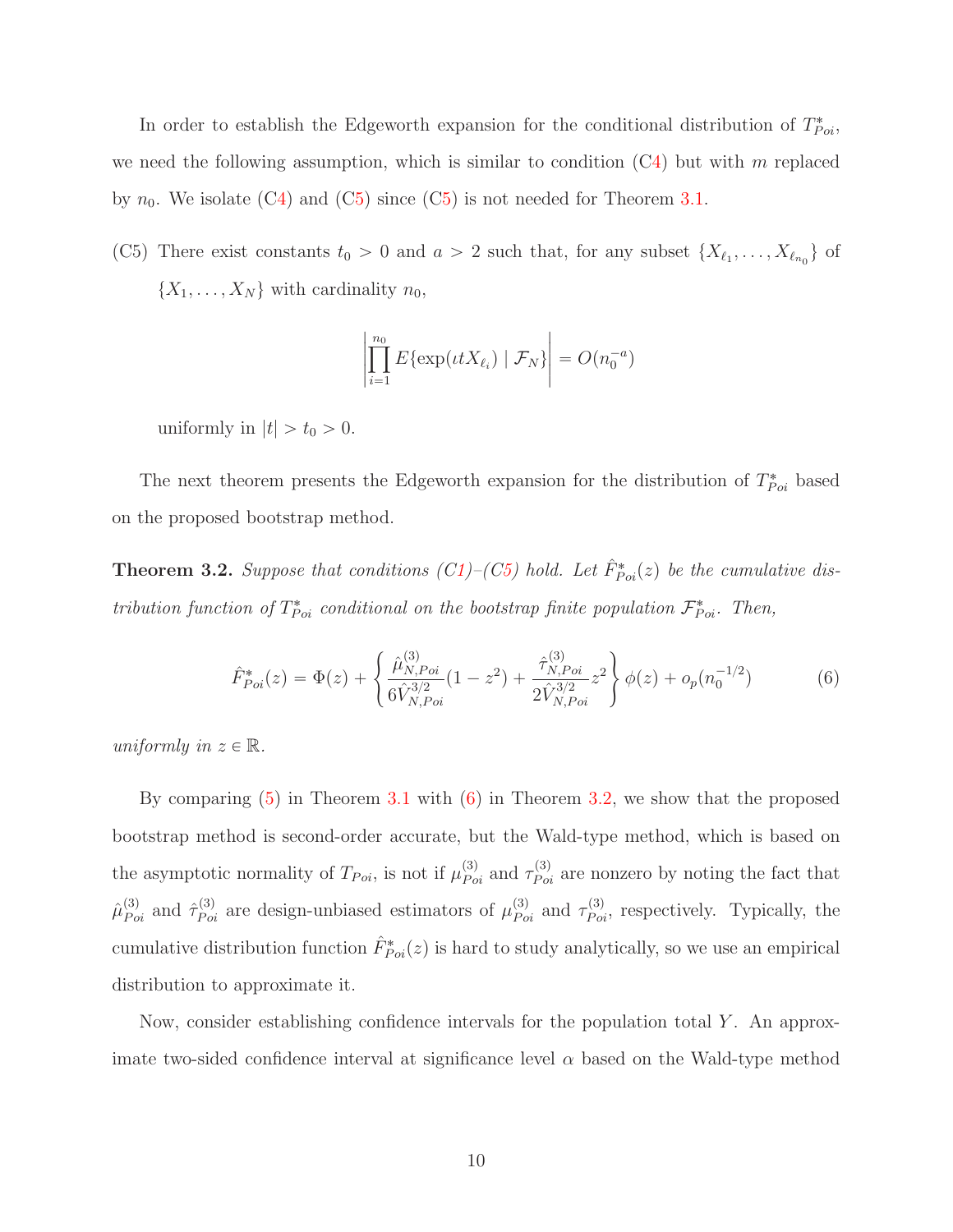can be constructed as

<span id="page-10-0"></span>
$$
\left(\hat{Y}_{Poi} - q_{1-\alpha/2}\hat{V}_{Poi}^{1/2}, \hat{Y}_{Poi} - q_{\alpha/2}\hat{V}_{Poi}^{1/2}\right),\tag{7}
$$

where  $q_{\alpha/2}$  and  $q_{1-\alpha/2}$  are the  $(\alpha/2)$  and  $(1 - \alpha/2)$  quantiles of the standard normal distribution, respectively. According to Theorem [3.1,](#page-8-1) though the upper and lower confidence limits of [\(7\)](#page-10-0) have error rates of order  $O_p(n_0^{-1/2})$  $\binom{-1}{0}$ , this two-sided confidence interval has error rate of order  $o_p(n^{-1/2})$  since  $\hat{\mu}_{N,Poi}^{(3)}/(6\hat{V}_{N,Poi}^{3/2})(1-z^2) + \hat{\tau}_{N,Poi}^{(3)}(2\hat{V}_{N,Poi}^{3/2})z^2$  is an even function of z, and the  $n_0^{-1/2}$  order term in the Edgeworth expansion of  $T_{Poi}$  cancel in the error rate. However, the  $n_0^{-1/2}$  order term leads to an error rates of order  $O_p(n_0^{-1/2})$  $\binom{-1}{0}$  for one-sided confidence intervals based on the normal approximation.

The confidence interval of Y based on the proposed bootstrap methods is

<span id="page-10-1"></span>
$$
\left(\hat{Y}_{Poi} - q_{1-\alpha/2}^* \hat{V}_{Poi}^{1/2}, \hat{Y}_{Poi} - q_{\alpha/2}^* \hat{V}_{Poi}^{1/2}\right),\tag{8}
$$

where  $q^*_{\alpha/2}$  and  $q^*_{1-\alpha/2}$  are the  $(\alpha/2)$  and  $(1-\alpha/2)$  quantiles of  $\hat{F}^*_{Poi}(z)$ . By Theorem [3.2,](#page-9-2) the coverage error of [\(8\)](#page-10-1) is of order  $o_p(n_0^{-1/2})$  $\binom{-1}{0}$ . Moreover, the upper and lower limits of [\(8\)](#page-10-1) have error rates  $o_p(n_0^{-1/2})$  $\binom{-1}{0}$ , which outperforms the confidence interval [\(7\)](#page-10-0) based on Wald-type method. In addition, the one-sided confidence interval by the proposed bootstrap method is more accurate than the one-sided confidence interval obtained by the Wald-type method. Furthermore, as discussed in Section 3.6 of [Hall](#page-82-0) [\(1992](#page-82-0)), an asymmetric equal-tailed confidence interval may convey important information. The same arguments can be used for the other two sampling designs.

#### 4 Bootstrap method for SRS

We propose the following procedure to make statistical inference for  $T_{SRS} = \hat{V}_{SRS}^{-1/2} (\hat{Y}_{SRS} - Y)$ under SRS.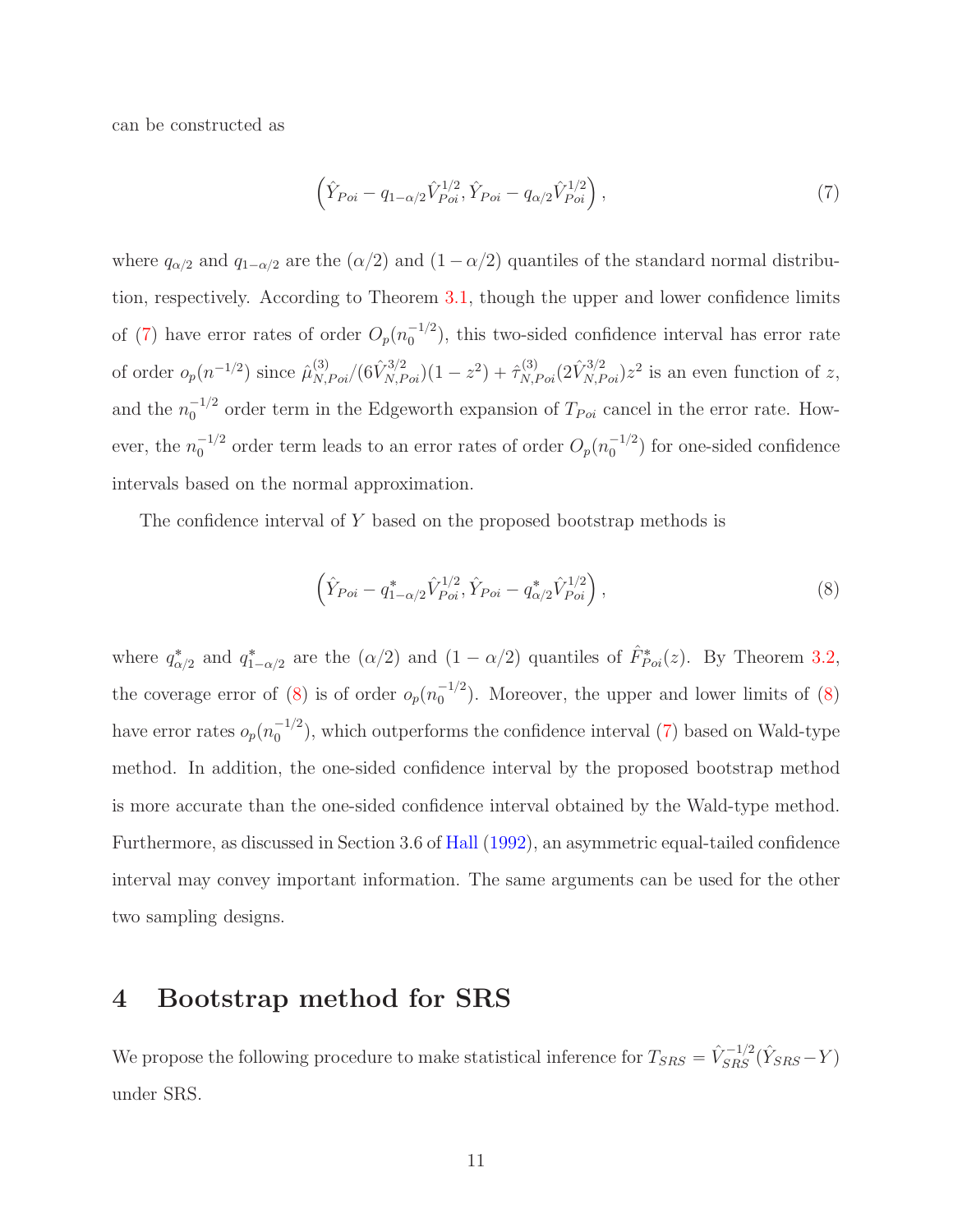- Step 1. Generate  $(N_1^*, \ldots, N_n^*)$  from  $MN(N; \rho)$ , where  $\rho_i = n^{-1}$  for  $i = 1, \ldots, n$ . Then,  $\mathcal{F}_N^*$ contains  $N_i^*$  copies of  $y_i$  for  $i = 1, \ldots, n$ , and the bootstrap finite population total is  $Y^* = \sum_{i=1}^N N_i^* y_i.$
- Step 2. Generate a bootstrap sample of size n, denoted as  $\{y_1^*, \ldots, y_n^*\}$ , from  $\mathcal{F}_N^*$  using SRS. Then, we can obtain  $T_{SRS}^* = (\hat{V}_{SRS}^*)^{-1/2} (\hat{Y}_{SRS}^* - Y^*)$ , where  $\hat{Y}_{SRS}^* = Nn^{-1} \sum_{i=1}^n y_i^*$ ,  $\hat{V}_{SRS}^* = N(N - n)n^{-1}s_{SRS}^{*2}, s_{SRS}^{*2} = n^{-1}\sum_{i=1}^n (y_i^* - \bar{y}^*)^2$ , and  $\bar{y}^* = n^{-1}\sum_{i=1}^n y_i^*$ .

Step 3. Repeat the two steps above independently M times.

The three steps for SRS are similar to those under Poisson sampling, but we do not need  $\Pi_N^*$  since  $\pi_i^* = nN^{-1}$  for  $i = 1, ..., N$ . Different from that under Poisson sampling, the bootstrap sample is generated directly from  $\mathcal{F}_N^*$ . One commonly used algorithm to generate a sample of size  $n$  under SRS is to select elements sequentially from the finite population without replacement. If  $n = o(N)$ , the computational complexity of selecting each element is  $O(N)$ . Besides the above bootstrap procedure, we propose the following one. It can be shown that these two procedures are equivalent under SRS, but the computational complexity of the latter is  $O(n)$  for selecting each element.

- Step 1'. The same as Step 1 above.
- Step 2'. Initialize  $N_i^{*(0)} = N_i^*$  and  $m_i^* = 0$  for  $i = 1, \ldots, n$ .
- Step 3'. Generate a bootstrap sample of size  $n$  from  $\mathcal{F}_N^*$  under SRS.
	- Step 3.1'. Initialize  $k = 1$ .
	- Step 3.2'. Select an index, say  $l^{(k)}$ , from  $\{1, \ldots, n\}$  with selection probability  $p_i^{(k)} = N_i^{*(k-1)}$  $\binom{*(k-1)}{i} \sum_{j=1}^n N_j^{*(k-1)}$ j for  $i = 1, \ldots, n$ .
	- Step 3.3'. Update  $m_i^* = m_i^* + 1$  if  $i = l^{(k)}$ . Set  $N_i^{*(k)} = N_i^{*(k-1)}$  $i^{*(k-1)}$  if  $i \in \{1, ..., n\} \setminus \{l^{(k)}\},$  and  $N_i^{*(k)} = N_i^{*(k-1)} - 1$  if  $i = l^{(k)}$ , where  $A \setminus B = \{x \in A : x \notin B\}$  for two sets A and B.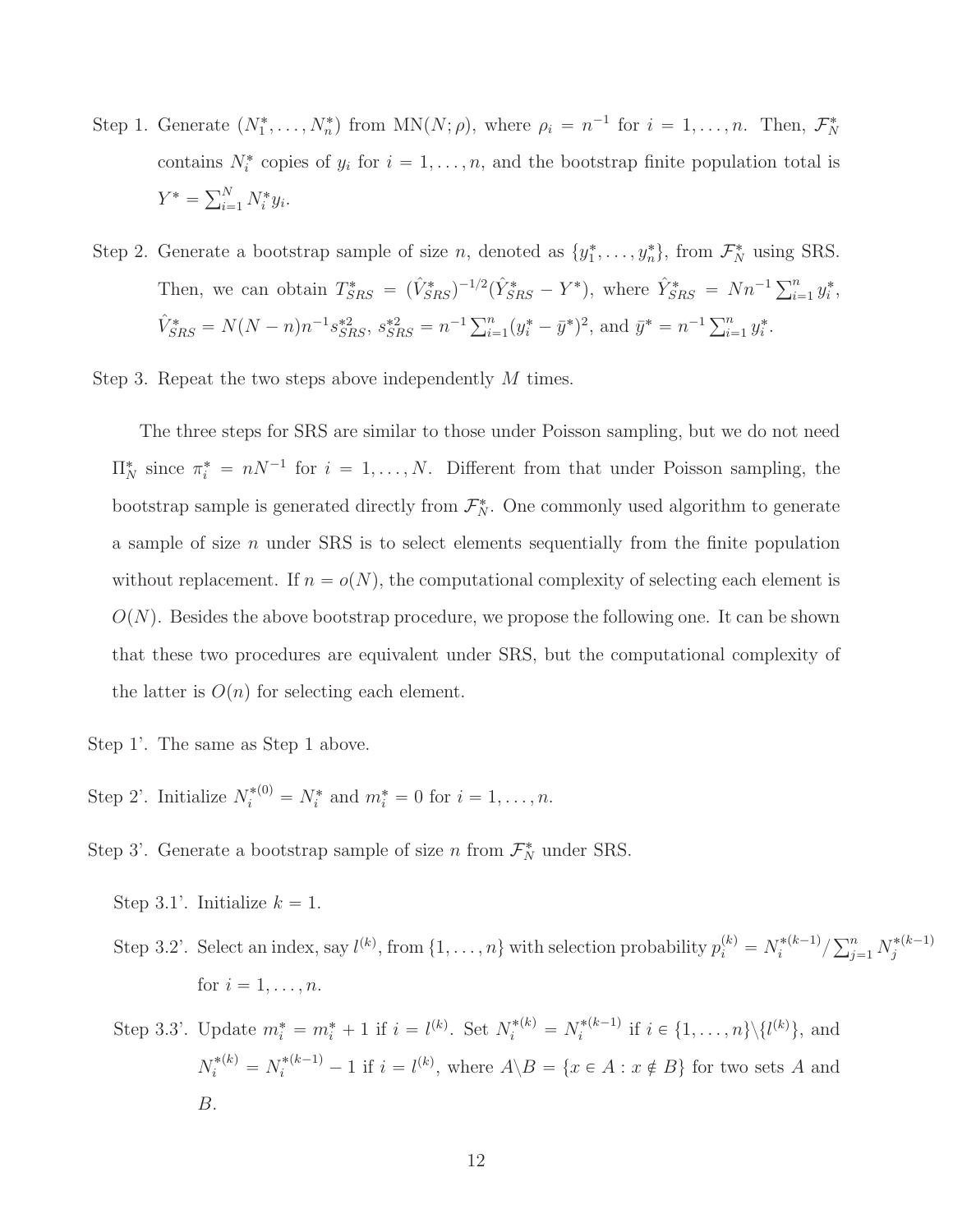Step 3.4'. Set  $k = k + 1$ , and go back to Step 3.2' until  $k > n$ .

Step 3.5'. Obtain 
$$
T_{SRS}^* = (\hat{V}_{SRS}^*)^{-1/2} (\hat{Y}_{SRS}^* - Y^*)
$$
, where  $\hat{Y}_{SRS}^* = Nn^{-1} \sum_{i=1}^n m_i^* y_i$ ,  $\hat{V}_{SRS}^* = N(N - n)n^{-1} s_{SRS}^{*2}$ ,  $s_{SRS}^{*2} = n^{-1} \sum_{i=1}^n m_i^* (y_i - \bar{y}^*)^2$ , and  $\bar{y}^* = n^{-1} \sum_{i=1}^n m_i^* y_i$ .

Step 4'. Repeat the above three steps independently M times.

<span id="page-12-0"></span>We list some necessary conditions for studying the theoretical properties of the proposed bootstrap method under SRS.

- <span id="page-12-1"></span>(C6) There exist  $\beta \in (2^{-1}, 1]$  and  $\kappa \in (0, 1)$  such that  $n \asymp N^{\beta}$  and  $nN^{-1} \leq 1 - \kappa$  as  $N \to \infty$ .
- (C7) The finite population satisfies

$$
\lim_{N \to \infty} \sigma_{SRS}^2 = \sigma_2^2,
$$

<span id="page-12-2"></span>where  $\sigma_{SRS}^2 = N^{-1} \sum_{i=1}^N (y_i - N^{-1}Y)^2$ , and  $\sigma_2^2$  is a positive constant.

(C8) The distribution  $G_{N,SRS}$  converges weakly to a strongly non-lattice distribution  $G_{SRS}$ , where  $G_{N,SRS}$  assigns probability  $1/N$  to  $y_1, \ldots, y_N$ .

Condition  $(C6)$  $(C6)$  is a counterpart of  $(C1)$  $(C1)$ , and it is used to rule out the trivial case when the sample size equals to that of the finite population. Condition ([C7\)](#page-12-1) regulates the variance of  $\mathcal{F}_N$  with respect to the distribution  $G_{N,SRS}$ , and it concentrates our discussion on the non-degenerate case under SRS. The non-latticed assumption in ([C8\)](#page-12-2) is used to make the discussion easier, and a distribution  $G(x)$  is strongly non-latticed if  $|\int \exp(\iota tx)\mathrm{d}G(x)| \neq 1$ for all  $t \neq 0$ ; see [Babu and Singh](#page-81-8) [\(1984](#page-81-8)) for details.

We can use a similar argument made in Section [3](#page-5-0) to show that there exists a probability measure  $\mathbb{P}_{SRS}$  on the product space  $\mathcal{F} = \times_{N=1}^{\infty} \mathcal{F}_N$  equipped with the product  $\sigma$ -algebra  $\mathcal{B}$ .

<span id="page-12-3"></span>Lemma 4.1. *Suppose that ([C3\)](#page-6-1), ([C6\)](#page-12-0) and ([C7\)](#page-12-1) hold. Then,*

<span id="page-12-4"></span>
$$
\mu_{SRS}^{(3)} = O(1),\tag{9}
$$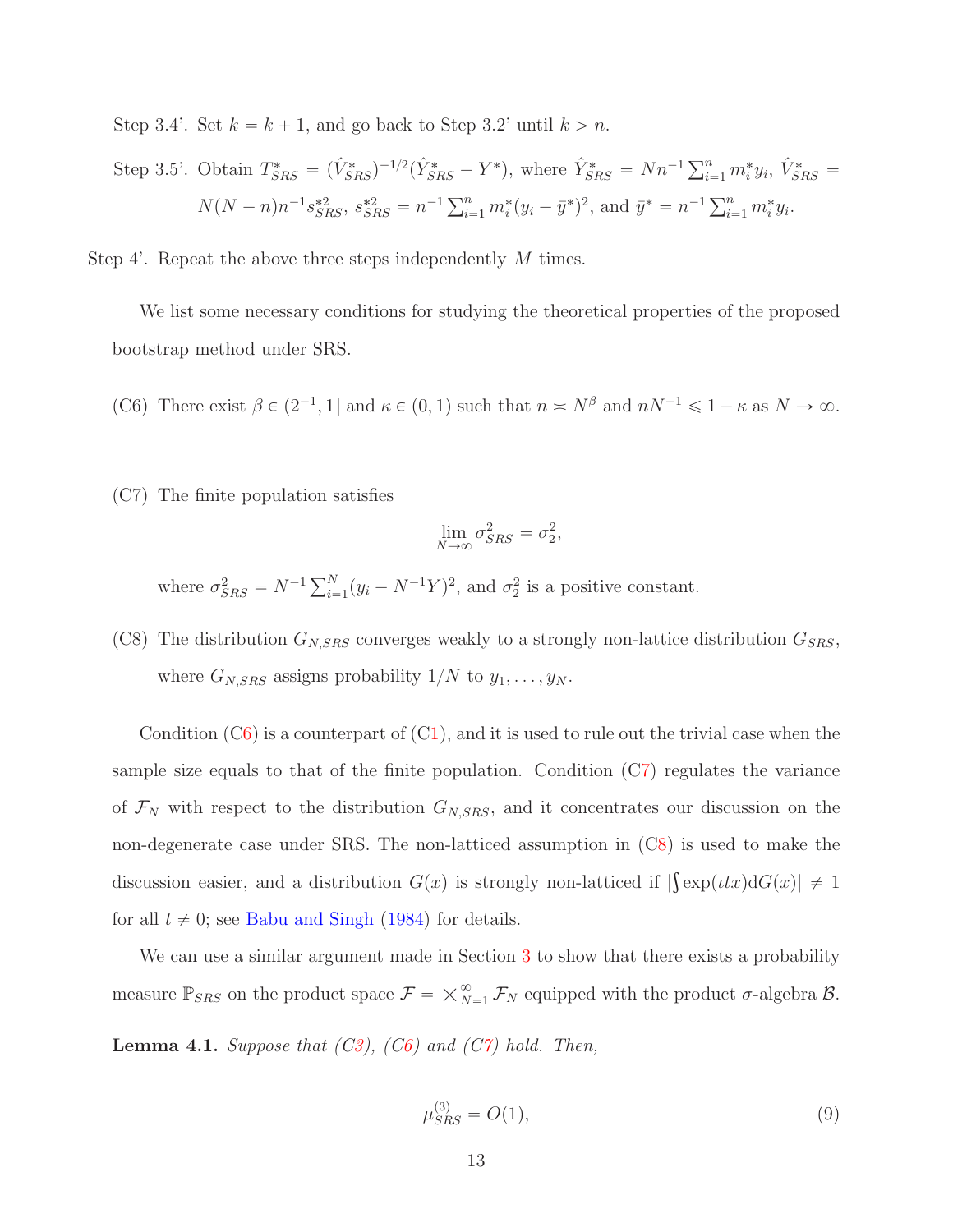where  $\mu_{SRS}^{(3)} = N^{-1} \sum_{i=1}^{N} (y_i - N^{-1}Y)^3$  is the third central moment of  $\mathcal{F}_N$  with respect to the *distribution* GN,SRS*. Besides,*

$$
s_{SRS}^2 - \sigma_{SRS}^2 \to 0 \tag{10}
$$

 $as N \rightarrow \infty$  *almost surely* ( $\mathbb{P}_{SRS}$ ). In addition,

<span id="page-13-0"></span>
$$
\hat{\mu}_{SRS}^{(3)} - \mu_{SRS}^{(3)} = o_p(1),\tag{11}
$$

where  $\hat{\mu}_{SRS}^{(3)} = n^{-1} \sum_{i=1}^n y_i^3 + 2\bar{y}_n^3 - 3\bar{y}_n n^{-1} \sum_{i=1}^n y_i^2$ , and  $\bar{y}_n = n^{-1} \sum_{i=1}^n y_i$  is the sample mean.

Lemma [4.1](#page-12-3) is the counterpart of Lemma [3.1](#page-7-1) under SRS, and it shows the convergence properties of the sample variance and third central moment under mild conditions. We do not use scaling factors in  $(9)$ – $(11)$  since the quantities involved are with respect to the distribution  $G_{N,SRS}$ .

<span id="page-13-1"></span>Theorem 4.1. *Suppose that ([C3\)](#page-6-1) and ([C6\)](#page-12-0)–([C8\)](#page-12-2) hold. Then,*

<span id="page-13-2"></span>
$$
\hat{F}_{SRS}(z) = \Phi(z) + \frac{(1 - n/N)^{1/2} \hat{\mu}_{SRS}^{(3)}}{6n^{1/2} s_{SRS}^3} \left\{ 3z^2 - \frac{1 - 2n/N}{1 - n/N} (z^2 - 1) \right\} \phi(z) + o_p(n^{-1/2}) \tag{12}
$$

*uniformly in*  $z \in \mathbb{R}$ , where  $\hat{F}_{SRS}(z) = \mathbb{P}_{SRS}(T_{SRS} \leq z)$  is the cumulative distribution function of  $T_{SRS}$ .

Theorem [4.1](#page-13-1) shows the Edgeworth expansion for the distribution of  $T_{SRS}$ , and this result is obtained by one result in Section 2 of [Babu and Singh](#page-81-9) [\(1985\)](#page-81-9). Instead of using  $\mu_{SRS}^{(3)}$  and  $\sigma_{SRS}$  as done by [Babu and Singh](#page-81-9) [\(1985](#page-81-9)), we use their estimators in [\(12\)](#page-13-2) based on Lemma [4.1.](#page-12-3)

<span id="page-13-3"></span>Theorem 4.2. *Suppose that ([C3\)](#page-6-1) and ([C6\)](#page-12-0)–([C8\)](#page-12-2) hold. Then, we have*

<span id="page-13-4"></span>
$$
\hat{F}_{SRS}^*(z) = \Phi(z) + \frac{(1 - n/N)^{1/2} \hat{\mu}_{SRS}^{(3)}}{6n^{1/2} s_{SRS}^3} \left\{ 3z^2 - \frac{1 - 2n/N}{1 - n/N} (z^2 - 1) \right\} \phi(z) + o_p(n^{-1/2}) \tag{13}
$$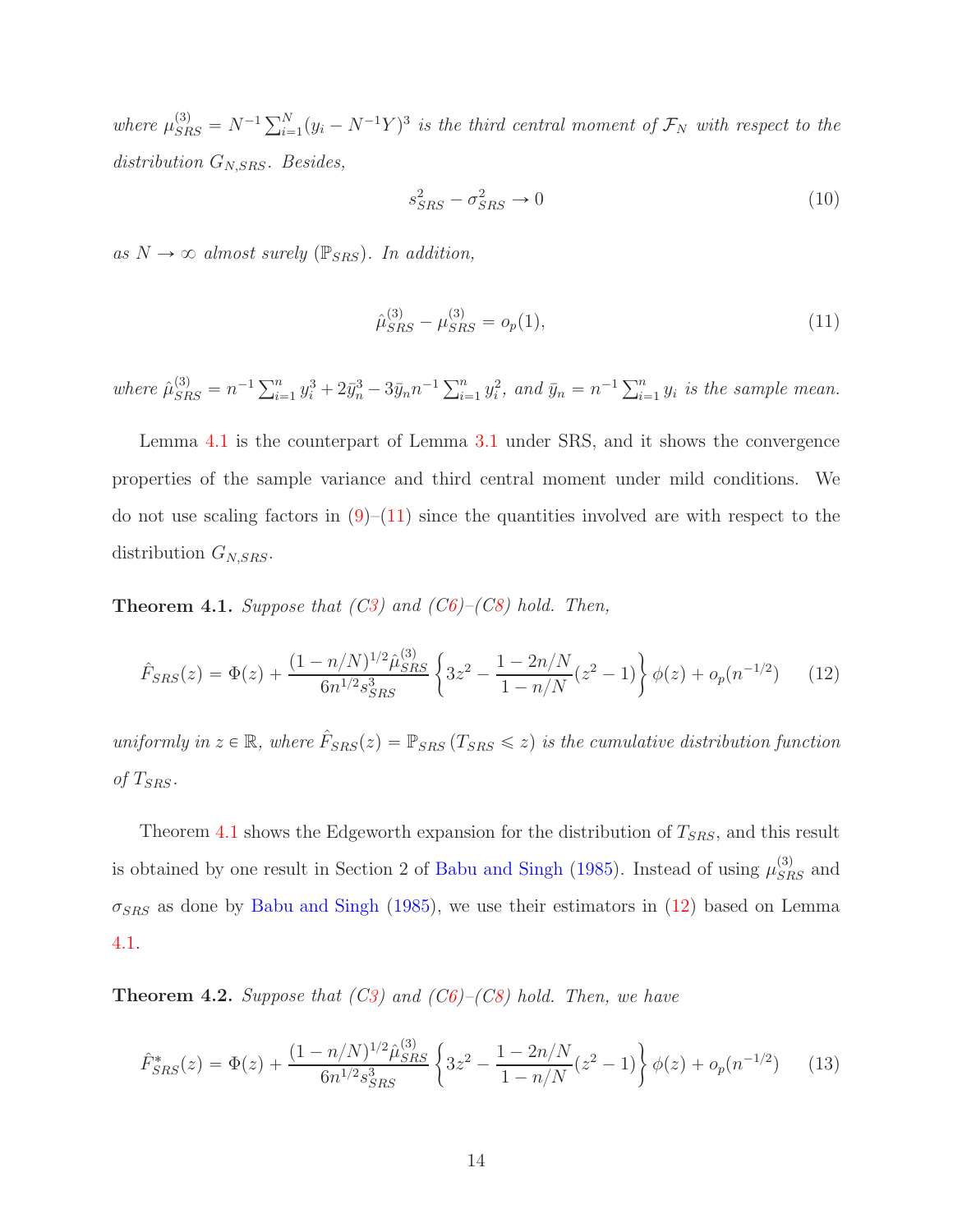$uniformly in z \in \mathbb{R}$ , where  $\hat{F}_{SRS}^*(z)$  is the cumulative distribution function of  $T_{SRS}^*$  conditional *on the bootstrap finite population*  $\mathcal{F}_N^*$ .

Theorem [4.2](#page-13-3) shows the Edgeworth expansion for the distribution of  $T_{SRS}^*$  obtained by the proposed bootstrap method. By comparing [\(12\)](#page-13-2) in Theorem [4.1](#page-13-1) with [\(13\)](#page-13-4) in Theorem [4.2,](#page-13-3) we have shown the second-order accuracy of the proposed bootstrap method.

#### 5 Bootstrap method for PPS sampling

We consider PPS sampling in this section and propose the following bootstrap method to approximate the sampling distribution of  $T_{PPS} = \hat{V}_{PPS}^{-1/2} (\hat{Y}_{PPS} - Y)$ .

- Step 1. Obtain  $(N^*_{a,1},\ldots,N^*_{a,n})$  from a multinomial distribution  $MN(N; \rho)$ , where  $\rho = (\rho_1,\ldots,\rho_n)$ and  $\rho_i = p_{a,i}^{-1} (\sum_{j=1}^n p_{a,j}^{-1})^{-1}$  for  $i = 1, ..., n$ . Then,  $\mathcal{F}_N^* = \{y_1^*, ..., y_N^*\}$  consists of  $N_{a,i}^*$  copies of  $y_{a,i}$ , and the bootstrap finite population total is  $Y^* = \sum_{i=1}^N y_i^* =$  $\sum_{i=1}^n N^*_{a,i}y_{a,i}$ . The bootstrap selection probabilities are  $\{(C_N^*)^{-1}p_1^*,\ldots,(C_N^*)^{-1}p_N^*\}$ , where  $C_N^* = \sum_{i=1}^N p_i^* = \sum_{i=1}^n N_{a,i}^* p_{a,i}$ , and  $\{p_1^*, \ldots, p_N^*\}$  consists of  $N_{a,i}^*$  copies of  $p_{a,i}$ for  $i = 1, \ldots, n$ .
- Step 2. Based on  $\mathcal{F}_{N}^{*}$ , generate a sample of size n by independently and identically selecting an element from  $\mathcal{F}_N^*$  *n* times with selection probabilities  $\{(C_N^*)^{-1}p_i^*: i = 1, \ldots, N\}$ . Then, we have  $T^*_{PPS} = (\hat{V}^*_{PPS})^{-1/2} (\hat{Y}^*_{PPS} - Y^*)$ , where  $\hat{Y}^*_{PPS} = n^{-1} \sum_{i=1}^n C^*_{N} (p^*_{b,i})^{-1} y^*_{b,i}$ ,  $y^*_{b,i} =$  $y_k^*$  and  $p_{b,i}^* = p_k^*$  if the index of the *i*-th draw is k, and  $\hat{V}_{PPS}^* = n^{-2} \sum_{i=1}^n \{C_N^*(p_{b,i}^*)^{-1} y_{b,i}^* \hat{Y}_{PPS}^*$ <sup>2</sup> is the counterpart of  $\hat{V}_{PPS}$  based on the bootstrap sample.

Step 3. Repeat the two steps above independently M times.

To implement the proposed bootstrap method for PPS sampling, the bootstrap selection probability should be standardized before drawing a sample. Similarly to the previous two sections, we use the empirical distribution of  $T^*_{PPS}$  to make statistical inference for  $T_{PPS}$ .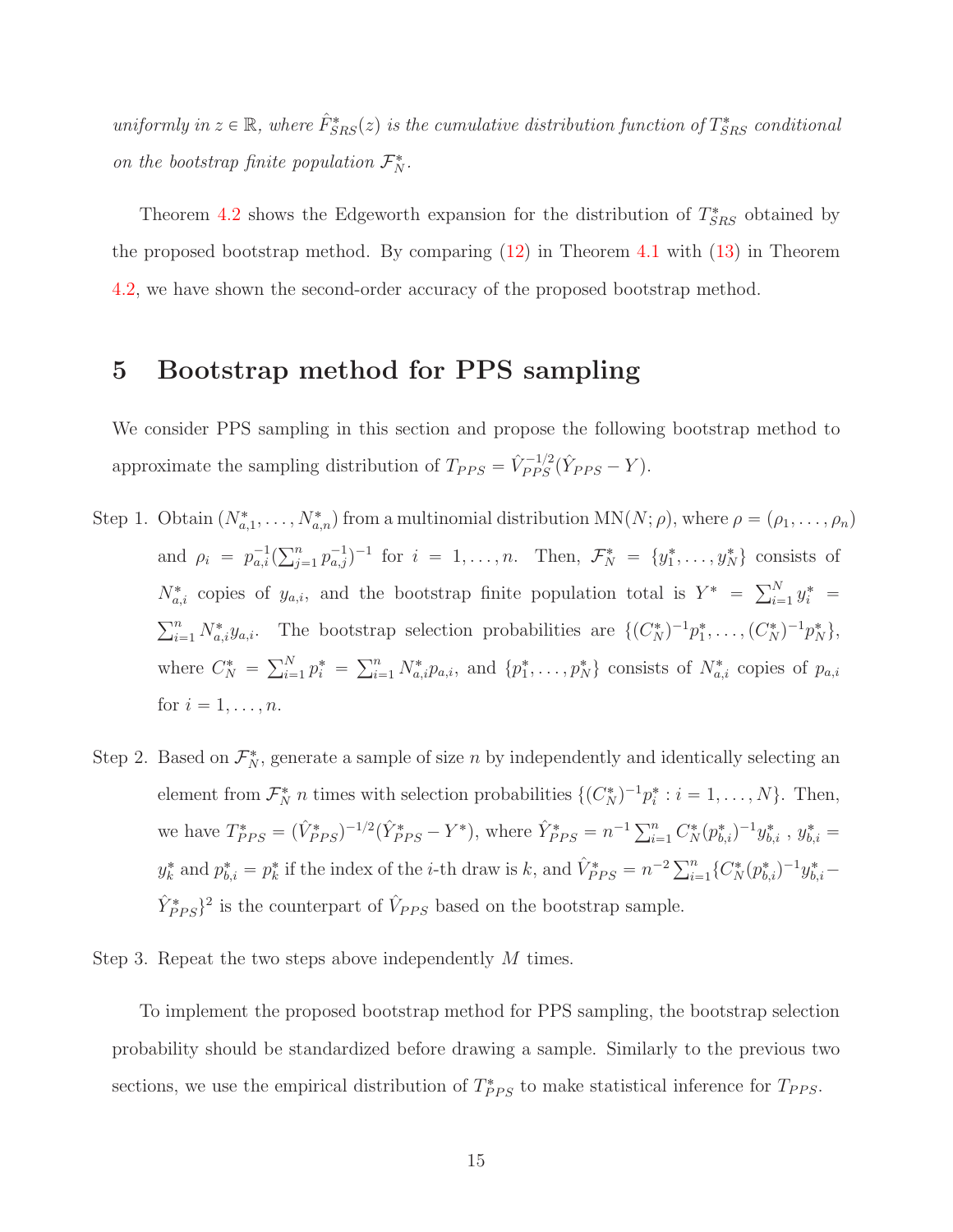The computational complexity of selecting an element in Step 2 is  $O(N)$ . An equivalent way of carrying out the proposed bootstrap method under PPS sampling is described below, and its computational complexity is  $O(n)$  for selecting an element.

Step 1'. The same as Step 1 above.

Step 2'. Obtain an independent and identical sample of size n from  $\{1, \ldots, n\}$ , and the selection probability of *i* is  $p_i^{\dagger} = (C_N^*)^{-1} N_i^* p_{a,i}$  for  $i = 1, ..., n$ . Denote  $m_i^*$  to be the number of *i*'s in the sample. Then, we have  $T^*_{PPS} = (\hat{V}^*_{PPS})^{-1/2}(\hat{Y}^*_{PPS} - Y^*)$ , where  $\hat{V}^*_{PPS} =$  $n^{-2} \sum_{i=1}^{n} m_i^* (C_N^* p_{a,i}^{-1} y_{a,i} - \hat{Y}_{PPS}^*)^2$  and  $\hat{Y}_{PPS}^* = n^{-1} \sum_{i=1}^{n} m_i^* C_N^* p_{a,i}^{-1} y_{a,i}$ .

Step 3'. Repeat the above three steps independently M times.

<span id="page-15-0"></span>The following regularity conditions are required to validate the proposed bootstrap method under PPS sampling.

(C9) There exists  $\gamma \in (2^{-1}, 1]$  such that  $n \asymp N^{\gamma}$ , and the selection probabilities satisfy

$$
C_4 \leqslant N p_i \leqslant C_5
$$

<span id="page-15-1"></span>for  $i = 1, ..., N$ , where  $C_4$  and  $C_5$  are positive constants.

(C10) The sequence of finite populations and selection probabilities satisfy

$$
\lim_{N \to \infty} (N^{-2} \sigma_{PPS}^2) = \sigma_3^2,
$$

<span id="page-15-2"></span>where  $\sigma_{PPS}^2 = \sum_{i=1}^N p_i (p_i^{-1} y_i - Y)^2$ , and  $\sigma_3^2$  is a positive number.

(C11) The distribution  $G_{N,PPS}$  is non-lattice, where  $G_{N,PPS}$  assigns probability  $p_i$  to  $p_i^{-1}y_i$ for  $i = 1, \ldots, N$ .

Condition ([C9\)](#page-15-0) regulates the sample size and selection probabilities, and ([C10\)](#page-15-1) rules out the degenerate case under PPS sampling. To show ([C9\)](#page-15-0) and ([C10\)](#page-15-1) can be satisfied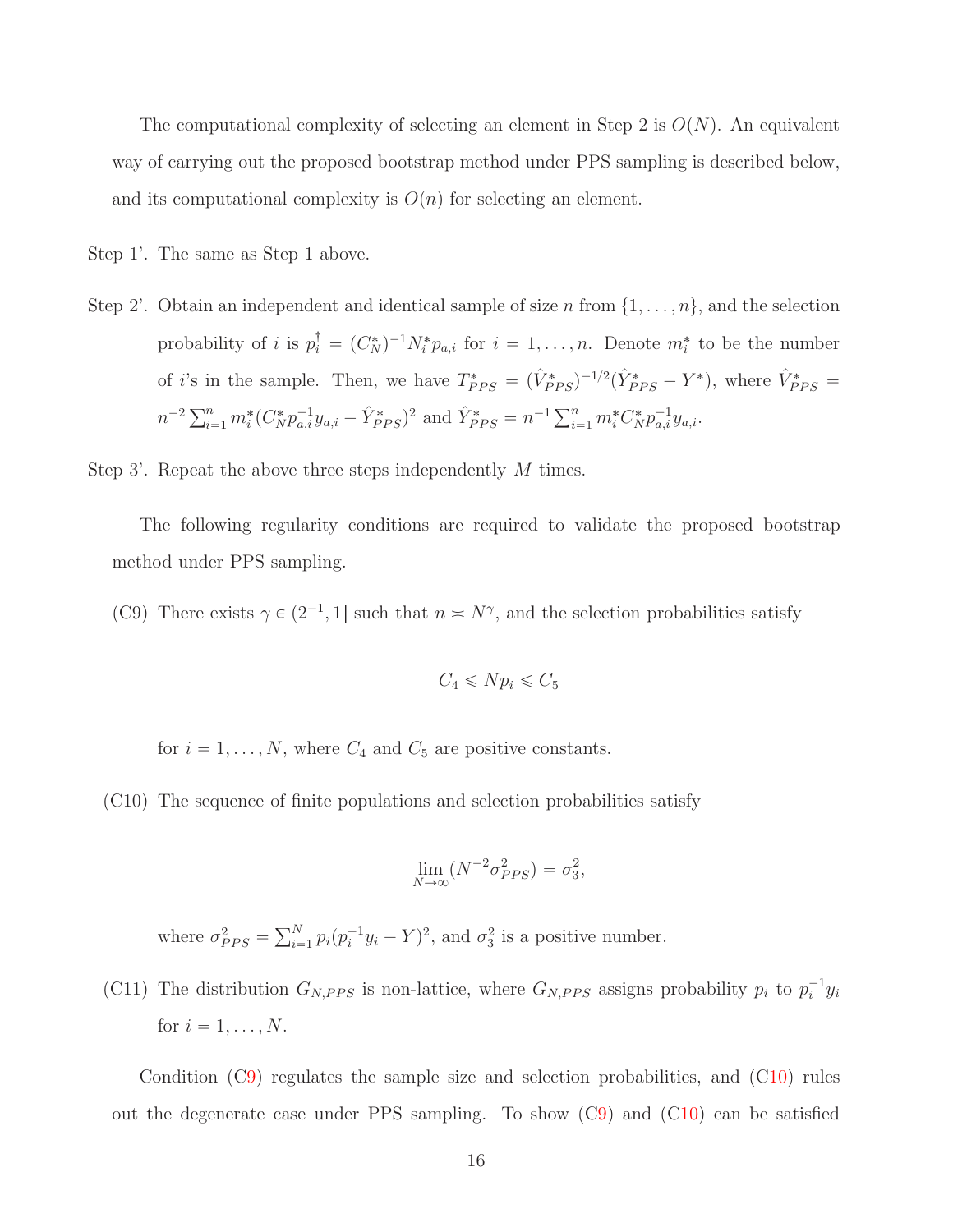simultaneously, take  $p_i = N^{-1}$  for  $i = 1, ..., N$ . Then, ([C9\)](#page-15-0) holds with  $0 < C_4 < 1 < C_5$ , and  $\sigma_{PPS}^2 = \sum_{i=1}^N p_i (p_i^{-1} y_i - Y)^2 = N \sum_{i=1}^N y_i^2 - N^2 \bar{Y}^2$ , where  $\bar{Y} = N^{-1} Y$ . Thus,  $N^{-2} \sigma_{PPS}^2 =$  $N^{-1}\sum_{i=1}^N y_i^2 - \bar{Y}^2$  converges if both  $N^{-1}\sum_{i=1}^N y_i^2$  and  $\bar{Y}$  converge as  $N \to \infty$ . Since  $G_{N,PPS}$ corresponds to the PPS sampling procedure, condition ([C11\)](#page-15-2) focuses our attention to the non-lattice case.

Based on a similar argument made under Poisson sampling, there exists a probability measure  $\mathbb{P}_{PPS}$  on  $\mathcal{F} = \times_{N=1}^{\infty} \mathcal{F}_N$  equipped with the product  $\sigma$ -algebra  $\mathcal{B}$  under PPS sampling.

<span id="page-16-0"></span>Lemma 5.1. *Suppose that ([C3\)](#page-6-1), ([C9\)](#page-15-0) and ([C10\)](#page-15-1) hold. Then,*

$$
N^{-2}(s_{PPS}^2 - \sigma_{PPS}^2) \to 0 \tag{14}
$$

as  $N \to \infty$  almost surely ( $\mathbb{P}_{PPS}$ ), where  $s_{PPS}^2 = n^{-1} \sum_{i=1}^n (Z_i - \bar{Z}_n)^2$  is the sample variance of  $\{Z_1, \ldots, Z_n\}$ . Let  $\mu_{PPS}^{(3)} = \sum_{i=1}^N p_i (p_i^{-1} y_i - Y)^3$  and  $\hat{\mu}_{PPS}^{(3)} = n^{-1} \sum_{i=1}^n Z_i^3 + 2 \bar{Z}_n^3$  $3\bar{Z}_nn^{-1}\sum_{i=1}^n Z_i^2$ , then

$$
N^{-3}\mu_{PPS}^{(3)} = O(1) \quad \text{and} \quad N^{-3}(\hat{\mu}_{PPS}^{(3)} - \mu_{PPS}^{(3)}) = O_p(n^{-1/2}). \tag{15}
$$

<span id="page-16-1"></span>Lemma [5.1](#page-16-0) shows convergence properties of estimators of the variance and third central moment. The next theorem deals with the Edgeworth expansion for the distribution of  $T_{PPS}$ . Theorem 5.1. *Suppose that ([C3\)](#page-6-1), ([C9\)](#page-15-0)–([C11\)](#page-15-2) hold. Then,*

<span id="page-16-2"></span>
$$
\hat{F}_{PPS}(z) = \Phi(z) + \frac{\hat{\mu}_{PPS}^{(3)}}{6\sqrt{n}s_{PPS}^3} (2z^2 + 1)\phi(z) + o_p(n^{-1/2})
$$
\n(16)

*uniformly in*  $z \in \mathbb{R}$ , where  $\hat{F}_{PPS} = \mathbb{P}_{PPS} (T_{PPS} \leq z)$  *is the cumulative distribution function of*  $T_{PPS}$  *under PPS sampling.* 

Based on the result in Theorem [5.1,](#page-16-1) the Wald-type method may provide inefficient inference results for Y compared with the proposed bootstrap method if the sample size is small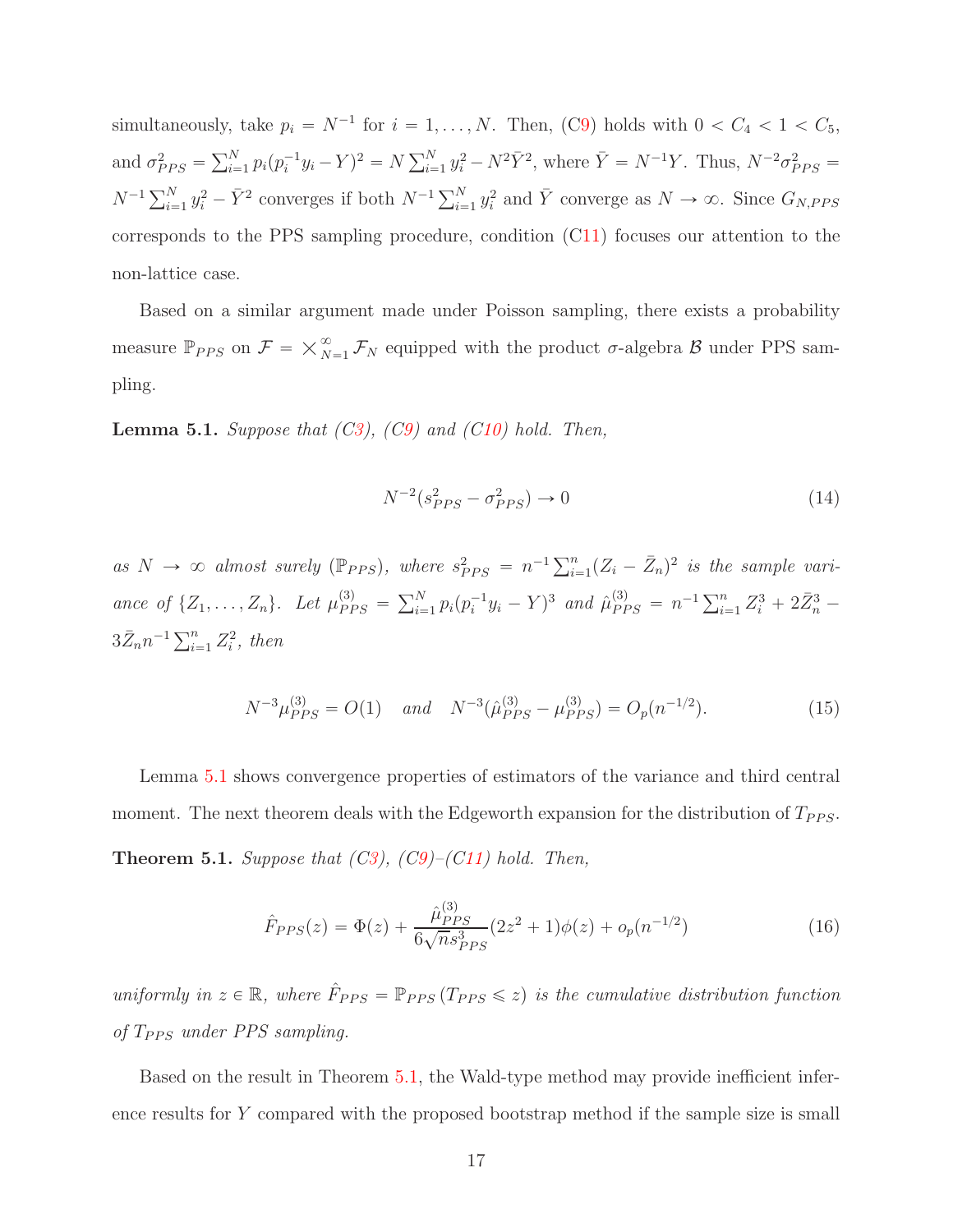and  $\mu_{PPS}^{(3)} \neq 0$ .

<span id="page-17-0"></span>Theorem 5.2. *Suppose that ([C3\)](#page-6-1), ([C9\)](#page-15-0)–([C11\)](#page-15-2) hold. Then, we have*

<span id="page-17-1"></span>
$$
\hat{F}_{PPS}^{*}(z) = \Phi(z) + \frac{\hat{\mu}_{PPS}^{(3)}}{6\sqrt{n}s_{PPS}^{3}}(2z^{2}+1)\phi(z) + o_{p}(n^{-1/2})
$$
\n(17)

 $uniformly in z \in \mathbb{R}$ , where  $\hat{F}_{PPS}^{*}(z)$  is the cumulative distribution function of  $T_{PPS}^{*}$  conditional *on the bootstrap finite population*  $\mathcal{F}_N^*$ .

Theorem [5.2](#page-17-0) shows the Edgeworth expansion for the cumulative distribution function of  $T_{PPS}^*$  based on the proposed bootstrap method. By comparing [\(16\)](#page-16-2) in Theorem [5.1](#page-16-1) with [\(17\)](#page-17-1) in Theorem [5.2,](#page-17-0) we have shown that the proposed bootstrap method is second-order accurate under PPS sampling.

## <span id="page-17-2"></span>6 Simulation study

#### 6.1 Single-stage sampling designs

We conduct a simulation study based on single-stage sampling designs in this section. A finite population  $\mathcal{F}_N = \{y_1, \ldots, y_N\}$  is generated by

$$
y_i \sim \text{Exp}(10)
$$

for  $i = 1, ..., N$ , where  $Exp(\lambda)$  is an exponential distribution with a scale parameter  $\lambda$ , and the population size is  $N = 500$ , which is assumed to be known. The size measure is simulated by  $z_i = \log(3 + s_i)$  for  $i = 1, ..., N$ , where  $s_i | y_i \sim \text{Exp}(y_i)$ . The expected sample size is  $n_0 \in \{10, 100\}$ . We are interested in constructing a 90% confidence interval for the finite population mean  $\bar{Y}$  by survey data under the following sampling designs, and its true value is around 9.7.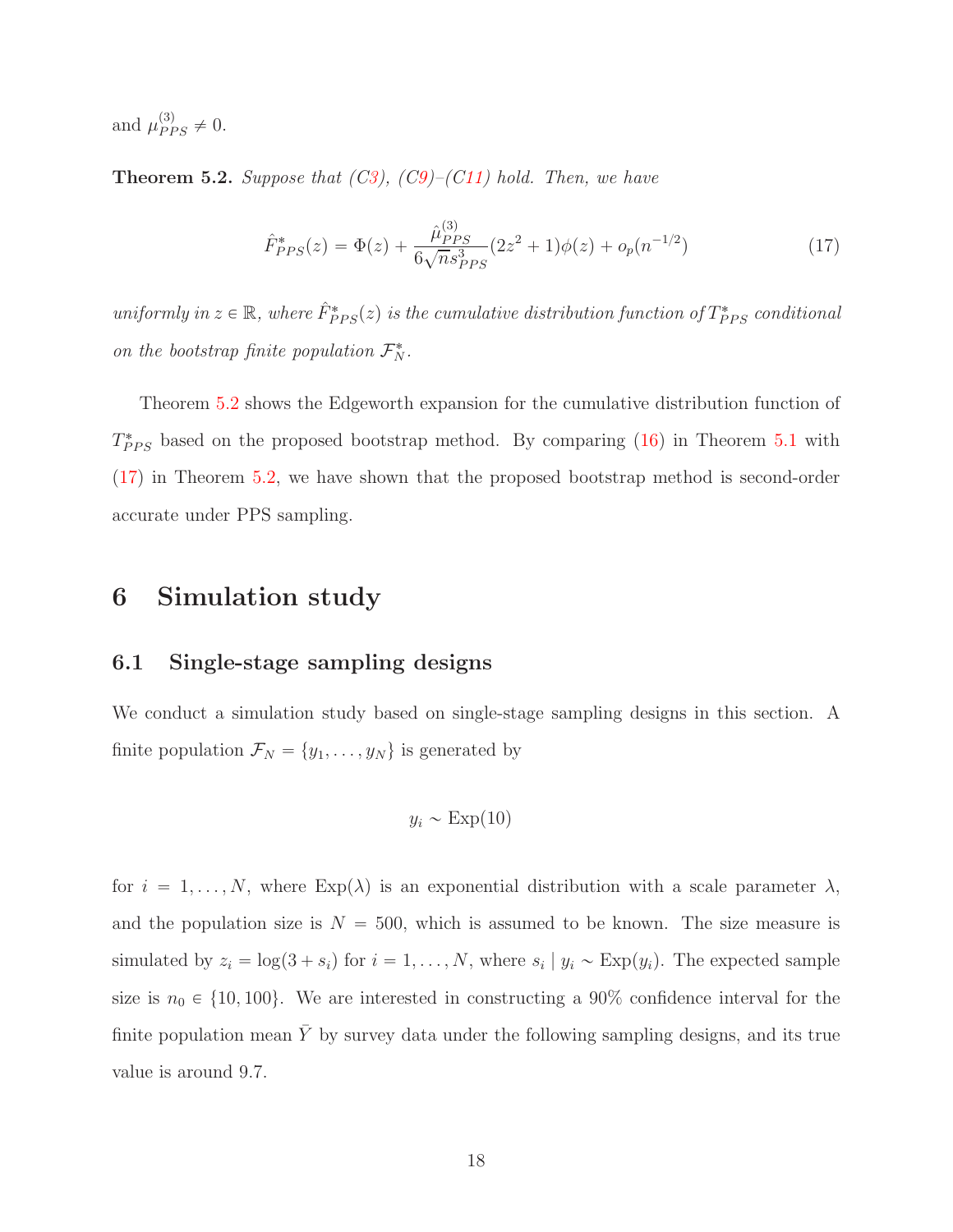- 1. Poisson sampling. The first-order inclusion probability is  $\pi_i = n_0 z_i \left( \sum_{j=1}^N z_j \right)^{-1}$  for  $i = 1, \ldots, N$ , and its expected sample size is  $n_0$ .
- 2. SRS with sample size  $n_0$ .
- 3. PPS sampling. The selection probability for this design is  $p_i = z_i \left( \sum_{j=1}^N z_j \right)^{-1}$  for  $i = 1, \ldots, N$ , and the sample size is  $n_0$ .

Based on a sample, denote  $\tilde{V}$  to be the design-unbiased variance estimator of  $\tilde{Y}$ , where  $\tilde{Y}$  is the design-unbiased estimate of  $\bar{Y}$  under a specific sampling design. We consider the following methods to construct the 90% confidence interval.

Method I. Proposed bootstrap method by setting  $M = 1000$ . Denote  $q_{B,0.05}$  and  $q_{B,0.95}$  to be the 5%-th and 95%-th sample quantiles of  $\{(\tilde{V}^{*(m)})^{-1/2}(\tilde{Y}^{*(m)} - \bar{Y}^{*(m)}) : m = 1, ..., M\}$ obtained by the proposed bootstrap method, where  $\tilde{V}^{*(m)}$ ,  $\tilde{Y}^{*(m)}$  and  $\bar{Y}^{*(m)}$  are the bootstrap counterparts of  $\tilde{V}$ ,  $\tilde{Y}$  and  $\overline{Y}$  in the m-th repetition. Then, a 90% confidence interval for  $\bar{Y}$  can be constructed by

$$
(\tilde{Y} - q_{B,0.95}\tilde{V}^{1/2}, \tilde{Y} - q_{B,0.05}\tilde{V}^{1/2}).
$$

Method II. Wald-type method. A Wald-type 90% confidence interval for  $\bar{Y}$  is obtained by

$$
(\tilde{Y} - q_{0.95}\tilde{V}^{1/2}, \tilde{Y} - q_{0.05}\tilde{V}^{1/2}),
$$

where  $q_{0.05}$  and  $q_{0.95}$  are the 5%-th and 95%-th quantiles of the standard normal distribution.

We conduct 1000 Monte Carlo simulations for each sampling design, and the two methods are compared in terms of the coverage rate and the length of the constructed 90% confidence interval. Table [1](#page-19-0) summarizes the simulation results. When the sample size is small, the proposed bootstrap method is more preferable in the sense that its coverage rates are closer to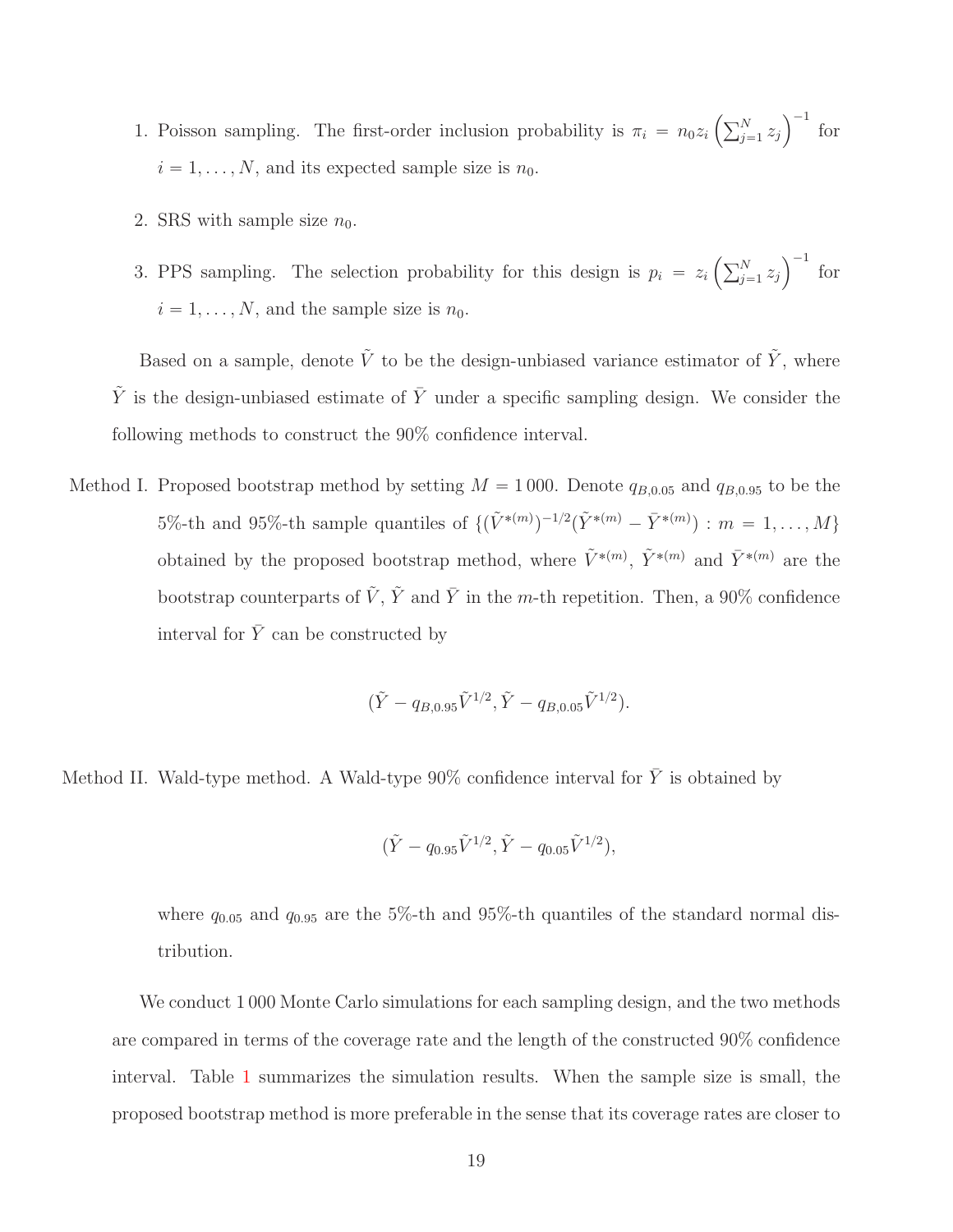<span id="page-19-0"></span>Table 1: Coverage rate and length of the constructed 90% confidence interval for the proposed bootstrap method (Bootstrap) and the Wald-type method (Wald-type) under single-stage sampling designs, including Poisson sampling (Poisson), SRS and PPS sampling (PPS). "C.R." stands for the coverage rate, and "C.L." presents the Monte Carlo mean of the lengths of the constructed confidence interval.

| Design     | Method    | $n_0 = 10$ |      |      | $n_0 = 100$ |  |
|------------|-----------|------------|------|------|-------------|--|
|            |           | C.R.       | C.L. | C.R. | C.L.        |  |
| Poisson    | Bootstrap | 0.90       | 15.5 | 0.90 | 3.6         |  |
|            | Wald-type | 0.84       | 12.1 | 0.88 | 3.6         |  |
|            |           |            |      |      |             |  |
| <b>SRS</b> | Bootstrap | 0.90       | 13.0 | 0.89 | 2.8         |  |
|            | Wald-type | 0.83       | 9.1  | 0.89 | 2.8         |  |
|            |           |            |      |      |             |  |
| <b>PPS</b> | Bootstrap | 0.88       | 10.3 | 0.90 | 2.6         |  |
|            | Wald-type | 0.83       | 7.5  | 0.89 | 2.6         |  |

0.9 compared with the Wald-type method under the three sampling designs. The confidence interval constructed by the proposed bootstrap method is wider compared with that by the Wald-type method. As the sample size increases to  $n_0 = 100$ , the performance of the two methods is approximately the same in the sense that the coverage rates of both methods are close to 0.9, and confidence interval lengths are approximately the same.

In addition, we also compare the two methods in terms of approximating the probability  $\mathbb{P}\{\tilde{V}^{-1/2}(\tilde{Y}-\bar{Y})\leq z\}$ , which is obtained by 10000 Monte Carlo simulations. We set  $z \in \mathbb{P}$  $\{-0.5, -0.25, -0.1, 0, 0.1, 0.25, 0.5\}$  $\{-0.5, -0.25, -0.1, 0, 0.1, 0.25, 0.5\}$  $\{-0.5, -0.25, -0.1, 0, 0.1, 0.25, 0.5\}$  as done by [Lai and Wang](#page-82-9) [\(1993\)](#page-82-9). Table 2 summarizes the simulation results. For both sample sizes, the proposed bootstrap method can approximate the target distribution well, but the performance of the Wald-type method is not as good as the proposed one when sample size is small.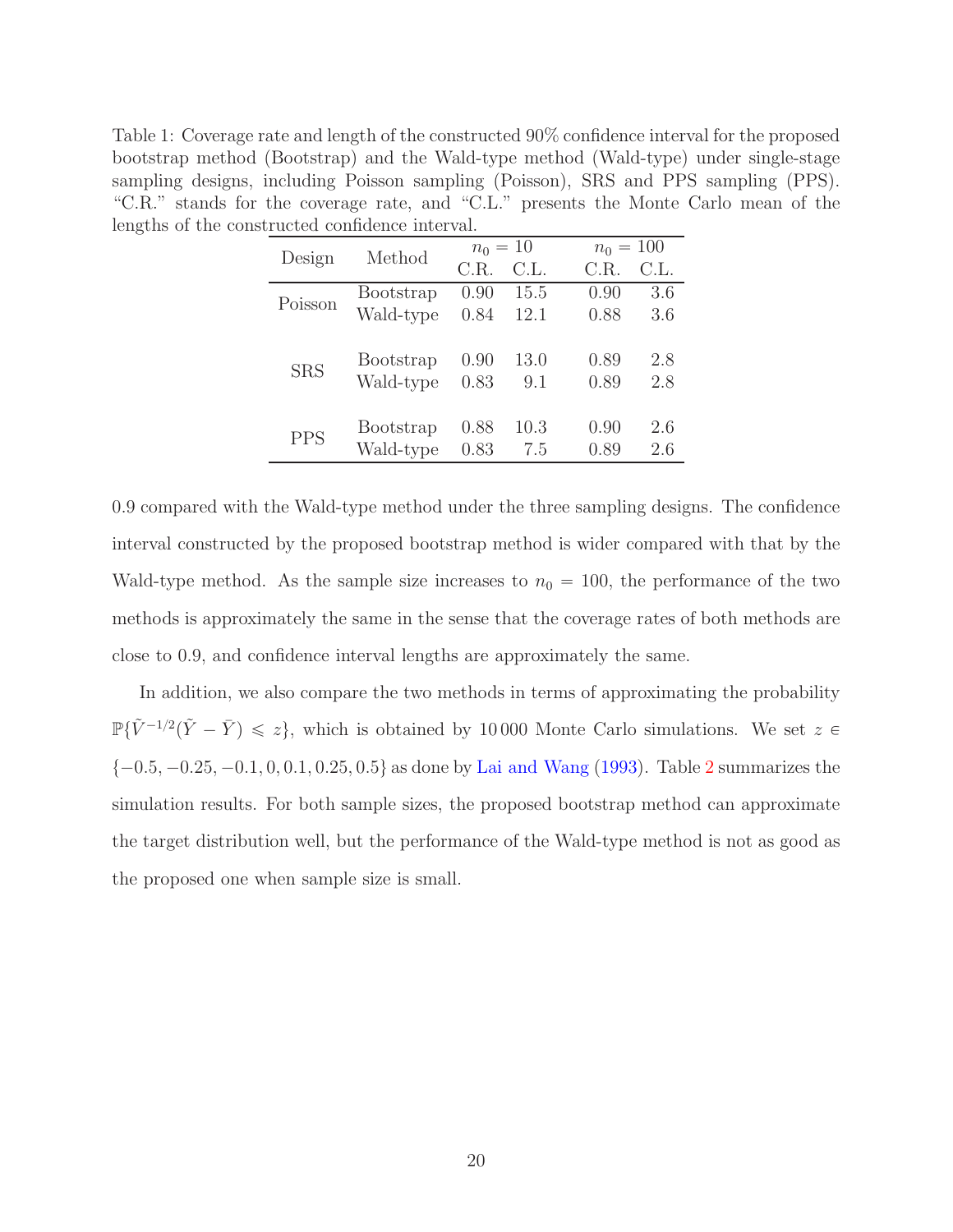<span id="page-20-0"></span>Table 2: Values of  $P_z = \mathbb{P}\{\tilde{V}^{-1/2}(\tilde{Y} - \bar{Y}) \leq z\}$ , the normal approximation  $\Phi(z)$  and the bootstrap approximation  $\text{Boot}_z$  for three sampling designs including Poisson sampling (Poisson), SRS and PPS sampling (PPS). For convenience, we include the values  $\Phi(z)$  for both sample sizes.

| Design     | $\boldsymbol{z}$ | $n_0 = 10$ |           |                 |       | $n_0 = 100$ |                 |  |
|------------|------------------|------------|-----------|-----------------|-------|-------------|-----------------|--|
|            |                  | $P_z$      | $\Phi(z)$ | $\text{Boot}_z$ | $P_z$ | $\Phi(z)$   | $\text{Boot}_z$ |  |
| Poisson    | $-0.5$           | 0.37       | 0.31      | 0.36            | 0.32  | 0.31        | 0.32            |  |
|            | $-0.25$          | 0.45       | 0.40      | 0.44            | 0.41  | 0.40        | 0.41            |  |
|            | $-0.1$           | 0.50       | 0.46      | 0.49            | 0.47  | 0.46        | 0.47            |  |
|            | $\theta$         | 0.54       | 0.50      | 0.53            | 0.51  | 0.50        | 0.51            |  |
|            | 0.1              | 0.58       | 0.54      | 0.57            | 0.55  | 0.54        | 0.55            |  |
|            | 0.25             | 0.64       | 0.60      | 0.63            | 0.61  | 0.60        | 0.61            |  |
|            | 0.5              | 0.73       | 0.69      | 0.73            | 0.70  | 0.69        | 0.70            |  |
|            |                  |            |           |                 |       |             |                 |  |
| <b>SRS</b> | $-0.5$           | 0.37       | 0.31      | 0.34            | 0.32  | 0.31        | 0.32            |  |
|            | $-0.25$          | 0.45       | 0.40      | 0.42            | 0.41  | 0.40        | 0.41            |  |
|            | $-0.1$           | 0.50       | 0.46      | 0.48            | 0.47  | 0.46        | 0.47            |  |
|            | $\theta$         | 0.54       | 0.50      | 0.52            | 0.51  | 0.50        | 0.51            |  |
|            | 0.1              | 0.58       | 0.54      | 0.56            | 0.55  | 0.54        | 0.55            |  |
|            | 0.25             | 0.63       | 0.60      | 0.62            | 0.61  | 0.60        | 0.61            |  |
|            | 0.5              | 0.73       | 0.69      | 0.71            | 0.70  | 0.69        | 0.70            |  |
|            |                  |            |           |                 |       |             |                 |  |
| <b>PPS</b> | $-0.5$           | 0.37       | 0.31      | 0.34            | 0.33  | 0.31        | 0.32            |  |
|            | $-0.25$          | 0.45       | 0.40      | 0.42            | 0.42  | 0.40        | 0.41            |  |
|            | $-0.1$           | 0.50       | 0.46      | 0.48            | 0.47  | 0.46        | 0.47            |  |
|            | $\theta$         | 0.54       | 0.50      | 0.52            | 0.51  | 0.50        | 0.51            |  |
|            | 0.1              | 0.57       | 0.54      | 0.56            | 0.55  | 0.54        | 0.55            |  |
|            | 0.25             | 0.63       | 0.60      | 0.62            | 0.61  | 0.60        | 0.61            |  |
|            | 0.5              | 0.72       | 0.69      | 0.71            | 0.70  | 0.69        | 0.70            |  |

## 6.2 Two-stage sampling designs

In this section, we test the performance of the proposed method under two-stage sampling designs. A finite population  $\mathcal{F}_N = \{y_{i,j} : i = 1, \ldots, H; j = 1, \ldots, N_i\}$  is generated by

$$
y_{i,j} = 50 + a_i + e_{i,j},
$$
  
\n
$$
a_i \sim N(0, 50),
$$
  
\n
$$
e_{i,j} \sim \text{Exp}(20),
$$
  
\n
$$
N_i | a_i \sim \text{Poisson}(q_i) + c_0
$$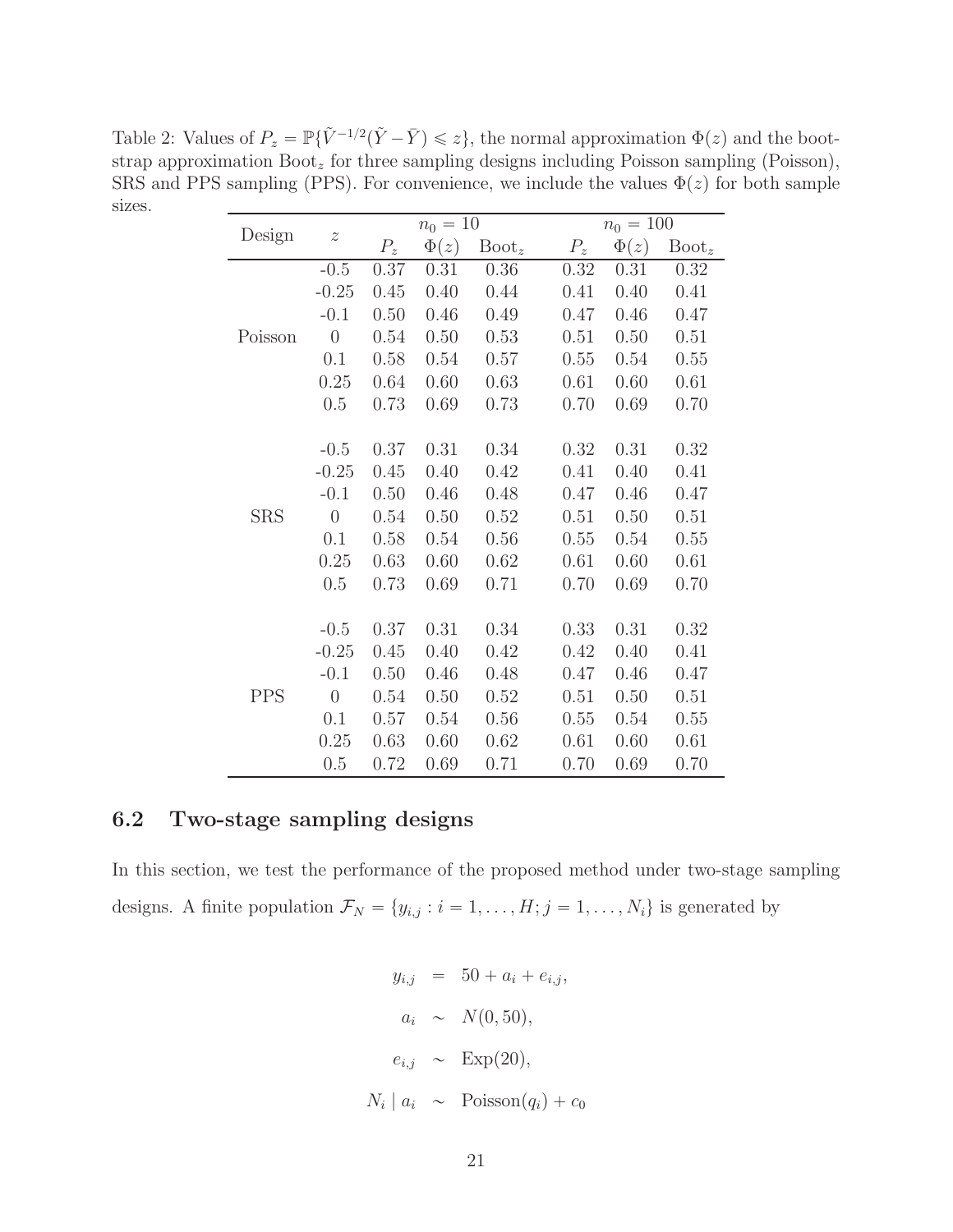for  $i = 1, ..., H$  and  $j = 1, ..., N_i$ , where Poisson( $\lambda$ ) is a Poisson distribution with a rate parameter  $\lambda$ ,  $q_i = (a_i - 25)^2/20$ ,  $c_0 = 40$  is the minimum cluster size, and  $H = 100$  is the number of clusters in the finite population. The finite population size is  $N = 7129$ , and the cluster sizes range from 43 to 129. We assume that the finite population size  $N$  and cluster sizes  $N_1, \ldots, N_H$  are known. We are interested in constructing a 90% confidence interval for the finite population mean  $\bar{Y} = N^{-1} \sum_{i=1}^{H} \sum_{j=1}^{N_i} y_{i,j}$ , where the true value of  $\bar{Y}$  is approximately 70.5.

We consider two different sampling designs for the first stage; one is Poisson sampling, and the other one is PPS sampling. The first-order inclusion probability (selection probability) of the *i*-th cluster is proportional to its cluster size  $N_i$  under Poisson (PPS) sampling for  $i = 1, \ldots, H$ . SRS is conducted within each selected cluster independently in the second stage. The expected sample size of the first-stage sampling is  $n_1$ , and that of the secondstage sampling is  $n_2$ . In this simulation, we consider two scenarios for the sample sizes, that is,  $(n_1, n_2) = (5, 10)$  and  $(n_1, n_2) = (10, 30)$ .

The derivations of the design-unbiased estimator  $\tilde{Y}$  and its variance estimator  $\tilde{V}$  under the two-stage sampling designs in this simulation study are presented in Appendix [9.2.](#page-77-0) We consider the following methods to construct the 90% confidence intervals for the parameters of interest.

- Method I. The proposed method extended to a two-stage sampling design. This method is approximately the same as that mentioned in Section [6.1](#page-17-2) with the following two steps to bootstrap the finite population, and we set  $M = 1000$  for this method.
	- Step 1. Use the proposed method to bootstrap the  $H$  clusters by treating them as "elements", and the original sample within each selected cluster are replicated accordingly.
	- Step 2. For each bootstrap cluster, apply the proposed method to bootstrap the cluster finite population independently.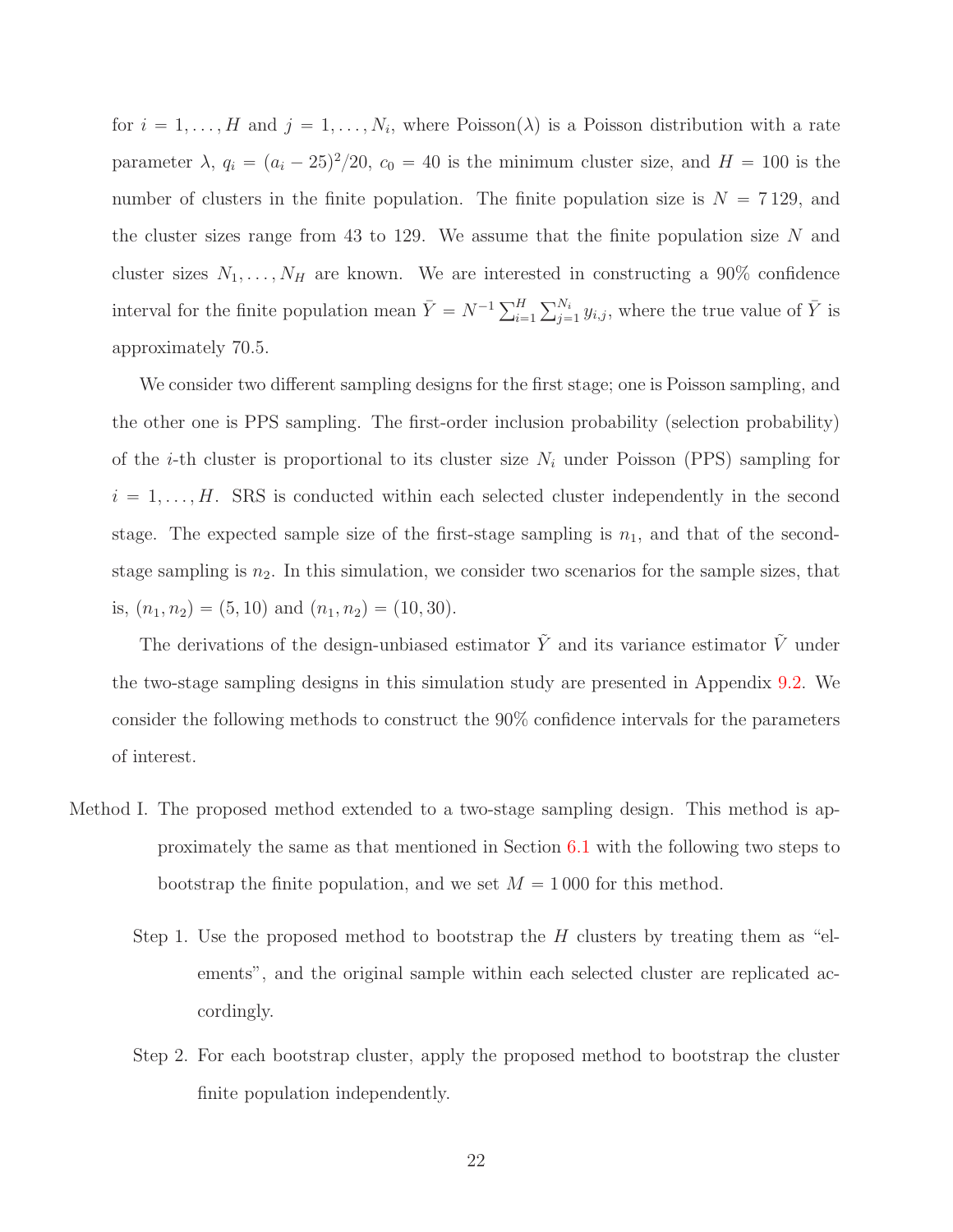<span id="page-22-0"></span>Table 3: Coverage rate and length of the 90% confidence interval for  $\overline{Y}$  by the proposed bootstrap method (Bootstrap) and the Wald-type method (Wald-type) under two-stage sampling designs. The first column show the first-stage sample designs, that is, Poisson sampling (Poisson) and PPS sampling (PPS), and SRS is used in the second stage. "C.R." shows the coverage rate, and "C.L." presents the Monte Carlo mean of the length for the 90% confidence interval.

| 1001 v 001. |            |              |                  |      |        |
|-------------|------------|--------------|------------------|------|--------|
|             | Design     | $(n_1, n_2)$ | Method           | C.R. | C.L.   |
|             |            | (5,10)       | Bootstrap        | 0.90 | 114.08 |
|             |            |              | Wald-type        | 0.85 | 98.58  |
|             | Poisson    |              |                  |      |        |
|             |            | (10,30)      | <b>Bootstrap</b> | 0.90 | 73.92  |
|             |            |              | Wald-type        | 0.88 | 68.66  |
|             |            |              |                  |      |        |
|             |            | (5,10)       | <b>Bootstrap</b> | 0.89 | 17.56  |
|             |            |              | Wald-type        | 0.85 | 14.57  |
|             | <b>PPS</b> |              |                  |      |        |
|             |            |              | <b>Bootstrap</b> | 0.90 | 9.40   |
|             |            | (10,30)      | Wald-type        | 0.86 | 8.24   |
|             |            |              |                  |      |        |

Method II. Wald-type method, and it is the same as the one discussed in Section [6.1.](#page-17-2)

We conduct 1000 Monte Carlo simulations for each scenario. Table [3](#page-22-0) summarizes the coverage rate and average length of the constructed 90% confidence interval for the finite population mean. The coverage rates of the proposed bootstrap method are closer to 0.9 even when the sample size is limited. However, the coverage rates of the commonly used Waldtype method are not as good as the proposed bootstrap method. Specifically, the coverage rates of the Wald-type method are only around 0.86 for three scenarios, and it improves to 0.88 when sample size is large under Poisson sampling. The confidence intervals of the proposed bootstrap method are wider than those of the Wald-type method when sample size is small.

As in Section [6.1,](#page-17-2) we also compare those two methods in terms of approximating  $\mathbb{P}\{\tilde{V}^{-1/2}(\tilde{Y}-\tilde{Y})\}$  $\bar{Y}$   $\leq$   $\geq$   $\geq$ }, which is obtained by 10 000 Monte Carlo simulations. We set  $z \in \{-0.5, -0.25, -0.1, 0, 0.1, 0.25, 0.5\}$ Table [4](#page-23-0) summarizes the simulation results. For both sample sizes, the proposed bootstrap method can approximate the target distribution well, but the performance of the Wald-type method is not as good as the proposed one especially when the sample size is small.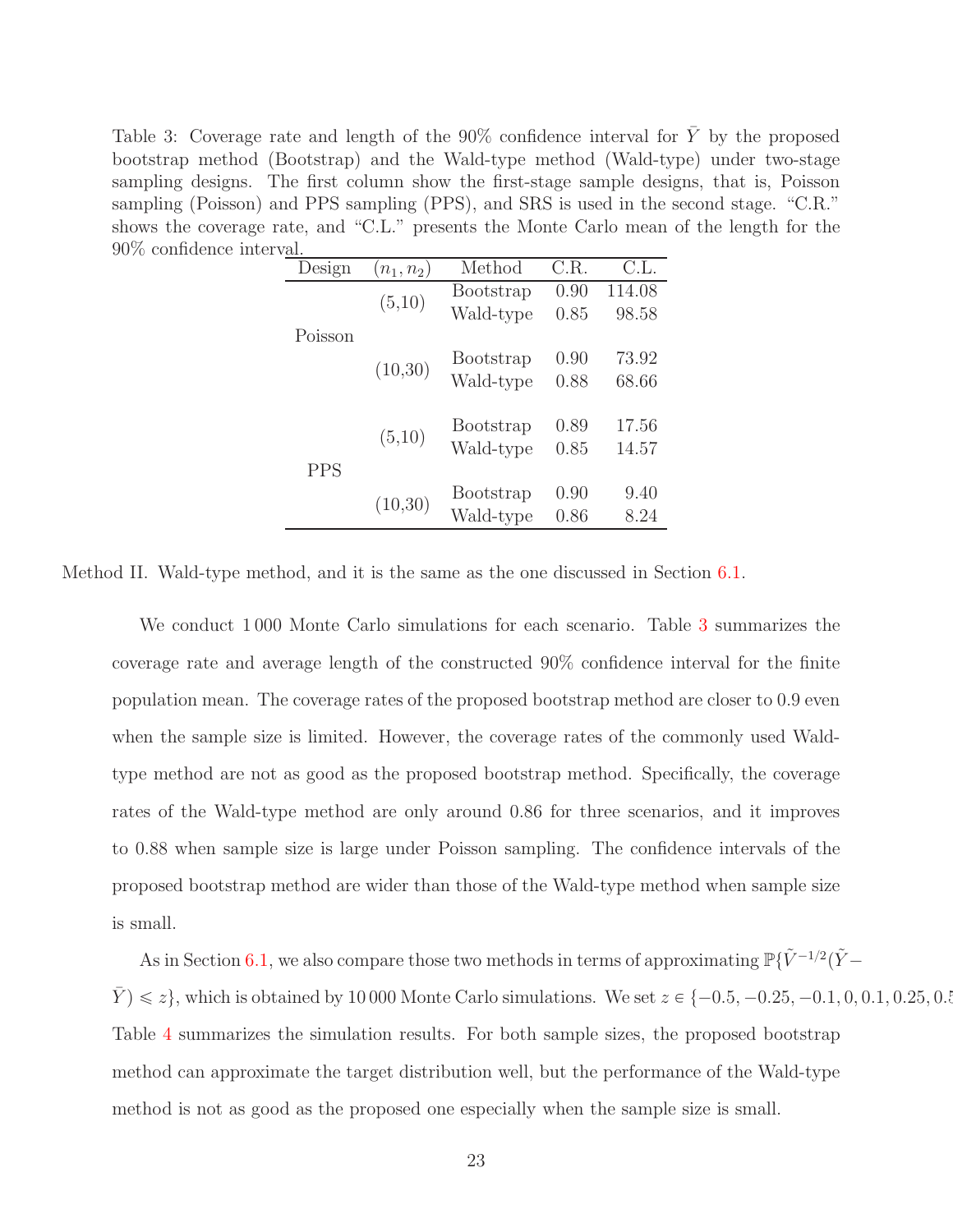<span id="page-23-0"></span>Table 4: Values of  $P_z = \mathbb{P}\{\tilde{V}^{-1/2}(\tilde{Y} - \bar{Y}) \leq z\}$ , the normal approximation  $\Phi(z)$  and the bootstrap approximation  $\text{Boot}_z$  under two-stage sampling designs. The first column show the first-stage sample designs, that is, Poisson sampling (Poisson) and PPS sampling (PPS), and SRS is used in the second stage.

| Design  | $(n_1, n_2)$ | $\tilde{z}$    | $\overline{P_z}$ | $\overline{\Phi}(z)$ | $\text{Boot}_z$ |
|---------|--------------|----------------|------------------|----------------------|-----------------|
|         |              | $-0.5$         | 0.35             | 0.31                 | 0.35            |
|         |              | $-0.25$        | 0.43             | 0.40                 | 0.43            |
|         |              | $-0.1$         | 0.48             | 0.46                 | 0.49            |
|         | (5,10)       | $\overline{0}$ | 0.53             | 0.50                 | 0.52            |
|         |              | 0.1            | 0.58             | 0.54                 | 0.56            |
|         |              | 0.25           | 0.62             | 0.60                 | 0.62            |
|         |              | 0.5            | 0.73             | 0.69                 | 0.72            |
| Poisson |              |                |                  |                      |                 |
|         |              | $-0.5$         | 0.34             | 0.31                 | 0.33            |
|         |              | $-0.25$        | 0.43             | 0.40                 | 0.42            |
|         |              | $-0.1$         | 0.48             | 0.46                 | 0.48            |
|         | (10, 30)     | $\overline{0}$ | 0.52             | 0.50                 | 0.52            |
|         |              | 0.1            | 0.56             | 0.54                 | 0.56            |
|         |              | 0.25           | 0.61             | 0.60                 | 0.62            |
|         |              | 0.5            | 0.72             | 0.69                 | 0.71            |
|         |              |                |                  |                      |                 |
|         |              | $-0.5$         | 0.32             | 0.31                 | 0.32            |
|         |              | $-0.25$        | 0.41             | 0.40                 | 0.41            |
|         |              | $-0.1$         | 0.47             | 0.46                 | 0.47            |
|         | (5,10)       | $\overline{0}$ | 0.51             | 0.50                 | 0.51            |
|         |              | 0.1            | 0.55             | 0.54                 | 0.55            |
|         |              | 0.25           | 0.61             | 0.60                 | 0.62            |
|         |              | 0.5            | 0.71             | 0.69                 | 0.71            |
| PPS     |              |                |                  |                      |                 |
|         |              | $-0.5$         | 0.32             | 0.31                 | 0.32            |
|         |              | $-0.25$        | 0.41             | 0.40                 | 0.41            |
|         |              | $-0.1$         | 0.46             | 0.46                 | 0.47            |
|         | (10, 30)     | $\overline{0}$ | 0.50             | 0.50                 | 0.50            |
|         |              | 0.1            | 0.54             | 0.54                 | 0.54            |
|         |              | 0.25           | 0.60             | 0.60                 | 0.60            |
|         |              | 0.5            | 0.69             | 0.69                 | 0.69            |

## 7 Conclusion

In this paper, we propose bootstrap methods for Poisson sampling, SRS and PPS sampling, and we show that the proposed bootstrap methods are second-order accurate. The first step of the proposed bootstrap methods corresponds to an inverse sampling procedure by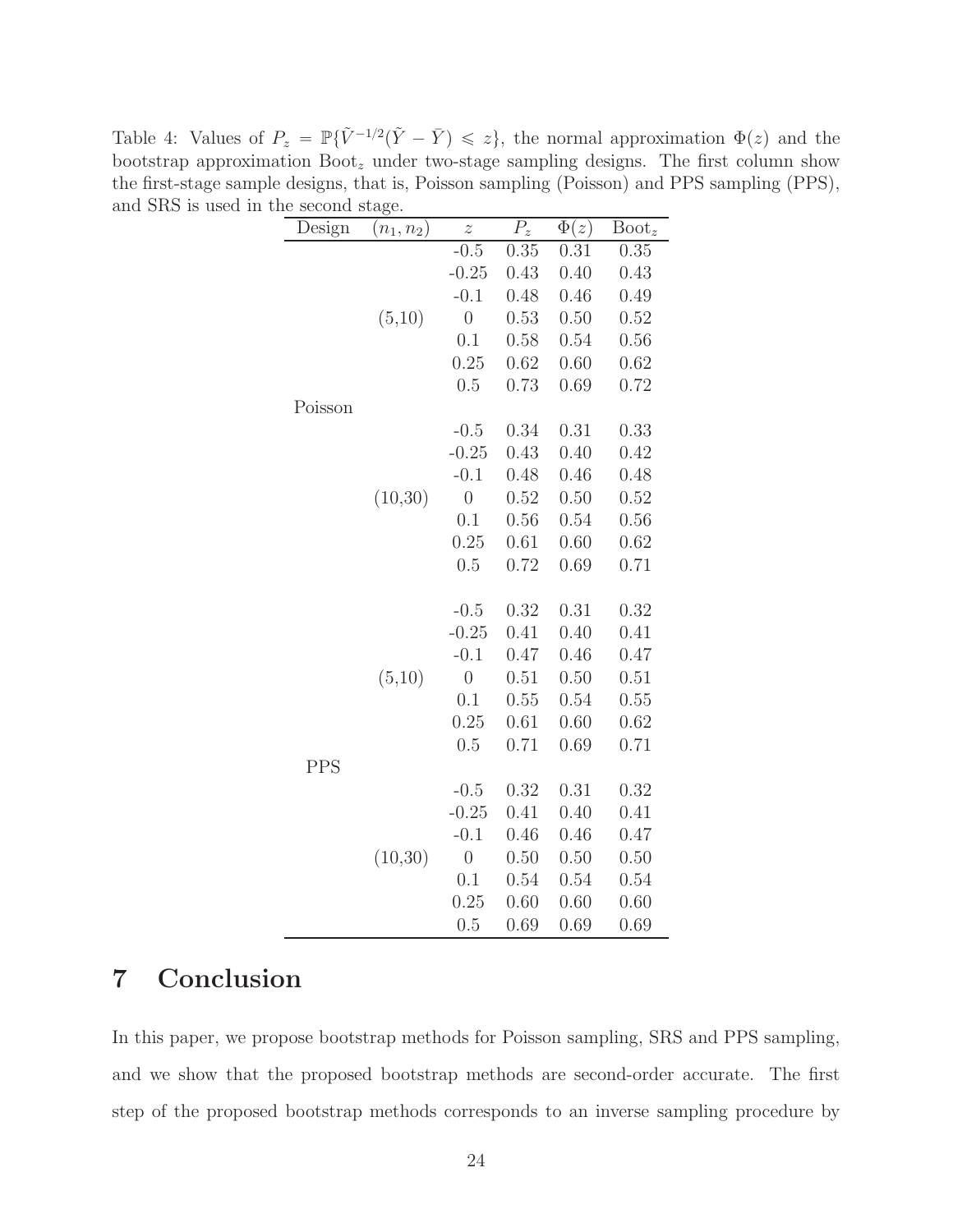incorporating the sampling information. Since the proposed bootstrap method is based on an asymptotically pivotal statistic, it is necessary to estimate the variance of the designunbiased estimator. Simulation results show that the proposed bootstrap method provides more conservative confidence interval than the Wald-type method when the sample size is small, and the 90% confidence interval constructed by the proposed bootstrap method has a better coverage rate. Although the proposed bootstrap method is discussed under the singlestage sampling designs, simulation shows that it works well under some two-stage sampling designs, and Edgeworth expansion for two-stage sampling designs are under investigation. It may be extended to other complex sampling designs when the asymptotic distribution of the design-unbiased estimator exists, but the second-order accuracy may not be guaranteed. Besides, the proposed bootstrap method can be easily parallelized in practice.

## 8 Acknowledgment

We would like to thank Dr. J. N. K. Rao for the suggestion to discuss the simple random sampling and the two anonymous reviewers for the detailed and constructive comments.

## 9 Supplement

#### 9.1 Proofs

For the purpose of clarity, we explicitly express  $y_{N,i}$ ,  $Y_N$ ,  $I_{N,i}$ ,  $\pi_{N,i}$  and  $p_{N,i}$  for  $y_i$ ,  $Y$ ,  $I_i$ ,  $\pi_i$  and  $p_i$  to highlight that they are indexed by N, and the same notation is used for other quantities without further mentioning. Denote  $E(\cdot | \mathcal{F}_N)$  and var $(\cdot | \mathcal{F}_N)$  to be the expectation and variance with respect to the probability measure of a specific sampling design, say  $\mathbb{P}_{Poi}$  under Poisson sampling,  $E_*(\cdot)$  and var<sub>\*</sub> $(\cdot)$  to be the conditional mean and variance with respect to the multinomial distribution in the first steps of the proposed bootstrap method conditional on the realized sample  $\{y_{N,1}, \ldots, y_{N,n}\}$ , and  $E_{**}(\cdot)$  and  $var_{**}(\cdot)$  to be the expectation and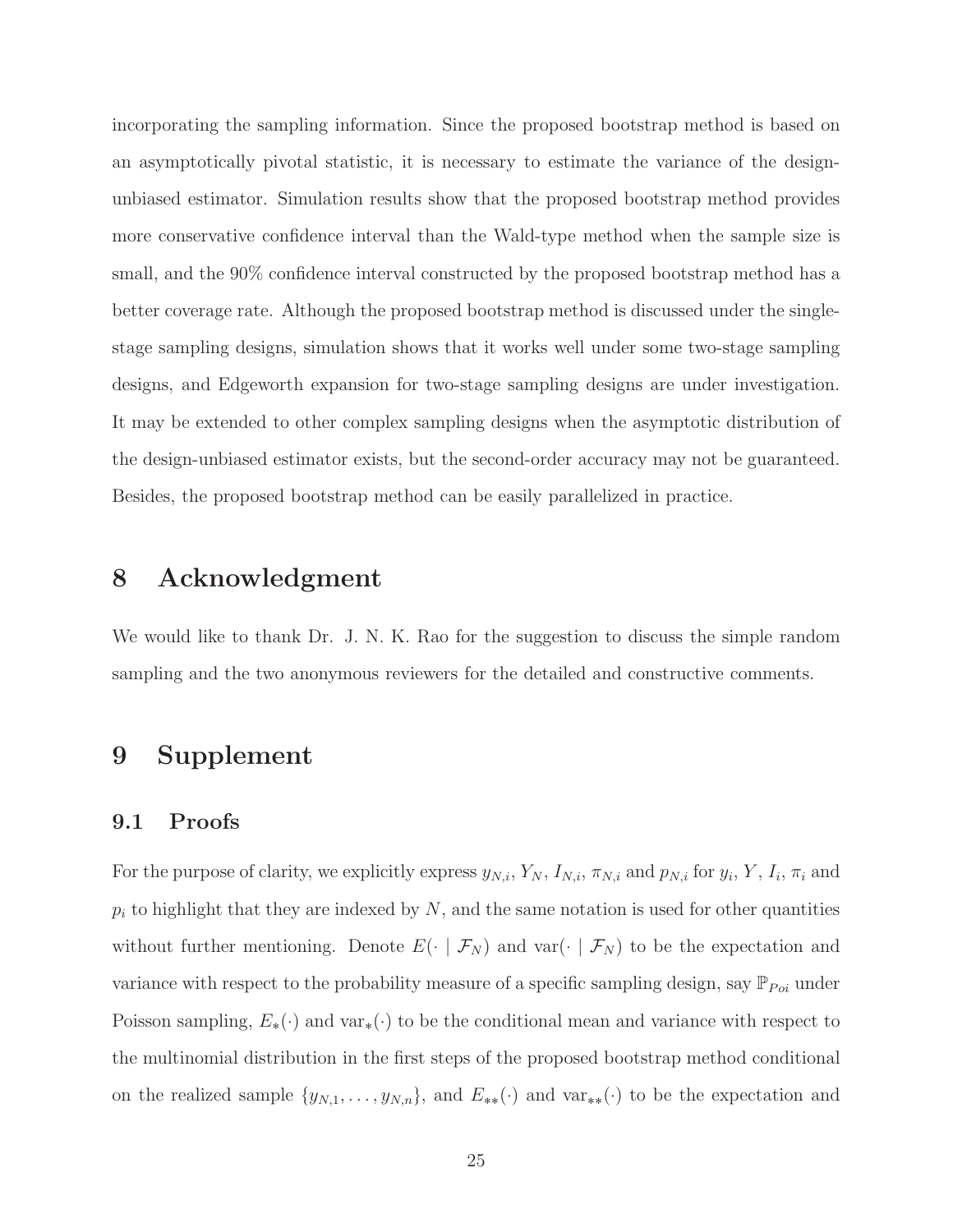variance with respect to the sampling design in the second step conditional on the bootstrap finite population  $\mathcal{F}_N^*$ .

*Proof of Lemma [3.1.](#page-7-1)* Denote  $X_{N,i}^{(1)} = n_0 N^{-2} y_{N,i}^2 (1 - \pi_{N,i}) \pi_{N,i}^{-2} (I_{N,i} - \pi_{N,i})$ , then  $n_0 N^{-2} (\hat{V}_{N,Poi} - \hat{V}_{N,i})$  $V_{N,Poi}$ ) =  $\sum_{i=1}^{N} X_{N,i}^{(1)}$ . Let  $D_N^{(1)}$  be the event  $\left\{ \left| \sum_{i=1}^{N} X_{N,i}^{(1)} \right| \right\}$  $\binom{1}{N,i} > \epsilon$  for  $N \in \mathbb{N}_+$ , where  $\epsilon \in (0, \infty)$ and  $\mathbb{N}_+$  is the set of positive integers.

By the Borel-Cantelli Lemma [\(Athreya and Lahiri](#page-81-10); [2006](#page-81-10), Thereom 7.2.2), to show [\(1\)](#page-7-0), it is enough to prove

<span id="page-25-1"></span>
$$
\sum_{N=1}^{\infty} \mathbb{P}_{Poi}(D_N^{(1)}) < \infty \tag{A.1}
$$

for  $\epsilon > 0$ . By the Markov's inequality [\(Athreya and Lahiri;](#page-81-10) [2006,](#page-81-10) Proposition 6.2.4), we have

$$
\mathbb{P}_{Poi}(D_N^{(1)}) \leq \epsilon^{-4} E \left\{ \left( \sum_{i=1}^N X_{N,i}^{(1)} \right)^4 \mid \mathcal{F}_N \right\}
$$
  
=  $\epsilon^{-4} \left[ \sum_{i=1}^N E \left\{ \left( X_{N,i}^{(1)} \right)^4 \mid \mathcal{F}_N \right\}$   
+  $\sum_{(i,j) \in \Gamma_N} E \left\{ \left( X_{N,i}^{(1)} \right)^2 \mid \mathcal{F}_N \right\} E \left\{ \left( X_{N,j}^{(1)} \right)^2 \mid \mathcal{F}_N \right\} \right],$ 

where the last equality holds since  $E(X_{N,i}^{(1)} | \mathcal{F}_N) = 0$  for  $i = 1, ..., N$ , and  $X_{N,i}^{(1)}$  is independent of  $X_{N,j}^{(1)}$  for  $(i, j) \in \Gamma_N$  with  $\Gamma_N = \{(i, j) : i, j = 1, \ldots, N \text{ and } i \neq j\}.$ 

Consider

<span id="page-25-0"></span>
$$
E\left\{ \left( X_{N,i}^{(1)} \right)^4 \mid \mathcal{F}_N \right\}
$$
  
=  $n_0^4 N^{-8} y_{N,i}^8 (1 - \pi_{N,i})^5 \pi_{N,i}^{-4} \{ (1 - \pi_{N,i})^3 \pi_{N,i}^{-3} + 1 \}$   
 $\leq C_{1,1} n_0^{-3} N^{-1} y_{N,i}^8,$  (A.2)

where  $C_{1,1}$  is a positive constant determined by ([C1\)](#page-7-0).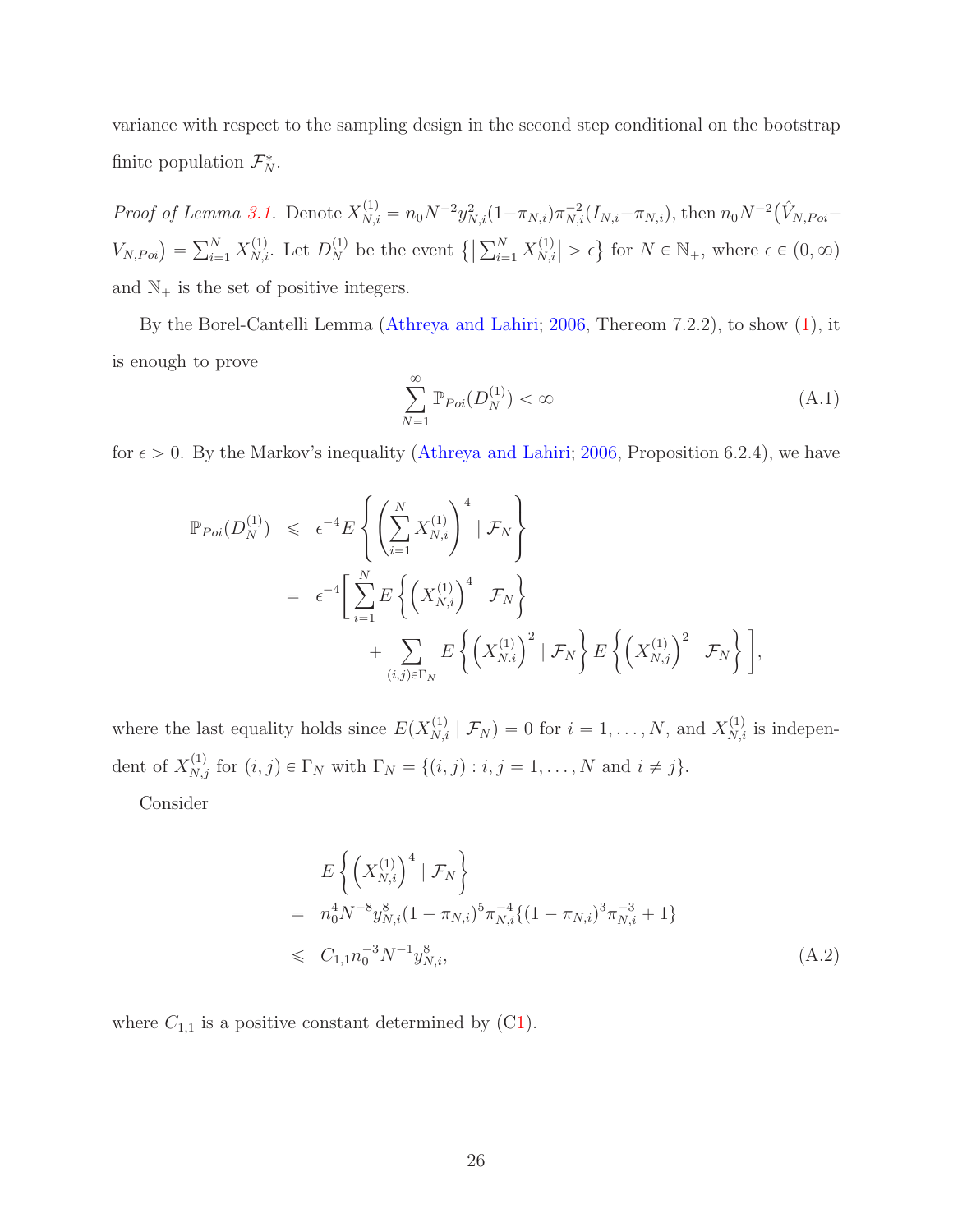Next, consider

<span id="page-26-0"></span>
$$
E\left\{ \left( X_{N,i}^{(1)} \right)^2 \mid \mathcal{F}_N \right\} = n_0^2 N^{-4} y_{N,i}^4 \pi_{N,i}^{-3} (1 - \pi_{N,i})^3
$$
  

$$
\leq C_{1,2} n_0^{-1} N^{-1} y_{N,i}^4,
$$
 (A.3)

where  $C_{1,2}$  is a positive constant.

Based on some algebra and  $(C3)$  $(C3)$ , we have

<span id="page-26-1"></span>
$$
\sum_{(i,j)\in\Gamma_N} y_{N,i}^4 y_{N,j}^4 = O(N^2). \tag{A.4}
$$

By  $(A.2)$ ,  $(A.3)$  and  $(A.4)$ , we have

$$
\mathbb{P}_{Poi}(D_N^{(1)})\n\leq \epsilon^{-4}C_{1,1}n_0^{-3}N^{-1}\sum_{i=1}^N y_{N,i}^8 + \epsilon^{-4}C_{1,2}^2n_0^{-2}N^{-2}\sum_{(i,j)\in\Gamma_N} y_{N,i}^4y_{N,j}^4
$$
\n
$$
= O(N^{-2\alpha})
$$

for any fixed  $\epsilon > 0$ , where the last inequality holds by ([C3\)](#page-6-1). Since  $\alpha \in (2^{-1}, 1]$  by ([C1\)](#page-7-0), we have proved  $(1)$  based on  $(A.1)$ .

For 
$$
\mu_{N, Poi}^{(3)} = \sum_{i=1}^{N} y_{N,i}^3 (1 - \pi_{N,i}) \{ (1 - \pi_{N,i})^2 \pi_{N,i}^{-2} - 1 \}
$$
, we have  
\n
$$
\left| n_0^2 N^{-3} \mu_{Poi}^{(3)} \right| = \left| n_0^2 N^{-3} \sum_{i=1}^{N} y_{N,i}^3 (1 - \pi_{N,i}) \{ (1 - \pi_{N,i})^2 \pi_{N,i}^{-2} - 1 \} \right|
$$
\n
$$
\leq 2n_0^2 N^{-3} \sum_{i=1}^{N} |y_{N,i}|^3 \pi_{N,i}^{-2}
$$
\n
$$
\leq 2C_1^{-2} N^{-1} \sum_{i=1}^{N} |y_{N,i}|^3 = O(1),
$$

where the first inequality holds by  $0 < \pi_{N,i} < 1$  and  $0 < 1 - \pi_{N,i} < 1$ , the second inequality holds by  $(C1)$  $(C1)$ , and the last equality holds by  $(C3)$  $(C3)$ .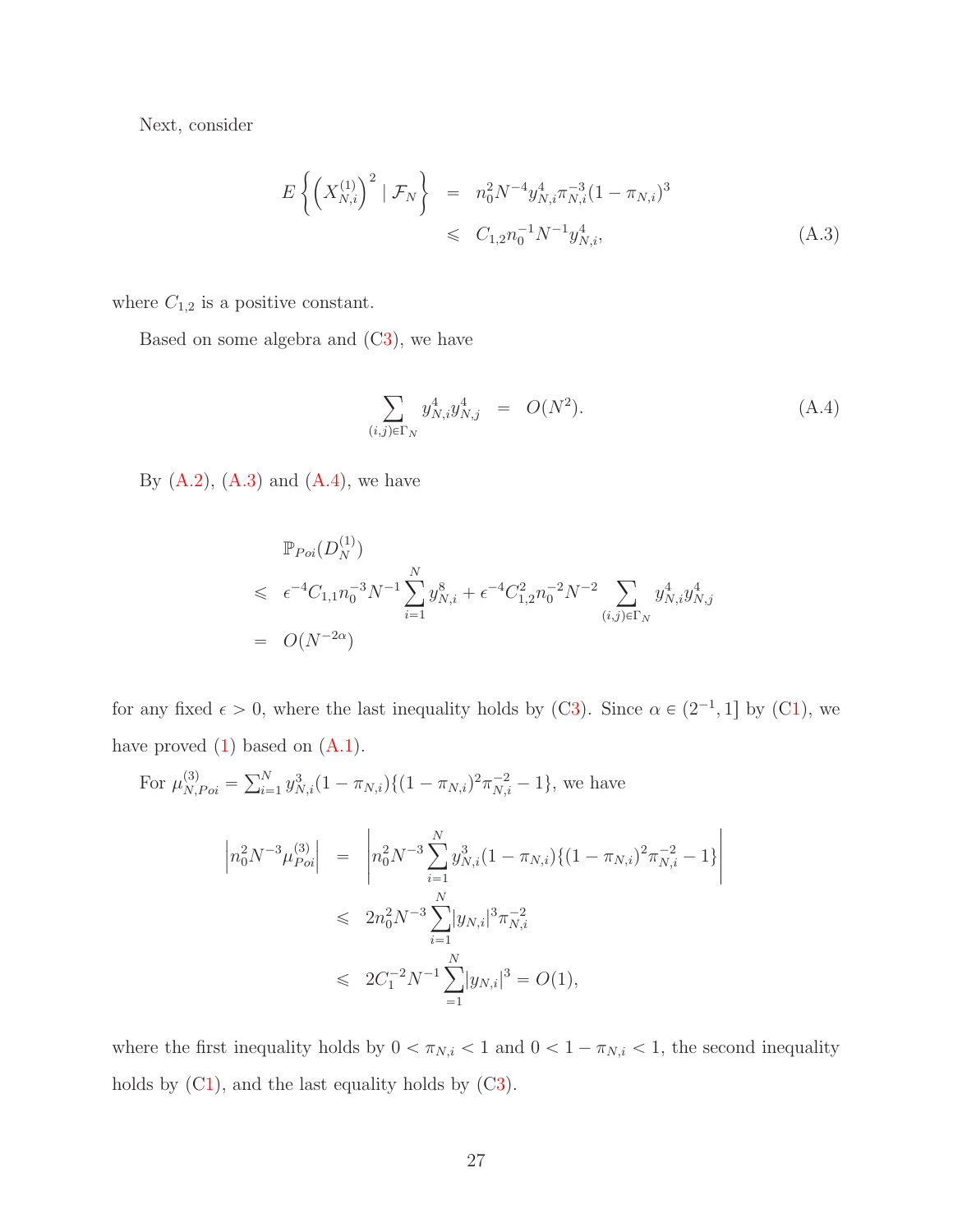#### Mentioned that

$$
E\left(n_0^2 N^{-3} \hat{\mu}_{N, Poi}^{(3)} | \mathcal{F}_N\right)
$$
  
= 
$$
E\left[n_0^2 N^{-3} \sum_{i=1}^n y_{N,i}^3 (1 - \pi_{N,i}) \pi_{N,i}^{-1} \{(1 - \pi_{N,i})^2 \pi_{N,i}^{-2} - 1\} | \mathcal{F}_N\right]
$$
  
= 
$$
n_0^2 N^{-3} \sum_{i=1}^N y_{N,i}^3 (1 - \pi_{N,i}) \{(1 - \pi_{N,i})^2 \pi_{N,i}^{-2} - 1\}
$$
  
= 
$$
n_0^2 N^{-3} \mu_{N, Poi}^{(3)}
$$

and

$$
\begin{aligned}\n&\text{var}\left(\hat{\mu}_{N, Poi}^{(3)} \mid \mathcal{F}_N\right) \\
&= \text{var}\left[n_0^2 N^{-3} \sum_{i=1}^n y_{N,i}^3 (1 - \pi_{N,i}) \pi_{N,i}^{-1} \{(1 - \pi_{N,i})^2 \pi_{N,i}^{-2} - 1\} \mid \mathcal{F}_N\right] \\
&\leqslant 4n_0^4 N^{-6} \sum_{i=1}^N y_{N,i}^6 \pi_{N,i}^{-5} \\
&= O(n_0^{-1}),\n\end{aligned}
$$

we can obtain that  $n_0^2 N^{-3} (\hat{\mu}_{N,Poi}^{(3)} - \mu_{N,Poi}^{(3)}) = O_p(n_0^{-1/2})$  $\binom{-1}{0}$  by the Markov's inequality. The results concerning  $\tau_{N,Poi}^{(3)}$  and  $\hat{\tau}_{N,Poi}^{(3)}$  can be proved similarly and is omitted here. Thus, we finalize the proof of Lemma [3.1.](#page-7-1)  $\Box$ 

The following lemmas are useful in establishing Theorem [3.1](#page-8-1) and [3.2.](#page-9-2)

**Lemma 9.1.** *Denote*  $X_{N,i} = V_{N,Poi}^{-1/2} y_{N,i} \pi_{N,i}^{-1} (I_{N,i} - \pi_{N,i})$  for  $i = 1, ..., N$ . Let  $\Delta_{N,1} =$  $\sum_{i=1}^{N} X_{N,i}$  and  $\phi_{\Delta_{N,1}}(t) = E \{ \exp(t t \Delta_{N,1}) \mid \mathcal{F}_N \}$  be the characteristic function (c.f.) of  $\Delta_{N,1}$ , *where*  $\iota$  *is the imaginary unit. Then under conditions ([C1\)](#page-7-0)–([C3\)](#page-6-1)*,

$$
\left|\phi_{\Delta_{N,1}}(t)\right| \leq \exp(-t^2/3),\tag{A.5}
$$

$$
\left| \phi_{\Delta_{N,1}}(t) - \exp(-t^2/2) \right| \leq 16|t|^3 V_{N, Poi}^{-3/2} \nu_{N, Poi}^{(3)} \exp(-t^2/3) \tag{A.6}
$$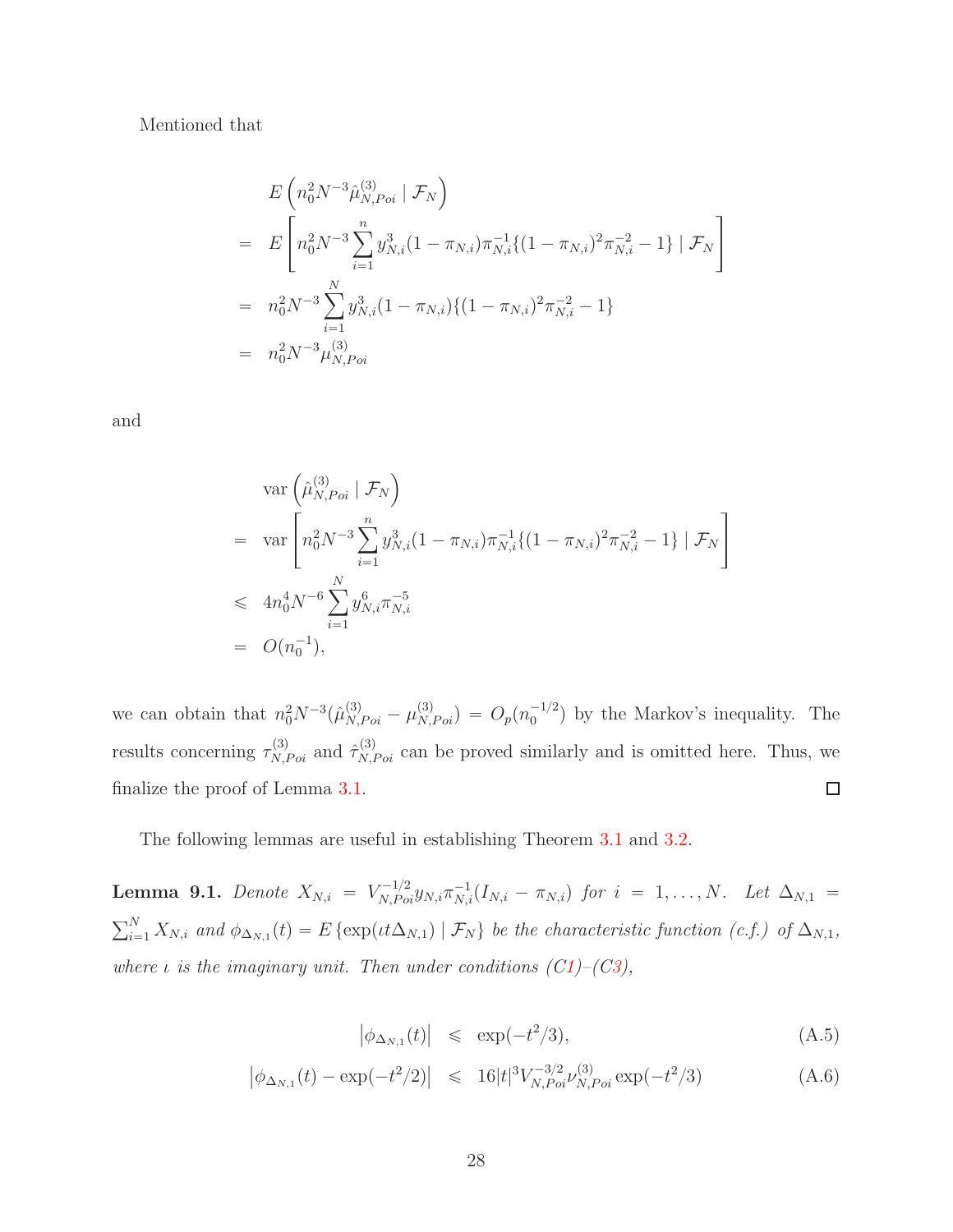*for all*  $|t| \leq V_{N,Poi}^{3/2}$  $\left(4\nu_{N,Poi}^{(3)}\right)$ , where  $\nu_{N,Poi}^{(3)} = \sum_{i=1}^{N} |y_{N,i}|^3 (1 - \pi_{N,i}) \left\{ (1 - \pi_{N,i})^2 \pi_{N,i}^{-2} + 1 \right\}.$ *Furthermore,*

<span id="page-28-0"></span>
$$
\begin{aligned}\n\left| \phi_{\Delta_{N,1}}(t) - \exp(-t^2/2) - 6^{-1} (it)^3 V_{N, Poi}^{-3/2} \mu_{N, Poi}^{(3)} \exp(-t^2/2) \right| \\
&\leq C_{2,1} \exp(-19t^2/48) \left( t^4 n_0^{-1} + t^6 n_0^{-1} \right)\n\end{aligned} \tag{A.7}
$$

*for all*  $|t| \le \min \left( \left\{ \max_{1 \le i \le N} E(X_{N,i}^2 \mid \mathcal{F}_N) \right\}^{-1/2}, V_{N,Poi}^{3/2} \right)$  $(\mu_{N, Poi}^{(3)})$ , where  $C_{2,1}$  *is a positive constant and recall that*  $\mu_{N,Poi}^{(3)} = \sum_{i=1}^{N} y_{N,i}^3 (1 - \pi_{N,i}) \{ (1 - \pi_{N,i})^2 \pi_{N,i}^{-2} - 1 \}.$ 

*Proof.* As  $I_{N,i} \sim \text{Ber}(\pi_{N,i}), E(X_{N,i} | \mathcal{F}_N) = 0$  and  $E(X_{N,i}^2 | \mathcal{F}_N) = V_{N,Poi}^{-1} y_{N,i}^2 (1 - \pi_{N,i}) \pi_{N,i}^{-1}$  $N,i$ for  $i = 1, \ldots, N$ . In addition,

$$
E(X_{N,i}^3 \mid \mathcal{F}_N) = V_{N, Poi}^{-3/2} y_{N,i}^3 (1 - \pi_{N,i}) \{ (1 - \pi_{N,i})^2 \pi_{N,i}^{-2} - 1 \}
$$

and

$$
E\{|X_{N,i}|^3 \mid \mathcal{F}_N\} = V_{N, Poi}^{-3/2} |y_{N,i}|^3 (1 - \pi_{N,i}) \{(1 - \pi_{N,i})^2 \pi_{N,i}^{-2} + 1\}.
$$

Thus,  $\sum_{i=1}^{N} E(X_{N,i}^{2} | \mathcal{F}_{N}) = 1$ ,  $\sum_{i=1}^{N} E(X_{N,i}^{3} | \mathcal{F}_{N}) = V_{N,Poi}^{-3/2} \mu_{N,Poi}^{(3)} = O(n_{0}^{-1/2})$  $_{0}^{-1/2}$ ) by ([C2\)](#page-6-0) and Lemma [3.1.](#page-7-1) In addition,  $\nu_{N,Poi}^{(3)} = \sum_{i=1}^{N} |y_{N,i}|^3 (1 - \pi_{N,i}) \left\{ (1 - \pi_{N,i})^2 \pi_{N,i}^{-2} + 1 \right\} = O(n_0^{-2} N^{-3}),$ which implies  $\sum_{i=1}^{N} E\{|X_{N,i}|^3 \mid \mathcal{F}_N\} = V_{N,Poi}^{-3/2} \nu_{N,Poi}^{(3)} = O(n_0^{-1/2})$  $\binom{-1/2}{0}$ . By the fact that  $\max_{1 \leq i \leq N} E\{|X_{N,i}|^3\}$  $\{\mathcal{F}_N\} \leqslant \sum_{i=1}^N E\{|X_{N,i}|^3 \mid \mathcal{F}_N\} = O(n_0^{-1/2})$  $\int_0^{-1/2}$ ,  $E\{|X_{N,i}|^3 \mid \mathcal{F}_N\} < \infty$  for  $i = 1, ..., N$ . By Lemma 5.1 of [Petrov](#page-82-10) [\(1995\)](#page-82-10),

$$
\begin{array}{rcl}\n|\phi_{\Delta_{N,1}}(t)| & \leqslant & \exp(-t^2/3), \\
|\phi_{\Delta_{N,1}}(t) - \exp(-t^2/2)| & \leqslant & 16|t|^3 V_{N, Poi}^{-3/2} \nu_{N, Poi}^{(3)} \exp(-t^2/3)\n\end{array}
$$

for all  $|t| \leq V_{N, Poi}^{3/2}$ /  $\left(4\nu_{N,Poi}^{(3)}\right).$ 

It remains to show [\(A.7\)](#page-28-0). Denote  $\phi_{X_{N,i}}(t) = E \{ \exp(\iota t X_{N,i}) \mid \mathcal{F}_N \}$  as the characteristic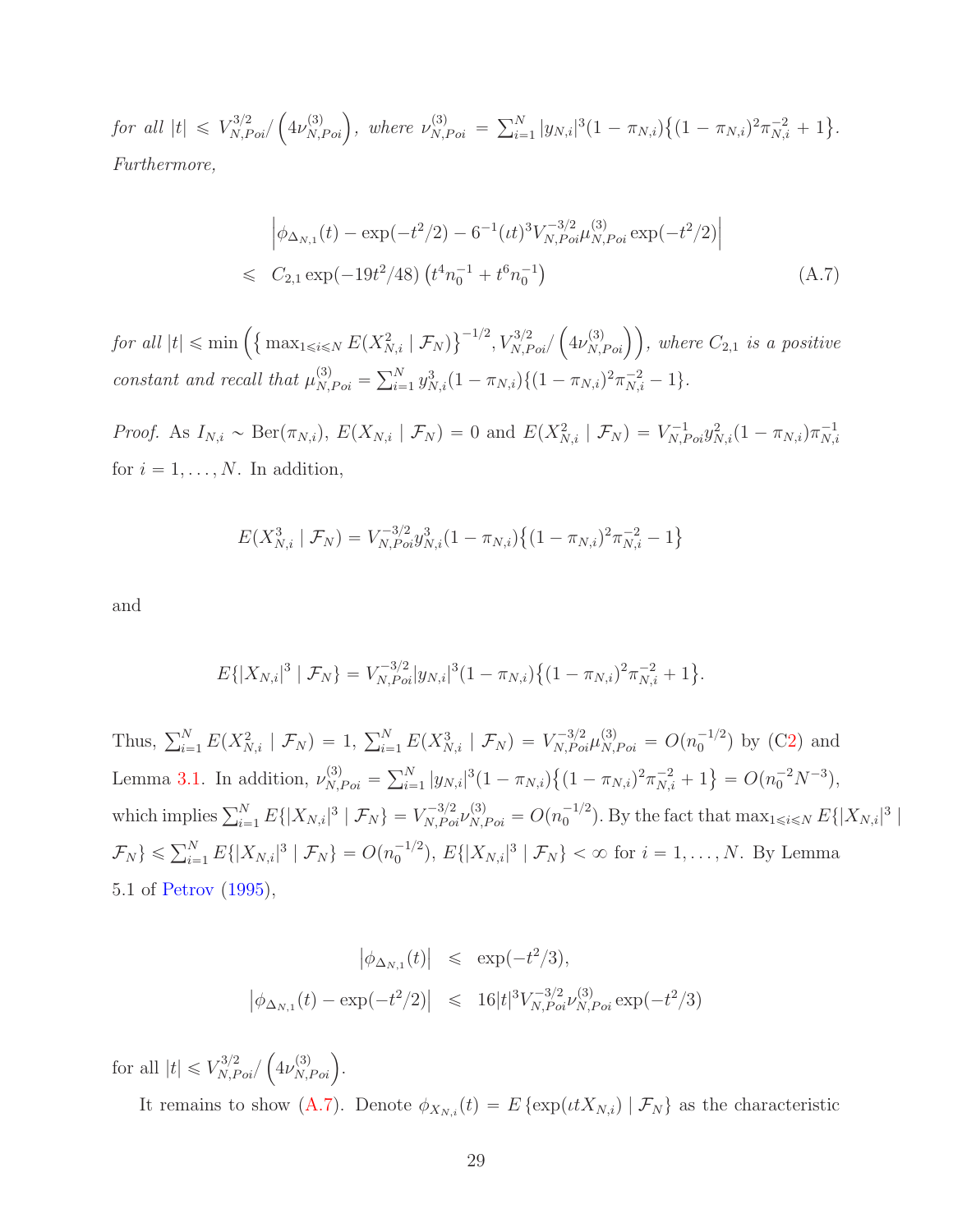function of  $X_{N,i}$ . Note that for any complex numbers  $z, w, |\exp(z) - 1 - w| \leq (|z - w| +$  $|w|^2/2$  exp $\{\max(|z|, |w|)\},\$ it follows that

$$
\begin{split}\n&\left|\phi_{\Delta_{N,1}}(t) - \exp(-t^2/2) - 6^{-1}(it)^3 V_{N, Poi}^{-3/2} \mu_{N, Poi}^{(3)} \exp(-t^2/2)\right| \\
&= \left|\prod_{i=1}^N \phi_{X_{N,i}}(t) - \exp(-t^2/2) - 6^{-1}(it)^3 V_{N, Poi}^{-3/2} \mu_{N, Poi}^{(3)} \exp(-t^2/2)\right| \\
&= \exp(-t^2/2) \left|\exp\left[\sum_{i=1}^N \log\{\phi_{X_{N,i}}(t)\} + t^2/2\right] - 1 - 6^{-1}(it)^3 V_{N, Poi}^{-3/2} \mu_{N, Poi}^{(3)}\right| \\
&\leq \exp(-t^2/2) \left[\left|\sum_{i=1}^N \log\{\phi_{X_{N,i}}(t)\} + t^2/2 - 6^{-1}(it)^3 V_{N, Poi}^{-3/2} \mu_{N, Poi}^{(3)}\right| + 2^{-1} \left|6^{-1}(it)^3 V_{N, Poi}^{-3/2} \mu_{N, Poi}^{(3)}\right|^2\right] \\
&\times \exp\left\{\max\left(\left|\sum_{i=1}^N \log\{\phi_{X_{N,i}}(t)\} + t^2/2\right|, \left|6^{-1}(it)^3 V_{N, Poi}^{-3/2} \mu_{N, Poi}^{(3)}\right|\right)\right\}.\n\end{split}
$$

By Lemma 11.4.3 of [Athreya and Lahiri](#page-81-10) [\(2006\)](#page-81-10),

<span id="page-29-0"></span>
$$
\begin{aligned}\n&\left| \sum_{i=1}^{N} \log \{ \phi_{X_{N,i}}(t) \} + t^2/2 - 6^{-1} (\iota t)^3 V_{N, Poi}^{-3/2} \mu_{N, Poi}^{(3)} \right| \\
&\leqslant \sum_{i=1}^{N} \left| \log \{ \phi_{X_{N,i}}(t) \} - 2^{-1} (\iota t)^2 E(X_{N,i}^2 \mid \mathcal{F}_N) - 6^{-1} (\iota t)^3 E(X_{N,i}^3 \mid \mathcal{F}_N) \right| \\
&\leqslant \sum_{i=1}^{N} \left( E \left[ \min \{ |tX_{N,i}|^3/3, (tX_{N,i})^4/24 \} \mid \mathcal{F}_N \right] + t^4 \{ E(X_{N,i}^2 \mid \mathcal{F}_N) \}^2/4 \right) \\
&\leqslant C_{2,2} t^4 n_0^{-1}\n\end{aligned} \tag{A.8}
$$

for all  $|t| \leq \{ \max_{1 \leq i \leq N} E(X_{N,i}^2 | \mathcal{F}_N) \}^{-1/2}$ , where  $C_{2,2}$  is a positive constant and the last inequality is by the fact that

$$
\sum_{i=1}^{N} E(X_{N,i}^4 | \mathcal{F}_N)
$$
\n
$$
= V_{N, Poi}^{-2} \sum_{i=1}^{N} y_{N,i}^4 (1 - \pi_{N,i}) \{ (1 - \pi_{N,i})^3 \pi_{N,i}^{-3} + 1 \}
$$
\n
$$
= O(n_0^{-1}).
$$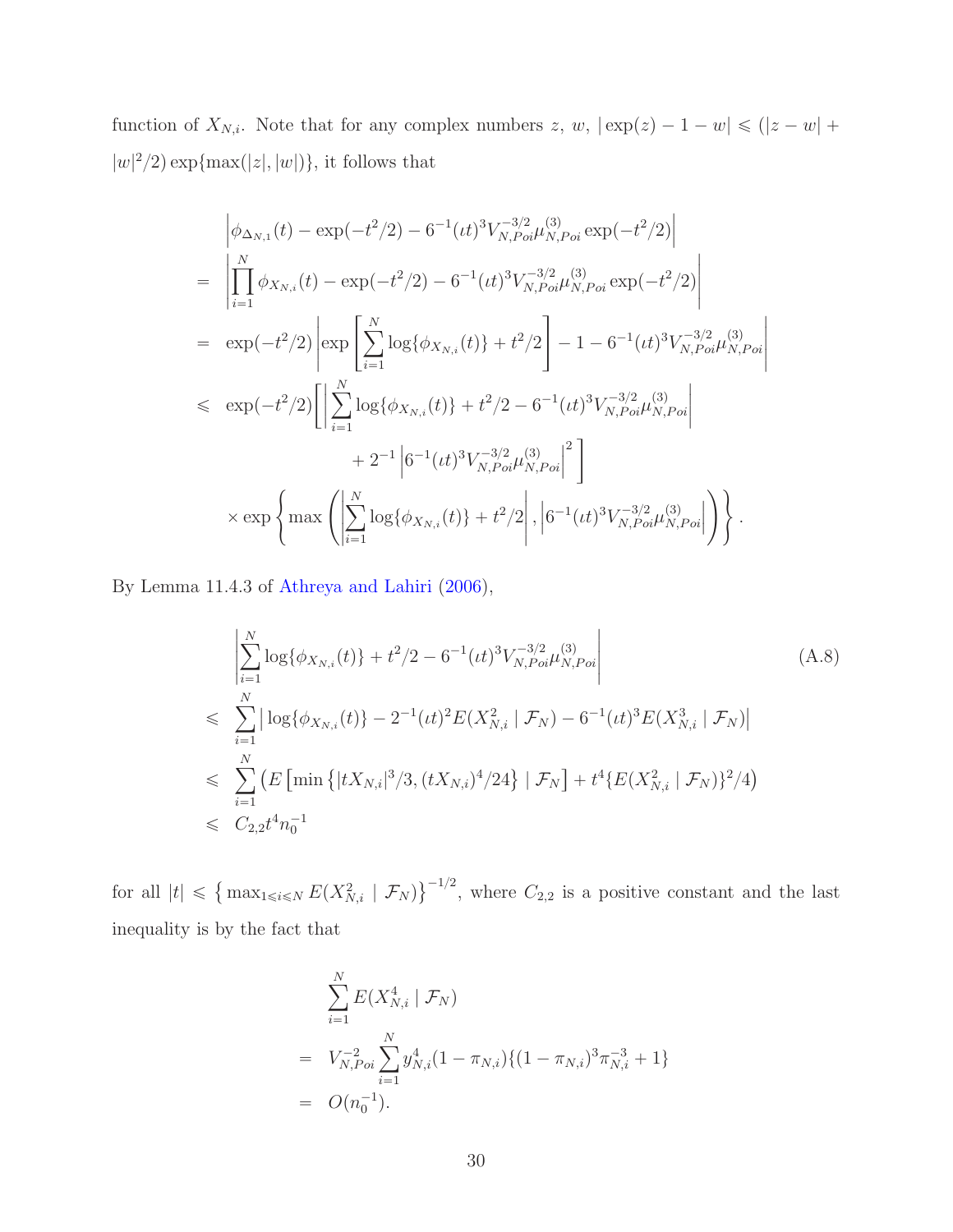Similarly, by Lemma 11.4.3 of [Athreya and Lahiri](#page-81-10) [\(2006\)](#page-81-10),

$$
\left| \sum_{i=1}^{N} \log \{ \phi_{X_{N,i}}(t) \} + t^2/2 \right|
$$
  
\n
$$
\leqslant \sum_{i=1}^{N} \left| \log \{ \phi_{X_{N,i}}(t) \} - 2^{-1} (it)^2 E(X_{N,i}^2 \mid \mathcal{F}_N) \right|
$$
  
\n
$$
\leqslant 5|t|^3 \sum_{i=1}^{N} E\{ |X_{N,i}|^3 \mid \mathcal{F}_N \} / 12 = 5|t|^3 V_{N, Poi}^{-3/2} V_{N, Poi}^{(3)}/12
$$

<span id="page-30-0"></span>for all  $|t| \leq \{ \max_{1 \leq i \leq N} E(X_{N,i}^2 | \mathcal{F}_N) \}^{-1/2}.$ Thus, if  $|t| \le \min \left( \left\{ \max_{1 \le i \le N} E(X_{N,i}^2 \mid \mathcal{F}_N) \right\}^{-1/2}, V_{N, Poi}^{3/2} \right)$  $\left(4\nu_{N,Poi}^{(3)}\right)\right),$  $\max$   $\left( \left\| \begin{array}{c} \frac{1}{2} \\ \frac{1}{2} \end{array} \right\|$ ÿ N  $i=1$  $\log{\{\phi_{X_{N,i}}(t)\}} + t^2/2$ ˇ ˇ ˇ ˇ ˇ  $, |$  $6^{-1} (tt)^3 V_{N, Poi}^{-3/2} \mu_{N, N}^{(3)}$  $(X, P_{oi}$ ¸ (A.9)  $\leqslant 5t^2/48.$ 

Mentioned that

<span id="page-30-1"></span>
$$
2^{-1} \left| 6^{-1} (\iota t)^3 V_{N, Poi}^{-3/2} \mu_{N, Poi}^{(3)} \right|^2 \leq C_{2,3} t^6 n_0^{-1}
$$
 (A.10)

for some positive constant  $C_{2,3}$ .

Finally, by  $(A.8)$ ,  $(A.9)$  and  $(A.10)$ , it follows that

$$
\begin{aligned}\n&\left|\phi_{\Delta_{N,1}}(t) - \exp(-t^2/2) - 6^{-1}(tt)^3 V_{N, Poi}^{-3/2} \mu_{N, Poi}^{(3)} \exp(-t^2/2)\right| \\
&\leq \exp(-t^2/2) \left( C_{2,2} t^4 n_0^{-1} + C_{2,3} t^6 n_0^{-1} \right) \exp(5t^2/48) \\
&\leq C_{2,1} \exp(-19t^2/48) \left( t^4 n_0^{-1} + t^6 n_0^{-1} \right)\n\end{aligned}
$$

for all  $|t| \leq \min \left( \left\{ \max_{1 \leq i \leq N} E(X_{N,i}^2 \mid \mathcal{F}_N) \right\}^{-1/2}, V_{N, Poi}^{3/2} \right)$  $\left(4\nu_{N}^{(3)}\right)$ This concludes the  $\,$  $\Box$ proof of this Lemma.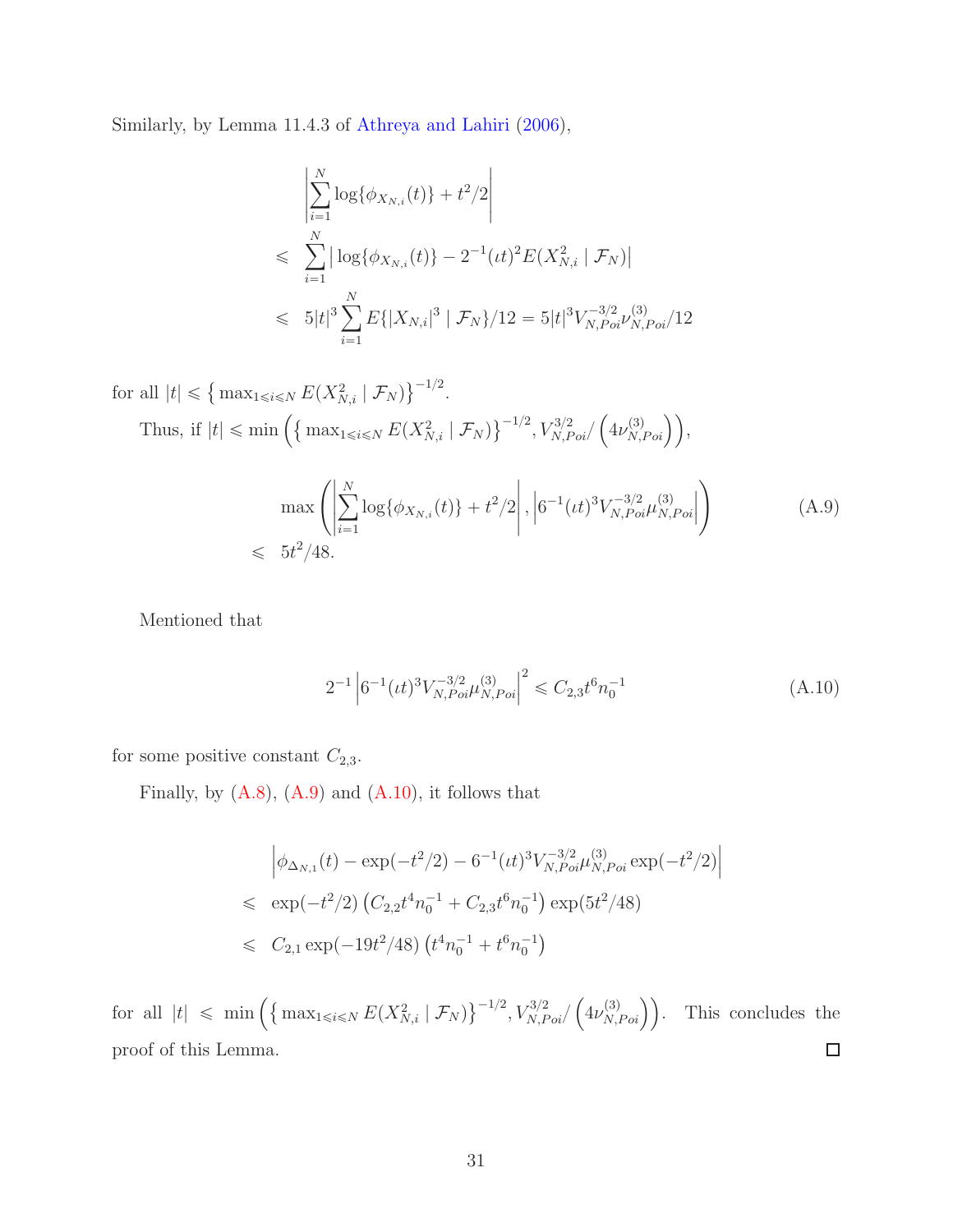Lemma 9.2. *Denote*

$$
\Delta_{N,2} = -2^{-1} V_{N, Poi}^{-3/2} \sum_{(i,j) \in \Gamma_N} y_{N,i} y_{N,j}^2 (1 - \pi_{N,j}) \pi_{N,i}^{-1} \pi_{N,j}^{-2} (I_{N,i} - \pi_{N,i}) (I_{N,j} - \pi_{N,j}),
$$

*then under conditions*  $(C1)$  $(C1)$ *<sup>* $-$ *</sup>* $(C3)$  $(C3)$ *<sup><i>,*</sup></sup>

$$
E\left\{\Delta_{N,2} \exp(t t \Delta_{N,1}) \mid \mathcal{F}_N\right\}
$$
  
=  $2^{-1} t^2 \exp(-t^2/2) V_{N,Poi}^{-5/2} \Theta_{N,Poi}^{(2,3)} + \varpi_{N,1}(t),$ 

*for all*  $|t| \leq \left\{ \max_{1 \leq i \leq N} E(X_{N,i}^2 | \mathcal{F}_N) \right\}^{-1/2}$ , where  $X_{N,i} = V_{N,Poi}^{-1/2} y_{N,i} \pi_{N,i}^{-1} (I_{N,i} - \pi_{N,i}), \Delta_{N,1} =$  $\sum_{i=1}^{N} X_{N,i}, \Gamma_N = \{(i,j) : i, j = 1, ..., N \text{ and } i \neq j\},\$ 

$$
\Theta_{N,Poi}^{(2,3)} = \sum_{(i,j)\in\Gamma_N} y_{N,i}^2 y_{N,j}^3 (1 - \pi_{N,i})(1 - \pi_{N,j})^2 \pi_{N,i}^{-1} \pi_{N,j}^{-2},
$$

*and*  $\varpi_{N,1}(t)$  *satisfies* 

$$
\begin{split} |\varpi_{N,1}(t)| \\ &\leq C_{3,1} \exp \left\{ -t^2/2 + 2|t|^3 V_{N, Poi}^{-3/2} \nu_{N, Poi}^{(3)} / 3 + t^2 \max_{1 \leq i \leq N} E(X_{N,i}^2 \mid \mathcal{F}_N) \right\} \\ &\qquad \qquad \times \left( |t|^3 n_0^{-1} + t^4 n_0^{-3/2} + |t|^5 n_0^{-1} \right), \end{split}
$$

with  $C_{3,1}$  being a positive constant and  $\nu_{N,Poi}^{(3)} = \sum_{i=1}^{N} |y_{N,i}|^3 (1 - \pi_{N,i}) \{(1 - \pi_{N,i})^2 \pi_{N,i}^{-2} + 1\}.$ 

*Proof.* First, write

$$
E\left\{ (I_{N,i} - \pi_{N,i}) \exp(\iota t X_{N,i}) \mid \mathcal{F}_N \right\} = \iota t V_{N, Poi}^{-1/2} y_{N,i} (1 - \pi_{N,i}) + \varpi_{N1,i}(t),
$$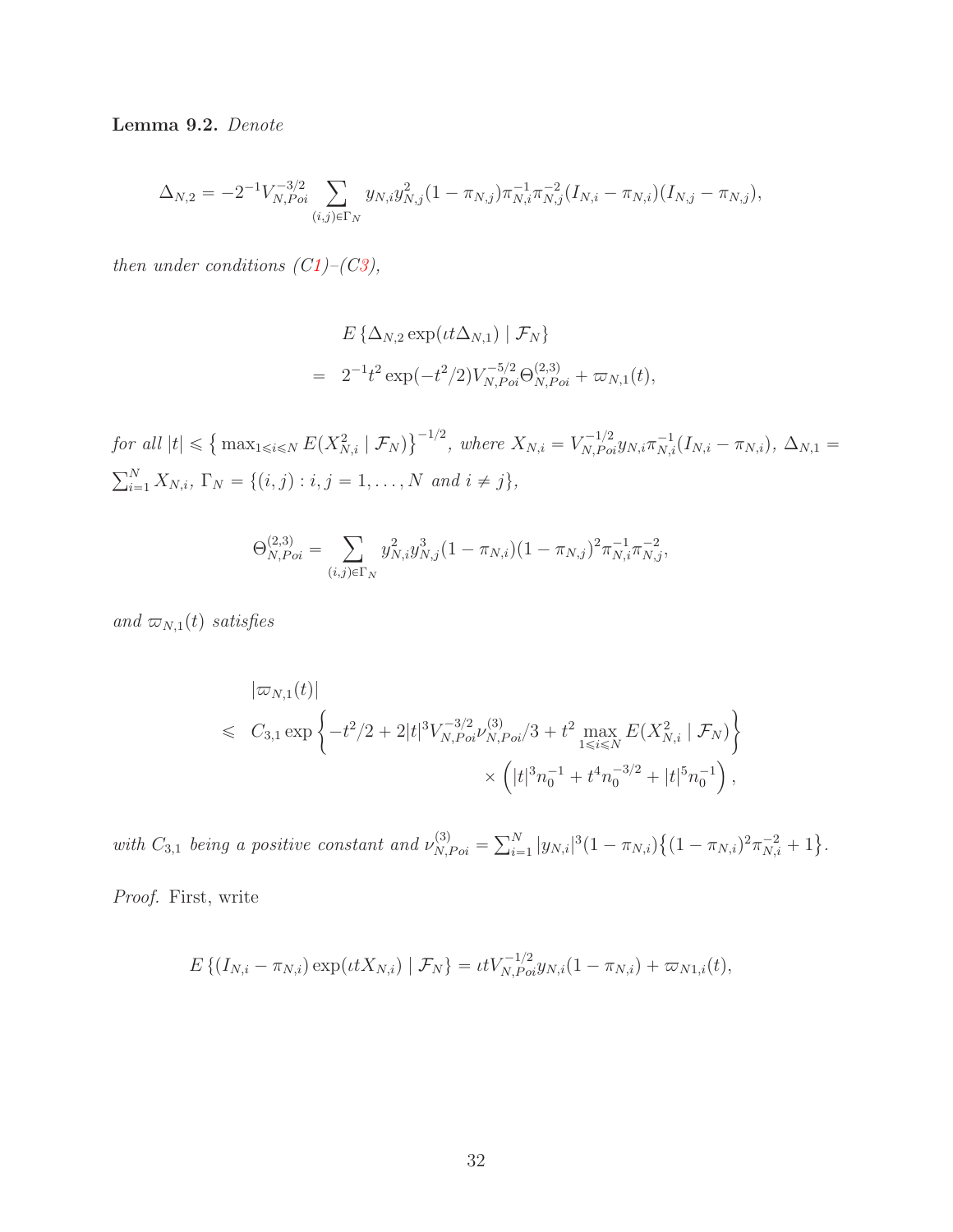for  $i = 1, \ldots, N$ , where

$$
|\varpi_{N1,i}(t)|
$$
\n
$$
= |E\left\{ (I_{N,i} - \pi_{N,i}) \exp(\iota t X_{N,i}) | \mathcal{F}_N \right\} - \iota t V_{N,Poi}^{-1/2} y_{N,i} (1 - \pi_{N,i})|
$$
\n
$$
= (1 - \pi_{N,i}) \pi_{N,i} \left| \left[ \exp \left\{ \iota t V_{N,Poi}^{-1/2} y_{N,i} (1 - \pi_{N,i}) \pi_{N,i}^{-1} \right\} - 1 - \iota t V_{N,Poi}^{-1/2} y_{N,i} (1 - \pi_{N,i}) \pi_{N,i}^{-1} \right] \right|
$$
\n
$$
\leq 2^{-1} (1 - \pi_{N,i}) \pi_{N,i} \left\{ \left| t V_{N,Poi}^{-1/2} y_{N,i} (1 - \pi_{N,i}) \pi_{N,i}^{-1} \right|^2 + \left| t V_{N,Poi}^{-1/2} y_{N,i} \right|^2 \right\}
$$
\n
$$
\leq C_{3,2} t^2 N^{-1} y_{N,i}^2,
$$

and  $C_{3,2}$  is a positive constant. The last but one inequality is due to the fact that for any real number x,  $|\exp(\iota x) - 1 - \iota x| \leqslant |x|^2/2$ . As a consequence, for any  $(i, j) \in \Gamma_N$ ,

$$
E\left\{(I_{N,i} - \pi_{N,i}) \exp(\iota t X_{N,i}) \mid \mathcal{F}_N\right\} E\left\{(I_{N,j} - \pi_{N,j}) \exp(\iota t X_{N,j}) \mid \mathcal{F}_N\right\}
$$
  
= 
$$
\left\{\iota t V_{N, Poi}^{-1/2} y_{N,i} (1 - \pi_{N,i}) + \varpi_{N1,i}(t) \right\} \left\{\iota t V_{N, Poi}^{-1/2} y_{N,j} (1 - \pi_{N,j}) + \varpi_{N1,j}(t) \right\}
$$
  
= 
$$
-t^2 V_{N, Poi}^{-1} y_{N,i} y_{N,j} (1 - \pi_{N,i}) (1 - \pi_{N,j}) + \varpi_{N2,ij}(t),
$$

where

$$
\begin{aligned}\n|\varpi_{N2,ij}(t)| \\
&\leq \left| t V_{N, Poi}^{-1/2} y_{N,i} (1 - \pi_{N,i}) \varpi_{N1,j}(t) \right| + \left| t V_{N, Poi}^{-1/2} y_{N,j} (1 - \pi_{N,j}) \varpi_{N1,i}(t) \right| \\
&\quad + |\varpi_{N1,i}(t) \varpi_{N1,j}(t)| \\
&\leq C_{3,3} \left\{ |t|^3 n_0^{1/2} N^{-2} (y_{N,i}^2 |y_{N,j}| + |y_{N,i} | y_{N,j}^2) + t^4 N^{-2} y_{N,i}^2 y_{N,j}^2 \right\}\n\end{aligned}
$$

with  $C_{3,3}$  being a positive constant.

Denote  $\phi_{X_{N,i}}(t) = E \{ \exp(\iota t X_{N,i}) \mid \mathcal{F}_N \}$  for  $i = 1, ..., N$ . By the same technique as in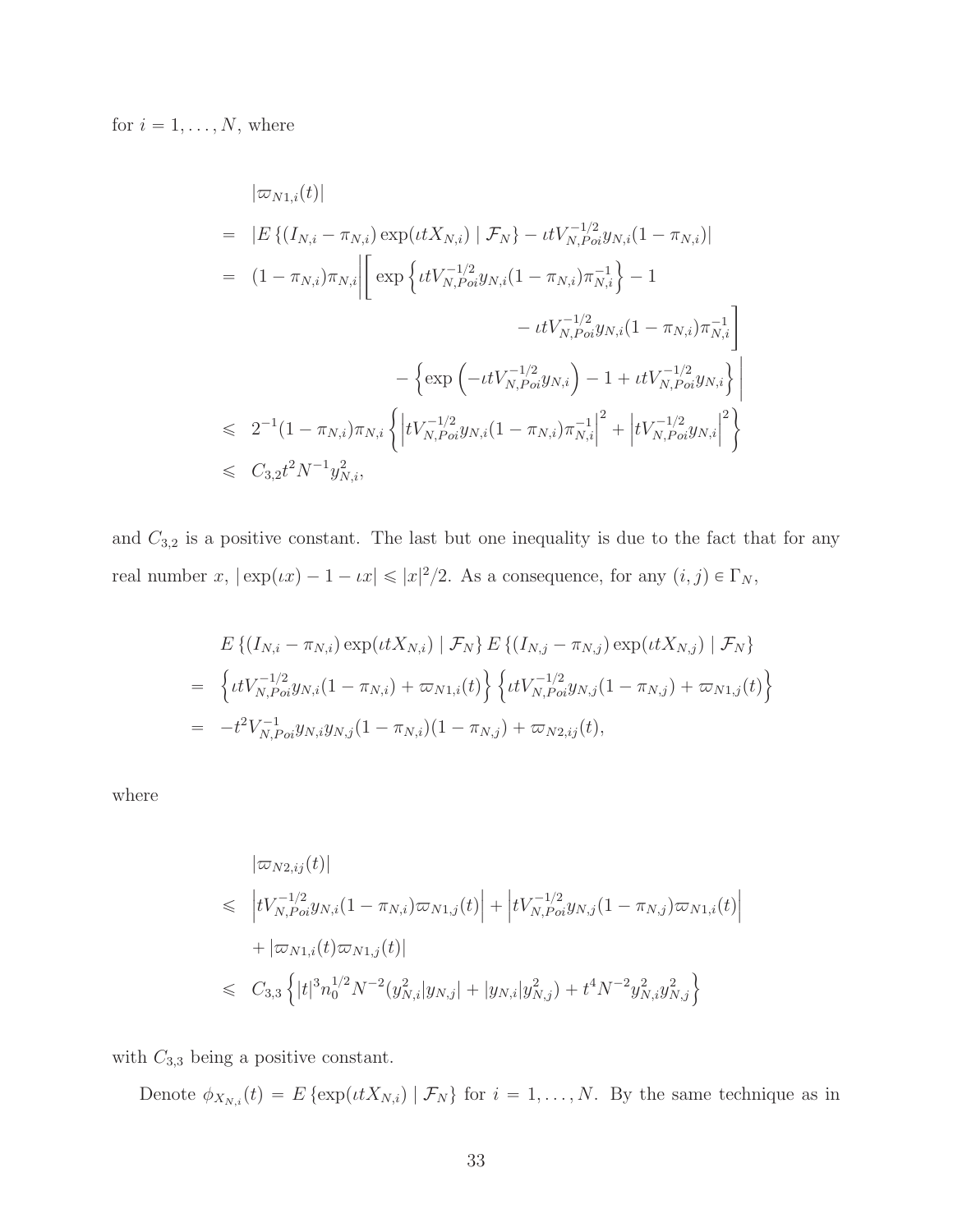the proof of Lemma 5.1 of [Petrov](#page-82-10) [\(1995\)](#page-82-10), we can show that

$$
\left| \prod_{k \neq i,j} \phi_{X_{N,k}}(t) \right| \le \exp \left\{ -t^2 \sum_{k \neq i,j} E(X_{N,k}^2 \mid \mathcal{F}_N)/2 + 2|t|^3 \sum_{k \neq i,j} E\{|X_{N,k}|^3 \mid \mathcal{F}_N\}/3 \right\}.
$$

Using the inequality  $|\exp(z) - 1| \leq |z| \exp(|z|)$  for all complex number z, we can obtain that

$$
\left| \prod_{k \neq i,j} \phi_{X_{N,k}}(t) - \exp(-t^2/2) \right|
$$
\n
$$
= \exp(-t^2/2) \left| \exp \left[ \sum_{k \neq i,j} \log{\{\phi_{X_{N,k}}(t)\}} + t^2/2 \right] - 1 \right|
$$
\n
$$
\leq \exp(-t^2/2) \left| \sum_{k \neq i,j} \log{\{\phi_{X_{N,k}}(t)\}} + t^2/2 \right| \exp \left[ \left| \sum_{k \neq i,j} \log{\{\phi_{X_{N,k}}(t)\}} + t^2/2 \right| \right]
$$

By Lemma 11.4.3 of [Athreya and Lahiri](#page-81-10) [\(2006\)](#page-81-10),

$$
\left| \sum_{k \neq i,j} \log \{ \phi_{X_{N,k}}(t) \} + t^2/2 \right|
$$
\n
$$
\leqslant \sum_{k \neq i,j} \left| \log \{ \phi_{X_{N,k}}(t) \} - 2^{-1} (it)^2 E(X_{N,k}^2 \mid \mathcal{F}_N) \right|
$$
\n
$$
+ 2^{-1} t^2 E(X_{N,i}^2 \mid \mathcal{F}_N) + 2^{-1} t^2 E(X_{N,j}^2 \mid \mathcal{F}_N)
$$
\n
$$
\leqslant 5|t|^3 \sum_{k \neq i,j} E\{ |X_{N,k}|^3 \mid \mathcal{F}_N \} / 12 + 2^{-1} t^2 \{ E(X_{N,i}^2 \mid \mathcal{F}_N) + E(X_{N,j}^2 \mid \mathcal{F}_N) \}.
$$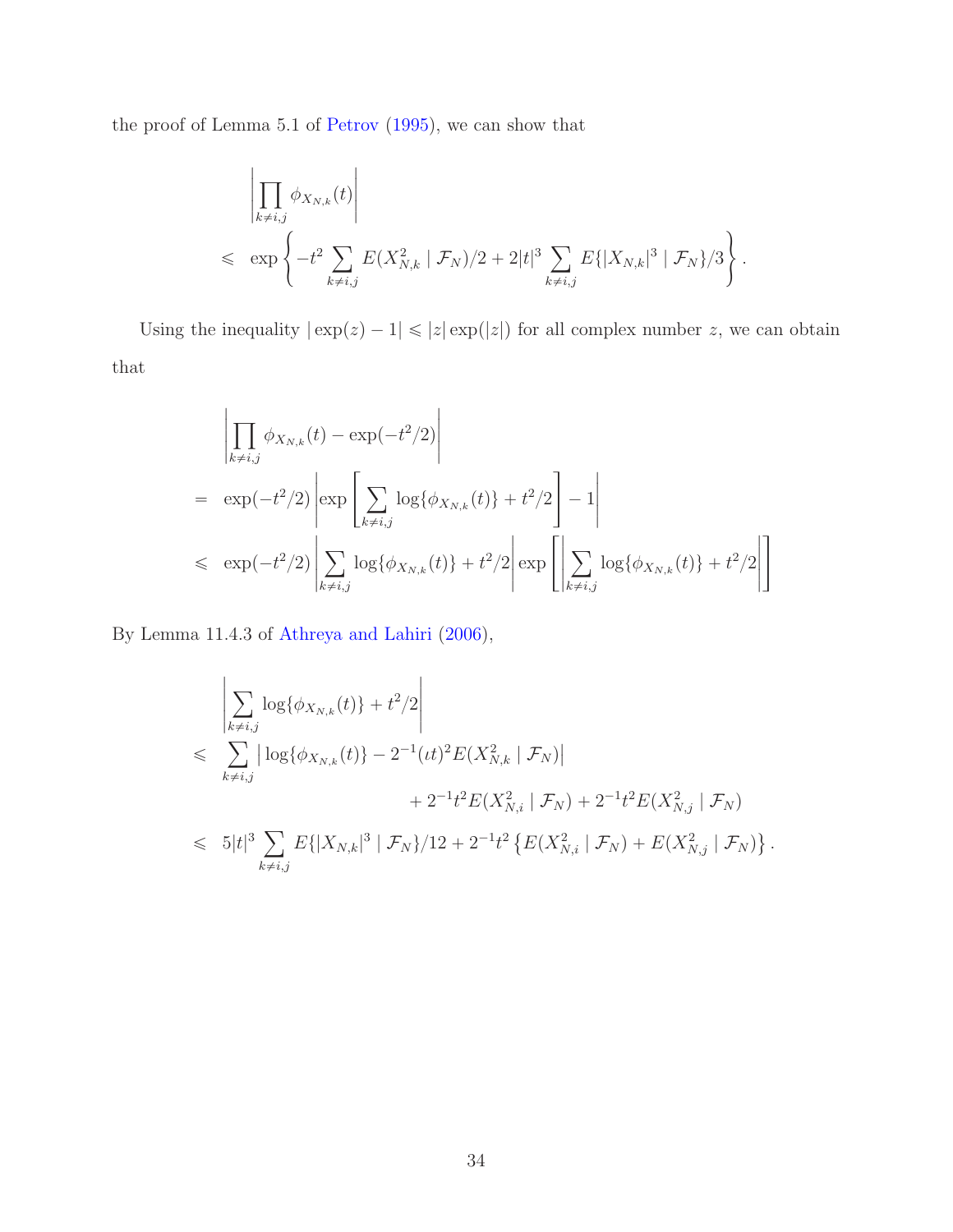for all  $|t| \leq \left\{ \max_{1 \leq i \leq N} E(X_{N,i}^2 \mid \mathcal{F}_N) \right\}^{-1/2}$ . Thus, we obtain

$$
\left| \prod_{k \neq i,j} \phi_{X_{N,k}}(t) - \exp(-t^2/2) \right|
$$
\n
$$
\leq \exp \left\{ -t^2 \sum_{k \neq i,j} E(X_{N,k}^2 \mid \mathcal{F}_N)/2 + 5|t|^3 \sum_{k \neq i,j} E\{|X_{N,k}|^3 \mid \mathcal{F}_N\}/12 \right\}
$$
\n
$$
\times \left[ 5|t|^3 \sum_{k \neq i,j} E\{|X_{N,k}|^3 \mid \mathcal{F}_N\}/12 + 2^{-1}t^2 \left\{ E(X_{N,i}^2 \mid \mathcal{F}_N) + E(X_{N,j}^2 \mid \mathcal{F}_N) \right\} \right]
$$

for all  $|t| \leq \{ \max_{1 \leq i \leq N} E(X_{N,i}^2 | \mathcal{F}_N) \}^{-1/2}.$ 

Finally, we have

$$
E\left\{\Delta_{N,2} \exp(t\Delta_{N,1}) \mid \mathcal{F}_{N}\right\}
$$
\n
$$
= -2^{-1}V_{N,Poi}^{-3/2} \sum_{(i,j)\in\Gamma_{N}} y_{N,i}y_{N,j}^{2}(1-\pi_{N,j})\pi_{N,i}^{-1}\pi_{N,j}^{-2}
$$
\n
$$
\times E\left\{\left(I_{N,i} - \pi_{N,i}\right)\left(I_{N,j} - \pi_{N,j}\right) \exp(tt\Delta_{N,1}) \mid \mathcal{F}_{N}\right\}
$$
\n
$$
= -2^{-1}V_{N,Poi}^{-3/2} \sum_{(i,j)\in\Gamma_{N}} y_{N,i}y_{N,j}^{2}(1-\pi_{N,j})\pi_{N,i}^{-1}\pi_{N,j}^{-2} \prod_{k\neq i,j} \phi_{X_{N,k}}(t)
$$
\n
$$
\times E\left\{\left(I_{N,i} - \pi_{N,i}\right) \exp(ttX_{N,i}) \mid \mathcal{F}_{N}\right\}
$$
\n
$$
\times E\left\{\left(I_{N,j} - \pi_{N,j}\right) \exp(ttX_{N,j}) \mid \mathcal{F}_{N}\right\}
$$
\n
$$
= -2^{-1}V_{N,Poi}^{-3/2} \sum_{(i,j)\in\Gamma_{N}} y_{N,i}y_{N,j}^{2}(1-\pi_{N,j})\pi_{N,i}^{-1}\pi_{N,j}^{-2} \prod_{k\neq i,j} \phi_{X_{N,k}}(t)
$$
\n
$$
\times \left\{-t^{2}V_{N,Poi}^{-1}y_{N,i}y_{N,j}(1-\pi_{N,i})(1-\pi_{N,j}) + \omega_{N2,ij}(t)\right\}
$$
\n
$$
= 2^{-1}t^{2}V_{N,Poi}^{-5/2} \sum_{(i,j)\in\Gamma_{N}} y_{N,i}^{2}y_{N,j}^{3}(1-\pi_{N,i})(1-\pi_{N,j})^{2}\pi_{N,i}^{-1}\pi_{N,j}^{-2} \prod_{k\neq i,j} \phi_{X_{N,k}}(t)
$$
\n
$$
-2^{-1}V_{N,Poi}^{-3/2} \sum_{i\neq j} y_{N,i}y_{N,j}^{2}(1-\pi_{N,j})\pi_{N,i}^{-1}\pi_{N,j}^{-2} \prod_{k\neq i,j} \phi_{X_{N,k}}(t)\omega_{N2,ij}(t)
$$
\n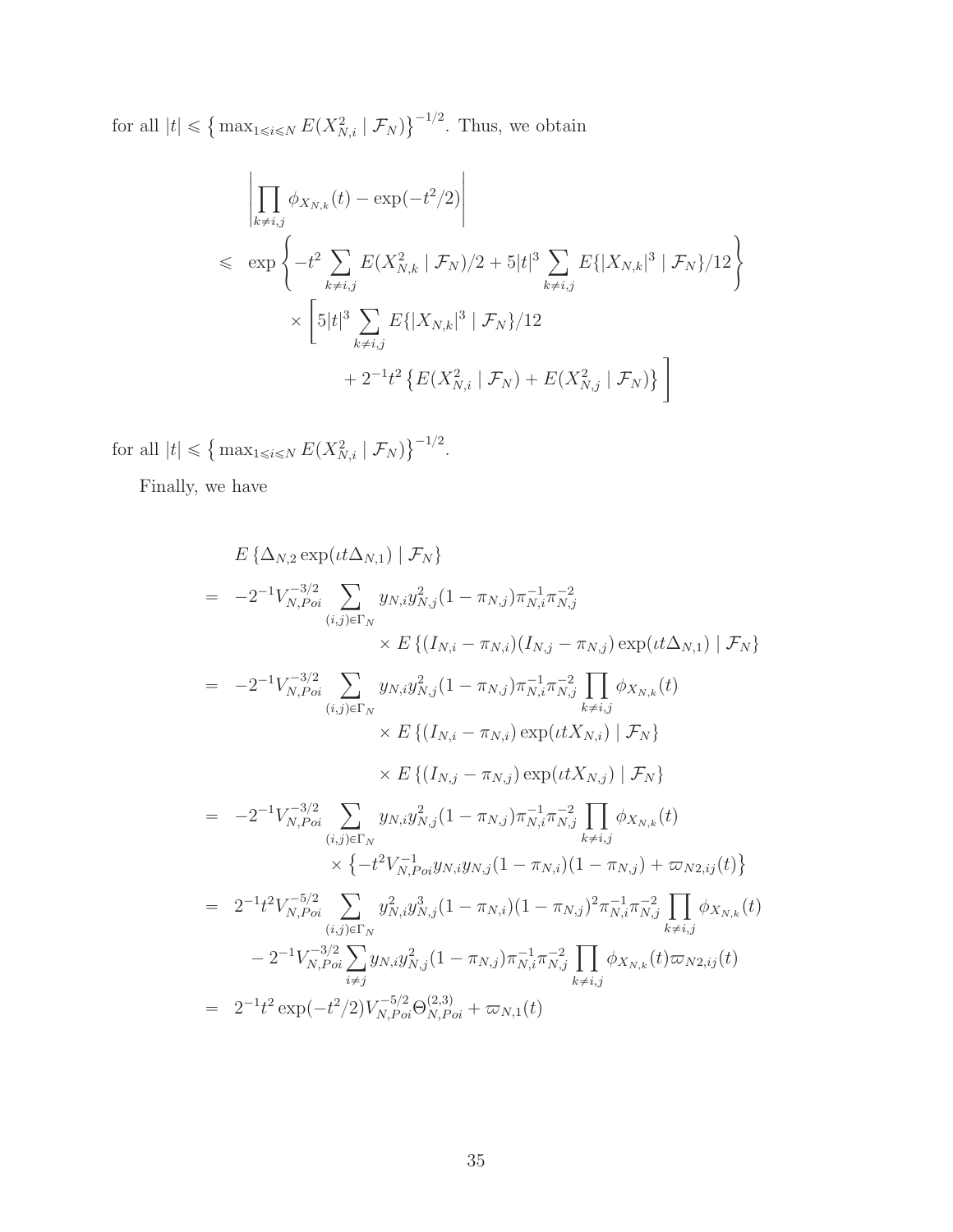for all  $|t| \leq \{ \max_{1 \leq i \leq N} E(X_{N,i}^2 | \mathcal{F}_N) \}^{-1/2}$  and  $\varpi_{N,1}(t)$  satisfies

$$
\begin{split}\n|\varpi_{N,1}(t)| &\leq C_{3,4} \exp\left\{-t^2/2 + 2|t|^3 \sum_{i=1}^N E\{|X_{N,i}|^3 \mid \mathcal{F}_N\}/3 + t^2 \max_{1 \leq i \leq N} E(X_{N,i}^2 \mid \mathcal{F}_N)\right\} \\
&\times \left\{|t|^3 n_0^{-1} N^{-2} \sum_{i \neq j} (|y_{N,i}|^3 |y_{N,j}|^3 + y_{N,i}^2 y_{N,j}^4)\right. \\
&\quad \left. + t^4 n_0^{-3/2} N^{-2} \sum_{i \neq j} |y_{N,i}|^3 y_{N,j}^4 + t^4 n_0^{-1/2} N^{-3} \sum_{i \neq j} (y_{N,i}^4 |y_{N,j}|^3 + y_{N,i}^2 |y_{N,j}|^5)\right. \\
&\quad \left. + |t|^5 n_0^{-1} \left(N^{-2} \sum_{i \neq j} y_{N,i}^2 |y_{N,j}|^3\right) \left(N^{-1} \sum_{i=1}^N |y_{N,i}|^3\right)\right\} \\
&\leq C_{3,1} \exp\left\{-t^2/2 + 2|t|^3 V_{N, Poi}^{-3/2} V_{N, Poi}^{3/3} / 3 + t^2 \max_{1 \leq i \leq N} E(X_{N,i}^2 \mid \mathcal{F}_N)\right\} \\
&\times \left(|t|^3 n_0^{-1} + t^4 n_0^{-3/2} + |t|^5 n_0^{-1}\right),\n\end{split}
$$

where  $C_{3,4}$  is a positive constant.

**Lemma 9.3.** *Denote*  $\hat{Y}_{N, Poi} = \sum_{i=1}^{N} y_{N,i} \pi_{N,i}^{-1} I_{N,i}$ ,  $Y_N = \sum_{i=1}^{N} y_{N,i}$  and  $\hat{V}_{N, Poi} = \sum_{i=1}^{N} y_{N,i}^2 (1 (\pi_{N,i})\pi_{N,i}^{-2}I_{N,i}$ , then under conditions (*C1*)–(*C3*),

$$
\hat{V}_{N,Poi}^{-1/2} \left( \hat{Y}_{N,Poi} - Y_N \right) = \Delta_{N,1} + \Delta_{N,2} + \Delta_{N,3} + \Delta_{N,4},
$$

*where*

$$
\Delta_{N,1} = V_{N, Poi}^{-1/2} \sum_{i=1}^{N} y_{N,i} \pi_{N,i}^{-1} (I_{N,i} - \pi_{N,i}),
$$
\n
$$
\Delta_{N,2} = -2^{-1} V_{N, Poi}^{-3/2} \sum_{(i,j) \in \Gamma_N} y_{N,i} y_{N,j}^2 (1 - \pi_{N,j}) \pi_{N,i}^{-1} \pi_{N,j}^{-2} (I_{N,i} - \pi_{N,i}) (I_{N,j} - \pi_{N,j}),
$$
\n
$$
\Delta_{N,3} = -2^{-1} V_{N, Poi}^{-3/2} \sum_{i=1}^{N} y_{N,i}^3 (1 - \pi_{N,i})^2 \pi_{N,i}^{-2},
$$

$$
\Box
$$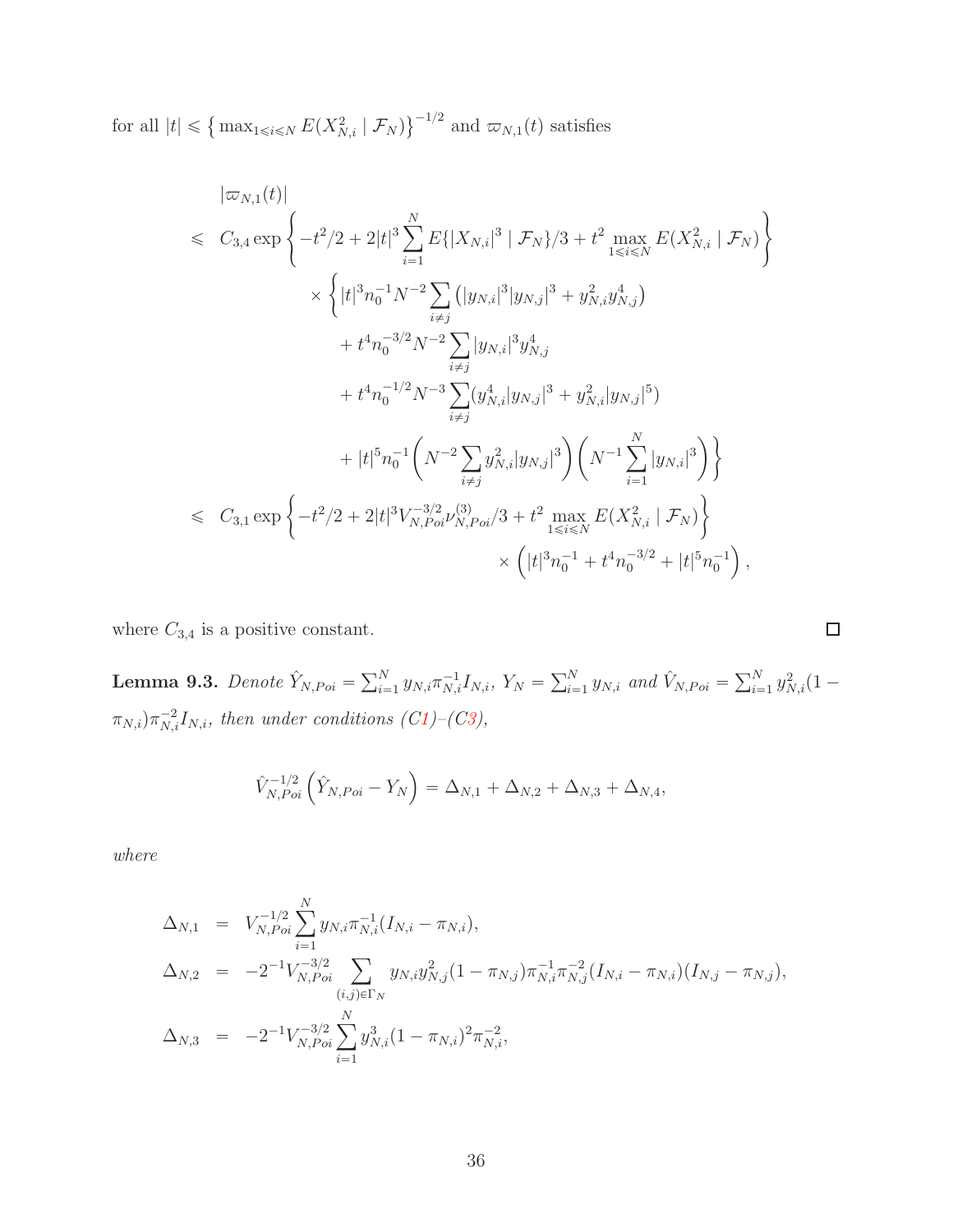*and recall that*  $\Gamma_N = \{(i, j) : i, j = 1, ..., N \text{ and } i \neq j\}$ . In addition,  $\Delta_{N,4}$  satisfies

$$
\mathbb{P}_{Poi}\left(|\Delta_{N,4}| \geq n_0^{-1/2} (\log n_0)^{-1}\right) = o(n_0^{-1/2}).
$$

*Proof.* Denote  $\Lambda_{N,1} = V_{N,I}^{-1}$  $\sum_{N, Poi}^{r-1} \sum_{i=1}^{N} y_{N,i}^2 (1 - \pi_{N,i}) \pi_{N,i}^{-2} (I_{N,i} - \pi_{N,i}).$  Mentioned that  $E(\Lambda_{N,1})$  $\mathcal{F}_N) = 0$  and

$$
E\left(\Lambda_{N,1}^2 \mid \mathcal{F}_N\right) = V_{N, Poi}^{-2} \sum_{i=1}^N y_{N,i}^4 (1 - \pi_{N,i})^3 \pi_{N,i}^{-3} = O(n_0^{-1}),
$$

we have that  $\Lambda_{N,1} = O_p(n_0^{-1/2})$  $\binom{-1}{0}$ . In addition,

$$
E(\Lambda_{N,1}^4 \mid \mathcal{F}_N)
$$
  
=  $E\left[\left\{V_{N, Poi}^{-1}\sum_{i=1}^N y_{N,i}^2 (1 - \pi_{N,i}) \pi_{N,i}^{-2} (I_{N,i} - \pi_{N,i})\right\}^4 \mid \mathcal{F}_N\right]$   
=  $V_{N, Poi}^{-4}\left[\sum_{i=1}^N y_{N,i}^8 (1 - \pi_{N,i})^5 \pi_{N,i}^{-4} \{(1 - \pi_{N,i})^3 \pi_{N,i}^{-3} + 1\} + \sum_{(i,j) \in \Gamma_N} y_{N,i}^4 y_{N,j}^4 (1 - \pi_{N,i})^3 (1 - \pi_{N,j})^3 \pi_{N,i}^{-3} \pi_{N,j}^{-3}\right]$   
=  $O(n_0^{-2}).$ 

By some algebra,

$$
\hat{V}_{N,Poi}^{-1/2} \left( \hat{Y}_{N,Poi} - Y_N \right)
$$
\n
$$
= \left\{ V_{N,Poi}^{-1/2} \sum_{i=1}^{N} y_{N,i} \pi_{N,i}^{-1} (I_{N,i} - \pi_{N,i}) \right\} (1 + \Lambda_{N,1})^{-1/2}
$$
\n
$$
= \left\{ V_{N,Poi}^{-1/2} \sum_{i=1}^{N} y_{N,i} \pi_{N,i}^{-1} (I_{N,i} - \pi_{N,i}) \right\} \{1 - 2^{-1} \Lambda_{N,1} + O_p(\Lambda_{N,1}^2) \}.
$$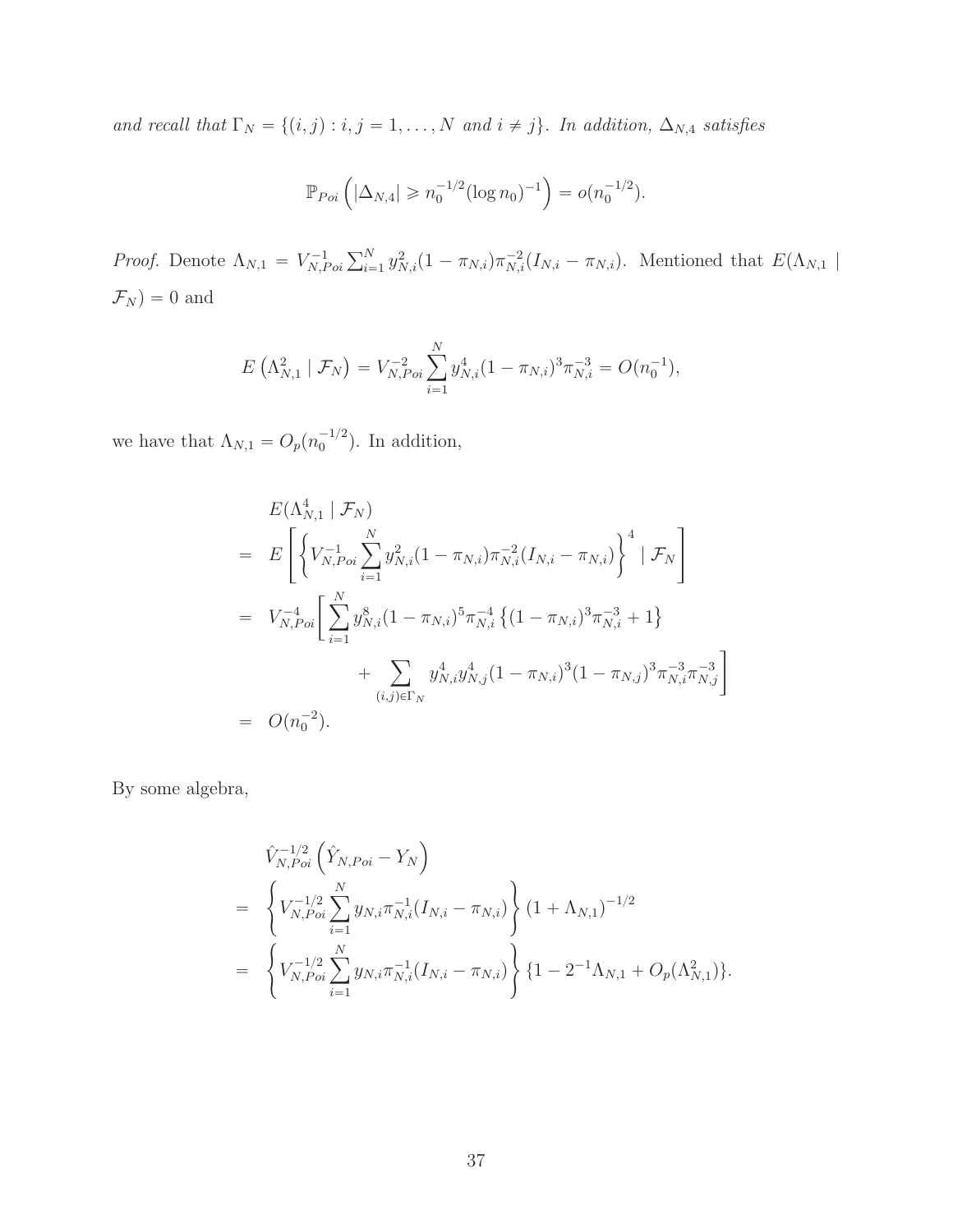Use the notations of  $\Delta_{N,1},$   $\Delta_{N,2}$  and  $\Delta_{N,3},$  we have

$$
\hat{V}_{N, Poi}^{-1/2} \left( \hat{Y}_{N, Poi} - Y_N \right)
$$
\n
$$
= \Delta_{N,1} \left\{ 1 - 2^{-1} \Lambda_{N,1} + O_p(\Lambda_{N,1}^2) \right\}
$$
\n
$$
= \Delta_{N,1} - 2^{-1} \Delta_{N,1} \Lambda_{N,1} + O_p(\Delta_{N,1} \Lambda_{N,1}^2)
$$
\n
$$
= \Delta_{N,1} + \Delta_{N,2} + \Delta_{N,3} + \Lambda_{N,2} + O_p(\Delta_{N,1} \Lambda_{N,1}^2)
$$

where

$$
\Lambda_{N,2} = -2^{-1} V_{N,Poi}^{-3/2} \sum_{i=1}^{N} y_{N,i}^3 (1 - \pi_{N,i}) \pi_{N,i}^{-3} \left\{ (I_{N,i} - \pi_{N,i})^2 - E (I_{N,i} - \pi_{N,i})^2 \right\}.
$$

It remains to show

<span id="page-37-0"></span>
$$
\mathbb{P}_{Poi}\left(|\Lambda_{N,2}| \geqslant n_0^{-1/2} (\log n_0)^{-1}\right) = o(n_0^{-1/2})\tag{A.11}
$$

and

<span id="page-37-1"></span>
$$
\mathbb{P}_{Poi}\left(|\Delta_{N,1}\Lambda_{N,1}^2| \ge n_0^{-1/2}(\log n_0)^{-1}\right) = o(n_0^{-1/2}).\tag{A.12}
$$

For  $(A.11)$ , it is a directly consequence of

$$
E\left(\Lambda_{N,2} \mid \mathcal{F}_N\right)=0
$$

and

$$
E\left(\Lambda_{N,2}^2 \mid \mathcal{F}_N\right) = O(n_0^{-2}).
$$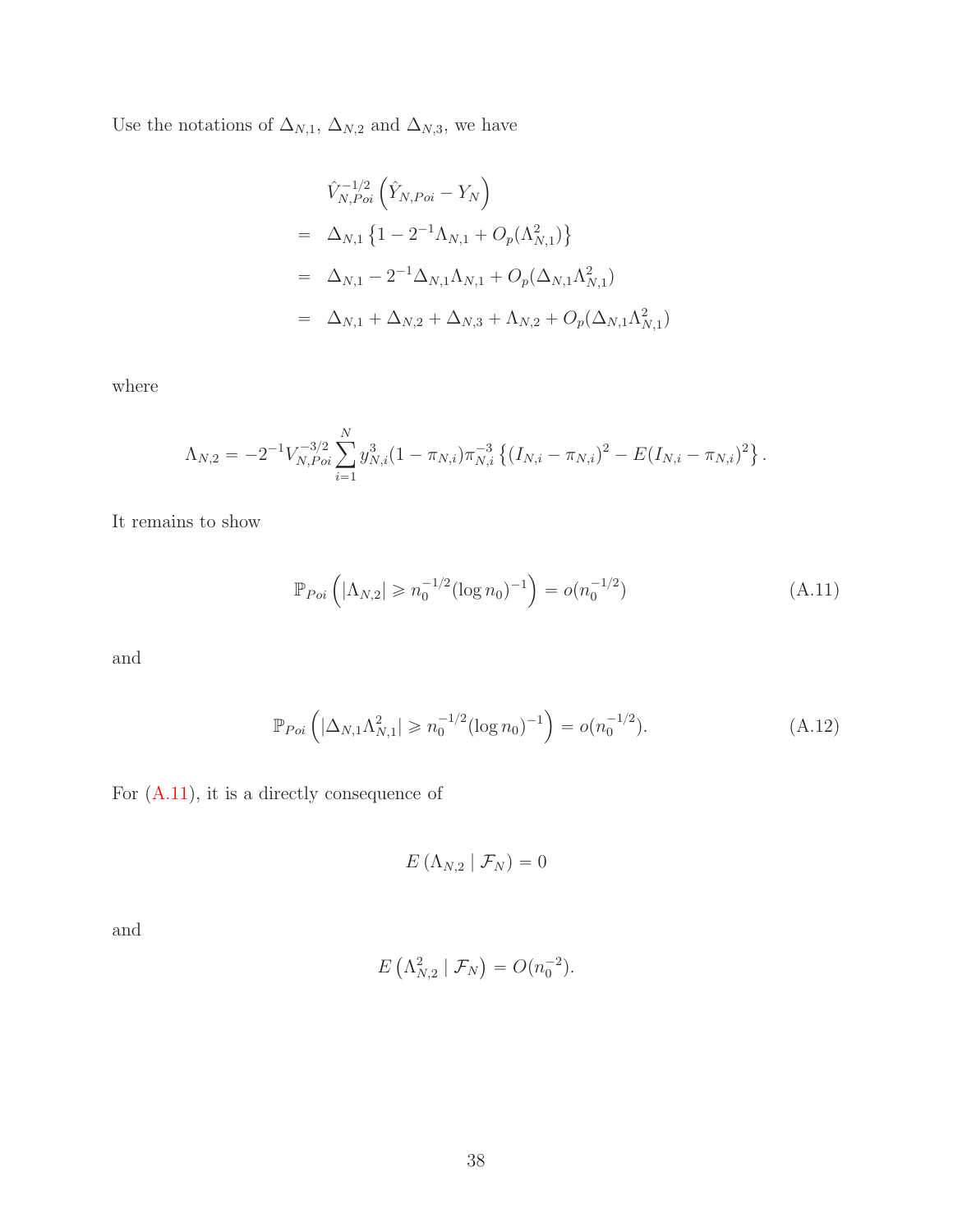For  $(A.12)$ , as

$$
E(\Delta_{N,1}^4 | \mathcal{F}_N)
$$
  
=  $\sum_{i=1}^N E(X_{N,i}^4 | \mathcal{F}_N) + \sum_{(i,j) \in \Gamma_N} E(X_{N,i}^2 | \mathcal{F}_N) E(X_{N,j}^2 | \mathcal{F}_N)$   
=  $O(1),$ 

where  $X_{N,i} = V_{N,Poi}^{-1/2} y_{N,i} \pi_{N,i}^{-1} (I_{N,i} - \pi_{N,i})$ , we have that

$$
\mathbb{P}_{Poi} \left( |\Delta_{N,1} \Lambda_{N,1}^2| \ge n_0^{-1/2} (\log n_0)^{-1} \right)
$$
  
\n
$$
\le \mathbb{P}_{Poi} \left( |\Delta_{N,1}| \ge n_0^{1/8} (\log n_0) \right) + \mathbb{P}_{Poi} \left( |\Lambda_{N,1}^2| \ge n_0^{-5/8} (\log n_0)^{-2} \right)
$$
  
\n
$$
\le n_0^{-1/2} (\log n_0)^{-4} E(\Delta_{N,1}^4 | \mathcal{F}_N) + n_0^{5/4} (\log n_0)^{4} E(\Lambda_{N,1}^4 | \mathcal{F}_N)
$$
  
\n
$$
= o(n_0^{-1/2}).
$$

Thus, we finish the proof of this lemma.

<span id="page-38-1"></span>**Lemma 9.4.** *Assume condition ([C3\)](#page-6-0) holds. Then for any positive integer s satisfies*  $s \rightarrow \infty$  $as N \to \infty$  and  $s = o(N)$ , there exists a subset  $\{y_{N, \ell_1}, \ldots, y_{N, \ell_s}\} \subset \{y_{N, 1}, \ldots, y_{N, N}\}$  such that

$$
\lim_{s \to \infty} s^{-1} \sum_{i=1}^{s} y_{N, \ell_i}^4 < \infty. \tag{A.13}
$$

*Proof.* We prove this lemma by contradiction.

First, we split the population  $\{y_{N,1}, \ldots, y_{N,N}\}$  into  $\lfloor N/s \rfloor$  subsets, with the first  $\lfloor N/s \rfloor - 1$ subsets as  $\{y_{(j-1)s+1}, \ldots, y_{N,js}\}_{j=1}^{\lfloor N/s \rfloor - 1}$  $\{y_{(N/s)-1}, \ldots, y_{N,N}\}\$ . Here |x| denotes the integer part of  $x \in \mathbb{R}$ . Assume that [\(A.13\)](#page-38-0) is not satisfied by any subset of  $\{y_{N,1}, \ldots, y_{N,N}\}\$  with cardinality s. Then

$$
\lim_{s \to \infty} s^{-1} \sum_{i=1}^{s} y_{N,(j-1)s+i}^{4} = \infty,
$$

<span id="page-38-0"></span> $\Box$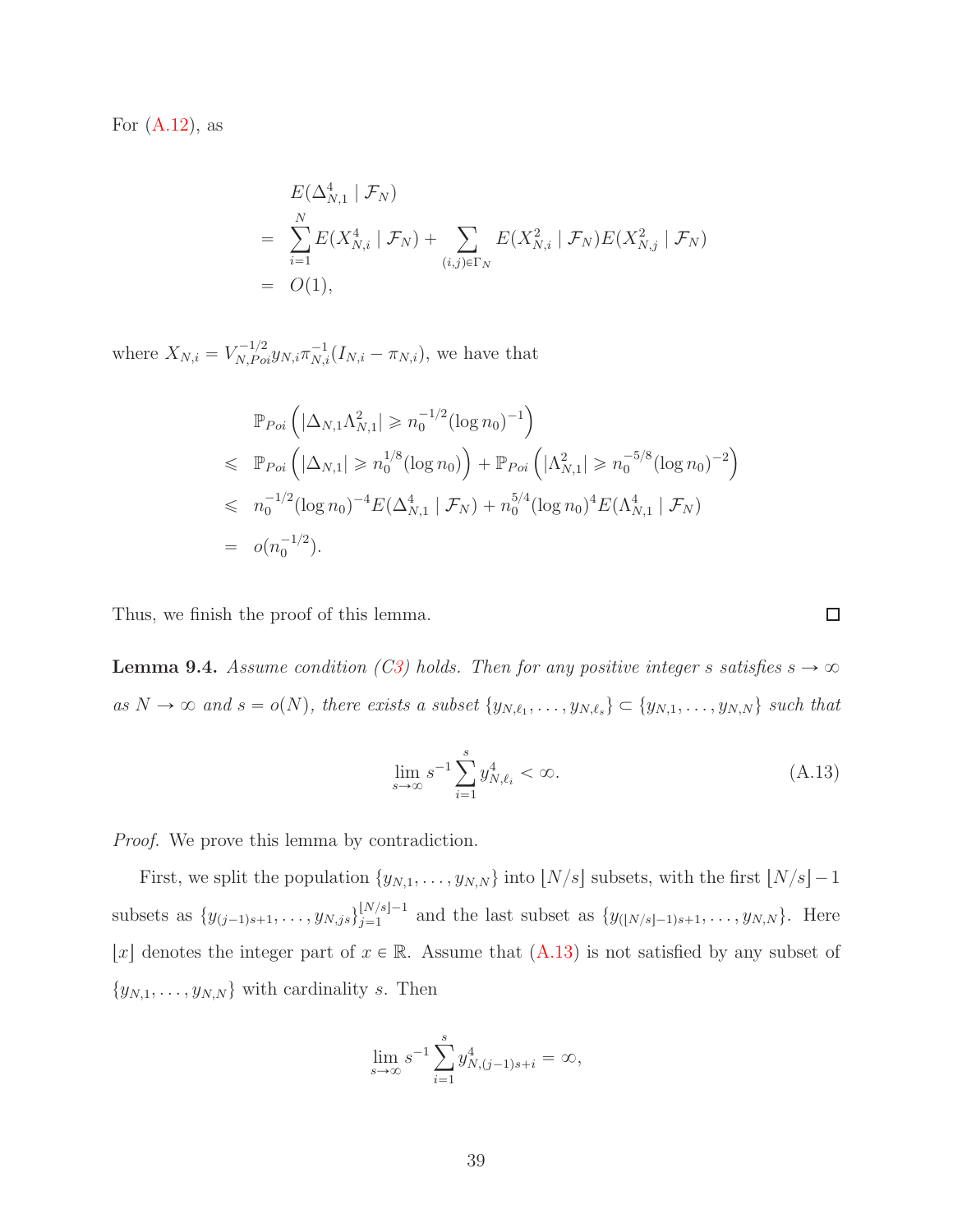for all  $j = 1, ..., \lfloor N/s \rfloor - 1$ . This implies

$$
N^{-1} \sum_{i=1}^{N} y_{N,i}^4
$$
  
=  $N^{-1} s \sum_{j=1}^{\lfloor N/s \rfloor - 1} s^{-1} \sum_{i=1}^{s} y_{N,(j-1)s+i}^4 + N^{-1} \sum_{i=\lfloor N/s \rfloor - 1)s+1}^{N} y_{N,i}^4$   
 $\rightarrow \infty$ 

as  $N \to \infty$ .

This result is contradicted with condition ([C3\)](#page-6-0). Thus, there exists at least one subset of  $\{y_{N,1}, \ldots, y_{N,N}\}\$  with cardinality s satisfies [\(A.13\)](#page-38-0).  $\Box$ 

<span id="page-39-0"></span>**Lemma 9.5.** *Denote*  $\hat{Y}_{N, Poi} = \sum_{i=1}^{N} y_{N,i} \pi_{N,i}^{-1} I_{N,i}$ ,  $Y_N = \sum_{i=1}^{N} y_{N,i}$  and  $\hat{V}_{N, Poi} = \sum_{i=1}^{N} y_{N,i}^2 (1 (\pi_{N,i})\pi_{N,i}^{-2}I_{N,i}$ . Let  $\hat{F}_{N,Poi}(z) = \mathbb{P}_{Poi}(T_{N,Poi} \leq z)$  be the cumulative distribution function (cdf) *of*  $T_{N, Poi}$  *under Poisson sampling, where*  $T_{N, Poi} = \hat{V}_{N, Poi}^{-1/2} \left( \hat{Y}_{N, Poi} - Y_N \right)$ *. Then, under conditions*  $(C1) – (C4)$  $(C1) – (C4)$  $(C1) – (C4)$  $(C1) – (C4)$ *,* 

$$
\hat{F}_{N, Poi}(z) = \Phi(z) + \left(\frac{\mu_{N, Poi}^{(3)}}{6V_{N, Poi}^{3/2}}(1-z^2) + \frac{\tau_{N, Poi}^{(3)}}{2V_{N, Poi}^{3/2}}z^2\right)\phi(z) + o(n_0^{-1/2})
$$

*uniformly in*  $z \in \mathbb{R}$ *, where* 

$$
\mu_{N, Poi}^{(3)} = \sum_{i=1}^{N} y_{N,i}^3 (1 - \pi_{N,i}) \{ (1 - \pi_{N,i})^2 \pi_{N,i}^{-2} - 1 \}
$$

*and*

$$
\tau_{N, Poi}^{(3)} = \sum_{i=1}^{N} y_{N,i}^3 (1 - \pi_{N,i})^2 \pi_{N,i}^{-2}.
$$

*Proof.* According to Lemma [9.3,](#page-35-0)  $T_{N,Poi} = \Delta_{N,1} + \Delta_{N,2} + \Delta_{N,3} + \Delta_{N,4}$ , where  $\Delta_{N,1}$ ,  $\Delta_{N,2}$ ,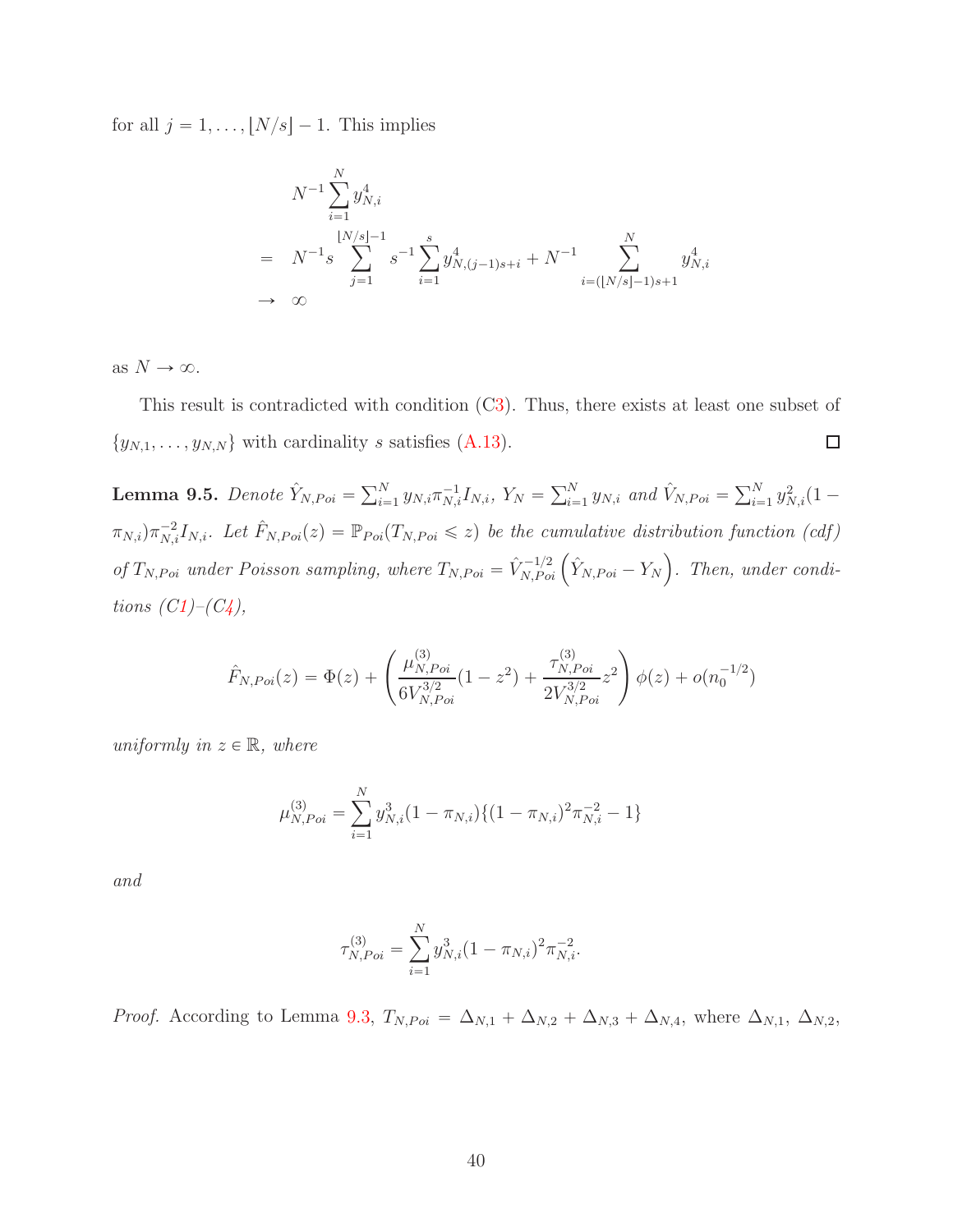$\Delta_{N,3}$  are defined in Lemma [9.3](#page-35-0) and  $\Delta_{N,4}$  satisfies

$$
\mathbb{P}_{Poi}\left(|\Delta_{N,4}| \geq n_0^{-1/2} (\log n_0)^{-1}\right) = o(n_0^{-1/2}).
$$

Thus, it suffices to show that

$$
\sup_{z \in \mathbb{R}} |\mathbb{P}_{Poi}(\Delta_{N,1} + \Delta_{N,2} + \Delta_{N,3} \leq z) - F_{E,N}(z)| = o(n_0^{-1/2}),
$$

where

$$
F_{E,N}(z) = \Phi(z) + \left(6^{-1}V_{N, Poi}^{-3/2} \mu_{N, Poi}^{(3)}(1-z^2) + 2^{-1}V_{N, Poi}^{-3/2} \tau_{N, Poi}^{(3)} z^2\right) \phi(z).
$$

Define

$$
F_{E,N1}(z) = \Phi(z) + 6^{-1} \left( V_{N, Poi}^{-3/2} \mu_{N, Poi}^{(3)} - 3 V_{N, Poi}^{-3/2} \tau_{N, Poi}^{(3)} \right) (1 - z^2) \phi(z).
$$

As  $\Delta_{N,3}$  is nonrandom and  $\Delta_{N,3} = O(n_0^{-1/2})$  $\binom{-1}{0}$ , by the fact that

$$
\sup_{z \in \mathbb{R}} |F_{E,N1}(z - \Delta_{N,3}) - F_{E,N}(z)| = o(n_0^{-1/2}),
$$

it is enough to prove that

$$
\sup_{z \in \mathbb{R}} |\mathbb{P}_{Poi}(\Delta_{N,1} + \Delta_{N,2} \leq z) - F_{E,N1}(z)| = o(n_0^{-1/2}). \tag{A.14}
$$

Denote  $W_N = \Delta_{N,1} + \Delta_{N,2}$  and let  $\phi_{W_N}(t)$  be the characteristic function (c.f.) of  $W_N$ , that is

$$
\phi_{W_N}(t) = E\{\exp(\iota t W_N) | \mathcal{F}_N\} = E\left[\exp\{\iota t (\Delta_{N,1} + \Delta_{N,2})\} | \mathcal{F}_N\right].
$$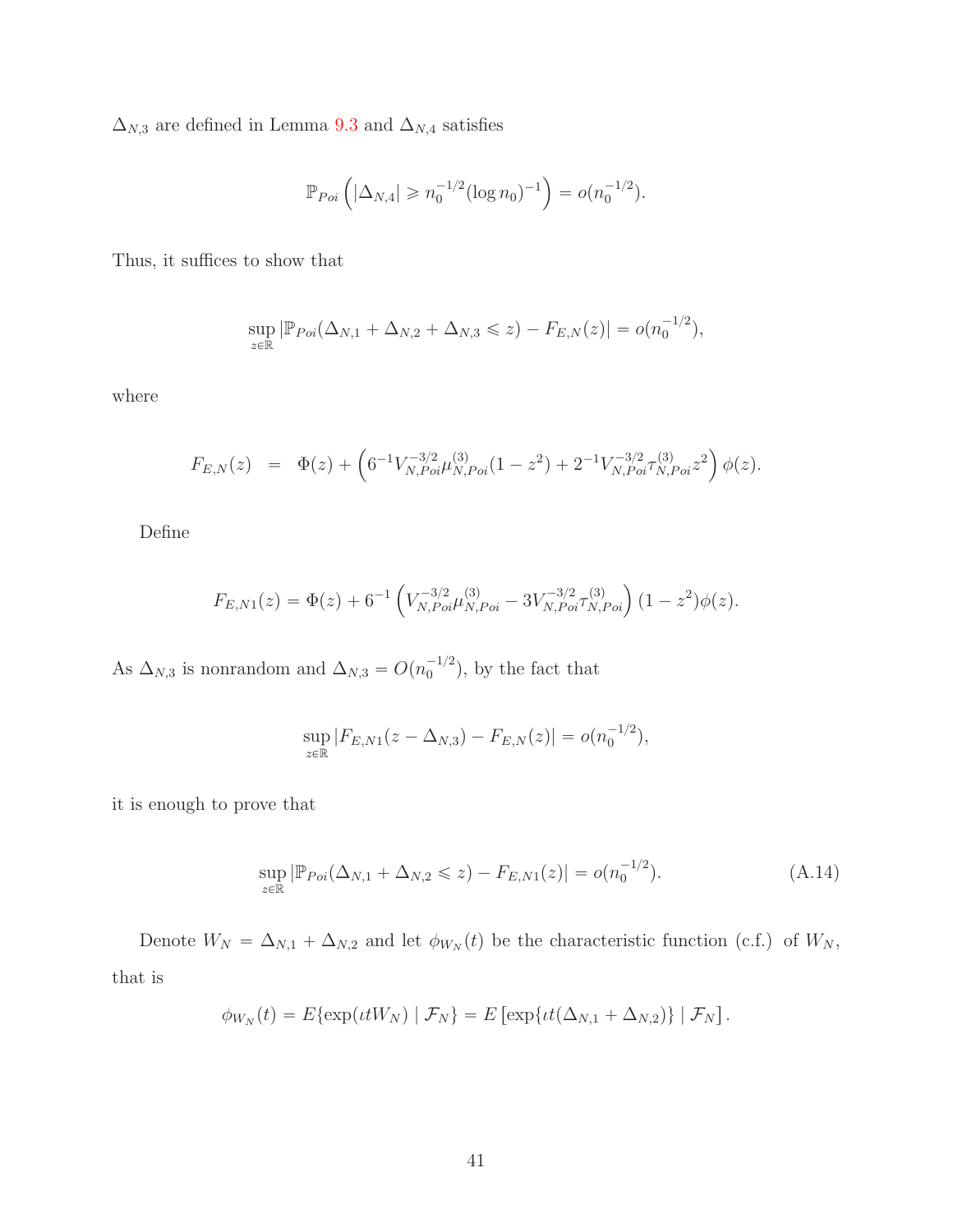In addition, denote

$$
\phi_{E,N1}(t) = \int \exp(\iota t z) dF_{E,N1}(z) \n= \exp(-t^2/2) \left\{ 1 + 6^{-1} (\iota t)^3 \left( V_{N,Poi}^{-3/2} \mu_{N,Poi}^{(3)} - 3 V_{N,Poi}^{-3/2} \tau_{N,Poi}^{(3)} \right) \right\}.
$$

By Esseen's smoothing lemma [\(Petrov](#page-82-0); [1995,](#page-82-0) Theorem 5.1), for any arbitrary  $\varepsilon \in (0, 1)$ ,

$$
\sup_{z \in \mathbb{R}} |\mathbb{P}_{Poi}(W_N \leq z) - F_{E,N1}(z)|
$$
  

$$
\leq \frac{1}{\pi} \int_{|t| \leq a_{\varepsilon} n_0^{1/2}} \frac{1}{|t|} |\phi_{W_N}(t) - \phi_{E,N1}(t)| dt + n_0^{-1/2} \varepsilon,
$$

where  $a_{\varepsilon}$  is chosen to satisfy  $|dF_{E,N1}(z)/dx| \leqslant a_{\varepsilon} \varepsilon$ . Thus, it suffices to prove

$$
\frac{1}{\pi} \int_{|t| \leq a_{\varepsilon} n_0^{1/2}} \frac{1}{|t|} |\phi_{W_N}(t) - \phi_{E,N1}(t)| dt = o(n_0^{-1/2}).
$$

Recall  $\Theta_{N,Poi}^{(2,3)} = \sum_{(i,j)\in\Gamma_N} y_{N,i}^2 y_{N,j}^3 (1-\pi_{N,i})(1-\pi_{N,j})^2 \pi_{N,i}^{-1} \pi_{N,j}^{-2}$ , where  $\Gamma_N = \{(i,j): i,j=1\}$  $1, \ldots, N$  and  $i \neq j$ , then

$$
V_{N,Poi}^{-5/2} \Theta_{N,Poi}^{(2,3)} = V_{N,Poi}^{-3/2} \tau_{N,Poi}^{(3)} - V_{N,Poi}^{-5/2} \sum_{i=1}^{N} y_{N,i}^{5} (1 - \pi_{N,i})^3 \pi_{N,i}^{-3},
$$

where  $V_{N,Poi}^{-3/2} \tau_{N,Poi}^{(3)} = O(n_0^{-1/2})$  $\binom{-1/2}{0}$  and

$$
V_{N, Poi}^{-5/2} \sum_{i=1}^{N} y_{N,i}^{5} (1 - \pi_{N,i})^3 \pi_{N,i}^{-3} = O(n_0^{-1/2} N^{-1}).
$$

Denote

$$
\phi_{E,N2}(t) = \exp(-t^2/2) \left\{ 1 + 6^{-1} (t^2)^3 \left( V_{N,Poi}^{-3/2} \mu_{N,Poi}^{(3)} - 3 V_{N,Poi}^{-5/2} \Theta_{N,Poi}^{(2,3)} \right) \right\},
$$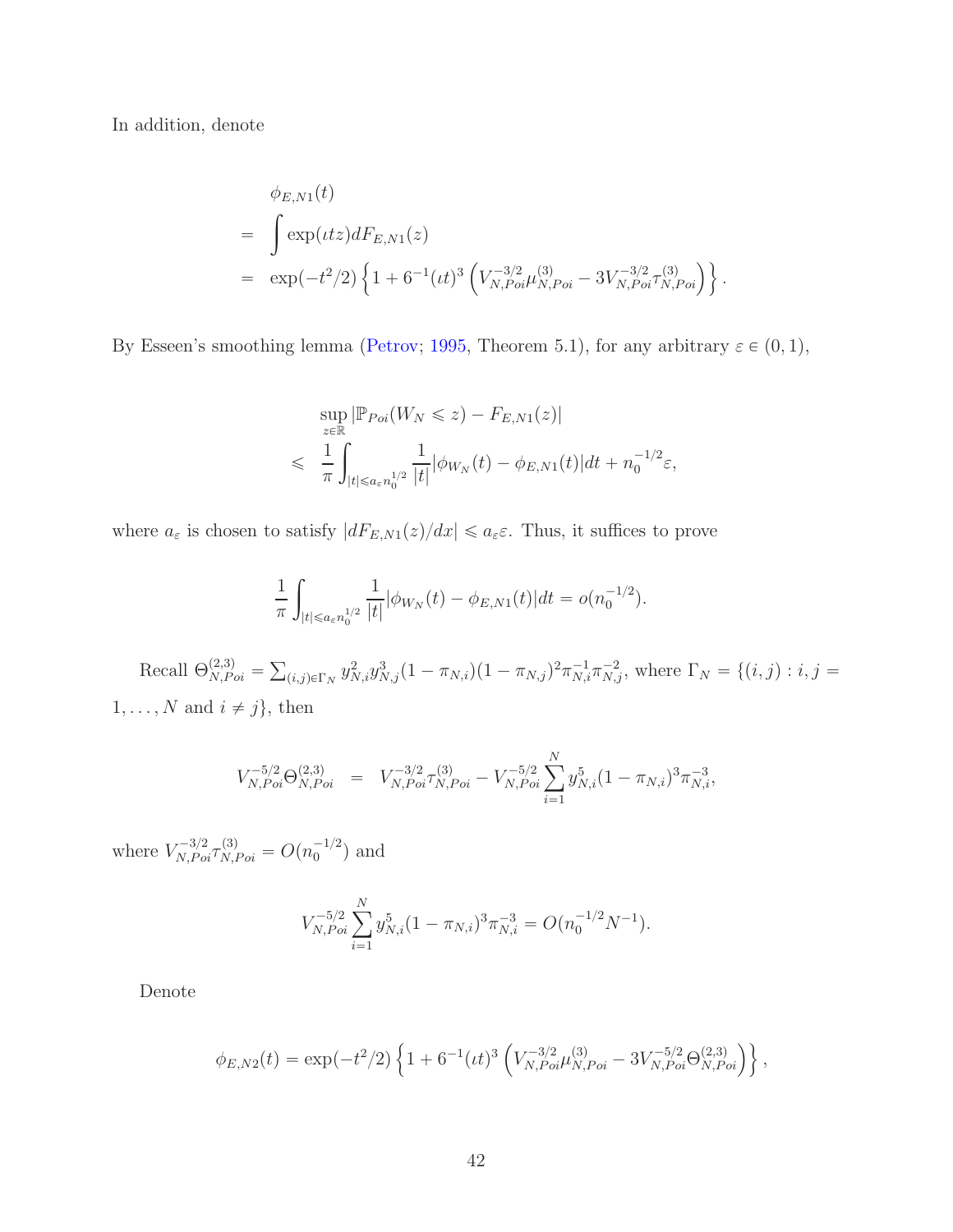then

$$
\frac{1}{\pi}\int_{|t|\leqslant a_\varepsilon n_0^{1/2}}\frac{1}{|t|}|\phi_{E,N1}(t)-\phi_{E,N2}(t)|dt=o(n_0^{-1/2}).
$$

So it is sufficient to show that

$$
\frac{1}{\pi} \int_{|t| \leq a \varepsilon n_0^{1/2}} \frac{1}{|t|} |\phi_{W_N}(t) - \phi_{E,N2}(t)| dt = o(n_0^{-1/2}). \tag{A.15}
$$

A simple calculation yields  $E(\Delta_{N,1} | \mathcal{F}_N) = E(\Delta_{N,2} | \mathcal{F}_N) = 0$ ,  $E(\Delta_{N,1}^2 | \mathcal{F}_N) = 1$  and

$$
E(\Delta_{N,2}^2 \mid \mathcal{F}_N)
$$
  
=  $4^{-1}V_{N, Poi}^{-3} \sum_{(i,j)\in\Gamma_N} y_{N,i}^2 y_{N,j}^4 (1 - \pi_{N,i})(1 - \pi_{N,j})^3 \pi_{N,i}^{-1} \pi_{N,j}^{-3} = O(n_0^{-1})$ 

This implies that for  $|t| \leq b_N n_0^{1/2}$  where  $b_N \to 0$  as  $N \to \infty$ ,  $|t\Delta_{N,2}| = o_p(1)$ . By the inequality that  $|\exp(\iota x) - 1 - \iota x| \leqslant |x|^2/2$  for any real number x, we write

$$
\phi_{W_N}(t) = E\{\exp(\iota t W_N) | \mathcal{F}_N\} = E\left[\exp\{\iota t (\Delta_{N,1} + \Delta_{N,2})\} | \mathcal{F}_N\right]
$$
  
\n
$$
= E\left[\exp(\iota t \Delta_{N,1}) \{1 + \iota t \Delta_{N,2} + O_p(|t \Delta_{N,2}|^2)\} | \mathcal{F}_N\right]
$$
  
\n
$$
= E\{\exp(\iota t \Delta_{N,1}) | \mathcal{F}_N\} + \iota t E\{\Delta_{N,2} \exp(\iota t \Delta_{N,1}) | \mathcal{F}_N\}
$$
  
\n
$$
+ O(E\{|t \Delta_{N,2}|^2 | \mathcal{F}_N\}).
$$

According to Lemma [9.1](#page-27-0) and Lemma [9.2,](#page-31-0)

$$
\left| \phi_{\Delta_{N,1}}(t) - \exp(-t^2/2) - 6^{-1} (it)^3 V_{N, Poi}^{-3/2} \mu_{N, Poi}^{(3)} \exp(-t^2/2) \right|
$$
  
\$\leqslant C\_{2,1} \exp(-19t^2/48) \left( t^4 n\_0^{-1} + t^6 n\_0^{-1} \right)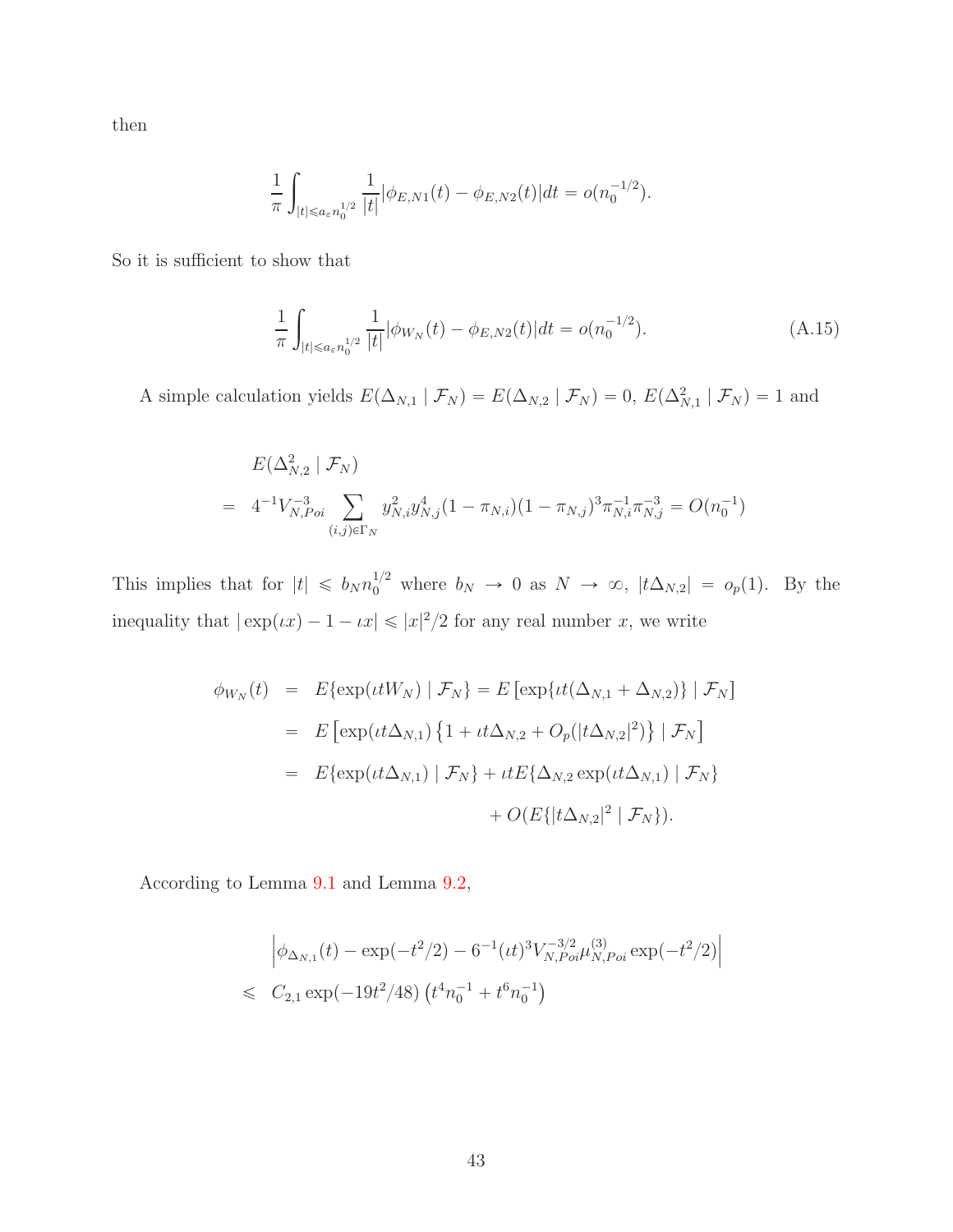$$
E\{\Delta_{N,2} \exp(\iota t \Delta_{N,1}) \mid \mathcal{F}_N\}
$$
  
=  $2^{-1}t^2 \exp(-t^2/2) V_{N,Poi}^{-5/2} \Theta_{N,Poi}^{(2,3)} + \varpi_{N,1}(t),$ 

for all  $|t| \leq \min \left( \left\{ \max_{1 \leq i \leq N} E(X_{N,i}^2 \mid \mathcal{F}_N) \right\}^{-1/2}, V_{N, Poi}^{3/2} \right)$  $(\mu_{N,Poi}^{(3)})$ , where  $\varpi_{N,1}(t)$  satisfies

$$
|\varpi_{N,1}(t)|
$$
  
\$\leqslant C\_{3,1} \exp \left\{-t^2/2 + 2|t|^3 V\_{N, Poi}^{-3/2} \nu\_{N, Poi}^{(3)}/3 + t^2 \max\_{1 \leqslant i \leqslant N} E(X\_{N,i}^2 \mid \mathcal{F}\_N) \right\}\$  
\$\times \left( |t|^3 n\_0^{-1} + t^4 n\_0^{-3/2} + |t|^5 n\_0^{-1} \right).

Recall that  $E(\Delta_{N,2}^2 | \mathcal{F}_N) = O(n_0^{-1})$ , it can be easily verified that

$$
\phi_{W_N}(t) = \phi_{E,N2}(t) + \varpi_N(t)
$$

for  $|t| \leqslant \min\left(b_N n_0^{1/2}\right)$  $\int_0^{1/2}$ ,  $\left\{\max_{1 \le i \le N} E(X_{N,i}^2 \mid \mathcal{F}_N)\right\}^{-1/2}$ ,  $V_{N,Poi}^{3/2}$  $\left(4\nu_{N,Poi}^{(3)}\right)$ , where

$$
\begin{aligned}\n|\varpi_N(t)| &\leq C_{4,1} \bigg[ t^2 n_0^{-1} + \exp(-19t^2/48) \left( t^4 n_0^{-1} + t^6 n_0^{-1} \right) \\
&\quad + \exp \bigg\{ -t^2/2 + 2|t|^3 V_{N, Poi}^{-3/2} \nu_{N, Poi}^{(3)} / 3 + t^2 \max_{1 \leq i \leq N} E(X_{N,i}^2 \mid \mathcal{F}_N) \bigg\} \\
&\quad \times \left( t^4 n_0^{-1} + |t|^5 n_0^{-3/2} + t^6 n_0^{-1} \right) \bigg]\n\end{aligned}
$$

and  $C_{4,1}$  is a positive constant.

Under the assumption that  $\lim_{N\to\infty} N^{-1} \sum_{i=1}^N y_{N,i}^8 = C_3$  for a positive constant  $C_3$ , we have  $\max_{1 \leq i \leq N} |y_{N,i}| = O(N^{1/8})$ . Then,  $\max_{1 \leq i \leq N} E(X_{N,i}^2 | \mathcal{F}_N) = O(N^{-3/4})$ . It follows that

and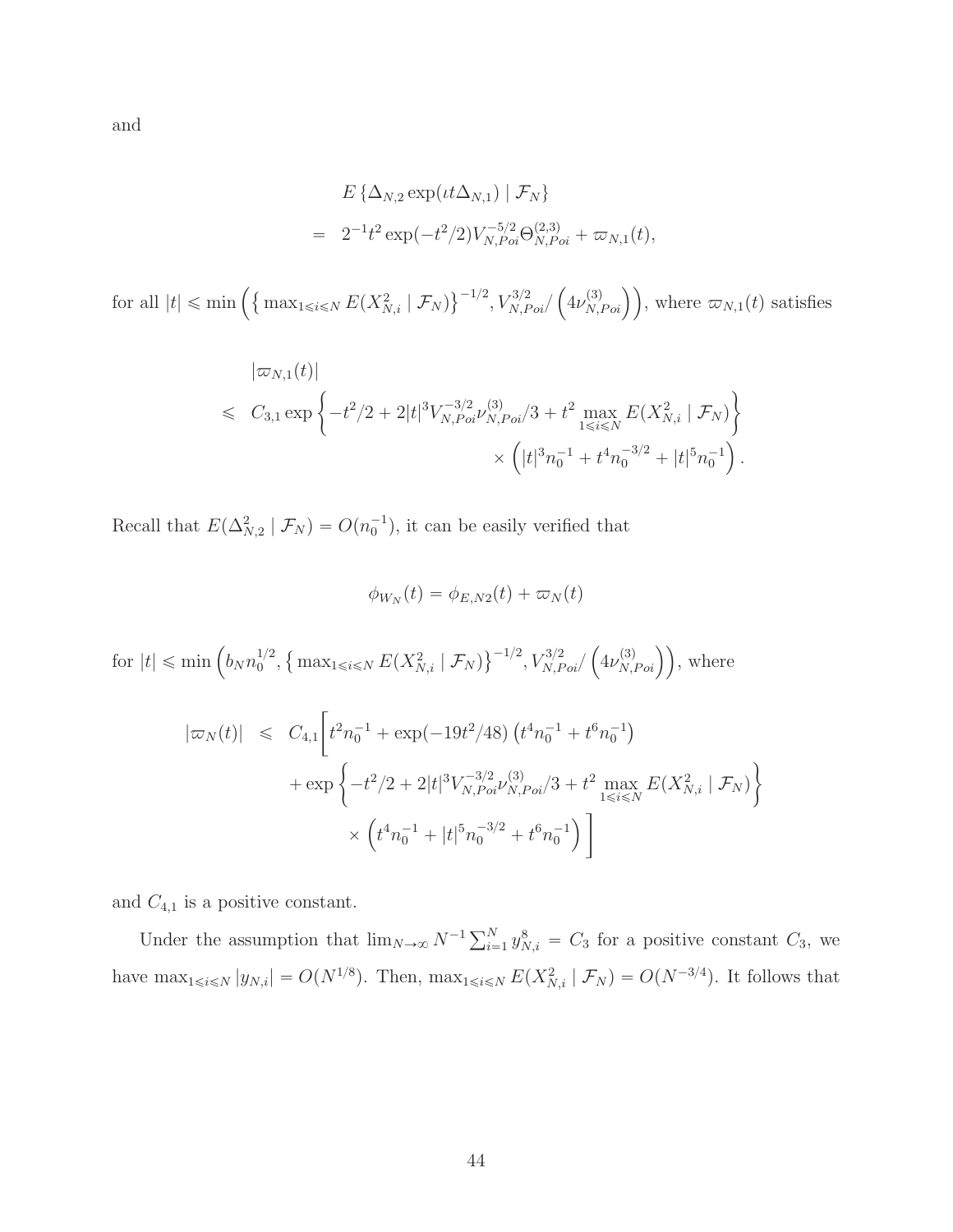for  $|t| \leq n_0^{1/4}$  $\int_0^{1/4} (\log n_0)^{-1},$ 

$$
\frac{1}{\pi} \int_{|t| \le n_0^{1/4} (\log n_0)^{-1}} \frac{1}{|t|} |\phi_{W_N}(t) - \phi_{E,N2}(t)| dt
$$
  

$$
\le \frac{1}{\pi} \int_{|t| \le n_0^{1/4} (\log n_0)^{-1}} \frac{1}{|t|} |\varpi_N(t)| dt = o(n_0^{-1/2}).
$$

It is obvious that

$$
\frac{1}{\pi} \int_{n_0^{1/4} (\log n_0)^{-1} \leq |t| \leq a_{\varepsilon} n_0^{1/2}} \frac{1}{|t|} |\phi_{E,N2}(t)| dt = o(n_0^{-1/2}),
$$

it remains to establish

$$
\frac{1}{\pi} \int_{n_0^{1/4} (\log n_0)^{-1} \leq |t| \leq a_{\varepsilon} n_0^{1/2}} \frac{1}{|t|} |\phi_{W_N}(t)| dt = o(n_0^{-1/2}). \tag{A.16}
$$

Denote

$$
U_{N,i,j} = -2^{-1} V_{N, Poi}^{-3/2} \{ y_{N,i} (1 - \pi_{N,i}) \pi_{N,i}^{-1} + y_{N,j} (1 - \pi_{N,j}) \pi_{N,j}^{-1} \}
$$
  
 
$$
\times y_{N,i} y_{N,j} \pi_{N,i}^{-1} \pi_{N,j}^{-1} (I_{N,i} - \pi_{N,i}) (I_{N,j} - \pi_{N,j}),
$$

then  $\Delta_{N,2} = \sum_{1 \le i < j \le N} U_{N,i,j}$  and  $W_N = \sum_{i=1}^N X_{N,i} + \sum_{1 \le i < j \le N} U_{N,i,j}$ .

Take  $m = \lfloor n_0^{-1/2} N / (\log n_0) \rfloor$ . According to Lemma [9.4,](#page-38-1) we assume that  $m^{-1} \sum_{i=1}^m y_{N,i}^4 =$  $O(1)$  for sufficient large N without loss of generality. Define

$$
\Delta_{N,2}(m) = \sum_{i=1}^{m} \sum_{j=i+1}^{N} U_{N,i,j}.
$$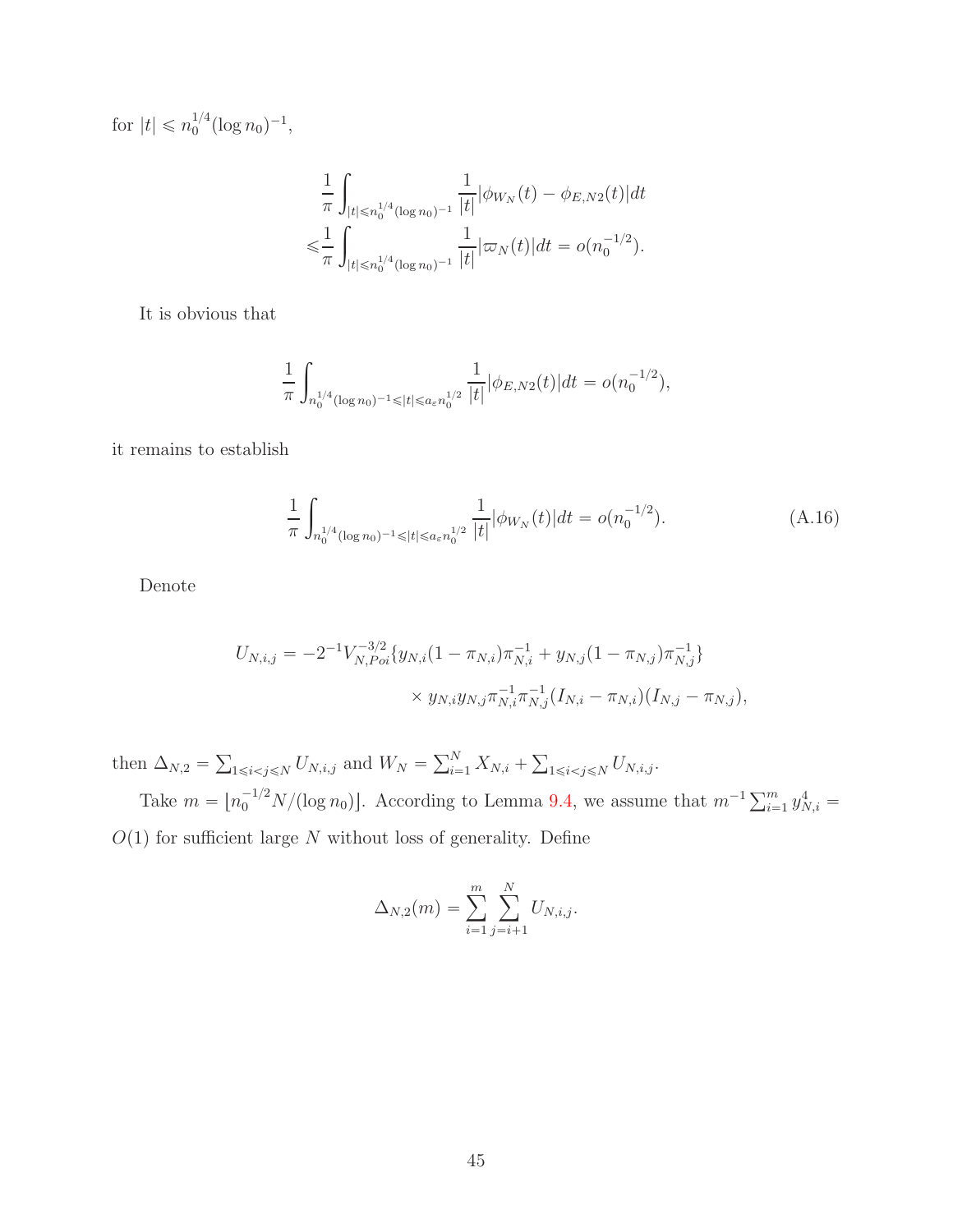By simple algebra,

$$
E\left[\{\Delta_{N,2}(m)\}^{2} | \mathcal{F}_{N}\right]
$$
  
= 
$$
E\left\{\left(\sum_{i=1}^{m} \sum_{j=i+1}^{N} U_{N,i,j}\right)^{2} | \mathcal{F}_{N}\right\}
$$
  
= 
$$
4^{-1}V_{N,Poi}^{-3} \sum_{i=1}^{m} \sum_{j=i+1}^{N} \{y_{N,i}(1-\pi_{N,i})\pi_{N,i}^{-1} + y_{N,j}(1-\pi_{N,j})\pi_{N,j}^{-1}\}^{2}
$$

$$
\times y_{N,i}^{2}y_{N,j}^{2}(1-\pi_{N,i})(1-\pi_{N,j})\pi_{N,i}^{-1}\pi_{N,j}^{-1}
$$

$$
= O\left(n_{0}^{-1}N^{-2} \sum_{i=1}^{m} \sum_{j=i+1}^{N} (y_{N,i}^{4}y_{N,j}^{2} + y_{N,i}^{2}y_{N,j}^{4})\right) = O\left(n_{0}^{-1}N^{-1}m\right).
$$

By the inequality that  $|\exp(\iota x) - 1 - \iota x| \leq 2^{-1}|x|^2$  for all real x, we have

$$
|E\{\exp(\iota tW_N) | \mathcal{F}_N\} - E(\exp[\iota t\{W_N - \Delta_{N,2}(m)\}] | \mathcal{F}_N)
$$
  

$$
- \iota tE(\Delta_{N,2}(m) \exp[\iota t\{W_N - \Delta_{N,2}(m)\}] | \mathcal{F}_N)|
$$
  

$$
\leq E\left( |\exp[\iota t\{W_N - \Delta_{N,2}(m)\}]| |\exp\{\iota t\Delta_{N,2}(m)\} - 1 - \iota t\Delta_{N,2}(m)| | \mathcal{F}_N \right)
$$
  

$$
\leq 2^{-1}E\{ |\iota t\Delta_{N,2}(m)|^2 | \mathcal{F}_N \}
$$
  

$$
\leq C_{4,2}t^2n_0^{-1}N^{-1}m,
$$

where  $C_{4,2}$  is a positive constant. This clearly indicates that

$$
|E\{\exp(\iota tW_N) | \mathcal{F}_N\}| \leq |E(\exp[\iota t\{W_N - \Delta_{N,2}(m)\}]) | \mathcal{F}_N|
$$
  
+|t| |E(\Delta\_{N,2}(m) \exp[\iota t\{W\_N - \Delta\_{N,2}(m)\}] | \mathcal{F}\_N|  
+ C\_{4,2}t^2n\_0^{-1}N^{-1}m.

In view of the fact that  $X_{N,1}, \ldots, X_{N,m}$  are the only terms in  $W_N - \Delta_{N,2}(m)$  that depend on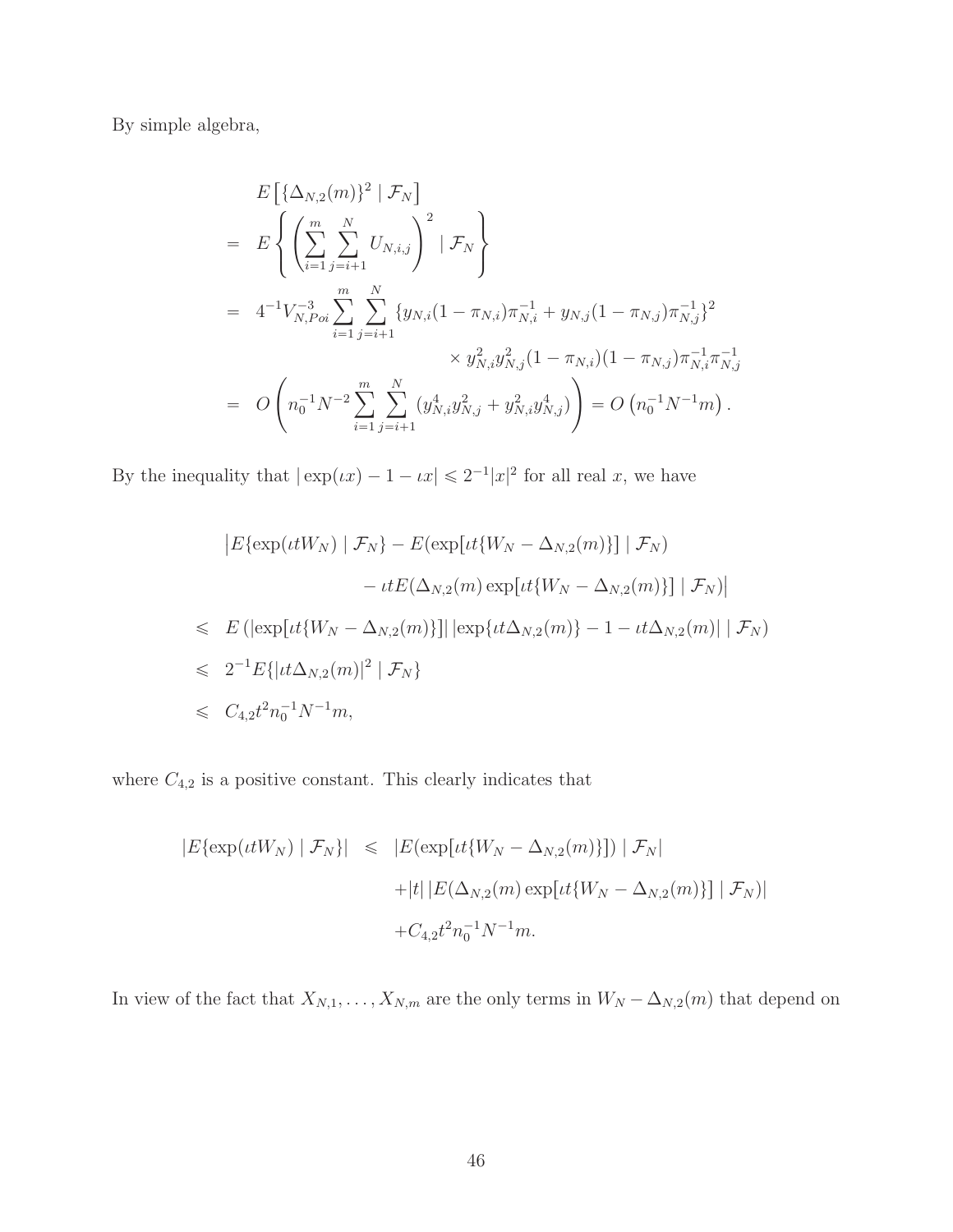$I_{N,1}, \ldots, I_{N,m}$ , for a positive constant  $C_{4,3}$ ,

$$
|E(\exp[it\{W_N - \Delta_{N,2}(m)\}])| \mathcal{F}_N|
$$
  
\n=
$$
\left| E\left(\exp\left[it\left\{\sum_{i=1}^m X_{N,i} + \sum_{i=m+1}^N X_{N,i} + \Delta_{N,2} - \Delta_{N,2}(m)\right\} \right] | \mathcal{F}_N \right) \right|
$$
  
\n
$$
\leq \left| \prod_{i=1}^m E\{\exp(itX_{N,i}) | \mathcal{F}_N\} \right| \left| E\left(\exp\left[it\left\{\sum_{i=m+1}^N X_{N,i} + \Delta_{N,2} - \Delta_{N,2}(m)\right\} \right] | \mathcal{F}_N \right) \right|
$$
  
\n
$$
\leq \left| \prod_{i=1}^m E\{\exp(itX_{N,i}) | \mathcal{F}_N\} \right| \leq C_{4,3} m^{-a}
$$

by condition ([C4\)](#page-6-1). In addition, there exists a constant  $C_{4,4} > 0$  such that

$$
|E(\Delta_{N,2}(m) \exp[t\{W_N - \Delta_{N,2}(m)\}] | \mathcal{F}_N)|
$$
\n
$$
= \left| E\left(\sum_{i=1}^m \sum_{j=i+1}^N U_{N,i,j} \exp\left[it\left\{\sum_{\ell=1}^N X_{N,\ell} + \Delta_{N,2} - \Delta_{N,2}(m)\right\}\right] | \mathcal{F}_N\right) \right|
$$
\n
$$
\leq \sum_{i=1}^m \sum_{j=i+1}^N \left| \prod_{\substack{\ell=1,\dots,m\\ \ell \neq i,j}} E\{\exp(itX_{N,\ell}) | \mathcal{F}_N\} \right|
$$
\n
$$
\times \left| E\left(U_{N,i,j} \exp\left[it\left\{X_{N,i} + X_{N,j} + \Delta_{N,2} - \Delta_{N,2}(m)\right\}\right] | \mathcal{F}_N\right) \right|
$$
\n
$$
\leq C_{4,4}(m-2)^{-a} n_0^{1/2} N^{-1} m.
$$

Finally, for a positive constant  $C_{4,5},\,$ 

$$
\begin{split} & \frac{1}{\pi} \int_{n_0^{1/4} (\log n_0)^{-1} \leqslant |t| \leqslant a_\varepsilon n_0^{1/2}} \frac{1}{|t|} |\phi_{W_N}(t)| dt \\ \leqslant & \frac{C_{4,5}}{\pi} \int_{n_0^{1/4} (\log n_0)^{-1} \leqslant |t| \leqslant a_\varepsilon n_0^{1/2}} \frac{1}{|t|} (m^{-a} + |t| m^{1-a} n_0^{1/2} N^{-1} + t^2 n_0^{-1} N^{-1} m) dt \\ = & o(n_0^{-1/2}), \end{split}
$$

as  $a > 2$ . Therefore, we finish the proof of this lemma.

*Proof of Theorem [3.1.](#page-8-0)* According to Lemma [3.1,](#page-7-1)  $\mu_{N,Poi}^{(3)} = O(n_0^{-2}N^3)$ . This cooperates with

 $\Box$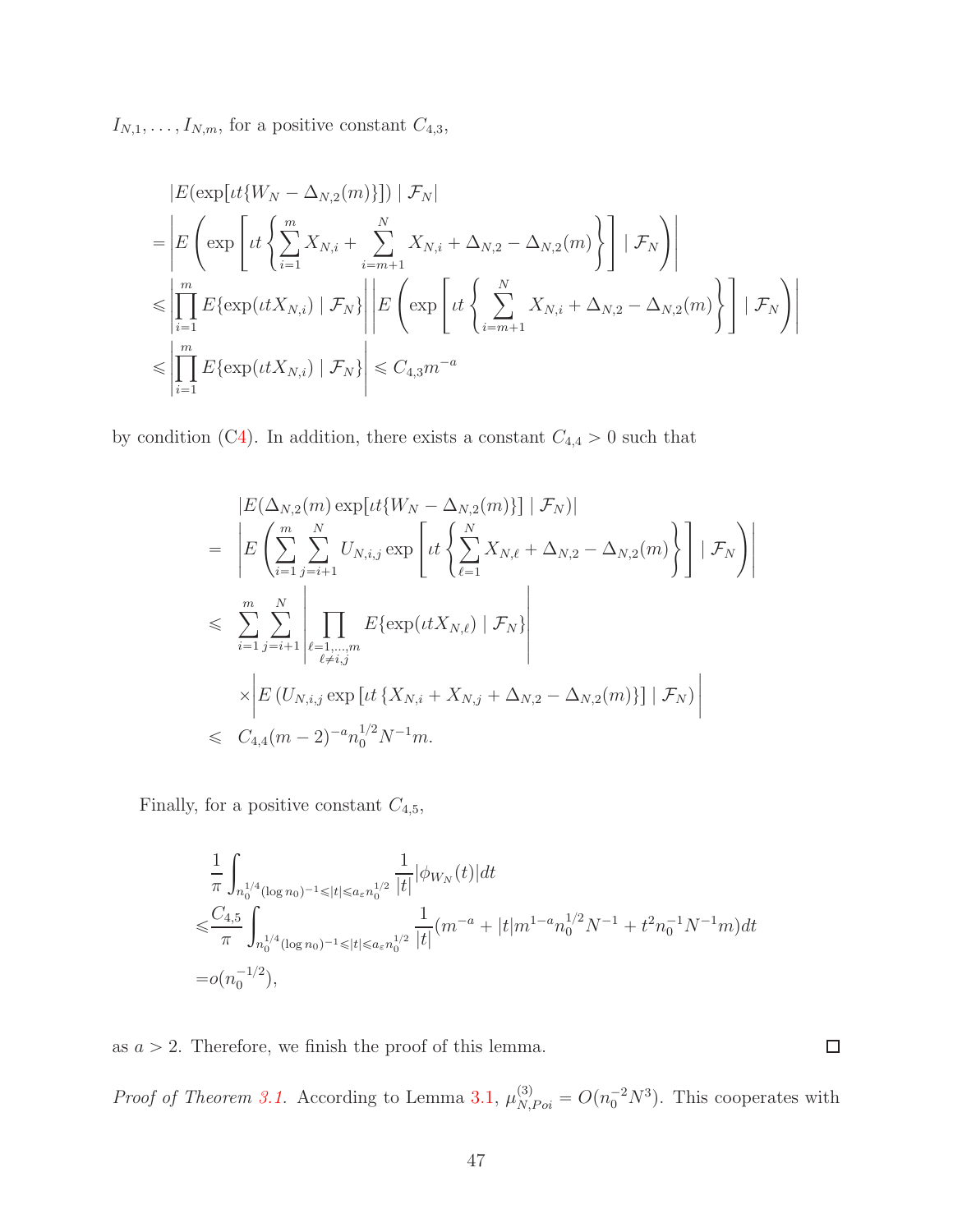([C2\)](#page-6-2) indicates that

$$
\frac{\mu_{N, Poi}^{(3)}}{V_{N, Poi}^{3/2}} = O(n_0^{-1/2}).
$$
\n(A.17)

In addition, by  $(1)$  and  $(2)$  of Lemma [3.1,](#page-7-1) we can prove that

$$
\hat{V}_{N,Poi}^{-3/2} \hat{\mu}_{N,Poi}^{(3)} = O_p(n_0^{-1/2}).
$$

Similarly, we can show that  $\hat{V}_{N,Poi}^{-3/2} \hat{\tau}_{N,Poi}^{(3)} = O_p(n_0^{-1/2})$  $\binom{-1}{0}$  according to Lemma [3.1.](#page-7-1) Finally, by ([C2\)](#page-6-2) and Lemma [3.1,](#page-7-1)

$$
\hat{V}_{N,Poi}^{-3/2} \hat{\mu}_{N,Poi}^{(3)} - V_{N,Poi}^{-3/2} \mu_{N,Poi}^{(3)} = o_p(n_0^{-1/2})
$$

and

$$
\hat{V}_{N,Poi}^{-3/2} \hat{\tau}_{N,Poi}^{(3)} - V_{N,Poi}^{-3/2} \tau_{N,Poi}^{(3)} = o_p(n_0^{-1/2}).
$$

Combine these results with Lemma [9.5](#page-39-0) , we have proved Theorem [3.1.](#page-8-0)

The proof of Theorem [3.2](#page-9-0) uses the following lemma.

<span id="page-47-0"></span>**Lemma 9.6.** Let  $(N_1^*, \ldots, N_n^*)$  be a multinomial random vector with distribution  $MN(N; \rho)$ ,  $where \rho = (\rho_1, \ldots, \rho_n) \text{ and } \rho_i = \pi_{N,i}^{-1}/\left(\sum_{j=1}^n \pi_{N,j}^{-1}\right) \text{ for } i = 1, \ldots, n. \text{ Denote } \mathcal{F}_N^* = \{y_{N,1}^*, \ldots, y_{N,N}^*\}$ *to be the bootstrap finite population generated from the realized sample*  $\{y_{N,1}, \ldots, y_{N,n}\}\$  and the random vector  $(N_1^*, \ldots, N_n^*)$  with each  $N_i^*$  indicates the number of replicates of  $y_{N,i}$  in  $\mathcal{F}_N^*$ . Define  $n_1 = \sum_{i=1}^n \mathbb{I}(N_i^* \geq 1)$  as the number of distinct  $y_{N,i}$ ,  $i = 1, \ldots, n$  in  $\mathcal{F}_N^*$ . Then,  $as N \rightarrow \infty$ ,

$$
\mathbb{P}_*(n_1 \geq \min\{n_0, m\}) \to 1,
$$
\n(A.18)

where  $m = \lfloor n_0^{-1/2} N/(\log n_0) \rfloor$  *is the integer part of*  $n_0^{-1/2} N/(\log n_0)$  *and*  $\mathbb{P}_*$  *is the probability measure for the first step of the proposed bootstrap method conditional on the realized sample*  $\{y_{N,1}, \ldots, y_{N,n}\}.$ 

 $\Box$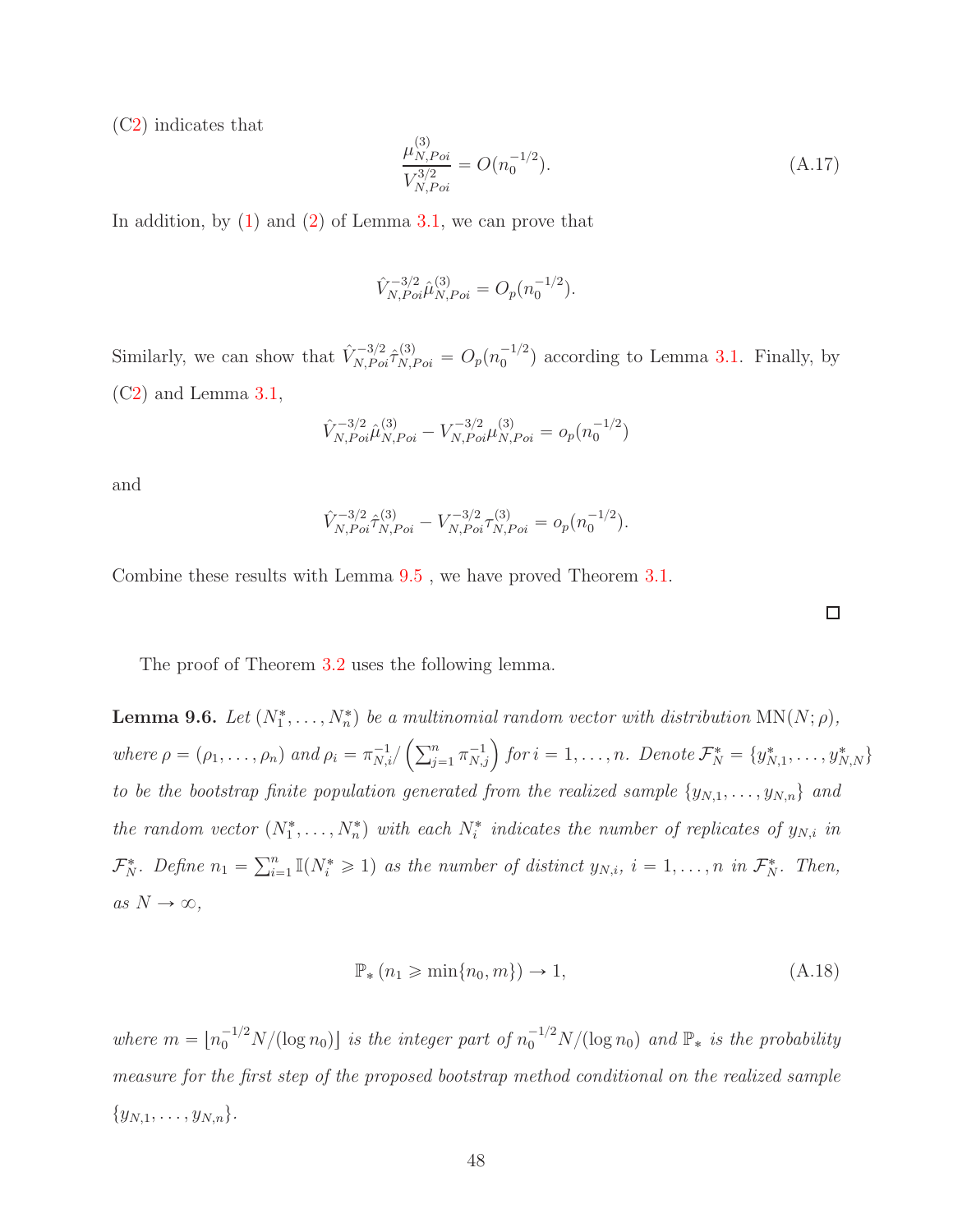*Proof of Lemma [9.6.](#page-47-0)* We prove this lemma under two different case scenarios:  $m \ge n_0$  and  $m < n_0$ .

First, consider the case of  $m \ge n_0$ , so we have that  $n_0 = o(N^{2/3})$ . By the strong law of large numbers,  $nn_0^{-1} = \sum_{i=1}^{N} I_{N,i} (\sum_{i=1}^{N} \pi_{N,i})^{-1} \to 1$  with probability 1. It suffices to show that

$$
\mathbb{P}_*(n_1 \neq n) \to 0. \tag{A.19}
$$

Mentioned that

$$
\mathbb{P}_{*}(n_{1} \neq n) = \mathbb{P}_{*}\left(\sum_{i=1}^{n} \mathbb{I}(N_{i}^{*} \geq 1) < n\right)
$$
\n
$$
= \mathbb{P}_{*}\left(\bigcup_{i=1}^{n} \{N_{i}^{*} = 0\}\right)
$$
\n
$$
\leqslant \sum_{i=1}^{n} \mathbb{P}_{*}(N_{i}^{*} = 0)
$$
\n
$$
\leqslant \sum_{i=1}^{n} (1 - \rho_{i})^{N}
$$
\n
$$
\leqslant n(1 - C_{1}C_{2}^{-1}n^{-1})^{N}
$$
\n
$$
\to 0,
$$

where the last inequality is due to that  $C_1 C_2^{-1} n^{-1} \leq \rho_i \leq C_1^{-1} C_2 n^{-1}$  for  $i = 1, ..., n$ .

Next, consider the case of  $m < n_0$  and it is sufficient to prove that

<span id="page-48-0"></span>
$$
\mathbb{P}_*(n_1 \geqslant m) \to 1. \tag{A.20}
$$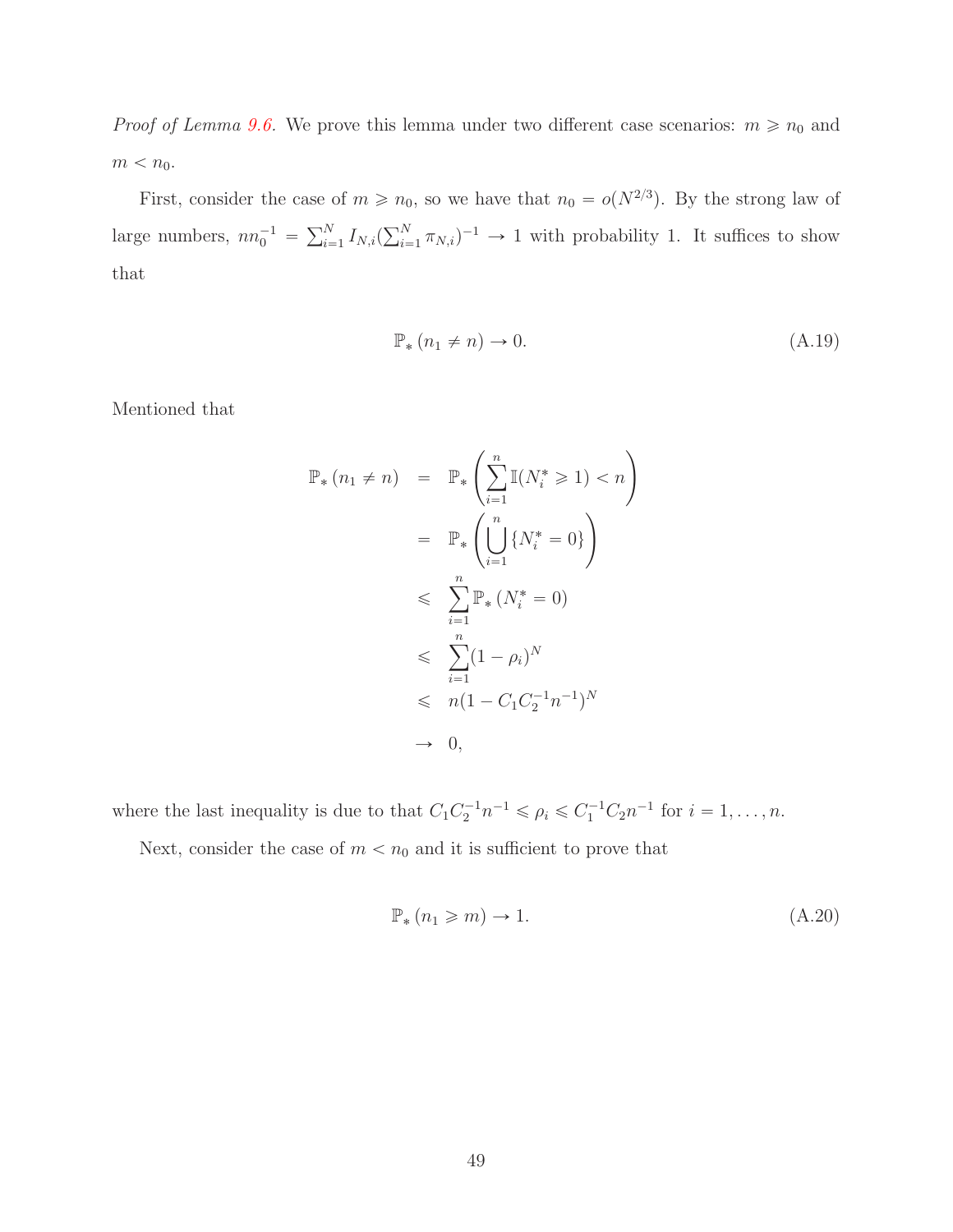When  $\alpha < 1$ ,  $n_0 = o(N)$  and  $m = o(N^{2/3})$ . Thus,

$$
\mathbb{P}_{*}(n_{1} < m) = \mathbb{P}_{*}\left(\sum_{i=1}^{n} \mathbb{I}(N_{i}^{*} \geq 1) < m\right)
$$
  
\n
$$
\leq \mathbb{P}_{*}\left(\sum_{i=1}^{m} \mathbb{I}(N_{i}^{*} \geq 1) < m\right)
$$
  
\n
$$
= \mathbb{P}_{*}\left(\bigcup_{i=1}^{m} \{N_{i}^{*} = 0\}\right)
$$
  
\n
$$
\leq \sum_{i=1}^{m} \mathbb{P}_{*}(N_{i}^{*} = 0)
$$
  
\n
$$
\leq \sum_{i=1}^{m} (1 - \rho_{i})^{N}
$$
  
\n
$$
\leq m(1 - C_{1}C_{2}^{-1}n^{-1})^{N}
$$
  
\n
$$
\to 0,
$$

which implies  $(A.20)$  immediately.

When  $\alpha = 1$ ,  $n_0 = O(N)$  and  $m = o(N^{1/2})$ . Using Stirling's formula, there exists a positive constant  $\mathcal{C}_{5,1}$  such that

$$
\mathbb{P}_{*}(n_{1} < m) \n\leq \sum_{i=n-m}^{n} \mathbb{P}_{*}(n_{1} = n - i) \n\leq \sum_{i=n-m}^{n} \frac{n!}{(n-i)!i!} \left\{ (n-i)C_{1}^{-1}C_{2}n^{-1} \right\}^{N} \n\leq C_{5,1} \sum_{i=n-m}^{n} \left\{ \frac{n}{2\pi i(n-i)} \right\}^{1/2} \left( \frac{n-i}{i} \right)^{i} \left( \frac{n}{n-i} \right)^{n} \left\{ \frac{C_{2}(n-i)}{C_{1}n} \right\}^{n},
$$

where the second inequality uses the fact that  $C_1 C_2^{-1} n^{-1} \leq \rho_i \leq C_1^{-1} C_2 n^{-1}$ . Mentioned that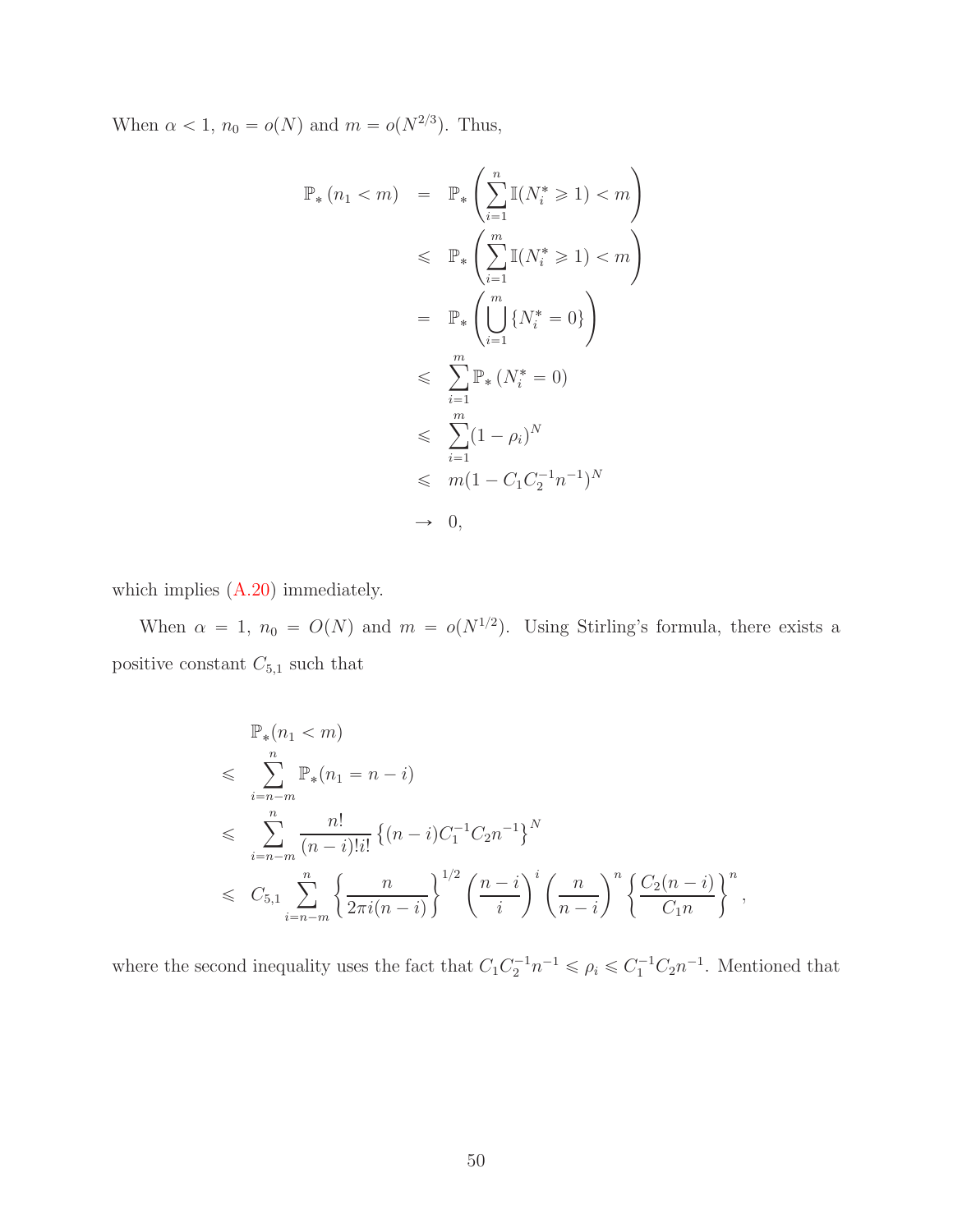$m = o(N^{1/2})$  and  $n = O(N)$ , we have

$$
\left\{\frac{n}{2\pi i(n-i)}\right\}^{1/2} = O(1),
$$

$$
\left(\frac{n-i}{i}\right)^i \leqslant \left(\frac{m}{n-m}\right)^i = o(N^{-i/2})
$$

$$
\left(\frac{n}{n-i}\right)^n \left\{\frac{C_2(n-i)}{C_1 n}\right\}^n = \left(\frac{C_2}{C_1}\right)^n.
$$

for  $i = n - m, \ldots, n$ . Thus,

$$
\left\{\frac{n}{2\pi i(n-i)}\right\}^{1/2} \left(\frac{n-i}{i}\right)^i \left(\frac{n}{n-i}\right)^n \left\{\frac{C_2(n-i)}{C_1 n}\right\}^n
$$
\n
$$
= o\left(N^{-i/2} \left(C_1^{-1} C_2\right)^n\right).
$$

Finally,

$$
\mathbb{P}_{*}(n_{1} < m)
$$
\n
$$
= o\left(\sum_{i=n-m}^{n} N^{-i/2} (C_{1}^{-1}C_{2})^{n}\right)
$$
\n
$$
= o\left(mN^{-(n-m)/2} (C_{1}^{-1}C_{2})^{n}\right)
$$
\n
$$
= o(\exp\left\{-(n-m)\log N/2 + n\log(C_{1}^{-1}C_{2}) + \log m\right\})
$$
\n
$$
\to 0,
$$

which finalize the proof of this lemma.

*Proof of Theorem [3.2.](#page-9-0)* We first show

<span id="page-50-0"></span>
$$
N^{-1} \sum_{i=1}^{N} (\pi_{N,i}^{-1} I_{N,i} - 1) \to 0
$$
 (A.21)

almost surely ( $\mathbb{P}_{Poi}$ ). Denote  $D_N^{(2)}$  to be the event  $\{N^{-1}|\sum_{i=1}^N(\pi_{N,i}^{-1}I_{N,i}-1)|>\epsilon\}$ , where  $\epsilon$  is

 $\Box$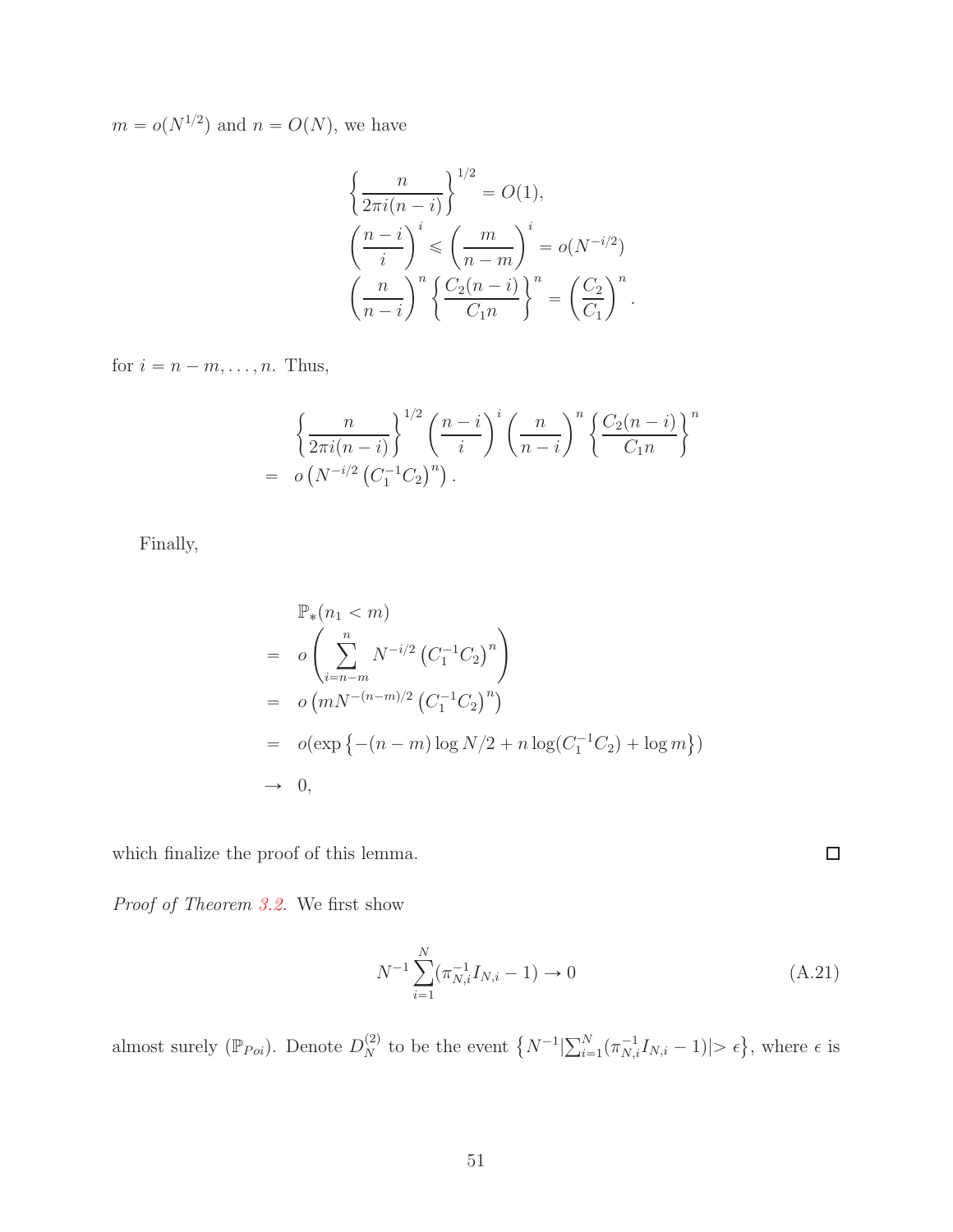a fixed positive number. Similar to the argument used in proving Lemma [3.1,](#page-7-1) we have

$$
\mathbb{P}_{Poi}\left(D_N^{(2)}\right)
$$
\n
$$
\leq \epsilon^{-4}N^{-4}E\left\{\left|\sum_{i=1}^N(\pi_{N,i}^{-1}I_{N,i}-1)\right|^4|\mathcal{F}_N\right\}
$$
\n
$$
= \epsilon^{-4}N^{-4}\left[\sum_{i=1}^N(1-\pi_{N,i})\{(1-\pi_{N,i})^3\pi_{N,i}^{-3}+1\} + \sum_{(i,j)\in\Gamma_N}(1-\pi_{N,i})(1-\pi_{N,j})\pi_{N,i}^{-1}\pi_{N,j}^{-1}\right]
$$
\n
$$
\leq C_{6,1}\epsilon^{-4}(n_0^{-3}+n_0^{-2}),
$$

where  $C_{6,1}$  is a positive constant with respect to N and  $\Gamma_N = \{(i, j) : i, j = 1, ..., N \text{ and } i \neq j\}$  $j$ . This immediately implies

$$
\sum_{N=1}^{\infty} \mathbb{P}_{Poi}(D_N^{(2)}) < \infty,
$$

for any arbitrary positive  $\epsilon$  and we have proved  $(A.21)$  by the Borel-Cantelli Lemma.

Next, for any  $0 \le \delta \le 8$ ,

<span id="page-51-0"></span>
$$
E\left(n_0^{-1}\sum_{i=1}^N|y_{N,i}|^\delta I_{N,i} \mid \mathcal{F}_N\right) = n_0^{-1}\sum_{i=1}^N|y_{N,i}|^\delta \pi_{N,i}
$$
  
\$\leqslant C\_2N^{-1}\sum\_{i=1}^N|y\_{N,i}|^\delta\$  
\$\leqslant \infty\$,} (A.22)

where the first inequality holds by  $(C1)$  $(C1)$  and the last inequality holds by  $(C3)$  $(C3)$ . Thus, by [\(A.22\)](#page-51-0) and the Markov's inequality, we have

<span id="page-51-1"></span>
$$
n_0^{-1} \sum_{i=1}^{N} y_{N,i}^{\delta} I_{N,i} = O_p(1)
$$
\n(A.23)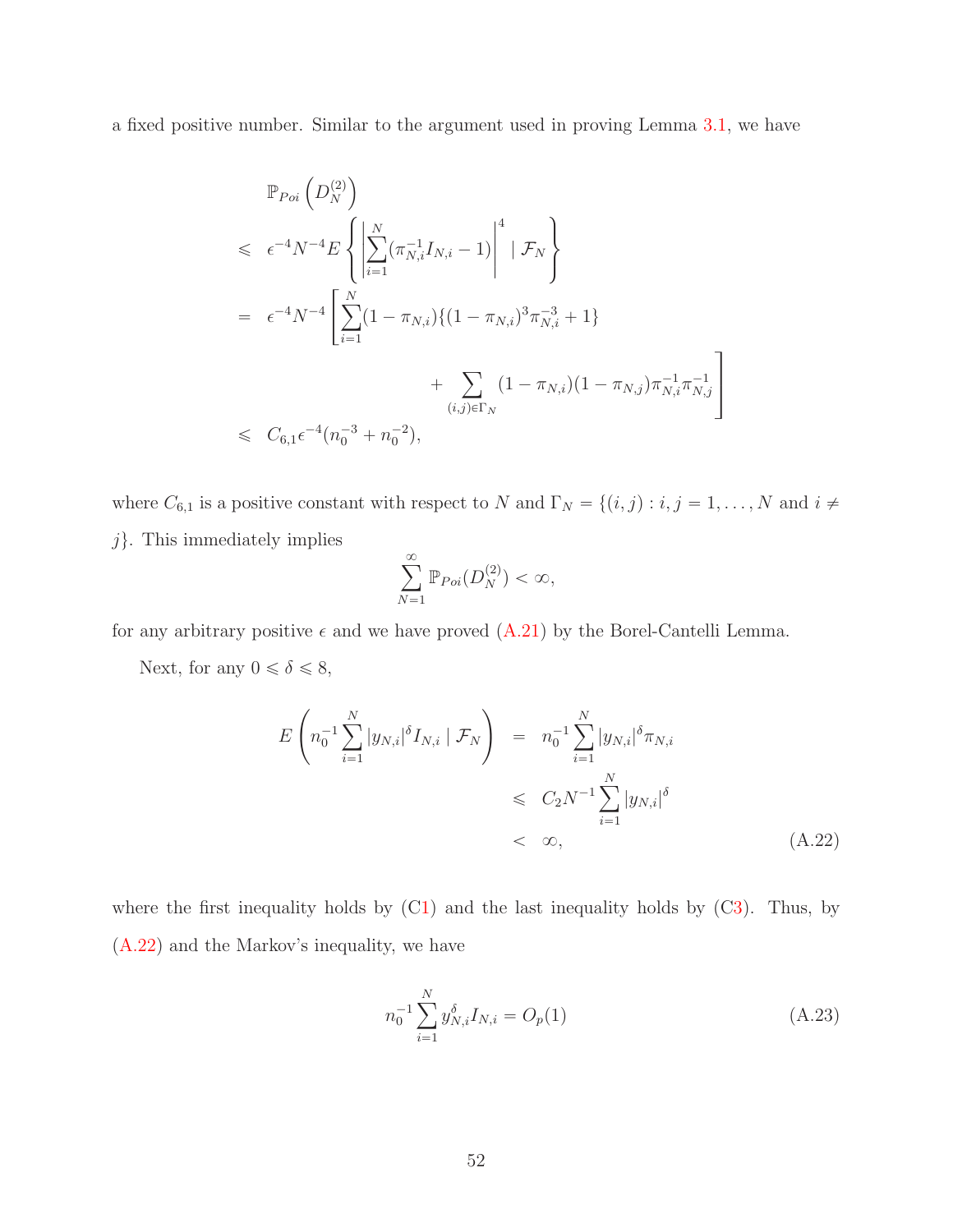for  $0 \le \delta \le 8$ . In addition, as

$$
E\left(n_0^{-1} \sum_{i=1}^N I_{N,i} \mid \mathcal{F}_N\right) = 1,
$$
  
 
$$
\text{var}\left(n_0^{-1} \sum_{i=1}^N I_{N,i} \mid \mathcal{F}_N\right) \leq n_0^{-2} \sum_{i=1}^N \pi_{N,i}
$$
  

$$
\leq C_2 n_0^{-1},
$$

we have

$$
n_0^{-1} \sum_{i=1}^{N} I_{N,i} = 1 + o_p(1).
$$
 (A.24)

In the first step of our proposed bootstrap method,  $y_{N,1}^*, \ldots, y_{N,N}^*$  are independently and identically distributed (i.i.d.) with  $\mathbb{P}_*(y_{N,i}^* = y_{N,j}) = \rho_{N,j} = \pi_{N,j}^{-1} \left( \sum_{\ell=1}^n \pi_{N,\ell}^{-1} \right)^{-1}$ . Mentioned that, for a positive constant  $C_{6,2}$ ,

<span id="page-52-0"></span>
$$
E_*\left\{N^{-1}\sum_{i=1}^N(y_{N,i}^*)^8\right\}
$$
  
= 
$$
\sum_{i=1}^n \pi_{N,i}^{-1} \left(\sum_{j=1}^n \pi_{N,j}^{-1}\right)^{-1} y_{N,i}^8
$$
  
= 
$$
\left(N^{-1}\sum_{i=1}^N \pi_{N,i}^{-1} I_{N,i}\right)^{-1} \sum_{i=1}^N (N^{-1}\pi_{N,i}^{-1}) y_{N,i}^8 I_{N,i}
$$
  

$$
\leq C_{6,2} n_0^{-1} \sum_{i=1}^N y_{N,i}^8 I_{N,i}
$$
  
= 
$$
O_p(1), \qquad (A.25)
$$

where the first equality holds by the property of the proposed bootstrap method, the inequality holds by  $(A.21)$  and  $(C1)$  $(C1)$ , and the last equality holds by  $(A.23)$ . Thus, by  $(A.25)$ and Markov's inequality, we have

<span id="page-52-1"></span>
$$
N^{-1} \sum_{i=1}^{N} (y_{N,i}^*)^8 = O_p(1). \tag{A.26}
$$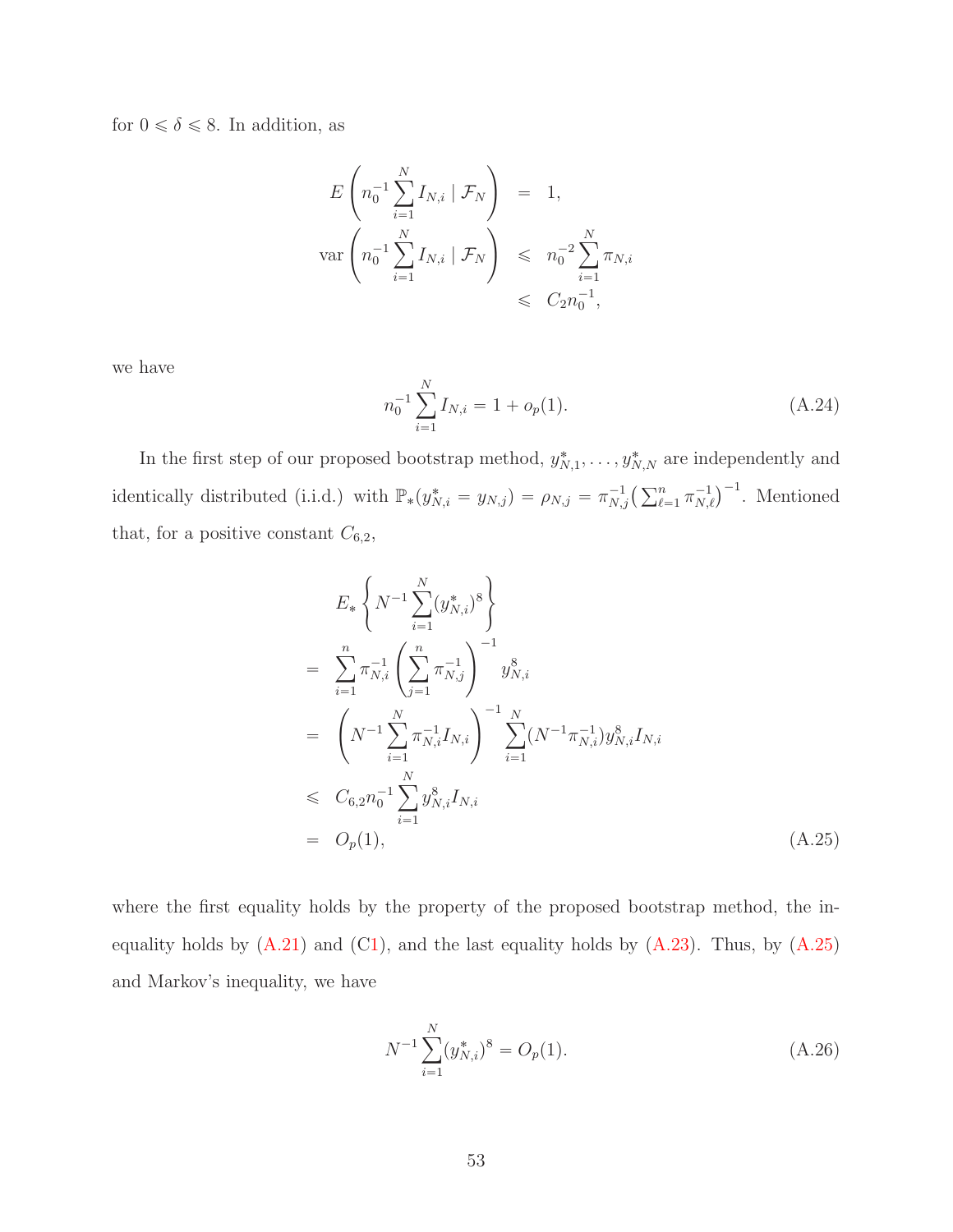Similarly, we can prove that for any subset of the bootstrap finite population, say,  $\{y_{N,\ell_1}^*,\ldots,y_{N,\ell_{m_0}}^*\}\subset$  $\{y_{N,1}^*,\ldots,y_{N,N}^*\}$  and all  $0 \le \delta \le 8$ ,

<span id="page-53-0"></span>
$$
m_0^{-1} \sum_{i=1}^{m_0} (y_{N,\ell_i}^*)^{\delta} = O_p(1), \tag{A.27}
$$

here  $m_0$  can be any positive integer less than  $N$ .

Denote  $V_{N,Poi}^* = \sum_{i=1}^N E_{**}(\hat{Y}_{N,Poi}^* - Y_N^*)^2 = \sum_{i=1}^N (y_{N,i}^*)^2 (1 - \pi_{N,i}^*) (\pi_{N,i}^*)^{-1}$ , then by Lemma [3.1,](#page-7-1) [\(A.21\)](#page-50-0) and Condition ([C2\)](#page-6-2),

$$
E_* \left( n_0 N^{-2} V_{N, Poi}^* \right)
$$
  
\n
$$
= E_* \left\{ n_0 N^{-2} \sum_{i=1}^n N_i^* y_{N,i}^2 (1 - \pi_{N,i}) \pi_{N,i}^{-1} \right\}
$$
  
\n
$$
= n_0 N^{-2} \sum_{i=1}^n N \pi_{N,i}^{-1} \left( \sum_{j=1}^n \pi_{N,j}^{-1} \right)^{-1} y_{N,i}^2 (1 - \pi_{N,i}) \pi_{N,i}^{-1}
$$
  
\n
$$
= \left( N^{-1} \sum_{i=1}^N \pi_{N,i}^{-1} I_{N,i} \right)^{-1} \left( n_0 N^{-2} \sum_{i=1}^n y_{N,i}^2 (1 - \pi_{N,i}) \pi_{N,i}^{-2} \right)
$$
  
\n
$$
= \left( N^{-1} \sum_{i=1}^N \pi_{N,i}^{-1} I_{N,i} \right)^{-1} \left( n_0 N^{-2} \hat{V}_{N, Poi} \right)
$$
  
\n
$$
\rightarrow \sigma_1^2
$$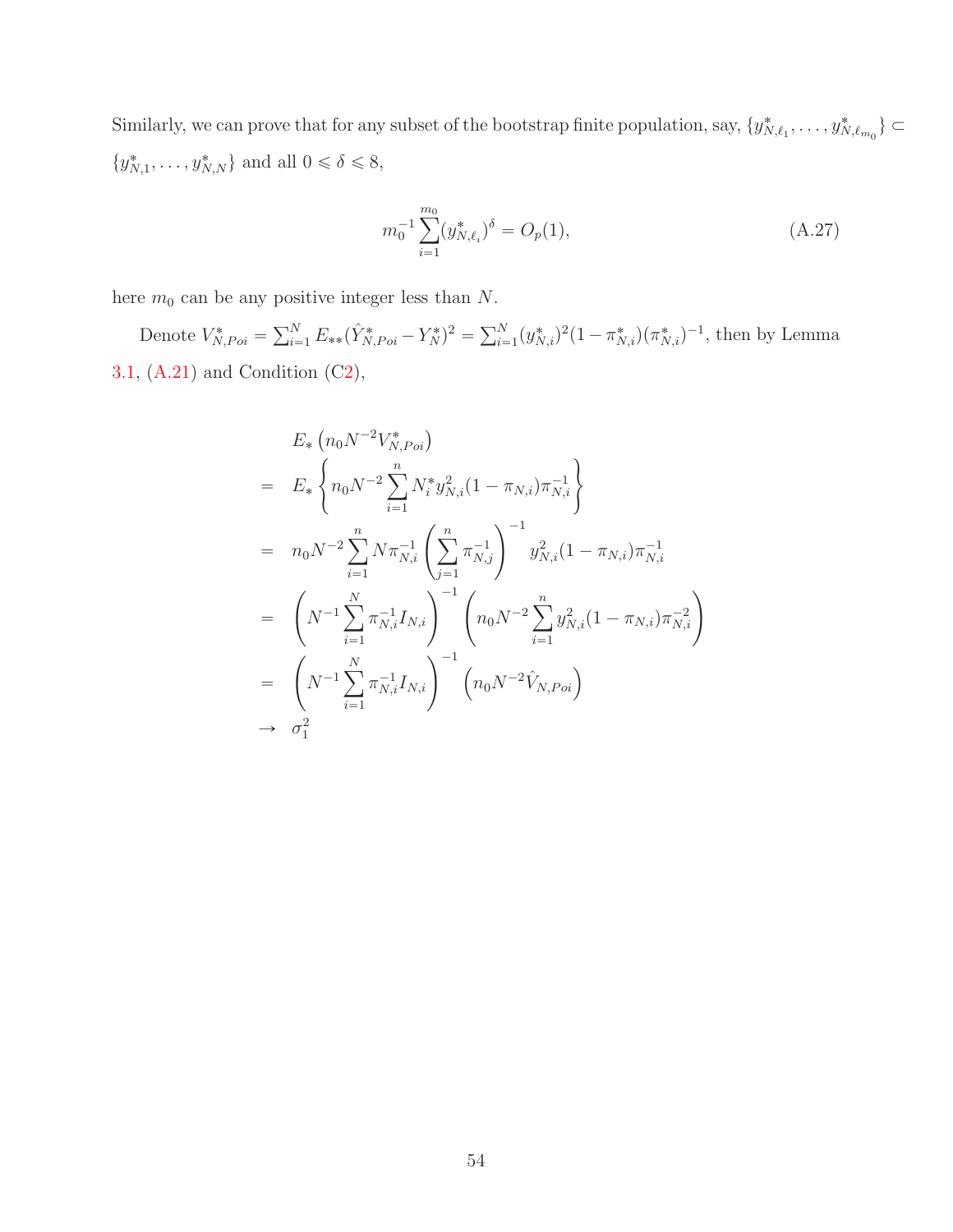in probability. In addition, for a positive constant  $C_{6,3}$ ,

$$
\begin{split}\n&\text{var}_{*}\left(n_{0}N^{-2}V_{N,Poi}^{*}\right) \\
&= n_{0}^{2}N^{-4}\sum_{i=1}^{n}\text{var}_{*}(N_{i}^{*})y_{N,i}^{4}(1-\pi_{N,i})^{2}\pi_{N,i}^{-2} \\
&\quad + n_{0}^{2}N^{-4}\sum_{(i,j)\in\Gamma_{n}}\text{cov}_{*}(N_{i}^{*},N_{j}^{*})y_{N,i}^{2}y_{N,j}^{2}(1-\pi_{N,i})(1-\pi_{N,j})\pi_{N,i}^{-1}\pi_{N,j}^{-1} \\
&= n_{0}^{2}N^{-4}\sum_{i=1}^{n}N\rho_{N,i}\left(1-\rho_{N,i}\right)y_{N,i}^{4}(1-\pi_{N,i})^{2}\pi_{N,i}^{-2} \\
&\quad - n_{0}^{2}N^{-4}\sum_{(i,j)\in\Gamma_{n}}N\rho_{N,i}\rho_{N,j}y_{N,i}^{2}y_{N,j}^{2}(1-\pi_{N,i})(1-\pi_{N,j})\pi_{N,i}^{-1}\pi_{N,j}^{-1} \\
&\le C_{6,3}\left\{N^{-1}n_{0}^{-1}\sum_{i=1}^{N}y_{N,i}^{4}I_{N,i}+N^{-1}\left(n_{0}^{-1}\sum_{i=1}^{N}y_{N,i}^{2}I_{N,i}\right)\left(n_{0}^{-1}\sum_{i=1}^{N}y_{N,i}^{2}I_{N,i}\right)\right\} \\
&= o_{p}(N^{-1}),\n\end{split}
$$

where  $\Gamma_n = \{(i, j) : i, j = 1, ..., n \text{ and } i \neq j\}$ . Thus, we have

<span id="page-54-0"></span>
$$
n_0 N^{-2} V_{N, Poi}^* = \sigma_1^2 + o_p(1).
$$
\n(A.28)

Denote  $T^*_{N,Poi} = (\hat{V}^*_{N,Poi})^{-1/2} (\hat{Y}^*_{N,Poi} - Y^*_{N}),$  where  $Y^*_{N} = \sum_{i=1}^{N} y^*_{N,i}$ ,

$$
\hat{Y}_{N,Poi}^* = \sum_{i=1}^n m_i^* y_{N,i} \pi_{N,i}^{-1}
$$

$$
= \sum_{i=1}^N y_{N,i}^* (\pi_{N,i}^*)^{-1} I_{N,i}^*
$$

and

$$
\hat{V}_{N,Poi}^* = \sum_{i=1}^n m_i^* y_{N,i}^2 (1 - \pi_{N,i}) \pi_{N,i}^{-2}
$$

$$
= \sum_{i=1}^N (y_{N,i}^*)^2 (1 - \pi_{N,i}^*) (\pi_{N,i}^*)^{-2} I_{N,i}^*,
$$

here  $I_{N,i}^*$  is the bootstrap counterpart of  $I_{N,i}$  and  $I_{N,i}^* \sim \text{Ber}(\pi_{N,i}^*)$  conditional on the bootstrap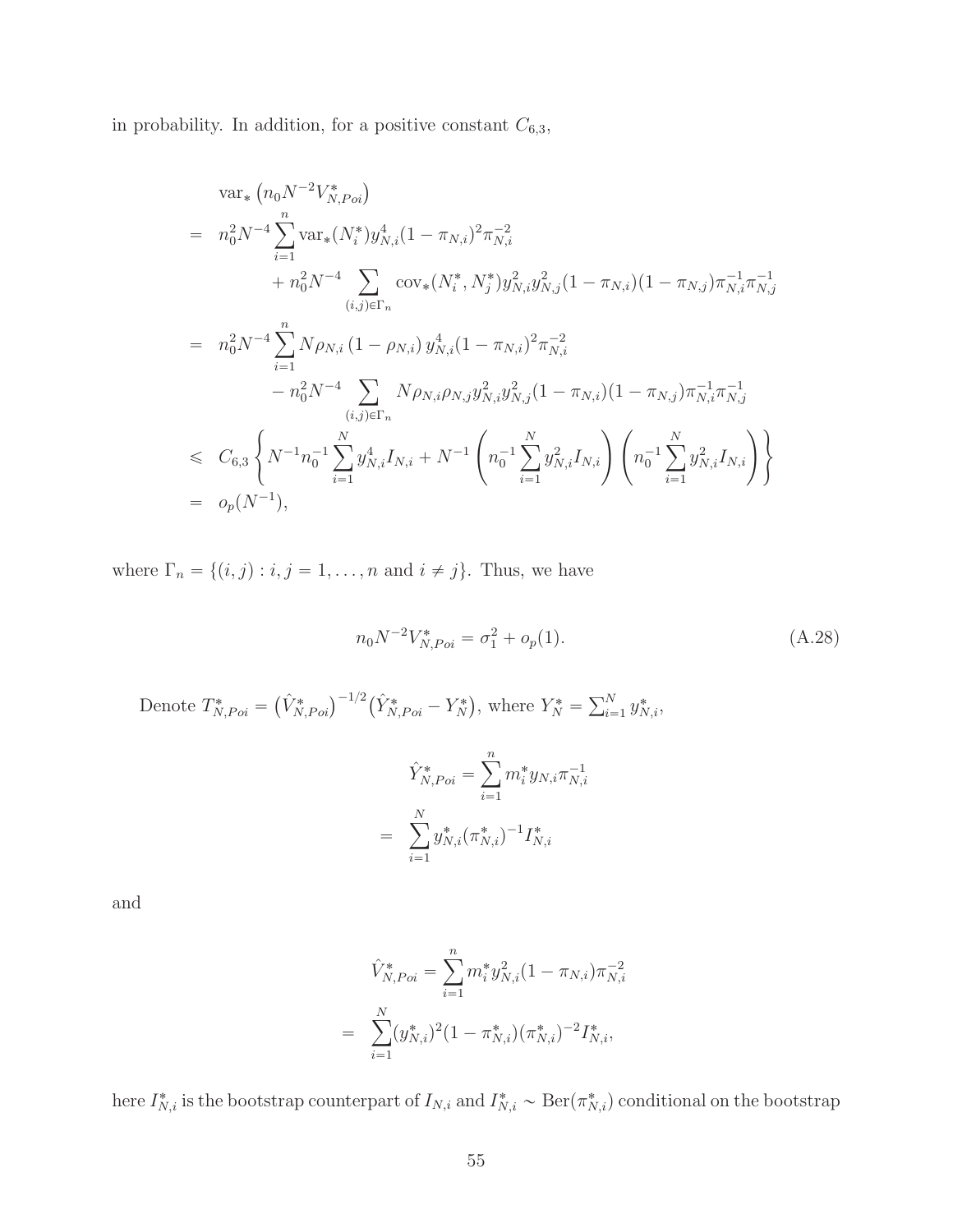finite population  $\mathcal{F}_N^*$ .

In view of  $(A.26)$  and  $(A.28)$ , by similar arguments used in the proof of Lemma [9.3,](#page-35-0) we can show that

$$
T_{N,Poi}^* = \Delta_{N,1}^* + \Delta_{N,2}^* + \Delta_{N,3}^* + \Delta_{N,4}^*,
$$

where

$$
\Delta_{N,1}^{*} = (V_{N,Poi}^{*})^{-1/2} \sum_{i=1}^{N} y_{N,i}^{*} (\pi_{N,i}^{*})^{-1} (I_{N,i}^{*} - \pi_{N,i}^{*}),
$$
  
\n
$$
\Delta_{N,2}^{*} = -2^{-1} (V_{N,Poi}^{*})^{-3/2} \sum_{(i,j) \in \Gamma_{N}} y_{N,i}^{*} (y_{N,j}^{*})^{2} (1 - \pi_{N,j}^{*}) (\pi_{N,i}^{*})^{-1} (\pi_{N,j}^{*})^{-2}
$$
  
\n
$$
\times (I_{N,i}^{*} - \pi_{N,i}^{*}) (I_{N,j}^{*} - \pi_{N,j}^{*}),
$$
  
\n
$$
\Delta_{N,3}^{*} = -2^{-1} (V_{N,Poi}^{*})^{-3/2} \sum_{i=1}^{N} (y_{N,i}^{*})^{3} (1 - \pi_{N,i}^{*})^{2} (\pi_{N,i}^{*})^{-2},
$$

and  $\Delta_{N,4}^*$  satisfies

$$
\mathbb{P}_{Poi}^* \left( |\Delta_{N,4}^*| \geq n_0^{-1/2} (\log n_0)^{-1} \right) = o_p(n_0^{-1/2}),
$$

where  $\mathbb{P}_{Poi}^*$  is the counterpart of  $\mathbb{P}_{Poi}$  conditional on the bootstrap finite population  $\{y_{N,1}^*,\ldots,y_{N,N}^*\}$ . Let  $\hat{F}_{N, Poi}^*(z) = \mathbb{P}_{Poi}^*(T_{N, Poi}^* \leq z)$  be the cumulative distribution function of  $T_{N, Poi}^*$  conditional on the bootstrap finite population  $\mathcal{F}_N^*$ , we proceed to prove

<span id="page-55-0"></span>
$$
\hat{F}_{N, Poi}^{*}(z) \tag{A.29}
$$
\n
$$
= \Phi(z) + \left\{ \frac{\mu_{N, Poi}^{(3)*}}{6(V_{N, Poi}^{*})^{3/2}} (1 - z^2) + \frac{\tau_{N, Poi}^{(3)*}}{2(V_{N, Poi}^{*})^{3/2}} z^2 \right\} \phi(z) + o_p(n_0^{-1/2}),
$$

uniformly in  $z \in \mathbb{R}$ , where

$$
\mu_{N,Poi}^{(3)*} = \sum_{i=1}^{N} E_{**} (\hat{Y}_{N,Poi}^* - Y_N^*)^3 = \sum_{i=1}^{N} (y_{N,i}^*)^3 (1 - \pi_{N,i}^*) \{ (1 - \pi_{N,i}^*)^2 (\pi_{N,i}^*)^{-2} - 1 \}
$$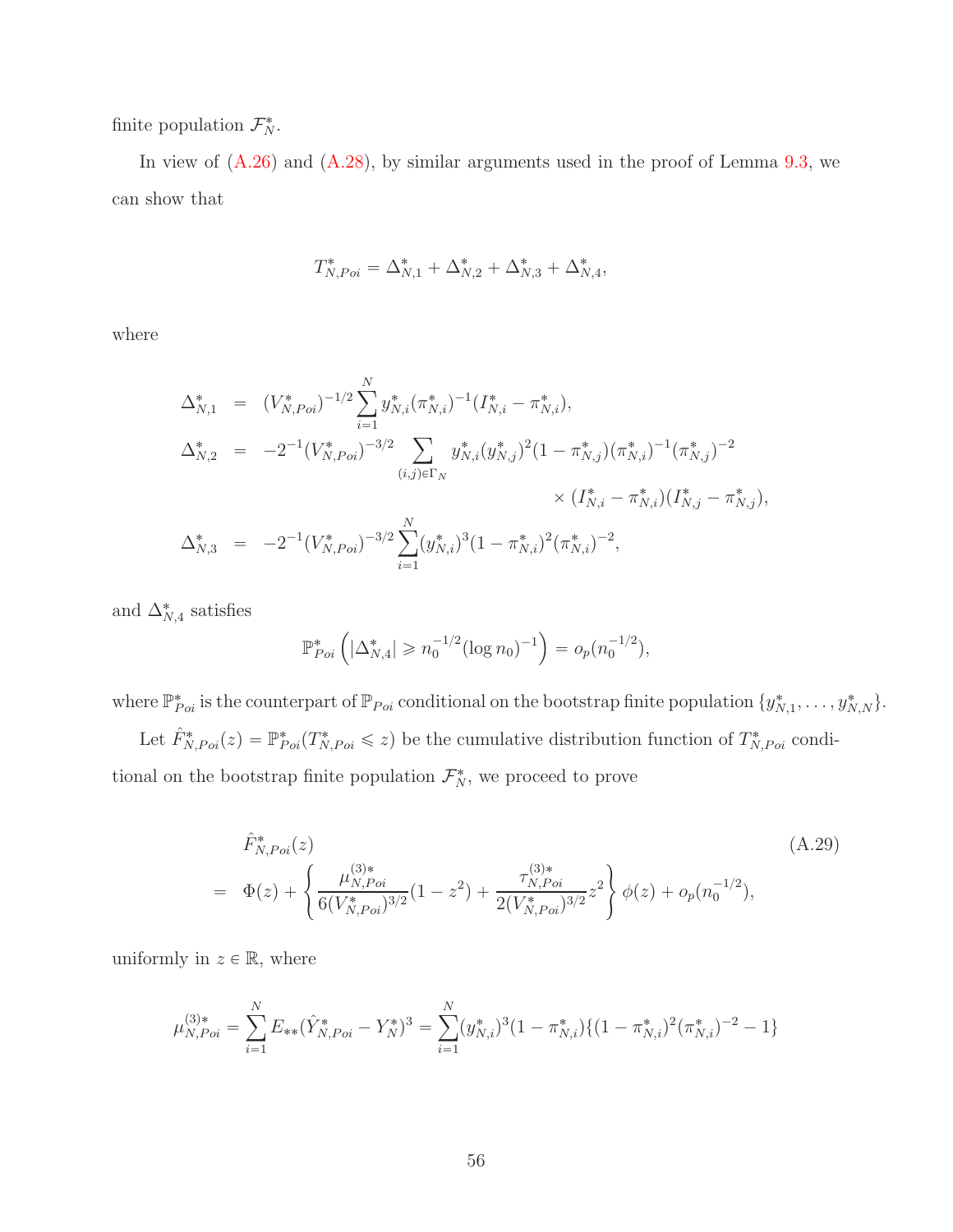and

$$
\tau_{N, Poi}^{(3)*} = \sum_{i=1}^{N} (y_{N,i}^*)^3 (1 - \pi_{N,i}^*) (\pi_{N,i}^*)^{-2}.
$$

Denote  $W_N^* = \Delta_{N,1}^* + \Delta_{N,2}^*$  and let  $\phi_{W_N^*}(t)$  be the characteristic function (c.f.) of  $W_N^*$ conditional on the bootstrap finite population  $\mathcal{F}_N^*$ , that is,

$$
\phi_{W_N^*}(t) = E_{**}\{\exp(\iota t W_N^*)\} = E_{**}\left[\exp\{\iota t (\Delta_{N,1}^* + \Delta_{N,2}^*)\}\right].
$$

Regarding the proof of Lemma [9.5,](#page-39-0) it is enough to show that

<span id="page-56-0"></span>
$$
\frac{1}{\pi} \int_{n_0^{1/4} (\log n_0)^{-1} \leq |t| \leq a_{\varepsilon} n_0^{1/2}} \frac{1}{|t|} |\phi_{W_N^*}(t)| dt = o_p(n_0^{-1/2}),
$$
\n(A.30)

for any arbitrary  $\varepsilon \in (0, 1)$  in order to finalize  $(A.29)$ . Here  $a_{\varepsilon}$  is chosen to satisfy  $|dF_{E,N1}(z)/dx| \leq$  $a_{\varepsilon} \varepsilon$  with  $F_{E,N1}(z)$  defined as

$$
F_{E,N1}(z) = \Phi(z) + 6^{-1} \left( V_{N, Poi}^{-3/2} \mu_{N, Poi}^{(3)} - 3 V_{N, Poi}^{-3/2} \tau_{N, Poi}^{(3)} \right) (1 - z^2) \phi(z).
$$

Denote  $X^*_{N,i} = (V^*_{N,Poi})^{-1/2} y^*_{N,i} (\pi^*_{N,i})^{-1} (I^*_{N,i} - \pi^*_{N,i})$  and

$$
U_{N,i,j}^{*} = -2^{-1} V_{N,Poi}^{-3/2} \{ y_{N,i}^{*} (1 - \pi_{N,i}^{*}) (\pi_{N,i}^{*})^{-1} + y_{N,j}^{*} (1 - \pi_{N,j}^{*}) (\pi_{N,j}^{*})^{-1} \} \times y_{N,i}^{*} y_{N,j}^{*} (\pi_{N,i}^{*})^{-1} (\pi_{N,j}^{*})^{-1} (I_{N,i}^{*} - \pi_{N,i}^{*}) (I_{N,j}^{*} - \pi_{N,j}^{*}),
$$

then  $\Delta_{N,1}^* = \sum_{i=1}^N X_{N,i}^*$ ,  $\Delta_{N,2}^* = \sum_{1 \le i < j \le N} U_{N,i,j}^*$  and

$$
W_N^* = \sum_{i=1}^N X_{N,i}^* + \sum_{1 \le i < j \le N} U_{N,i,j}^*.
$$

Take  $m = \lfloor n_0^{-1/2} N/(\log n_0) \rfloor$ , we prove  $(A.30)$  under two different case scenarios:  $m \ge n_0$ and  $m < n_0$ .

First, consider the case of  $m \geq n_0$ , we have that  $n_0 = o(N^{2/3})$ . According to Lemma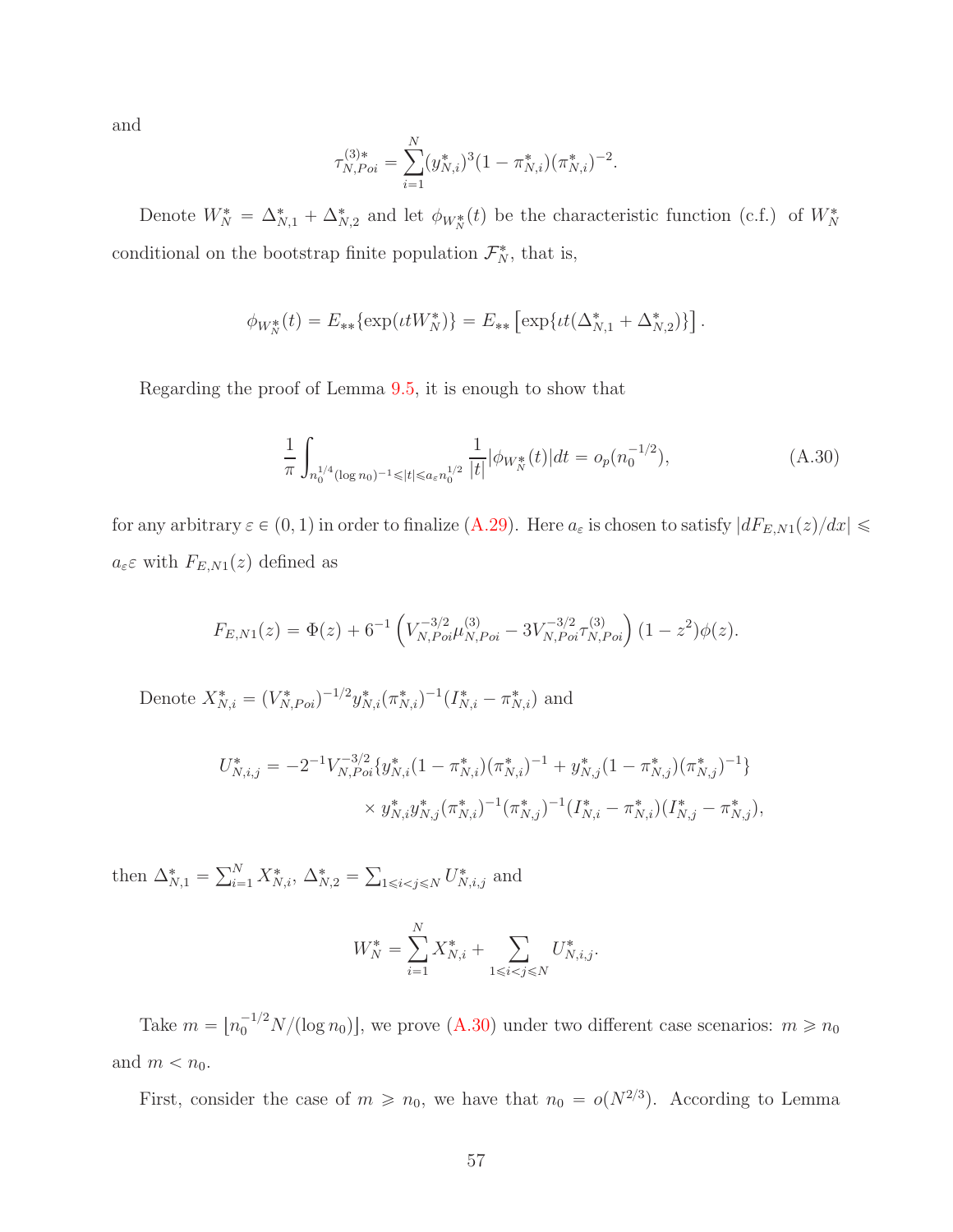[9.6,](#page-47-0) we assume  $y_{N,1}^* = y_{N,1}, \ldots, y_{N,n}^* = y_{N,n}$ , without loss of generality. Then, by  $(A.28)$ , condition ([C5\)](#page-9-1) and the fact that

$$
E\left\{\exp\left(ttX_{N,i}\right) \mid \mathcal{F}_N\right\}
$$
  
=  $\pi_{N,i} \exp\left\{tV_{N,Poi}^{-1/2}y_{N,i}(1-\pi_{N,i})\pi_{N,i}^{-1}\right\} + (1-\pi_{N,i})\exp\left(-\frac{tV_{N,Poi}^{-1/2}y_{N,i}}{y_{N,i}}\right),$ 

we arrive at

<span id="page-57-0"></span>
$$
\begin{split}\n&\leq \left| \prod_{i=1}^{m} E_{**} \{ \exp(\iota t X_{N,i}^{*}) \} \right| \\
&\leq \left| \prod_{i=1}^{n} E_{**} \{ \exp(\iota t X_{N,i}^{*}) \} \right| \\
&= \left| \prod_{i=1}^{n} \left[ \pi_{N,i}^{*} \exp \left\{ \iota t \left( V_{N,Poi}^{*} \right)^{-1/2} y_{N,i}^{*} (1 - \pi_{N,i}^{*}) \left( \pi_{N,i}^{*} \right)^{-1} \right\} \right. \\
&\left. + (1 - \pi_{N,i}^{*}) \exp \left\{ -\iota t \left( V_{N,Poi}^{*} \right)^{-1/2} y_{N,i}^{*} \right\} \right] \right| \\
&= \left| \prod_{i=1}^{n} \left[ \pi_{N,i} \exp \left\{ \iota t \left( V_{N,Poi}^{*} \right)^{-1/2} y_{N,i} (1 - \pi_{N,i}) \pi_{N,i}^{-1} \right\} \right. \\
&\left. + (1 - \pi_{N,i}) \exp \left\{ -\iota t \left( V_{N,Poi}^{*} \right)^{-1/2} y_{N,i} \right\} \right] \right| \\
&= O_{p}(n_{0}^{-a}).\n\end{split} \tag{A.31}
$$

By [\(A.27\)](#page-53-0), we have that  $m^{-1} \sum_{i=1}^{m} (y_{N,i}^*)^4 = O_p(1)$ . Similar to the proof of Lemma [9.3,](#page-35-0) define

$$
\Delta_{N,2}^*(m) = \sum_{i=1}^m \sum_{j=i+1}^N U_{N,i,j}^*,
$$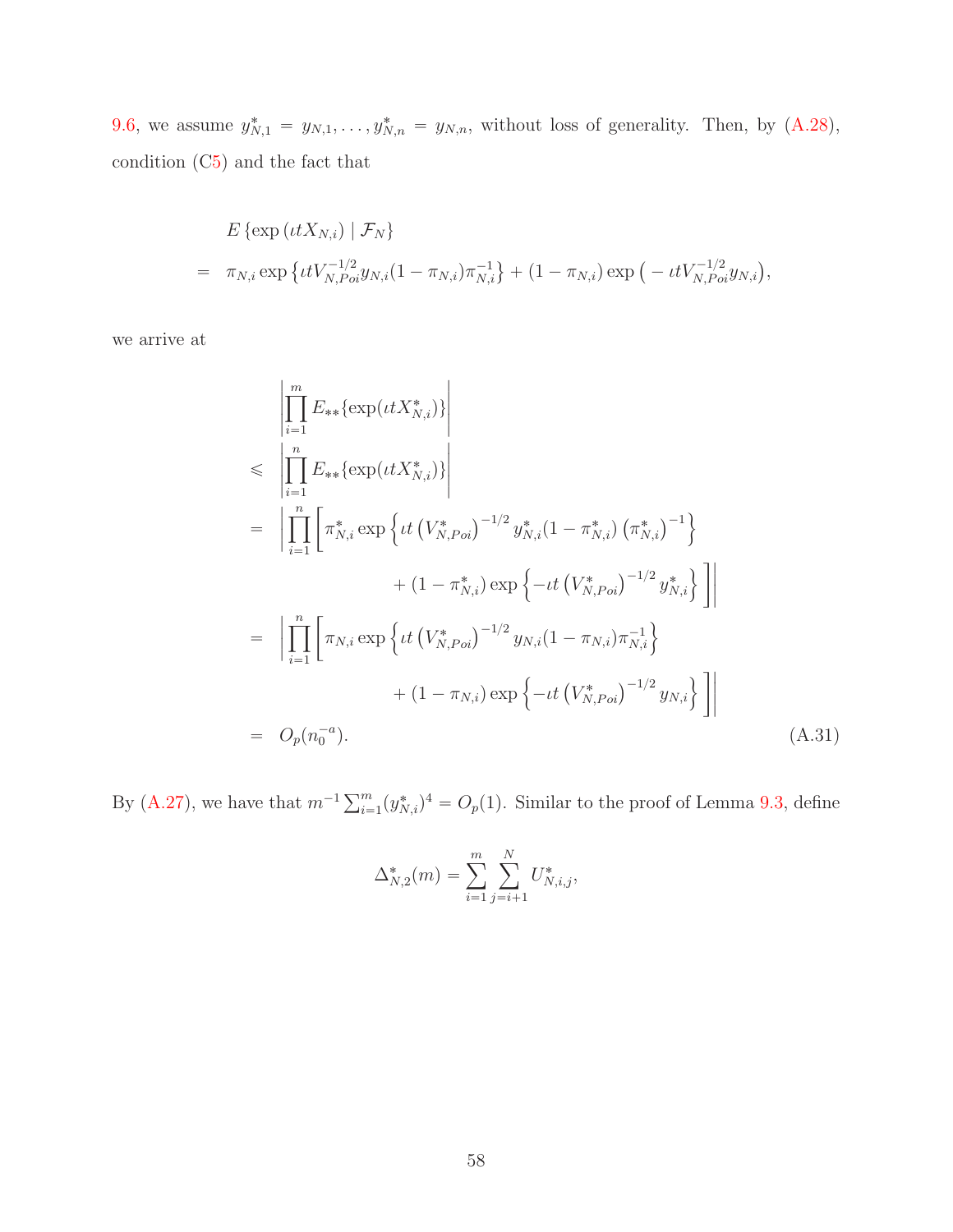then  $E_{**}\{\Delta_{N,2}^*(m)\}^2 = O_p\left(n_0^{-1}N^{-1}m\right)$ . Furthermore, for positive constants  $C_{6,4}$  and  $C_{6,5}$ ,

$$
|\phi_{W_N^*}(t)|
$$
  
\n
$$
\leq |E_{**}(\exp[\iota t\{W_N^* - \Delta_{N,2}^*(m)\}])|
$$
  
\n
$$
+ |t| |E_{**}(\Delta_{N,2}^*(m) \exp[\iota t\{W_N^* - \Delta_{N,2}^*(m)\}]|
$$
  
\n
$$
+ C_{6,4}t^2 n_0^{-1} N^{-1} m
$$
  
\n
$$
\leq C_{6,5} \left( n_0^{-a} + |t| n_0^{3/2-a} N^{-1} + t^2 n_0^{-1} N^{-1} m \right)
$$

in probability and this immediately implies

$$
\frac{1}{\pi} \int_{n_0^{1/4} (\log n_0)^{-1} \leq |t| \leq a_{\varepsilon} n_0^{1/2}} \frac{1}{|t|} |\phi_{W_N}^*(t)| dt
$$
\n
$$
\leq \frac{C_{6,5}}{\pi} \int_{n_0^{1/4} (\log n_0)^{-1} \leq |t| \leq a_{\varepsilon} n_0^{1/2}} \frac{1}{|t|} (n_0^{-a} + |t| n_0^{3/2-a} N^{-1} + t^2 n_0^{-1} N^{-1} m) dt
$$
\n
$$
= o_p(n_0^{-1/2}).
$$

Next, consider the case of  $m < n_0$ . According to Lemma [9.6,](#page-47-0) we assume  $y_{N,1}^*$  $y_{N,1}, \ldots, y^*_{N,m} = y_{N,m}$ , without loss of generality. Then, use the same technique as  $(A.31)$ , we can show that

$$
\left| \prod_{i=1}^{m} E_{**} \{ \exp(\iota t X_{N,i}^*) \} \right| = O_p(m^{-a}).
$$

The following procedure is similar to the case of  $m \geq n_0$ . Thus, we arrive at

$$
\hat{F}_{N, Poi}^{*}(z) = \Phi(z) + \left\{ \frac{\mu_{N, Poi}^{(3)*}}{6(V_{N, Poi}^{*})^{3/2}} (1 - z^{2}) + \frac{\tau_{N, Poi}^{(3)*}}{2(V_{N, Poi}^{*})^{3/2}} z^{2} \right\} \phi(z) + o_{p}(n_{0}^{-1/2}).
$$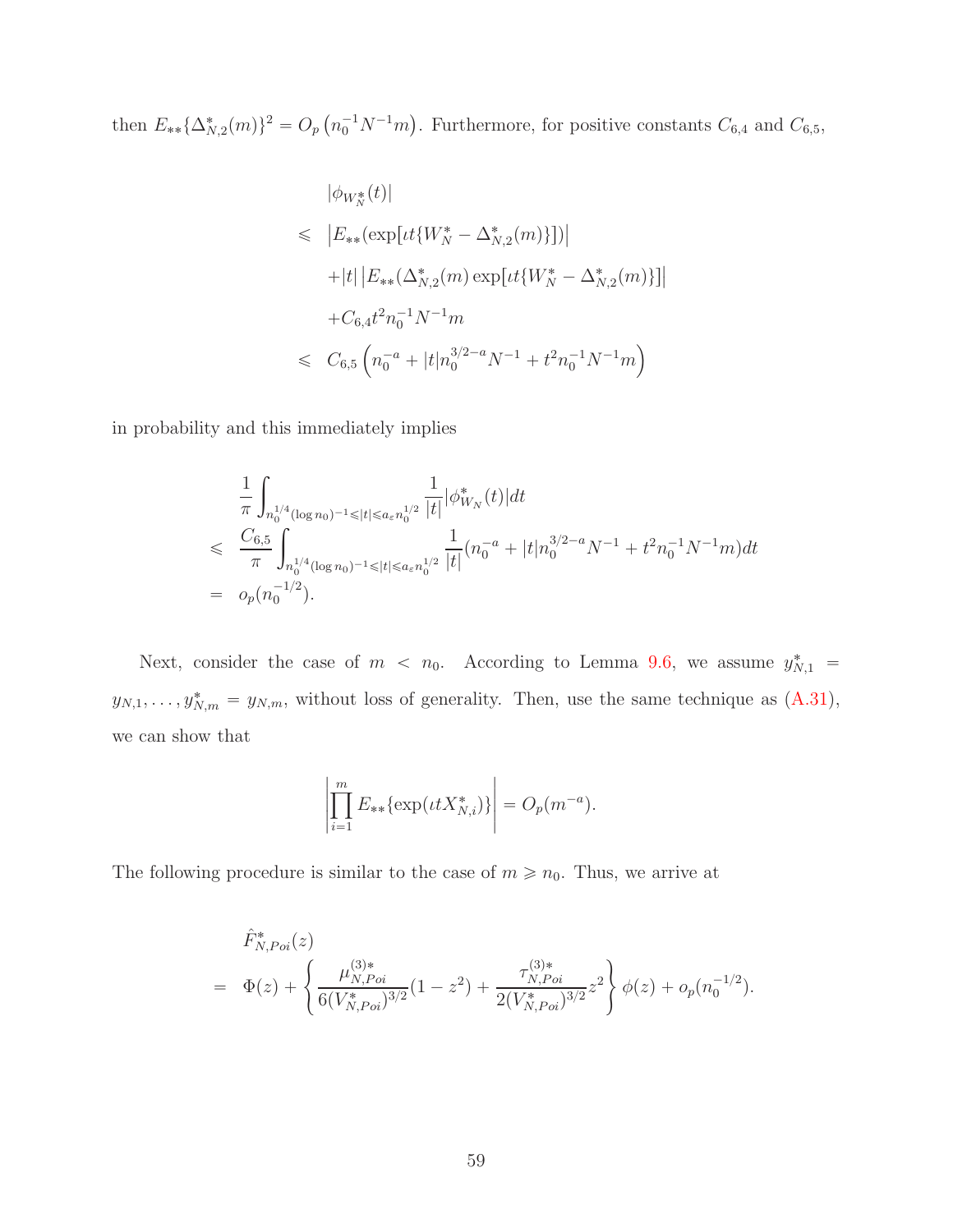It remains to show that

$$
\hat{V}_{N,Poi}^{-3/2} \hat{\mu}_{N,Poi}^{(3)} - (V_{N,Poi}^*)^{-3/2} \mu_{N,Poi}^{(3)*} = o_p(n_0^{-1/2})
$$

and

$$
\hat{V}_{N,Poi}^{-3/2} \hat{\tau}_{N,Poi}^{(3)} - (V_{N,Poi}^*)^{-3/2} \tau_{N,Poi}^{(3)*} = o_p(n_0^{-1/2}).
$$

Mentioned that

$$
\hat{V}_{N,Poi}^{-3/2} \hat{\mu}_{N,Poi}^{(3)} - (V_{N,Poi}^*)^{-3/2} \mu_{N,Poi}^{(3)*}
$$
\n
$$
= n_0^{-1/2} \left\{ \left( n_0 N^{-2} \hat{V}_{N,Poi} \right)^{-3/2} \left( n_0^2 N^{-3} \hat{\mu}_{N,Poi}^{(3)} \right) - (n_0 N^{-2} V_{N,Poi}^*)^{-3/2} \left( n_0^2 N^{-3} \mu_{N,Poi}^{(3)*} \right) \right\}
$$

and

$$
\hat{V}_{N,Poi}^{-3/2} \hat{\tau}_{N,Poi}^{(3)} - (V_{N,Poi}^*)^{-3/2} \tau_{N,Poi}^{(3)*}
$$
\n
$$
= n_0^{-1/2} \left\{ \left( n_0 N^{-2} \hat{V}_{N,Poi} \right)^{-3/2} \left( n_0^2 N^{-3} \hat{\tau}_{N,Poi}^{(3)} \right) - (n_0 N^{-2} V_{N,Poi}^*)^{-3/2} \left( n_0^2 N^{-3} \tau_{N,Poi}^{(3)*} \right) \right\},
$$

it suffices to prove that

<span id="page-59-0"></span>
$$
n_0 N^{-2} (V_{N, Poi}^* - \hat{V}_{N, Poi}) \rightarrow 0,
$$
\n(A.32)

$$
n_0^2 N^{-3} (\mu_{N, Poi}^{(3)*} - \hat{\mu}_{N, Poi}^{(3)}) \rightarrow 0, \qquad (A.33)
$$

$$
n_0^2 N^{-3} (\tau_{N, Poi}^{(3)*} - \hat{\tau}_{N, Poi}^{(3)}) \rightarrow 0, \tag{A.34}
$$

in probability conditional on the series of realized samples. For [\(A.32\)](#page-59-0), it is a consequence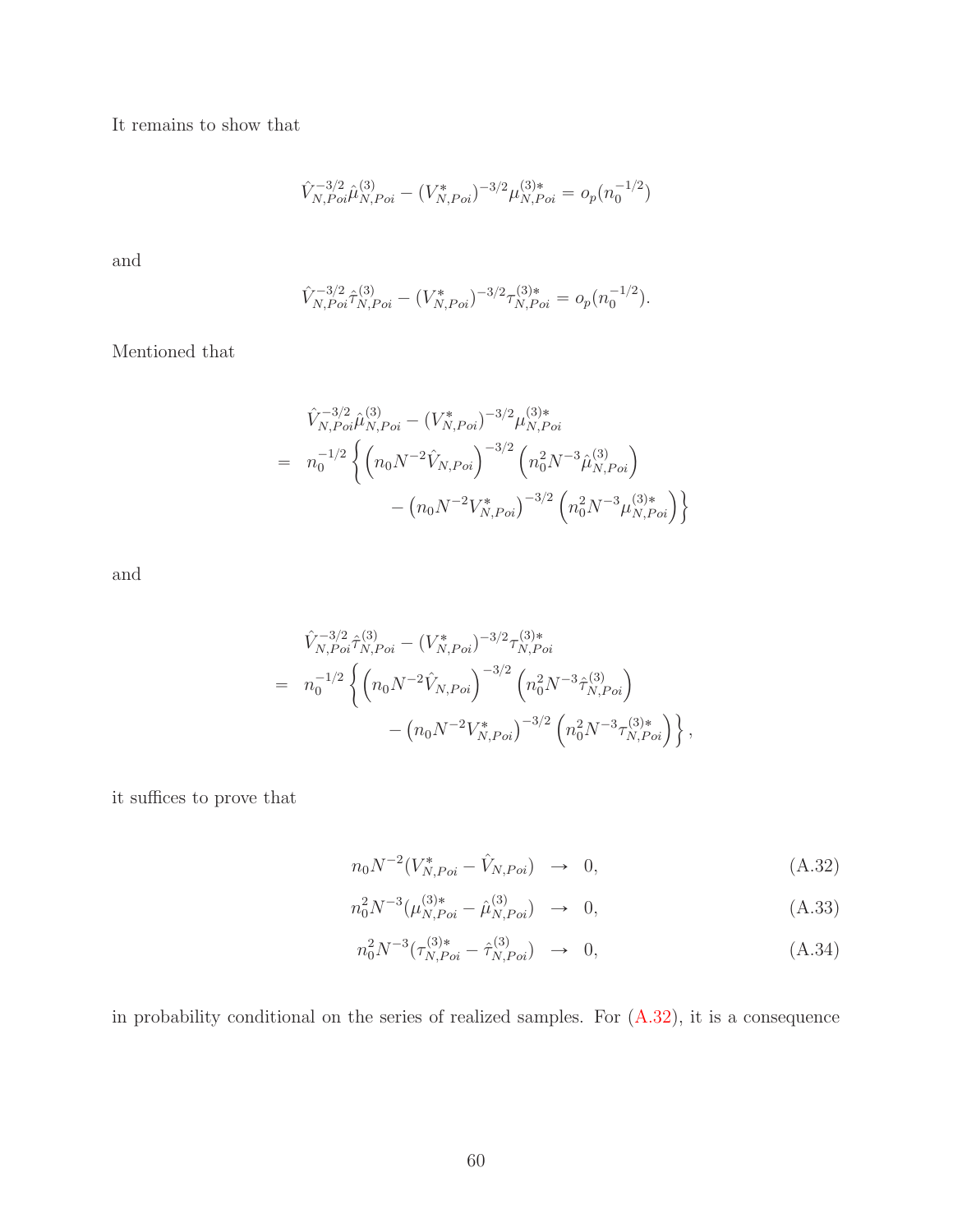result of  $n_0 N^{-2} V_{N, Poi}^* = \sigma_1^2 + o_p(1)$  and Lemma [3.1.](#page-7-1) For [\(A.33\)](#page-59-0), consider

<span id="page-60-0"></span>
$$
E_{*}(n_{0}^{2}N^{-3}\mu_{N,Poi}^{(3)*})
$$
\n
$$
= n_{0}^{2}N^{-3}\sum_{i=1}^{n} \frac{N\pi_{N,i}^{-1}}{\sum_{j=1}^{n} \pi_{N,j}^{-1}} y_{N,i}^{3}(1 - \pi_{N,i}) \{(1 - \pi_{N,i})^{2}\pi_{N,i}^{-2} - 1\}
$$
\n
$$
= n_{0}^{2}N^{-3}\hat{\mu}_{N,Poi}^{(3)}\{1 + o(1)\}
$$
\n(A.35)

almost surely, where the second equality holds by [\(A.21\)](#page-50-0). Next, consider

<span id="page-60-1"></span>
$$
\operatorname{var}_*(n_0^2 N^{-3} \mu_{N, Poi}^{(3)*})
$$
  
\n
$$
\leqslant 4n_0^4 N^{-6} \sum_{i=1}^n \frac{N \pi_{N,i}^{-1}}{\sum_{j=1}^n \pi_{N,j}^{-1}} y_{N,i}^6 \pi_{N,i}^{-4}
$$
  
\n
$$
\leqslant 4C_1^{-5} n_0^{-1} N^{-1} \sum_{i=1}^N y_{N,i}^6 \{1 + o(1)\} = o(1)
$$
\n(A.36)

almost surely, where the second inequality holds by  $(A.21)$  and the last equality holds by  $(C3)$  $(C3)$ . By  $(2)$  in Lemma [3.1,](#page-7-1)  $(A.35)$  and  $(A.36)$ , we have proved  $(A.33)$ , and the proof of [\(A.34\)](#page-59-0) is similar. This concludes the proof of Theorem [3.2.](#page-9-0)  $\Box$ 

<span id="page-60-2"></span>Lemma 9.7. Let  $i, j, k, l$  be pairwise distinct positive integers, which are no larger than N. *Suppose that ([C6\)](#page-12-0) holds. Under SRS, we have*

<span id="page-60-3"></span>
$$
E[(I_{N,i}\pi_{N,i}^{-1} - 1)^4 \mid \mathcal{F}_N] = O(n^{-3}N^3), \tag{A.37}
$$

$$
E[(I_{N,i}\pi_{N,i}^{-1} - 1)^3 (I_{N,j}\pi_{N,j}^{-1} - 1) | \mathcal{F}_N] = O(N^2 n^{-2}),
$$
\n(A.38)

$$
E[(I_{N,i}\pi_{N,i}^{-1} - 1)^2 (I_{N,j}\pi_{N,j}^{-1} - 1)^2 | \mathcal{F}_N] = O(N^2 n^{-2}),
$$
\n(A.39)

$$
E[(I_{N,i}\pi_{N,i}^{-1} - 1)(I_{N,j}\pi_{N,j}^{-1} - 1)(I_{N,k}\pi_{N,k}^{-1} - 1)^2 | \mathcal{F}_N]
$$
  
=  $O(Nn^{-2}),$  (A.40)

$$
E[(I_{N,i}\pi_{N,i}^{-1} - 1)(I_{N,j}\pi_{N,j}^{-1} - 1)(I_{N,k}\pi_{N,k}^{-1} - 1)(I_{N,l}\pi_{N,l}^{-1} - 1) | \mathcal{F}_N]
$$
  
=  $O(n^{-2}).$  (A.41)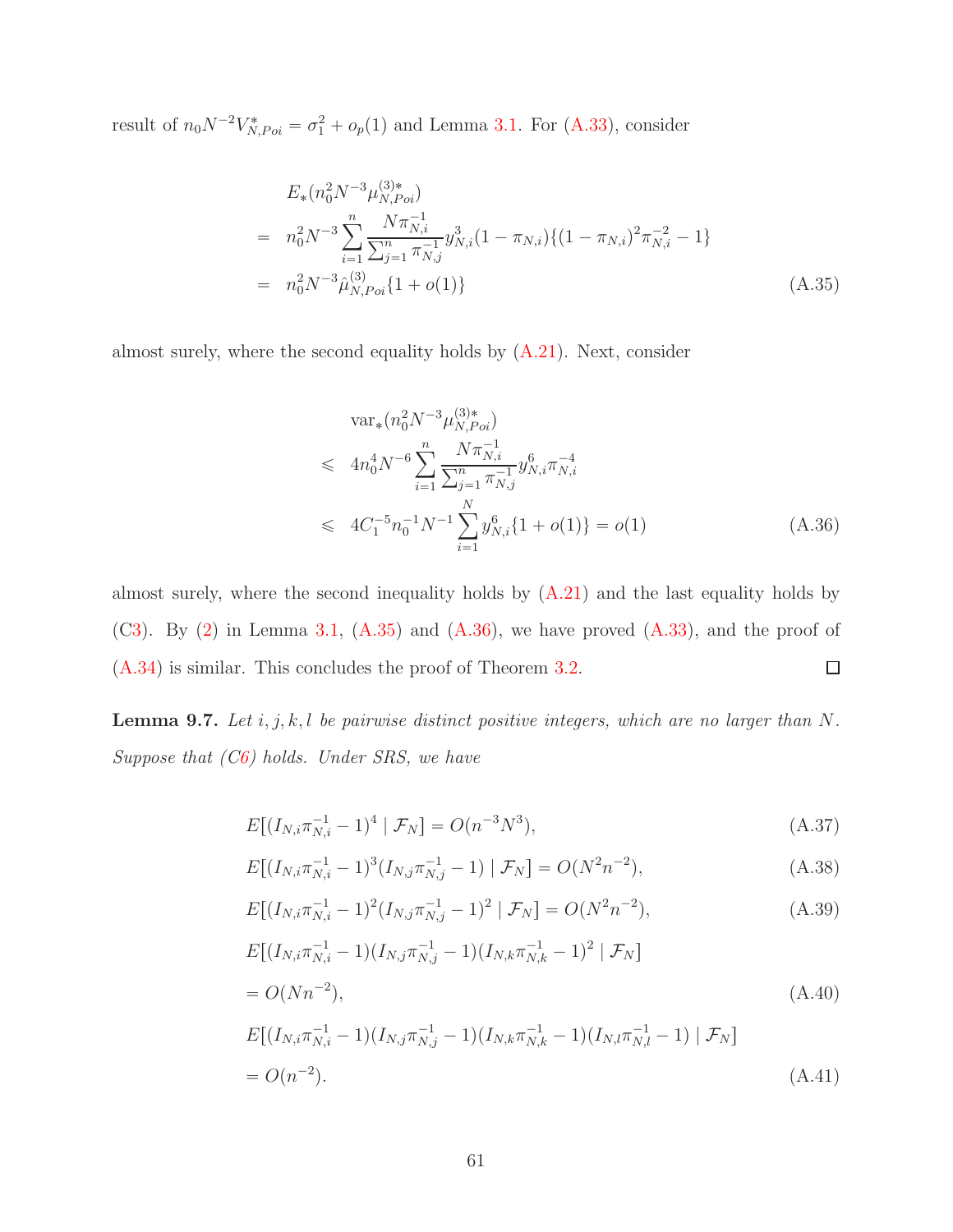*Proof of Lemma [9.7.](#page-60-2)* Consider

$$
E[(I_{N,i}\pi_{N,i}^{-1} - 1)^4 | \mathcal{F}_N] = \pi_{N,i}(\pi_{N,i}^{-1} - 1)^4 + (1 - \pi_{N,i})
$$
  
=  $(1 - \pi_{N,i})[(1 - \pi_{N,i})^3\pi_{N,i}^{-3} + 1]$   
 $\leq N^3n^{-3},$ 

where the last inequality holds by the fact that  $(1-x)^3 + x^3 \leq 1$  for  $x \in [0, 1]$ . Thus, we have proved  $(A.37)$ .

Denote  $#A$  to be the number of elements that equal to 1 in set  $A$ . Under SRS, we have

$$
P_N(\#\{I_{N,i}, I_{N,j}\} = 2) = \frac{n(n-1)}{N(N-1)},
$$
  
\n
$$
P_N(\{I_{N,i} = 1, I_{N,j} = 0\}) = \frac{n(N-n)}{N(N-1)},
$$
  
\n
$$
P_N(\#\{I_{N,i}, I_{N,j}\} = 0) = \frac{(N-n)(N-n-1)}{N(N-1)},
$$

Under SRS, we have  $\pi_{N,i}^{-1} - 1 = (N - n)n^{-1}$  for  $i = 1, ..., N$ . Consider

<span id="page-61-0"></span>
$$
E[(I_{N,i}\pi_{N,i}^{-1} - 1)^{3}(I_{N,j}\pi_{N,j}^{-1} - 1) | \mathcal{F}_{N}]
$$
\n
$$
= \frac{(N-n)^{4}}{n^{4}} \frac{n(n-1)}{N(N-1)} - \frac{(N-n)^{3}}{n^{3}} \frac{n(N-n)}{N(N-1)}
$$
\n
$$
- \frac{N-n}{n} \frac{n(N-n)}{N(N-1)} + \frac{(N-n)(N-n-1)}{N(N-1)}
$$
\n
$$
= - \frac{(N-n)^{4}}{n^{3}N(N-1)} + O(1)
$$
\n
$$
= O(N^{2}n^{-2}), \qquad (A.42)
$$

where the last equality holds by the facts that  $(N - n)^4 [n^3 N(N - 1)]^{-1} = O(N^2 n^{-3})$  and  $N^2 n^{-2} = O(1)$  if  $n \approx N$ . Thus, we have proved [\(A.38\)](#page-60-3) by [\(A.42\)](#page-61-0).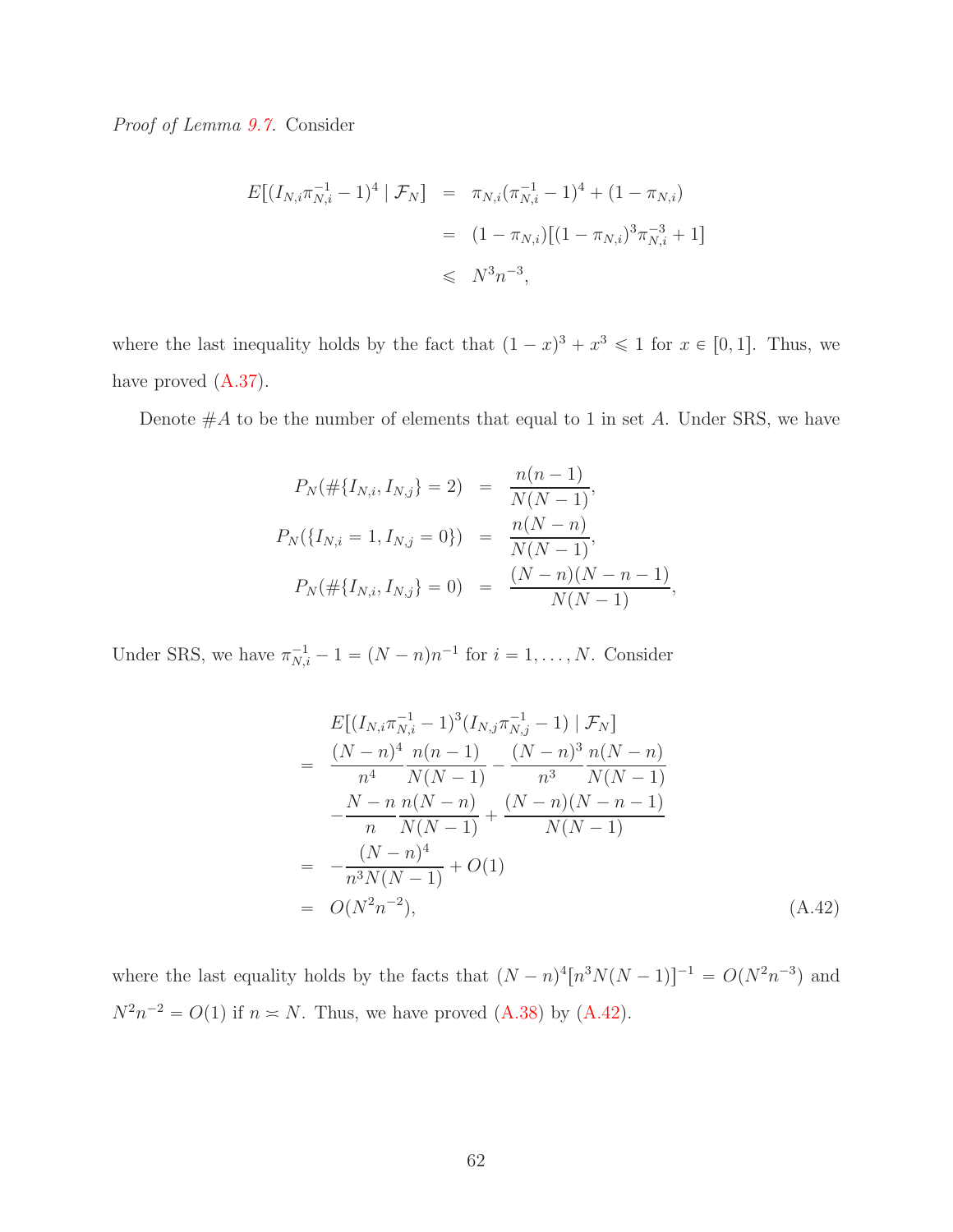Consider

$$
E[(I_{N,i}\pi_{N,i}^{-1} - 1)^2 (I_{N,j}\pi_{N,j}^{-1} - 1)^2 | \mathcal{F}_N]
$$
  
= 
$$
\frac{(N-n)^4 n(n-1)}{n^4 N(N-1)} + 2\frac{(N-n)^2 n(N-n)}{n^2 N(N-1)} + \frac{(N-n)(N-n-1)}{N(N-1)}
$$
  
= 
$$
O(N^2n^{-2}) + O(Nn^{-1}) + O(1)
$$
  
= 
$$
O(N^2n^{-2}),
$$

which proves [\(A.39\)](#page-60-3).

Similar with the case for two terms, we have the following results under SRS. That is,

$$
P_N(\#\{I_{N,i}, I_{N,j}, I_{N,k}\} = 3) = \frac{n(n-1)(n-2)}{N(N-1)(N-2)},
$$
  
\n
$$
P_N(\{I_{N,i} = 1, I_{N,j} = 1, I_{N,k} = 0\}) = \frac{n(n-1)(N-n)}{N(N-1)(N-2)},
$$
  
\n
$$
P_N(\{I_{N,i} = 1, I_{N,j} = 0, I_{N,k} = 0\}) = \frac{n(N-n)(N-n-1)}{N(N-1)(N-2)},
$$
  
\n
$$
P_N(\#\{I_{N,i}, I_{N,j}, I_{N,k}\} = 0) = \frac{(N-n)(N-n-1)(N-n-2)}{N(N-1)(N-2)}.
$$

Consider

<span id="page-62-0"></span>
$$
E[(I_{N,i}\pi_{N,i}^{-1} - 1)(I_{N,j}\pi_{N,j}^{-1} - 1)(I_{N,k}\pi_{N,k}^{-1} - 1)^2 | \mathcal{F}_N]
$$
\n
$$
= \frac{(N-n)^4 n(n-1)(n-2)}{n^4 N(N-1)(N-2)} + \frac{(N-n)^2 n(n-1)(N-n)}{n^2 N(N-1)(N-2)}
$$
\n
$$
-2\frac{(N-n)^3 n(n-1)(N-n)}{n^3 N(N-1)(N-2)} - 2\frac{N-n n(N-n)(N-n-1)}{N(N-1)(N-2)}
$$
\n
$$
+ \frac{(N-n)^2 n(N-n)(N-n-1)}{n^2 N(N-1)(N-2)} + \frac{(N-n)(N-n-1)(N-n-2)}{N(N-1)(N-2)}
$$
\n
$$
= \frac{(n-1)(n-2)(N-n)^4}{n^3 N(N-1)(N-2)} + \frac{(N-n)^3}{nN(N-1)} - 2\frac{(n-1)(N-n)^4}{n^2 N(N-1)(N-2)}
$$
\n
$$
+ \frac{(N-n)(N-n-1)(N-n-2) - 2(N-n)^2(N-n-1)}{N(N-1)(N-2)}.
$$
\n(A.43)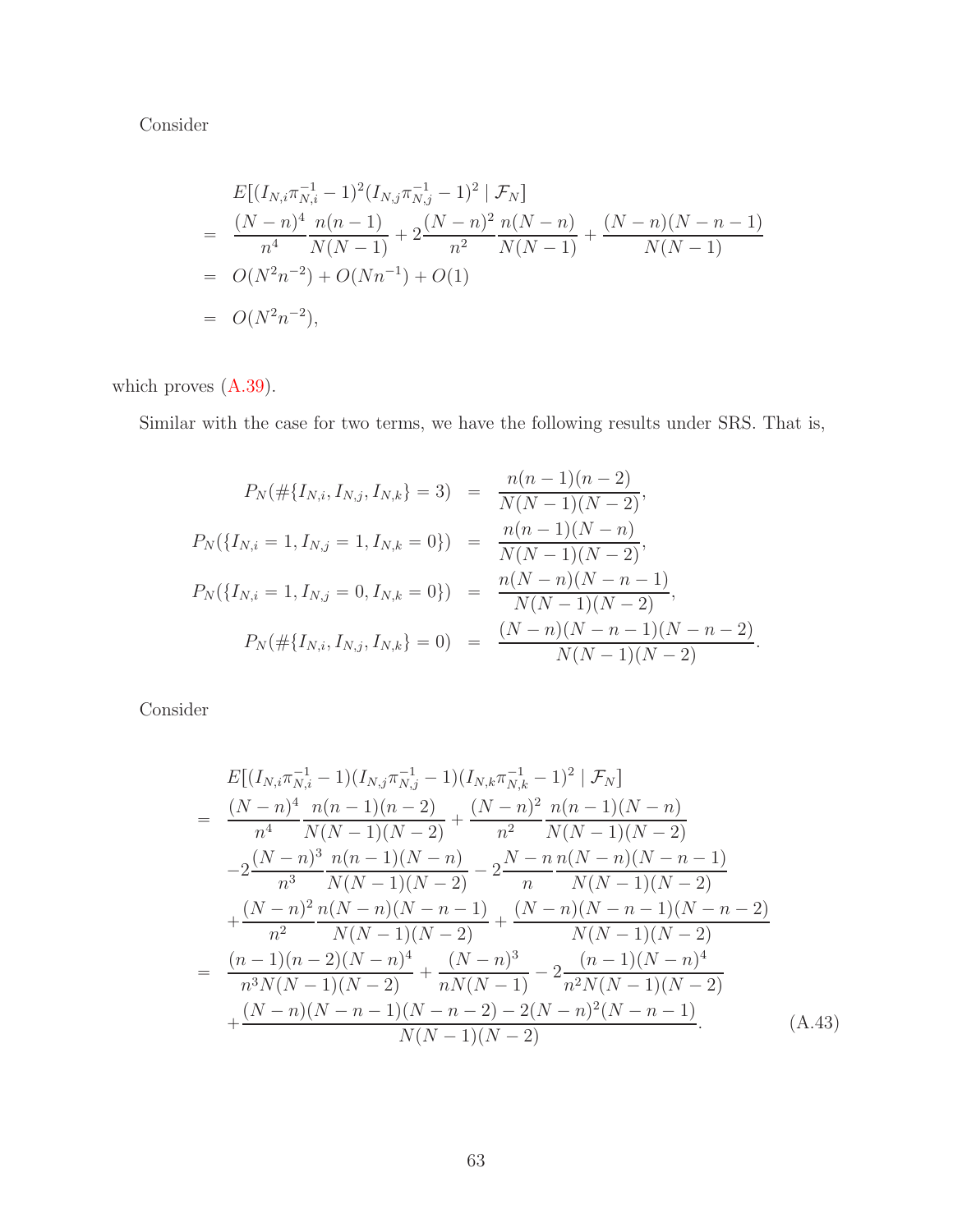After some algebra, the first three terms of  $(A.43)$  are

<span id="page-63-0"></span>
$$
\frac{(n-1)(n-2)(N-n)^4}{n^3 N(N-1)(N-2)} + \frac{(N-n)^3}{nN(N-1)}
$$
  

$$
-2\frac{(n-1)(N-n)^4}{n^2 N(N-1)(N-2)}
$$
  

$$
= \frac{(N-n)^3}{N(N-1)(N-2)} + O(Nn^{-2}).
$$
 (A.44)

Together with  $(A.43)$  and  $(A.44)$ , we have

<span id="page-63-1"></span>
$$
E[(I_{N,i}\pi_{N,i}^{-1} - 1)(I_{N,j}\pi_{N,j}^{-1} - 1)(I_{N,k}\pi_{N,k}^{-1} - 1)^2 | \mathcal{F}_N]
$$
  
=  $O(Nn^{-2}) + \frac{(N-n)^3 - (N-n)(N-n-1)(N-n+2)}{N(N-1)(N-2)}$   
=  $O(Nn^{-2}),$  (A.45)

where the last equality holds by  $(C6)$  $(C6)$  and the fact that the second term in the first equality converges to 0. Thus, we have shown  $(A.40)$  by  $(A.45)$ .

For four terms under SRS, we have

$$
P_N(\#\{I_{N,i}, I_{N,j}, I_{N,k}, I_{N,l}\} = 4) = \frac{n(n-1)(n-2)(n-3)}{N(N-1)(N-2)(N-3)},
$$
  
\n
$$
P_N(\{I_{N,i} = 1, I_{N,j} = 1, I_{N,k} = 1, I_{N,l} = 0\}) = \frac{n(n-1)(n-2)(N-n)}{N(N-1)(N-2)(N-3)},
$$
  
\n
$$
P_N(\{I_{N,i} = 1, I_{N,j} = 1, I_{N,k} = 0, I_{N,l} = 0\}) = \frac{n(n-1)(N-n)(N-n-1)}{N(N-1)(N-2)(N-3)},
$$
  
\n
$$
P_N(\{I_{N,i} = 1, I_{N,j} = 0, I_{N,k} = 0, I_{N,l} = 0\}) = \frac{n(N-n)(N-n-1)(N-n-2)}{N(N-1)(N-2)(N-3)},
$$
  
\n
$$
P_N(\#\{I_{N,i}, I_{N,j}, I_{N,k}, I_{N,l}\} = 0) = \frac{(N-n)(N-n-1)(N-n-2)(N-n-3)}{N(N-1)(N-2)(N-3)}.
$$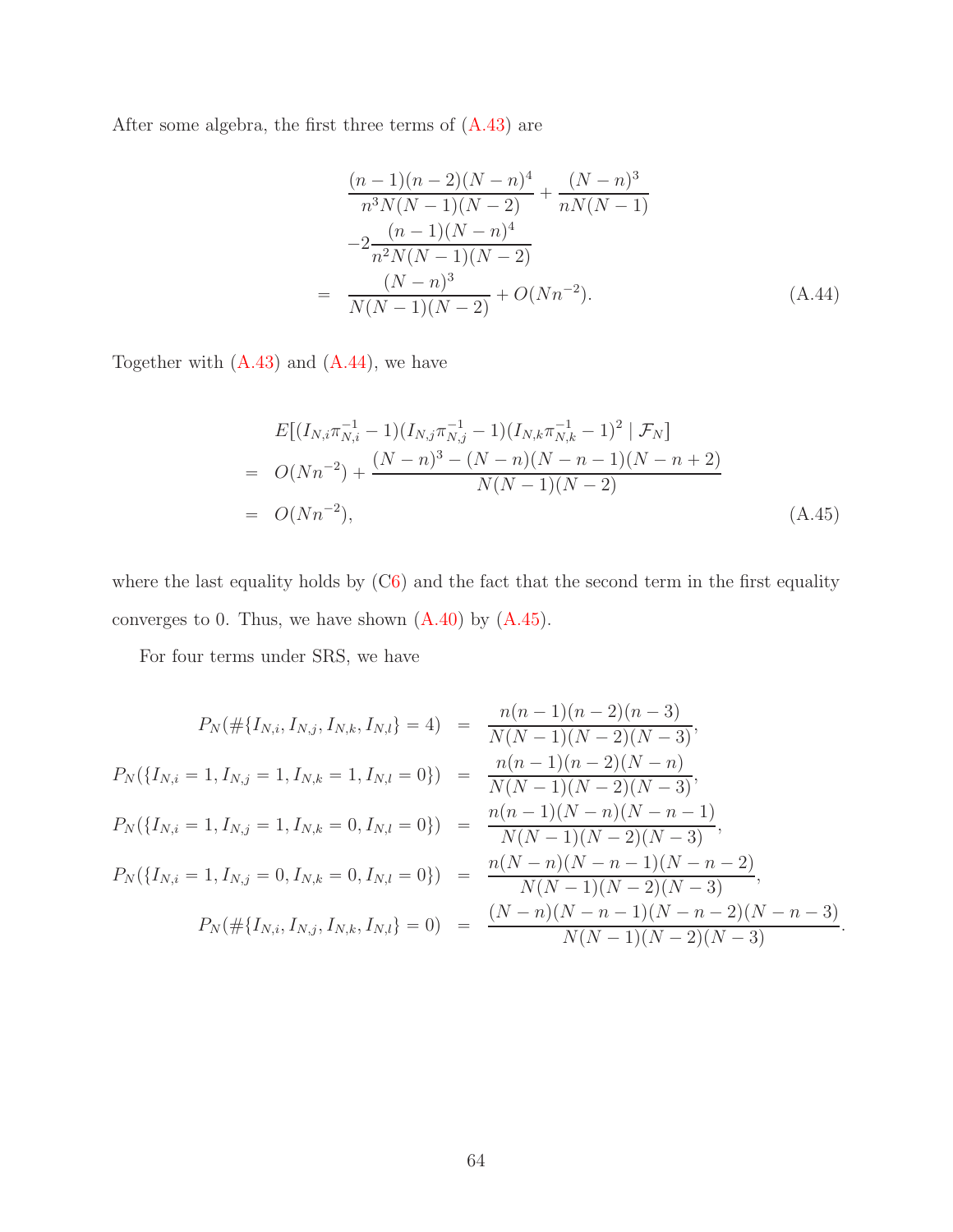Now, consider

<span id="page-64-0"></span>
$$
E[(I_{N,i}\pi_{N,i}^{-1} - 1)(I_{N,j}\pi_{N,j}^{-1} - 1)(I_{N,k}\pi_{N,k}^{-1} - 1)(I_{N,l}\pi_{N,l}^{-1} - 1) | \mathcal{F}_N]
$$
  
= 
$$
\frac{(N-n)^4}{n^4} \frac{n(n-1)(n-2)(n-3)}{N(N-1)(N-2)(N-3)}
$$
  

$$
-4\frac{(N-n)^3}{n^3} \frac{n(n-1)(n-2)(N-n)}{N(N-1)(N-2)(N-3)}
$$
  
+
$$
6\frac{(N-n)^2}{n^2} \frac{n(n-1)(N-n)(N-n-1)}{N(N-1)(N-2)(N-3)}
$$
  

$$
-4\frac{(N-n)}{n} \frac{n(N-n)(N-n-1)(N-n-2)}{N(N-1)(N-2)(N-3)}
$$
  
+
$$
\frac{(N-n)(N-n-1)(N-n-2)(N-n-3)}{N(N-1)(N-2)(N-3)}
$$
 (A.46)

Consider

<span id="page-64-1"></span>
$$
\frac{(n-1)(n-2)(n-3)}{n^3}(N-n)^4
$$
  
\n
$$
-4\frac{(n-1)(n-2)}{n^2}(N-n)^4
$$
  
\n
$$
+6\frac{(n-1)}{n}(N-n)^3(N-n-1)
$$
  
\n
$$
-4(N-n)^2(N-n-1)(N-n-2)
$$
  
\n
$$
+(N-n)(N-n-1)(N-n-2)(N-n-3)
$$
  
\n
$$
= \frac{3(N-n)^4}{n^2} - \frac{6(N-n)^4}{n^3} + \frac{6(N-n)^3}{n}
$$
  
\n
$$
+3(N-n)^2 - 6(N-n)
$$
  
\n
$$
= O(N^4n^{-2}),
$$
\n(A.47)

where the last equality is valid by  $(C6)$  $(C6)$ . Together with  $(A.46)$  and  $(A.47)$ , we have

$$
E[(I_{N,i}\pi_{N,i}^{-1} - 1)(I_{N,j}\pi_{N,j}^{-1} - 1)(I_{N,k}\pi_{N,k}^{-1} - 1)(I_{N,l}\pi_{N,l}^{-1} - 1) | \mathcal{F}_N]
$$
  
=  $O(N^4n^{-2})\{N(N-1)(N-2)(N-3)\}^{-1}$   
=  $O(n^{-2}).$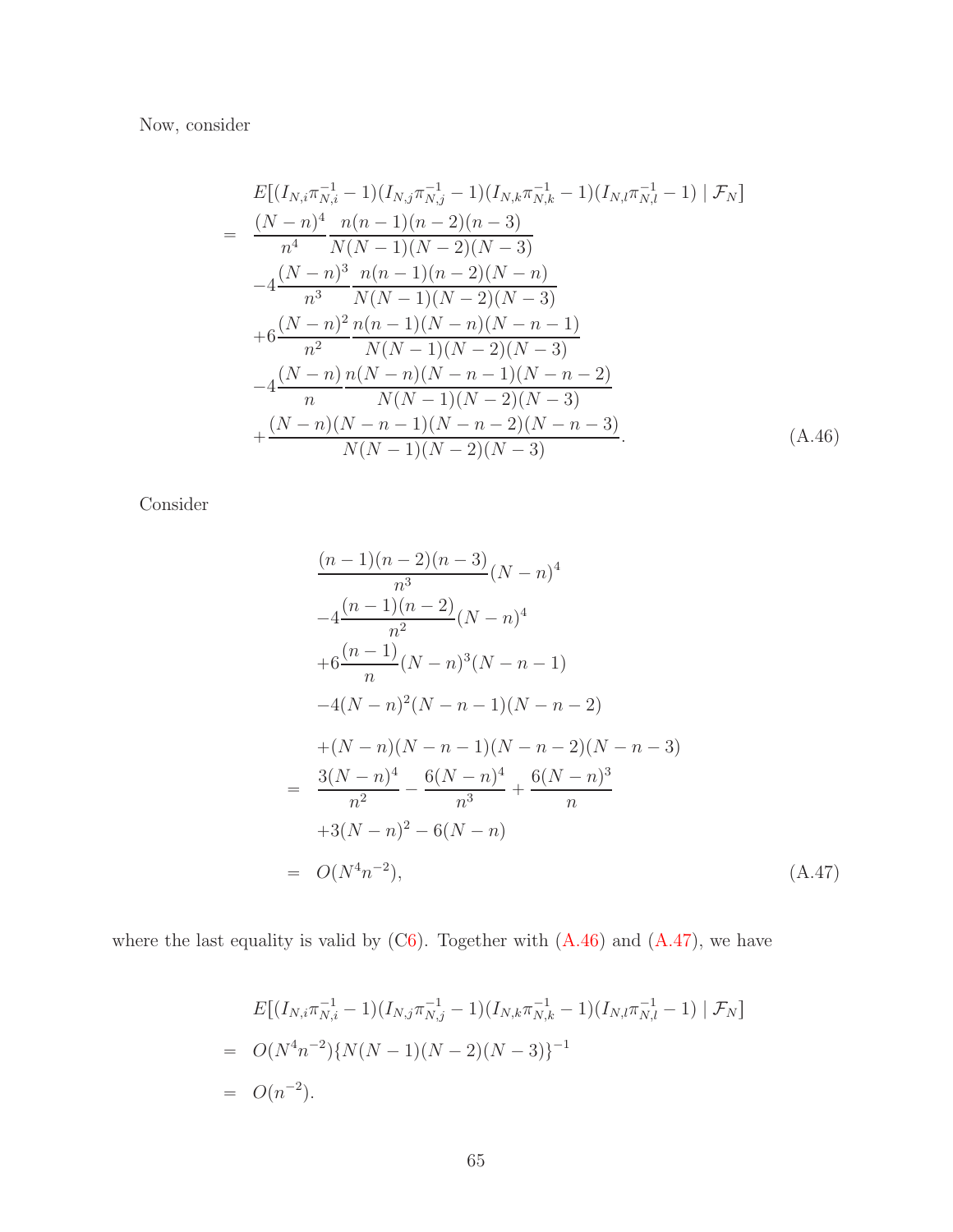Thus, we have proved [\(A.41\)](#page-60-3).

*Proof of Lemma* [4.1.](#page-12-1) Based on basic algebra and ([C3\)](#page-6-0), we can show [\(9\)](#page-12-2), so the proof is omitted here.

Note that

$$
s_{N,SRS}^2 = n^{-1} \sum_{i=1}^n y_i^2 - \left( n^{-1} \sum_{i=1}^n y_i \right)^2,
$$
  

$$
\sigma_{N,SRS}^2 = N^{-1} \sum_{i=1}^N y_i^2 - \left( N^{-1} \sum_{i=1}^N y_i \right)^2.
$$

To show [\(10\)](#page-13-0), it is enough to show that

<span id="page-65-0"></span>
$$
n^{-1} \sum_{i=1}^{n} y_i^2 - N^{-1} \sum_{i=1}^{N} y_i^2 \to 0,
$$
 (A.48)

$$
n^{-1} \sum_{i=1}^{n} y_i - N^{-1} \sum_{i=1}^{N} y_i \rightarrow 0 \tag{A.49}
$$

almost surely.

First, we show  $(A.48)$ , and we have

$$
n^{-1} \sum_{i=1}^{n} y_i^2 - N^{-1} \sum_{i=1}^{N} y_i^2 = N^{-1} \sum_{i=1}^{N} (I_{N,i} \pi_{N,i}^{-1} - 1) y_{N,i}^2.
$$

Based on ([C6\)](#page-12-0) and the proof of Lemma [3.1,](#page-7-1) it is enough to show that

$$
N^{-4}E\left[\left\{\sum_{i=1}^{N}(I_{N,i}\pi_{N,i}^{-1}-1)y_{N,i}^{2}\right\}^{4} | \mathcal{F}_{N}\right]=O(n^{-2}).
$$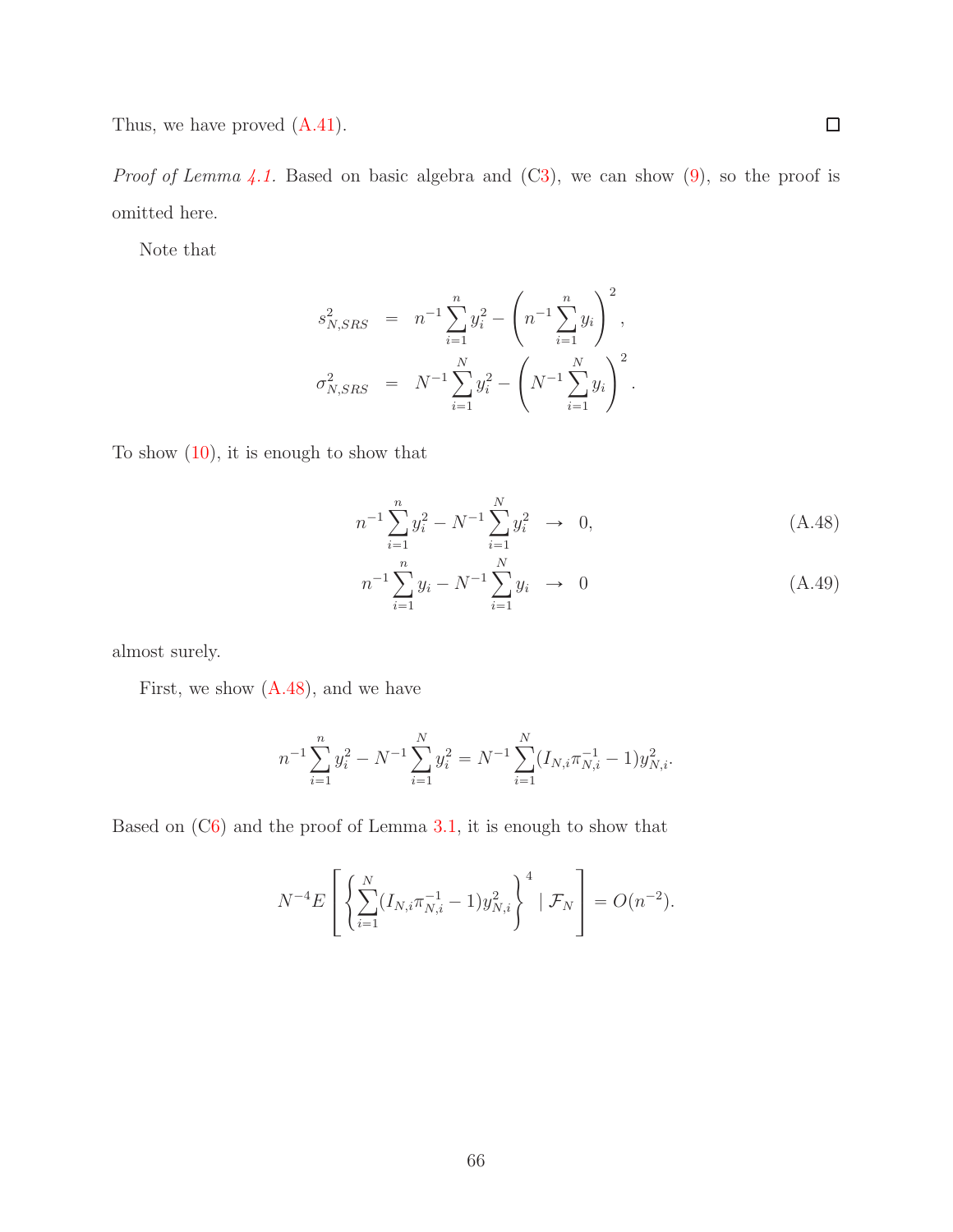By some basic algebra and  $(C3)$  $(C3)$ , we have

<span id="page-66-0"></span>
$$
\sum_{i \neq j} y_{N,i}^6 y_{N,j}^2 = O(N^2), \tag{A.50}
$$

$$
\sum_{i \neq j \neq k} y_{N,i}^2 y_{N,j}^2 y_{N,k}^4 = O(N^3), \tag{A.51}
$$

$$
\sum_{i \neq j \neq k \neq l} y_{N,i}^2 y_{N,j}^2 y_{N,k}^2 y_{N,l}^2 = O(N^4), \tag{A.52}
$$

where  $i \neq j \neq k$  and  $i \neq j \neq k \neq l$  are defined similarly as  $i \neq j$  for  $(A.4)$ .

Consider

$$
N^{-4}E\left[\left\{\sum_{i=1}^{N} (I_{N,i}\pi_{N,i}^{-1} - 1) y_{N,i}^2\right\}^4 | \mathcal{F}_N\right] = N^{-4}\sum_{i=1}^{N} E\{(I_{N,i}\pi_{N,i}^{-1} - 1)^4 | \mathcal{F}_N\} y_{N,i}^8 + N^{-4}\sum_{i \neq j} E\{(I_{N,i}\pi_{N,i}^{-1} - 1)^2 (I_{N,j}\pi_{N,j}^{-1} - 1)^2 | \mathcal{F}_N\} y_{N,i}^4 y_{N,j}^4 + N^{-4}\sum_{i \neq j} E\{(I_{N,i}\pi_{N,i}^{-1} - 1)^3 (I_{N,j}\pi_{N,j}^{-1} - 1) | \mathcal{F}_N\} y_{N,i}^6 y_{N,j}^2 + N^{-4}\sum_{i \neq j \neq k} E\{(I_{N,i}\pi_{N,i}^{-1} - 1)(I_{N,j}\pi_{N,j}^{-1} - 1)(I_{N,k}\pi_{N,k}^{-1} - 1)^2 | \mathcal{F}_N\} y_{N,i}^2 y_{N,j}^2 y_{N,k}^4 + N^{-4}\sum_{i \neq j \neq k} E\{(I_{N,i}\pi_{N,i}^{-1} - 1)(I_{N,j}\pi_{N,j}^{-1} - 1)(I_{N,k}\pi_{N,k}^{-1} - 1)(I_{N,l}\pi_{N,l}^{-1} - 1) | \mathcal{F}_N\} y_{N,i}^2 y_{N,j}^2 y_{N,k}^2 y_{N,k}^2
$$
  
=  $O(n^{-2}),$ 

where the last equality holds by Lemma [9.7,](#page-60-2)  $(A.4)$  and  $(A.50)$  to  $(A.52)$ . Thus, we have proved [\(A.48\)](#page-65-0). Similarly, we can prove [\(A.49\)](#page-65-0).

Note that

$$
\mu_{N,SRS}^{(3)} = N^{-1} \sum_{i=1}^{N} y_{N,i}^3 - 3 \bar{Y}_N N^{-1} \sum_{i=1}^{N} y_{N,i}^2 + 2 \bar{Y}_N^3.
$$

To show  $(11)$ , by  $(A.48)$  and  $(A.49)$ , it remains to show

<span id="page-66-1"></span>
$$
n^{-1} \sum_{i=1}^{n} y_i^3 - N^{-1} \sum_{i=1}^{N} y_{N,i}^3 \to 0,
$$
 (A.53)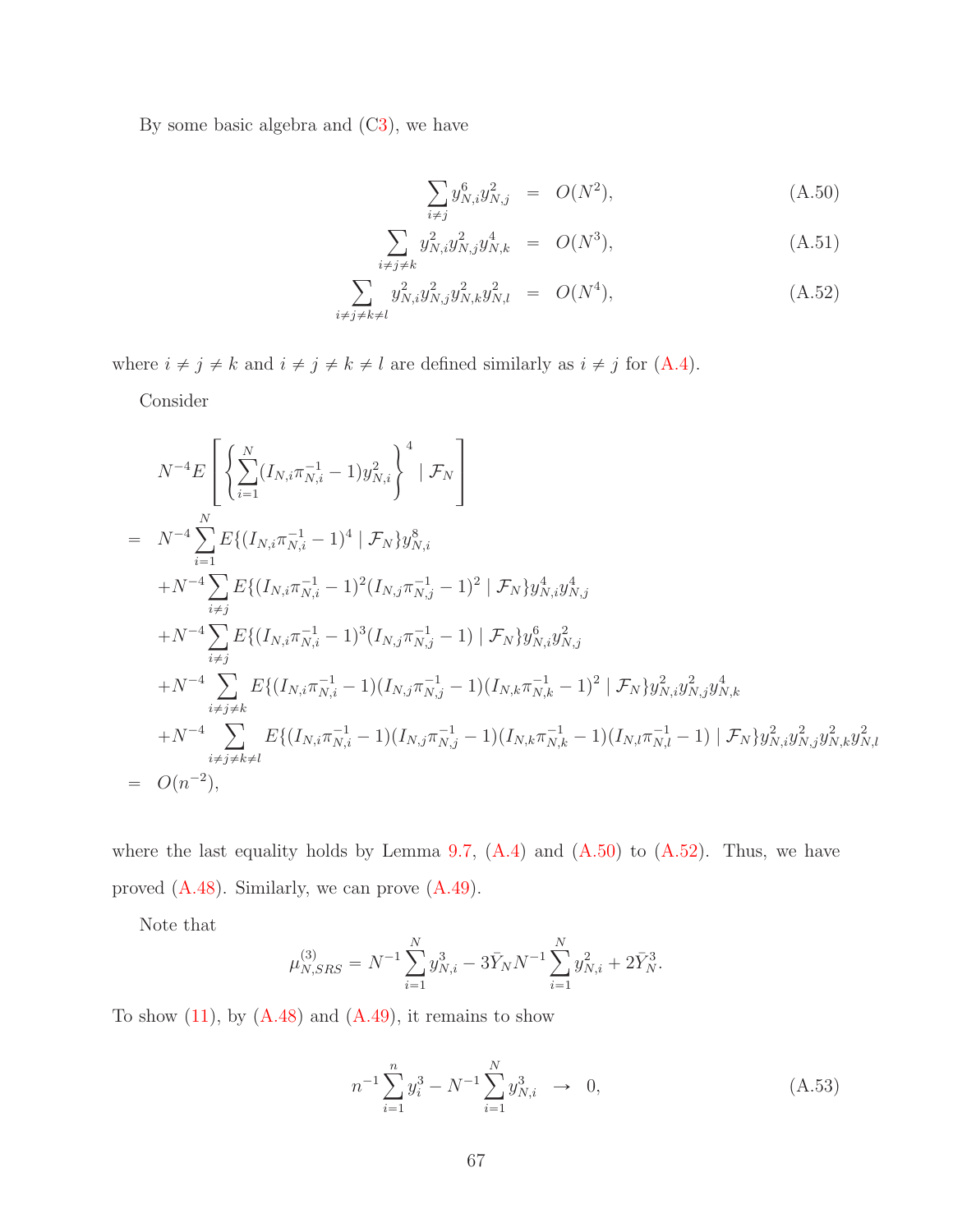in probability.

Note that

$$
n^{-1} \sum_{i=1}^{n} y_i^3 - N^{-1} \sum_{i=1}^{N} y_{N,i}^3 = N^{-1} \sum_{i=1}^{N} (I_{N,i} \pi_{N,i}^{-1} - 1) y_{N,i}^3.
$$

Consider

<span id="page-67-0"></span>
$$
E\left(n^{-1}\sum_{i=1}^{n}y_i^3 - N^{-1}\sum_{i=1}^{N}y_{N,i}^3 \mid \mathcal{F}_N\right) = 0
$$
\n
$$
\text{var}\left(n^{-1}\sum_{i=1}^{n}y_i^3 - N^{-1}\sum_{i=1}^{N}y_{N,i}^3 \mid \mathcal{F}_N\right) = n^{-1}(1 - nN^{-1})\sigma_{N,3}^2
$$
\n
$$
= O(n^{-1}), \qquad (A.55)
$$

where  $(A.54)$  holds by the sampling design,  $\sigma_{N,3}^2$  is the finite population variance of  $\{y_{N,1}^3, \ldots, y_{N,N}^3\}$ , and the second equality of  $(A.55)$  holds by  $(C3)$  $(C3)$ . Together with  $(A.54)$  and  $(A.55)$ , we have  $\Box$ proved [\(A.53\)](#page-66-1).

*Proof of Theorem [4.2.](#page-13-2)* First, we show that

<span id="page-67-2"></span>
$$
N^{-1} \sum_{i=1}^{N} (y_{N,i}^*)^8 = O_p(1). \tag{A.56}
$$

Consider

<span id="page-67-1"></span>
$$
N^{-1}E_{*}\left\{\sum_{i=1}^{N}(y_{N,i}^{*})^{8}\right\} = n^{-1}\sum_{i=1}^{n}y_{N,i}^{8}
$$
(A.57)  

$$
E\left(n^{-1}\sum_{i=1}^{n}y_{N,i}^{8} | \mathcal{F}_{N}\right) = N^{-1}\sum_{i=1}^{N}y_{N,i}^{8}
$$
  

$$
= O(1).
$$
(A.58)

Together with [\(A.57\)](#page-67-1) and [\(A.58\)](#page-67-1), we have proved [\(A.56\)](#page-67-2) using the Markov inequality.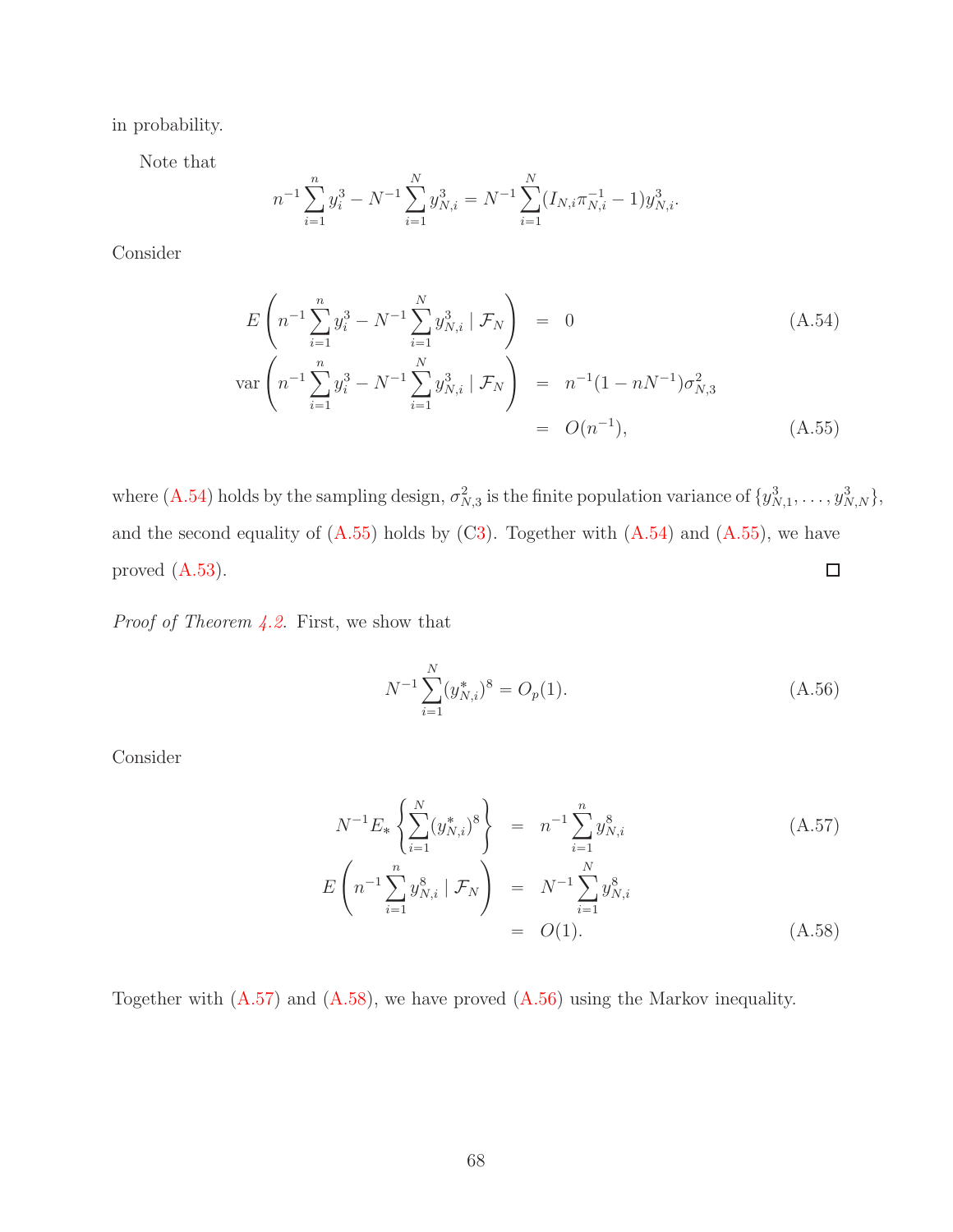By ([C8\)](#page-12-3), there exists a strongly non-latticed distribution  $G_{SRS}$  such that

$$
N^{-1} \sum_{i=1}^{N} \exp(\iota t y_i) \to \int \exp(\iota t x) dG_{SRS}(x)
$$
 (A.59)

as  $N \to \infty$  for  $t \in \mathbb{R}.$  Next, we show that

<span id="page-68-2"></span>
$$
N^{-1} \sum_{i=1}^{N} \exp(\iota t y_i^*) \to \int \exp(\iota t x) dG_{SRS}(x)
$$
 (A.60)

in probability as  $N \to \infty$  for  $t \in \mathbb{R}$ , where  $\{y_i^* : i = 1, ..., N\}$  is the bootstrap finite population.

By Euler's formula, we have

$$
N^{-1} \sum_{i=1}^{N} \exp(\iota t y_i) = N^{-1} \sum_{i=1}^{N} \cos(t y_i) + \iota N^{-1} \sum_{i=1}^{N} \sin(t y_i),
$$
  

$$
N^{-1} \sum_{i=1}^{N} \exp(\iota t y_i^*) = N^{-1} \sum_{i=1}^{n} N_i^* \cos(t y_i) + \iota N^{-1} \sum_{i=1}^{n} N_i^* \sin(t y_i).
$$

It is enough to show that

<span id="page-68-0"></span>
$$
N^{-1} \sum_{i=1}^{n} N_i^* \cos(ty_i) = N^{-1} \sum_{i=1}^{N} \cos(ty_i) + o_p(1), \qquad (A.61)
$$

$$
N^{-1} \sum_{i=1}^{n} N_i^* \sin(ty_i) = N^{-1} \sum_{i=1}^{N} \sin(ty_i) + o_p(1).
$$
 (A.62)

We only show the result  $(A.61)$ , and  $(A.62)$  can be obtained in a similar manner.

By the first step of the proposed bootstrap method, we have

<span id="page-68-1"></span>
$$
N^{-1}E_*\left\{\sum_{i=1}^n N_i^* \cos(ty_i)\right\} = n^{-1} \sum_{i=1}^n \cos(ty_i)
$$
(A.63)  

$$
N^{-2} \text{var}_* \left\{\sum_{i=1}^n N_i^* \cos(ty_i)\right\} \le N^{-2} \sum_{i=1}^n Nn^{-1}
$$
  

$$
= o(1),
$$
(A.64)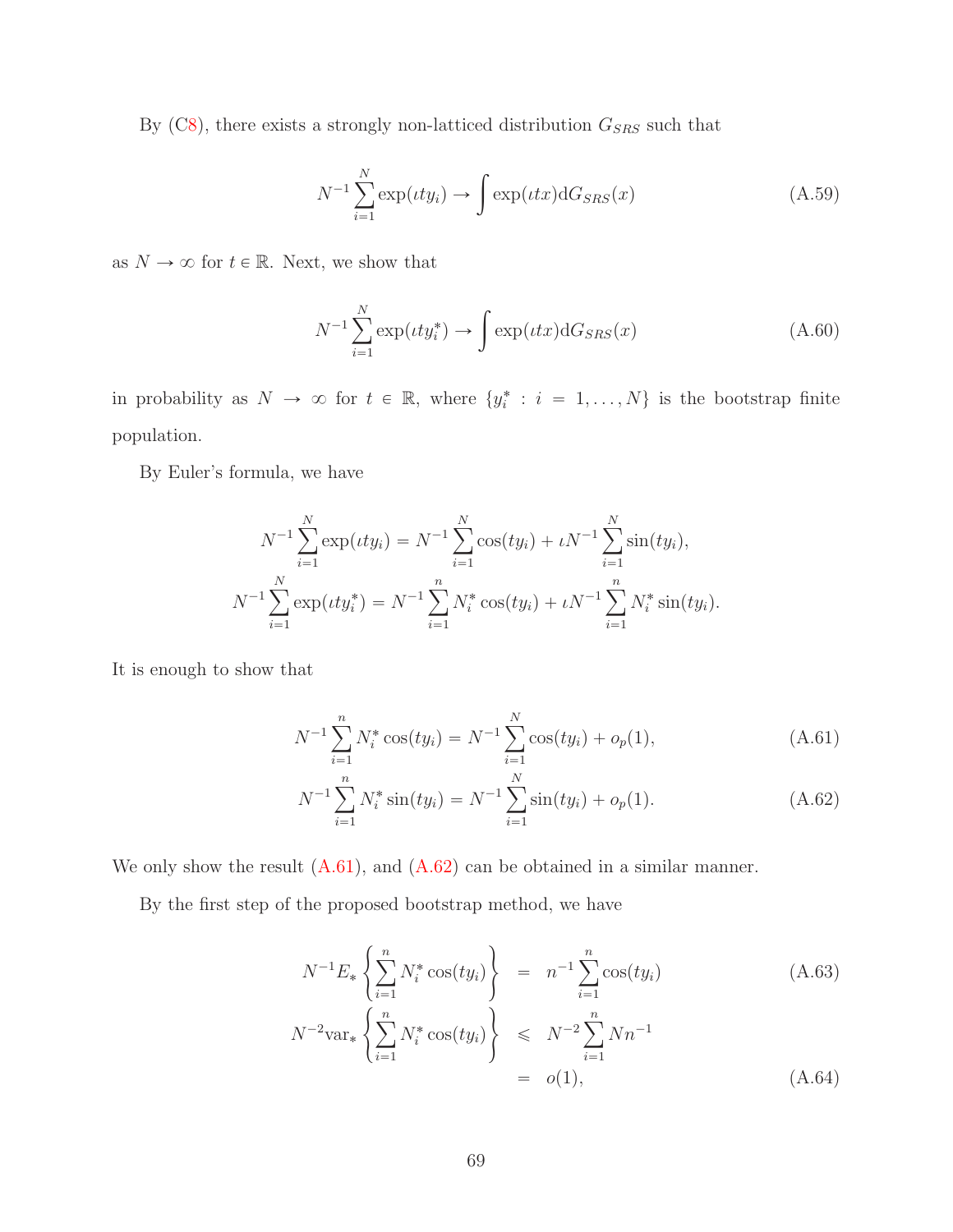where the inequality of  $(A.64)$  holds by the negative correlation among  $N_i^*$  and the fact that  $|\cos(ty_i)| \leq 1$ . Using similar argument in  $(A.54)$  and  $(A.55)$ , we can have shown  $(A.61)$  by results in  $(A.63)$  and  $(A.64)$ . By  $(A.61)$  and  $(A.62)$ , we have proved  $(A.60)$ .

Thus, by  $(C6)$  $(C6)$ ,  $(A.56)$  and  $(A.60)$ , we have

$$
\hat{F}_{N,SRS}^*(z) = \Phi(z) - \frac{(1 - n/N)^{1/2} \mu_{N,SRS}^{(3)*}}{6n^{1/2} (\sigma_{N,SRS}^*)^3} \left\{ \frac{1 - 2n/N}{1 - n/N} (z^2 - 1) - 3z^2 \right\} \phi(z) + o_p(n^{-1/2})
$$

almost surely conditional on the generated bootstrap finite population, where  $\mu_{SRS}^{(3)*}$  and  $(\sigma_{SRS}^*)^2$  are the bootstrap central third moment and variance.

Based on Lemma [4.1,](#page-12-1) it remains to show that

<span id="page-69-2"></span>
$$
\mu_{N,SRS}^{(3)*} - \hat{\mu}_{N,SRS}^{(3)} \to 0 \tag{A.65}
$$

$$
(\sigma_{N,SRS}^*)^2 - s_{N,SRS}^2 \rightarrow 0 \tag{A.66}
$$

in probability. By some algebra, it is equivalent to show

<span id="page-69-1"></span>
$$
N^{-1} \sum_{i=1}^{N} (y_{N,i}^*)^3 - n^{-1} \sum_{i=1}^{n} y_{N,i}^3 \to 0,
$$
 (A.67)

$$
N^{-1} \sum_{i=1}^{N} (y_{N,i}^*)^2 - n^{-1} \sum_{i=1}^{n} y_{N,i}^2 \to 0,
$$
 (A.68)

$$
N^{-1} \sum_{i=1}^{N} y_{N,i}^{*} - n^{-1} \sum_{i=1}^{n} y_{N,i} \rightarrow 0, \qquad (A.69)
$$

in probability.

Consider

<span id="page-69-0"></span>
$$
N^{-1}E_*\left\{\sum_{i=1}^N (y_{N,i}^*)^3\right\} = n^{-1}\sum_{i=1}^n y_{N,i}^3
$$
\n
$$
\text{var}_*\left\{N^{-1}\sum_{i=1}^N (y_{N,i}^*)^3\right\} \le N^{-2}\sum_{i=1}^n Nn^{-1}y_{N,i}^6
$$
\n(A.70)

$$
\begin{array}{ccc}\n \overline{i=1} & & \\
 & & \\
 & & \\
 & & \\
 & & \\
 & & \\
 & & \\
 & & \\
 & & \\
 & & \\
 & & \\
 & & \\
 & & \\
 & & \\
 & & \\
 & & \\
 & & \\
 & & \\
 & & \\
 & & \\
 & & \\
 & & \\
 & & \\
 & & \\
 & & \\
 & & \\
 & & \\
 & & \\
 & & \\
 & & \\
 & & \\
 & & \\
 & & \\
 & & \\
 & & \\
 & & \\
 & & \\
 & & \\
 & & \\
 & & \\
 & & \\
 & & \\
 & & \\
 & & \\
 & & \\
 & & \\
 & & \\
 & & \\
 & & \\
 & & \\
 & & \\
 & & \\
 & & \\
 & & \\
 & & \\
 & & \\
 & & \\
 & & \\
 & & \\
 & & \\
 & & \\
 & & \\
 & & \\
 & & \\
 & & \\
 & & \\
 & & \\
 & & \\
 & & \\
 & & \\
 & & \\
 & & \\
 & & \\
 & & \\
 & & \\
 & & \\
 & & \\
 & & \\
 & & \\
 & & \\
 & & \\
 & & \\
 & & \\
 & & \\
 & & \\
 & & \\
 & & \\
 & & \\
 & & \\
 & & \\
 & & \\
 & & \\
 & & \\
 & & \\
 & & \\
 & & \\
 & & \\
 & & \\
 & & \\
 & & \\
 & & \\
 & & \\
 & & \\
 & & \\
 & & \\
 & & \\
 &
$$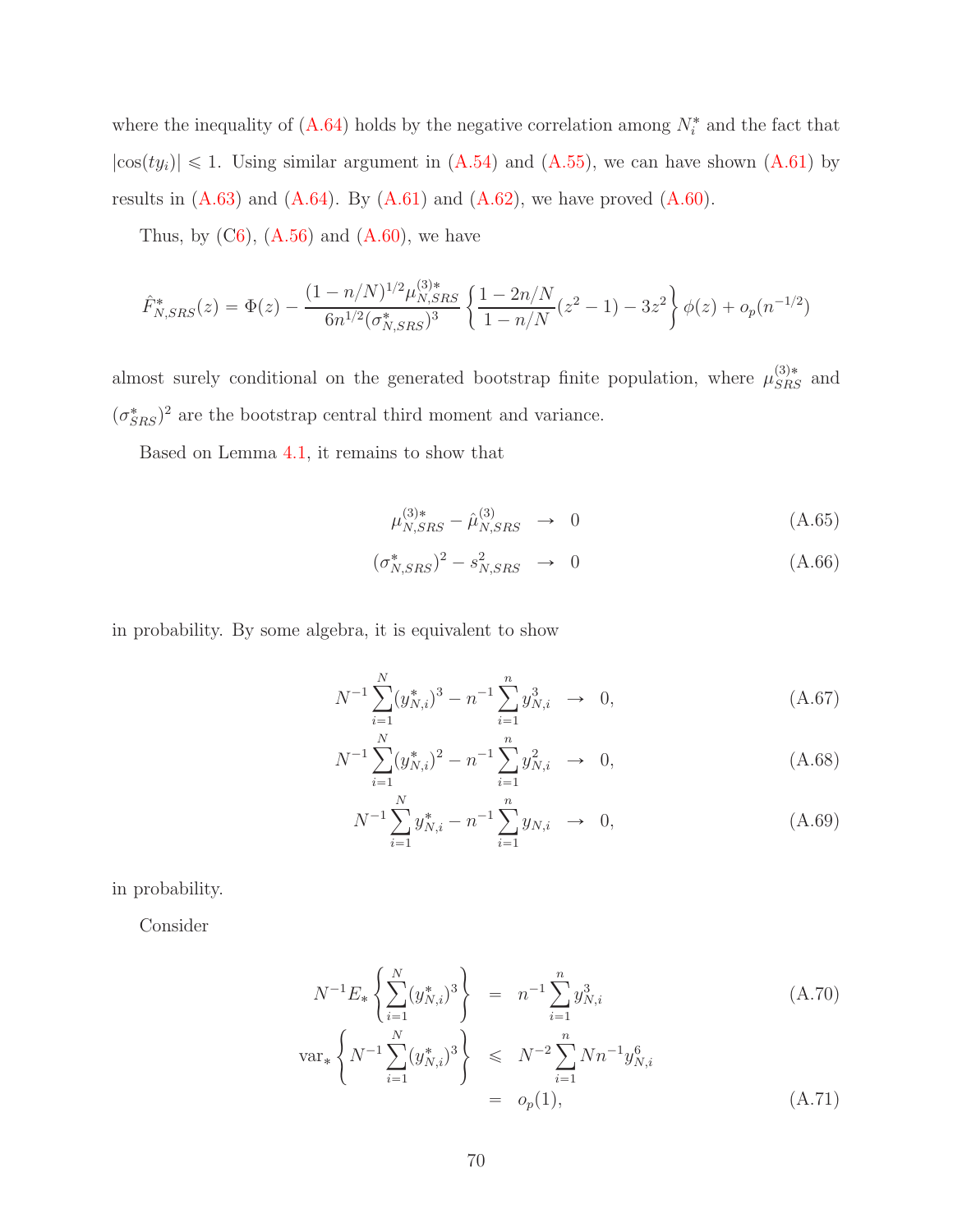where the last equality of  $(A.71)$  is derived by the Markov inequality and a similar procedure for  $(A.58)$ . Thus, we have proved  $(A.67)$  by  $(A.70)$  and  $(A.71)$ . Similarly, we can prove  $(A.68)$  and  $(A.69)$ . Therefore, we have shown  $(A.65)$  and  $(A.66)$ , which concludes the proof  $\Box$ of Theorem [4.2.](#page-13-2)

*Proof of Lemma [5.1.](#page-16-0)* Mentioned that  $Z_{N,1}, \ldots, Z_{N,n} \stackrel{i.i.d.}{\sim} G_{N,PPS}$  and  $\mathbb{P}(Z_{N,i} = p_{N,k}^{-1}y_{N,k}) =$  $p_{N,k}$  for  $i = 1, ..., n; k = 1, ..., N$ , we have

<span id="page-70-2"></span>
$$
E(N^{-\delta} |Z_{N,i}|^{\delta} | \mathcal{F}_N) = N^{-\delta} \sum_{i=1}^N p_{N,i}^{-(\delta-1)} |y_{N,i}|^{\delta}
$$
  
=  $O(N^{-1} \sum_{i=1}^N |y_{N,i}|^{\delta})$   
=  $O(1),$  (A.72)

for all positive  $\delta \leq 8$ , where the second equality holds by ([C9\)](#page-15-0), and the last equality holds by  $(C3)$  $(C3)$ .

By the strong law of large numbers,

<span id="page-70-0"></span>
$$
n^{-1} \sum_{i=1}^{n} N^{-2} Z_{N,i}^{2} - E(N^{-2} Z_{N,i}^{2} | \mathcal{F}_{N}) \to 0
$$
 (A.73)

almost surely and

<span id="page-70-1"></span>
$$
n^{-1} \sum_{i=1}^{n} N^{-1} Z_{N,i} - E(N^{-1} Z_{N,i} | \mathcal{F}_N) \to 0
$$
 (A.74)

almost surely.

Note that

$$
N^{-2}s_{N,PPS}^2 = n^{-1}\sum_{i=1}^n N^{-2}Z_{N,i}^2 - big(n^{-1}\sum_{i=1}^n N^{-1}Z_{N,i})^2,
$$
  

$$
N^{-2}\sigma_{N,PPS}^2 = E(N^{-2}Z_{N,i}^2 | \mathcal{F}_N) - \{E(N^{-1}Z_{N,i} | \mathcal{F}_N)\}^2.
$$

By  $(A.73)$  and  $(A.74)$ , we have proved  $(14)$ .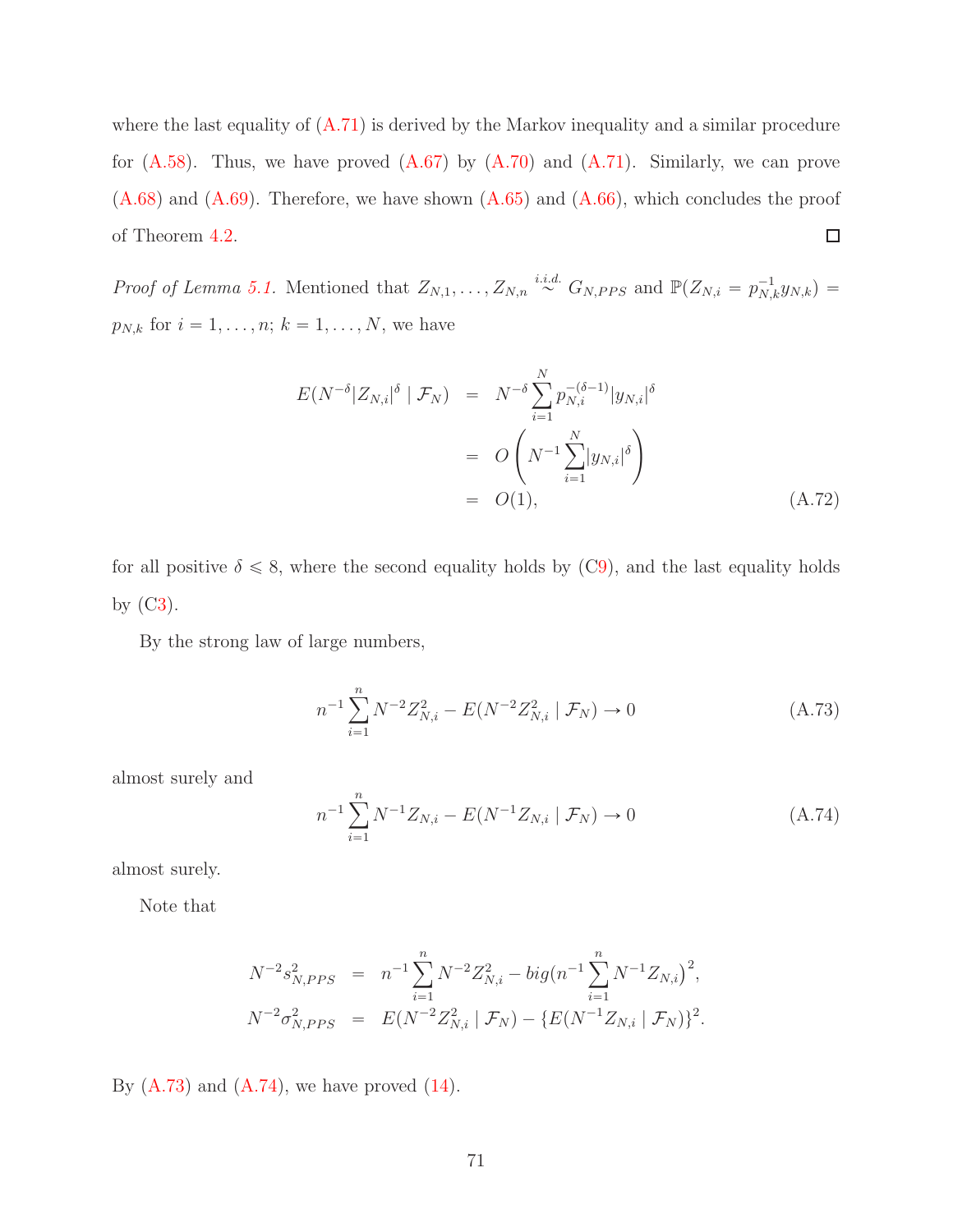Notice that

<span id="page-71-0"></span>
$$
N^{-3}\mu_{PPS}^{(3)} = N^{-3}\sum_{i=1}^{N} p_{N,i} (p_{N,i}^{-3}y_{N,i}^{3} - 3p_{N,i}^{-2}y_{N,i}^{2}Y_{N} + 3p_{N,i}^{-1}y_{N,i}Y_{N}^{2} - Y_{N}^{3})
$$
  
\n
$$
= N^{-3}\sum_{i=1}^{N} p_{N,i}^{-2}y_{N,i}^{3} - 3N^{-3}Y_{N}\sum_{i=1}^{N} p_{N,i}^{-1}y_{N,i}^{2} + 2N^{-3}Y_{N}^{3}
$$
  
\n
$$
= O(1), \qquad (A.75)
$$

where  $Y_N = E(Z_{N,i} | \mathcal{F}_N) = \sum_{i=1}^N y_{N,i}$ , and the last equality of [\(A.75\)](#page-71-0) holds by ([C9\)](#page-15-0) and [\(A.72\)](#page-70-2). In addition, for  $\zeta = 1, 2, 3$ , we have

$$
E\left[\left\{n^{-1}\sum_{i=1}^n N^{-\zeta}Z^{\zeta}_{N,i}-E(N^{-\zeta}Z^{\zeta}_{N,i}\mid \mathcal{F}_N)\right\}\mid \mathcal{F}_N\right]=0
$$

and

$$
\text{var}\left(n^{-1}\sum_{i=1}^n N^{-\zeta}Z_{N,i}^{\zeta} \mid \mathcal{F}_N\right) \leqslant n^{-1}N^{-2\zeta}E(Z_{N,i}^{2\zeta} \mid \mathcal{F}_N) = O(n^{-1}).
$$

By Markov's inequality,

$$
n^{-1} \sum_{i=1}^{n} N^{-\zeta} Z_{N,i}^{\zeta} - E(N^{-\zeta} Z_{N,i}^{\zeta} \mid \mathcal{F}_N) = O_p(n^{-1/2})
$$

for  $\zeta = 1, 2, 3$ , from which we can prove that  $N^{-3}(\hat{\mu}_{N,PPS}^{(3)} - \mu_{N,PPS}^{(3)}) = O_p(n^{-1/2})$ . Thus, we  $\Box$ complete the proof of Lemma [5.1.](#page-16-0)

*Proof of Theorem [5.1.](#page-16-2)* Rewrite

$$
T_{N,PPS} = \hat{V}_{N,PPS}^{-1/2} (\hat{Y}_{N,PPS} - Y_N)
$$
  
=  $n^{1/2} \left( n^{-1} \sum_{i=1}^n N^{-1} Z_{N,i} - N^{-1} Y_N \right)$   

$$
\times \left\{ n^{-1} \sum_{i=1}^n (N^{-1} Z_{N,i})^2 - \left( n^{-1} \sum_{i=1}^n N^{-1} Z_{N,i} \right)^2 \right\}^{-1/2},
$$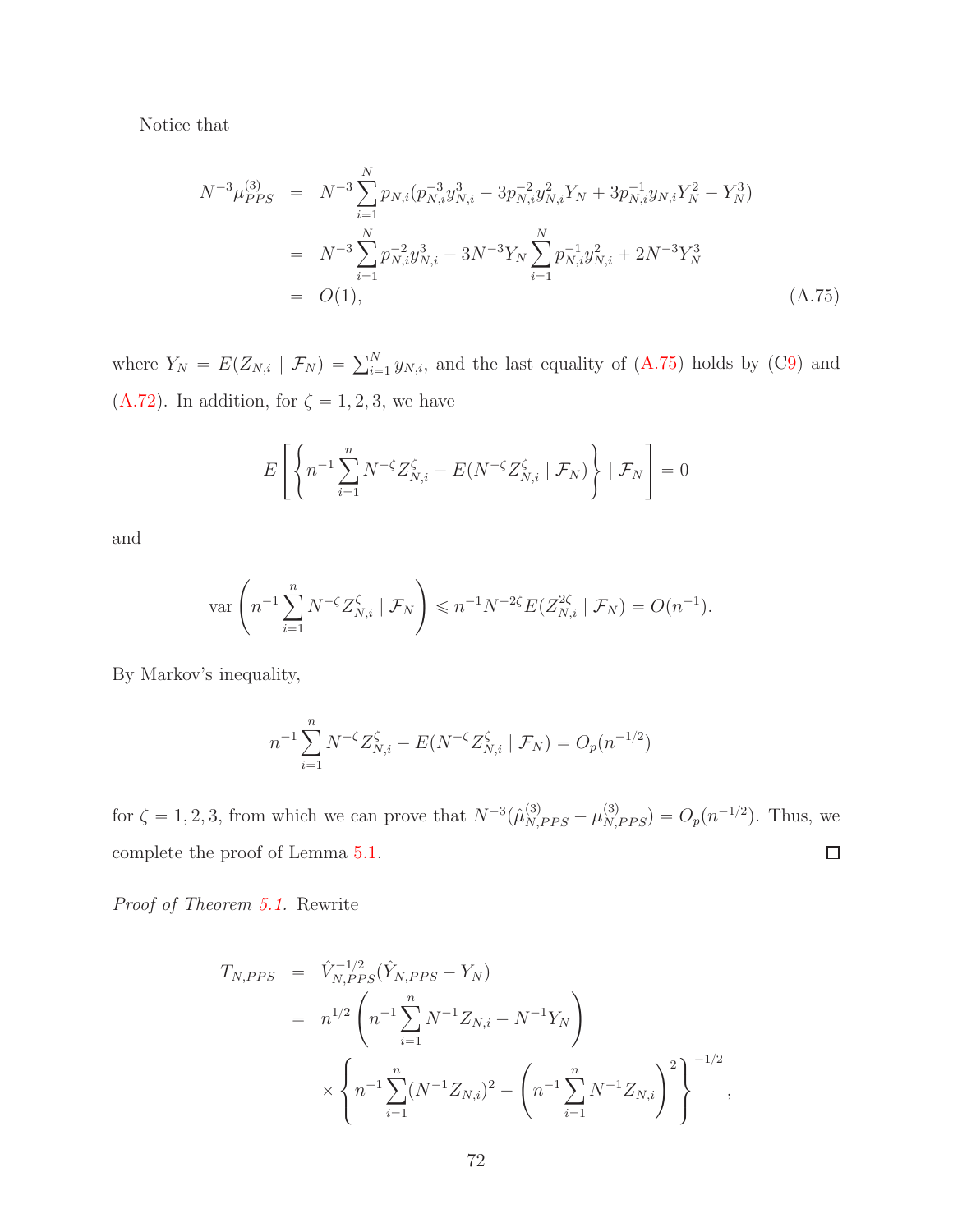where  $N^{-1}Y_N = E(N^{-1}Z_{N,i} | \mathcal{F}_N)$ . By [\(A.72\)](#page-70-0), we have  $E(|N^{-1}Z_{N,i}|^3 | \mathcal{F}_N) < \infty$ . Using the results of [Hall](#page-82-0) [\(1987\)](#page-82-0), as the distribution of  $Z_{N,i}$  is non-lattice, we have

$$
\hat{F}_{N,PPS}(z) = \Phi(z) + \frac{\mu_{N,PPS}^{(3)}}{6\sqrt{n}\sigma_{N,PPS}^3}(2z^2+1)\phi(z) + o(n^{-1/2}),
$$

where  $\sigma_{N,PPS}^2 = E\{(Z_{N,i} - Y_N)^2 | \mathcal{F}_N\} = \sum_{i=1}^N p_{N,i} (p_{N,i}^{-1} y_{N,i} - Y_N)^2$  and  $\mu_{N,PPS}^{(3)} = E\{(Z_{N,i} - Y_N)^2 | \mathcal{F}_N\}$  $(Y_N)^3 | \mathcal{F}_N$  =  $\sum_{i=1}^N p_{N,i} (p_{N,i}^{-1} y_{N,i} - Y_N)^3$ . Finally, according to Lemma [5.1,](#page-16-0) we have shown  $\Box$ Theorem [5.1.](#page-16-1)

*Proof of Theorem [5.2.](#page-17-0)* Mentioned that  $\mathbb{P}_{PPS}(p_{N,a,i} = p_{N,k}) = p_{N,k}$  for  $i = 1, \ldots, n; k =$  $1, \ldots, N$  and  $p_{N,a,1}, \ldots, p_{N,a,n}$  are independent. For any a such that  $0 \le \delta \le 8$ ,

$$
E\left\{ \left| n^{-1} \sum_{i=1}^n N^{-1} p_{N,a,i}^{-1} y_{N,a,i}^{\delta} \right| \mid \mathcal{F}_N \right\} \leq N^{-1} \sum_{i=1}^N |y_{N,i}|^{\delta} < \infty.
$$

Thus, by SLLN,

<span id="page-72-0"></span>
$$
n^{-1} \sum_{i=1}^{n} N^{-1} p_{N,a,i}^{-1} y_{N,a,i}^{\delta} \to N^{-1} \sum_{i=1}^{N} y_{N,i}^{\delta}
$$
 (A.76)

with probability 1 for all  $0\leqslant\delta\leqslant 8.$ 

In the first step of our proposed bootstrap method,  $y_{N,1}^*, \ldots, y_{N,N}^*$  are independently and identically distributed (i.i.d.) with  $\mathbb{P}_*(y_{N,i}^* = y_{N,a,j}) = \rho_{N,j} = p_{N,a,j}^{-1} \left( \sum_{\ell=1}^n p_{N,a,\ell}^{-1} \right)^{-1}$  for  $i = 1, \ldots, N; j = 1, \ldots, n$ . Let  $\mathbb{P}_*$  be the probability measure for the first step of the proposed bootstrap method conditional on the realized sample  $\{y_{N,a,1}, \ldots, y_{N,a,n}\}$ . Then, we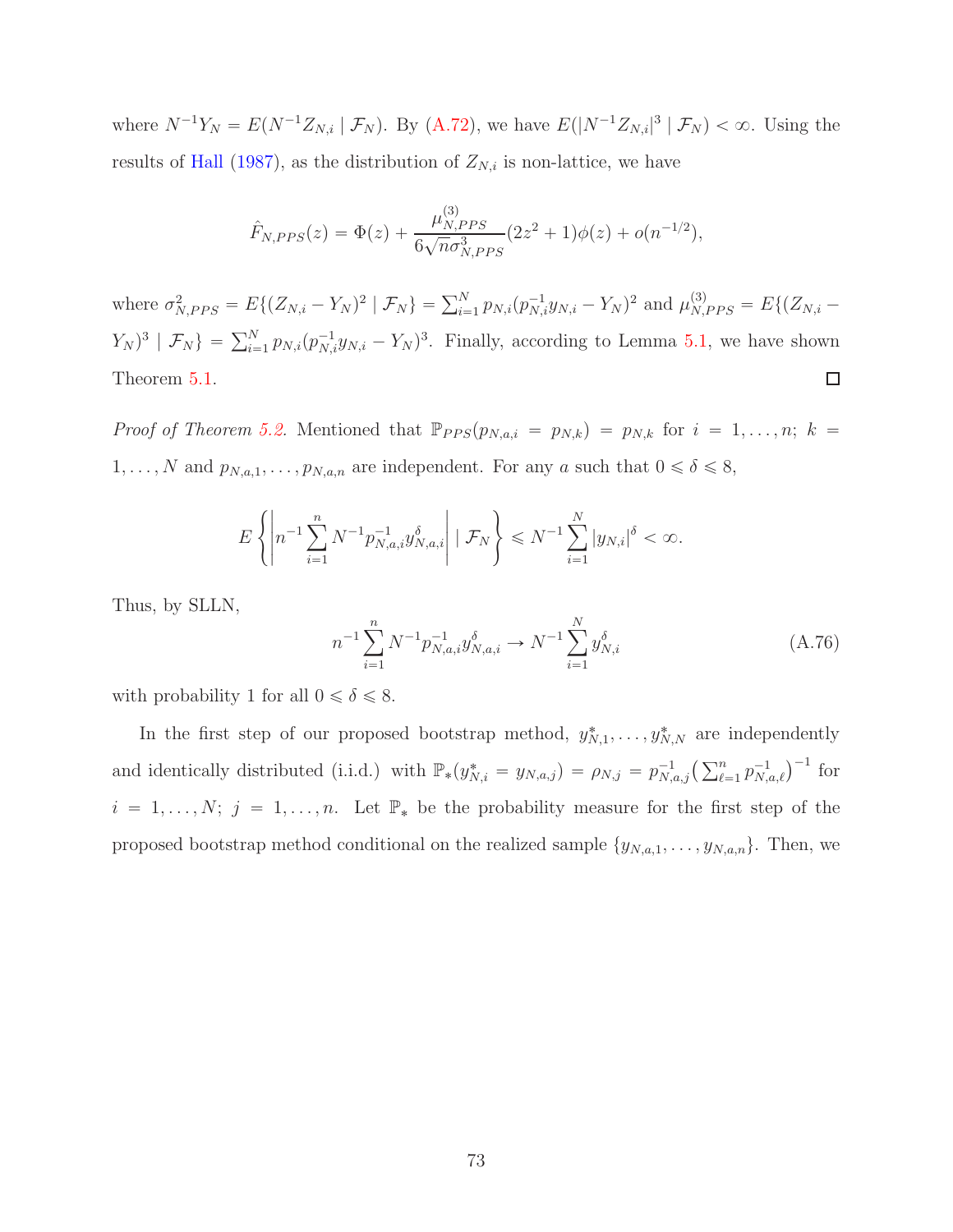have

<span id="page-73-2"></span>
$$
E_*\left\{N^{-1}\sum_{i=1}^N(y_{N,i}^*)^8\right\}
$$
  
= 
$$
\sum_{i=1}^n p_{N,a,i}^{-1} \left(\sum_{j=1}^n p_{N,a,j}^{-1}\right)^{-1} y_{N,a,i}^8
$$
  
= 
$$
\left(n^{-1}\sum_{i=1}^n N^{-1} p_{N,a,i}^{-1}\right)^{-1} n^{-1} \sum_{i=1}^n N^{-1} p_{N,a,i}^{-1} y_{N,a,i}^8
$$
  
= 
$$
O_p(1), \qquad (A.77)
$$

from which, we get that conditional on the series of realized samples,

$$
N^{-1} \sum_{i=1}^{N} (y_{N,i}^*)^8 = O_p(1). \tag{A.78}
$$

Recall that  $C_N^* = \sum_{i=1}^n N_{a,i}^* p_{N,a,i}$ , where  $N_{a,i}^*$  is the number of repetitions of the *i*-th realized sample in the proposed bootstrap method. Next, we show

<span id="page-73-1"></span>
$$
C_N^* = 1 + o_p(1). \tag{A.79}
$$

Consider

<span id="page-73-0"></span>
$$
E_*(C_N^*) = \left(n^{-1} \sum_{i=1}^n N^{-1} p_{N,a,i}^{-1}\right)^{-1}, \tag{A.80}
$$

$$
\operatorname{var}_*(C_N^*) \le N \left( \sum_{i=1}^n p_{N,a,i}^{-1} \right)^{-1} \sum_{i=1}^n p_{N,a,i} \n= O\left( N^{-1} \left( n^{-1} \sum_{i=1}^n N^{-1} p_{N,a,i}^{-1} \right)^{-1} \right),
$$
\n(A.81)

where the equality of  $(A.81)$  holds by  $(C9)$  $(C9)$ . By  $(A.80)$  and  $(A.81)$ , we have shown  $(A.79)$ according to [\(A.76\)](#page-72-0) with  $\delta = 0$ .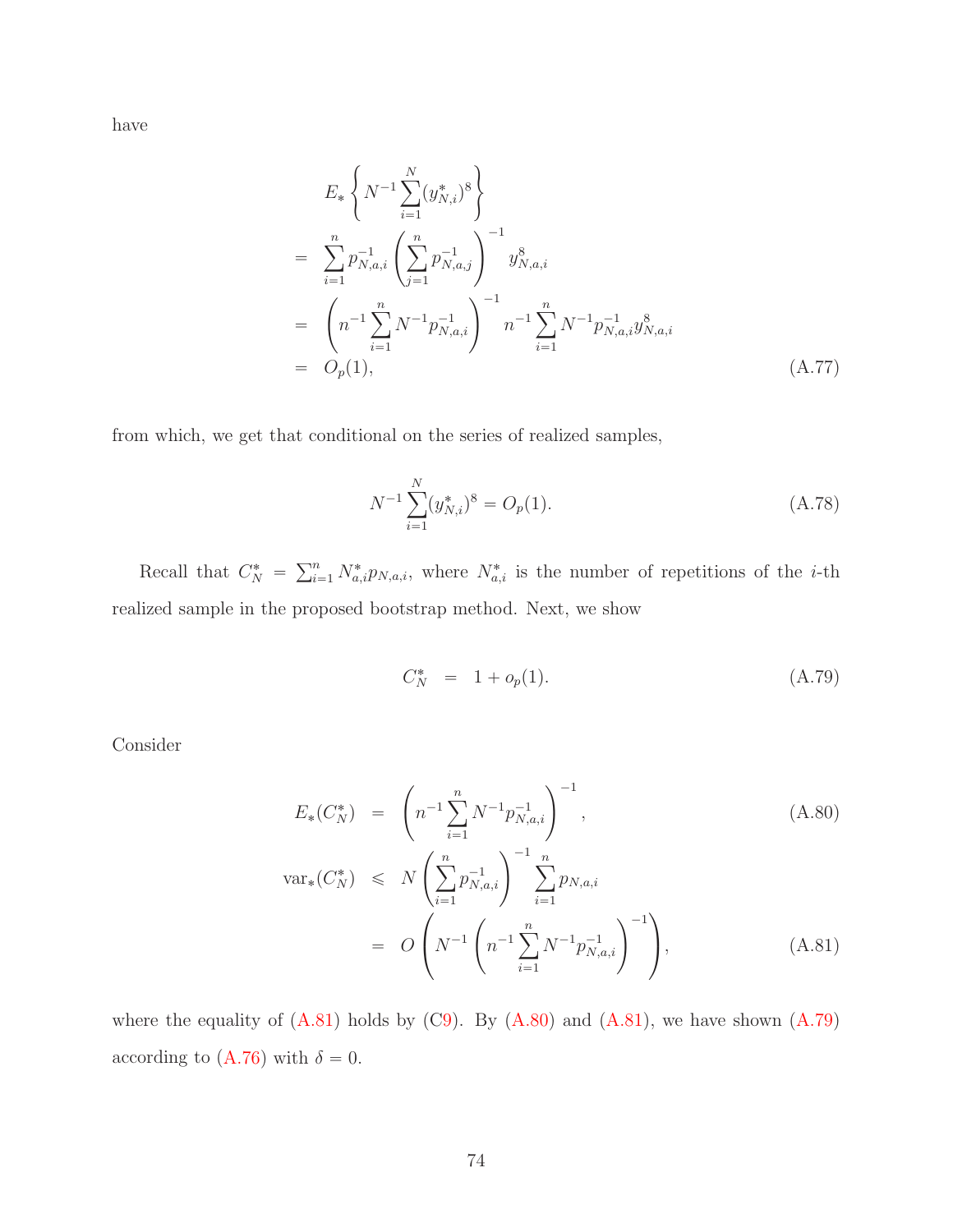Similarly, we can show

<span id="page-74-1"></span>
$$
n N_{a,i}^* p_{N,a,i} = 1 + o_p(1)
$$
\n(A.82)

for  $i = 1, \ldots, n$ .

Let  $((C_N^*)^{-1}p_{N,b,i}^*, y_{N,b,i}^*)$  be the quantities for the *i*-th selected element from the bootstrap finite population  $\mathcal{F}_{N}^*$ . Denote  $Z_{N,i}^* = C_N^*(p_{N,b,i}^*)^{-1}y_{N,b,i}^*$  for  $i = 1,\ldots,n$ . Then  $\mathbb{P}_{PPS}^*(Z_{N,i}^*)$  $C_N^*(p_{N,k}^*)^{-1}y_{N,k}^* = (C_N^*)^{-1}p_{N,k}^*$  for  $i = 1, ..., n$ ;  $k = 1, ..., N$ , where  $\mathbb{P}_{PPS}^*$  is the counterpart of  $\mathbb{P}_{PPS}$  conditional on the bootstrap finite population  $\mathcal{F}_{N}^{*}$ .

Conditional on the bootstrap finite population  $\mathcal{F}_N^*$ , denote  $F_{N,PPS}^*(z) = \mathbb{P}_{PPS}^*(T_{N,PPS}^* \leq$ z) as the distribution of  $T^*_{N,PPS} = (\hat{V}^*_{N,PPS})^{-1/2} (\hat{Y}^*_{N,PPS} - Y^*_{N}),$  where  $Y^*_{N} = \sum_{i=1}^{N} y^*_{N,i}$ ,  $\hat{Y}_{N,PPS}^* = n^{-1} \sum_{i=1}^n Z_{N,i}^*$  and  $V_{N,PPS}^* = n^{-2} \sum_{i=1}^n (Z_{N,i}^* - \bar{Z}_N^*)^2$  with  $\bar{Z}_N^* = n^{-1} \sum_{i=1}^n Z_{N,i}^* =$  $\hat{Y}_{N,PPS}^*$ .

Consider

<span id="page-74-0"></span>
$$
E\left(n^{-1}\sum_{i=1}^{n} N^{-3}|Z_{N,i}|^{3} | \mathcal{F}_{N}\right) = E(N^{-3}|Z_{N,i}|^{3} | \mathcal{F}_{N})
$$
  
\n
$$
= O(1), \qquad (A.83)
$$
  
\n
$$
var\left(n^{-1}\sum_{i=1}^{n} N^{-3}|Z_{N,i}|^{3} | \mathcal{F}_{N}\right) = n^{-1}var(N^{-3}|Z_{N,i}|^{3} | \mathcal{F}_{N})
$$
  
\n
$$
\leq n^{-1}E(N^{-6}Z_{N,i}^{6} | \mathcal{F}_{N})
$$
  
\n
$$
= O(n^{-1}), \qquad (A.84)
$$

where the results of  $(A.83)$  and  $(A.84)$  are based on  $(A.72)$ .

Recall that  $E_{**}(\cdot)$  is the expectation with respect to the sampling design conditional on the bootstrap finite population and  $\{p_{N,k}^*: k = 1, \ldots, N\}$  consists of  $N_{a,i}^*$  copies of  $p_{N,a,i}$  for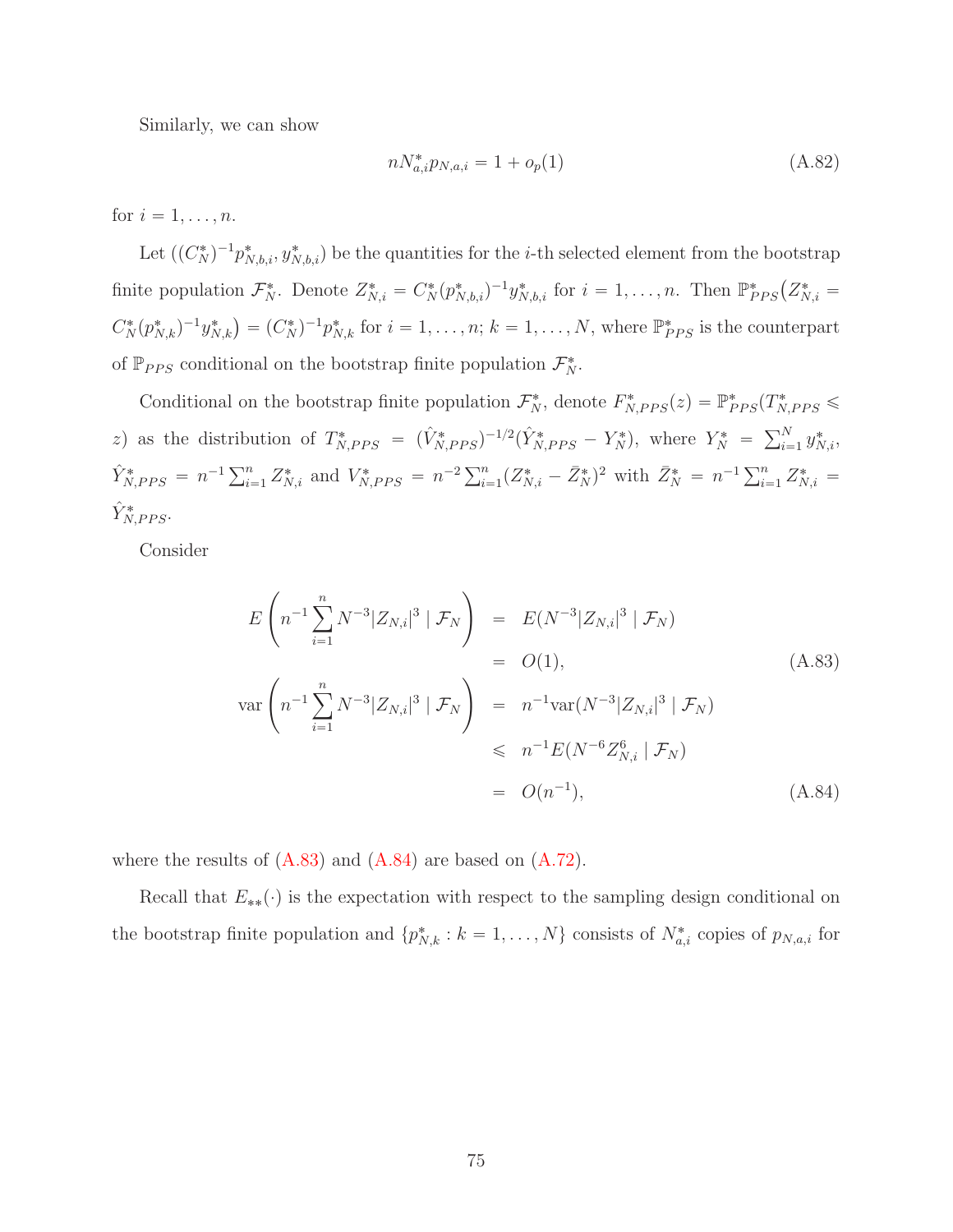$i = 1, \ldots, n$ . Consider

<span id="page-75-0"></span>
$$
E_{**}\left(|N^{-1}Z_{N,i}^*|^3\right)
$$
  
\n
$$
= N^{-3}\sum_{i=1}^N (C_N^*)^{-1}p_{N,i}^*|C_N^*(p_{N,i}^*)^{-1}y_{N,i}^*|^3
$$
  
\n
$$
= N^{-3}(C_N^*)^2\sum_{i=1}^N (p_{N,i}^*)^{-2}|y_{N,i}^*|^3
$$
  
\n
$$
= N^{-3}(C_N^*)^2\sum_{i=1}^n N_{a,i}^*p_{N,a,i}^{-2}|y_{N,a,i}|^3
$$
  
\n
$$
= n^{-1}\sum_{i=1}^n |N^{-1}p_{N,a,i}^{-1}y_{N,a,i}|^3 \{1+o_p(1)\}
$$
  
\n
$$
= O_p(1), \qquad (A.85)
$$

where the fourth equality holds by  $(A.82)$ , and last equality holds by Lemma [5.1,](#page-16-0)  $(C9)$  $(C9)$ , [\(A.83\)](#page-74-0) and [\(A.84\)](#page-74-0).

Consider the characteristic function of  $N^{-1}Z_{N,i}$  and  $N^{-1}Z_{N,i}^*$ . Specifically, the characteristic function of  $N^{-1}Z_{N,i}$  is

$$
\psi_{Z,N}(t) = \sum_{i=1}^N p_{N,i} \exp(\iota t N^{-1} y_{N,i}/p_{N,i})
$$

and the characteristic function of  $N^{-1}Z^*_{N,i}$ , conditional on the bootstrap finite population  $\mathcal{F}_N^*$ , is

$$
\psi_{Z,N}^*(t) = \sum_{i=1}^N (C_N^*)^{-1} p_{N,i}^* \exp(\iota t N^{-1} C_N^* y_{N,i}^* / p_{N,i}^*)
$$

To show that the distribution of  $Z_{N,i}^*$  is non-lattice in probability conditional on the bootstrap finite population  $\mathcal{F}_N^*$ , it is enough to show that, for any fixed  $t_0 > 0$ ,

$$
\sup_{|t| \leq t_0} |\psi_{Z,N}^*(t) - \psi_{Z,N}(t)| \to 0 \tag{A.86}
$$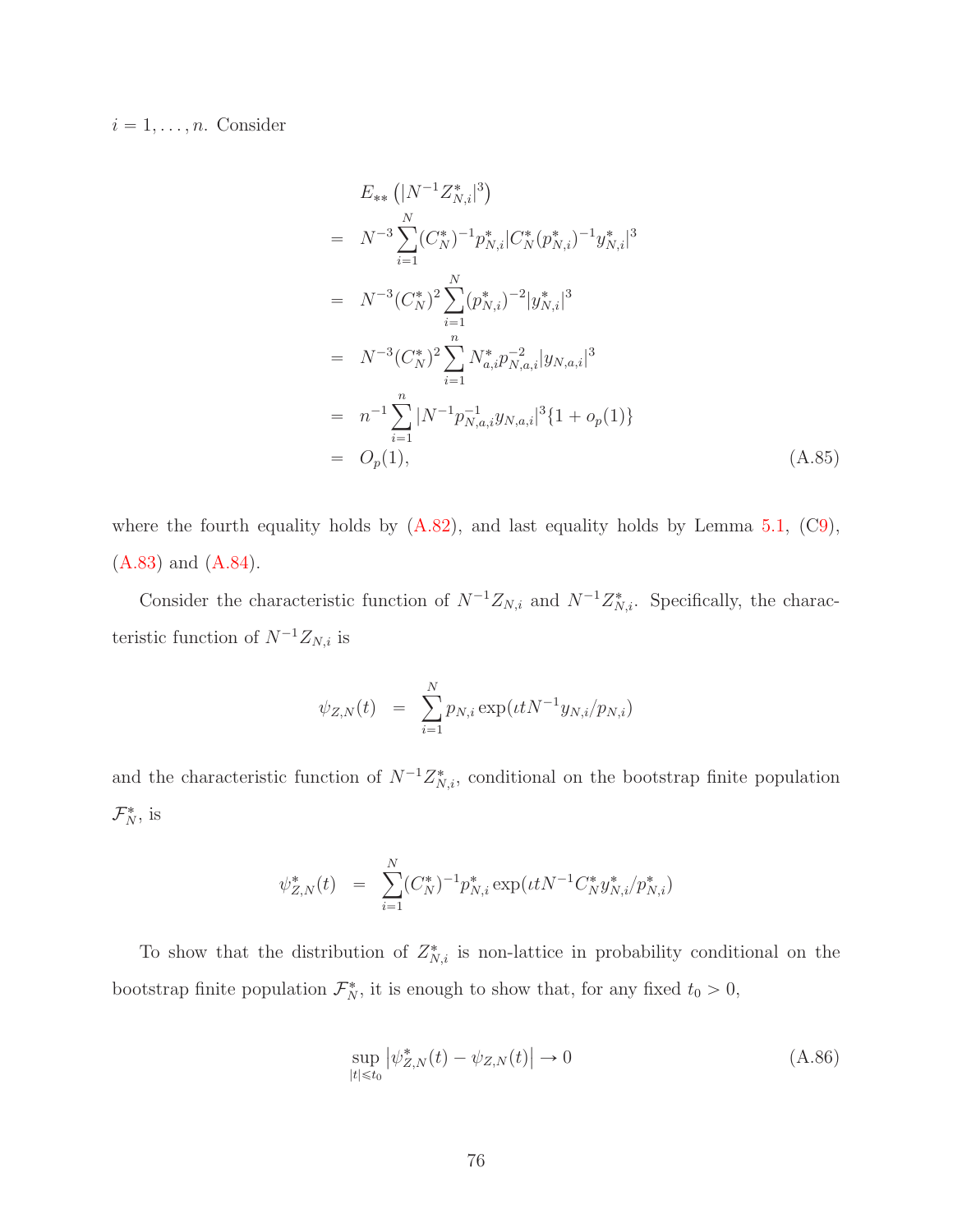in probability as  $n \to \infty.$  By remarking that

$$
\sup_{|t| \le t_0} |\psi_{Z,N}^*(t) - \psi_{Z,N}(t)|
$$
\n
$$
\le \sup_{|t| \le t_0} \left| \psi_{Z,N}^*(t) - \sum_{i=1}^N (C_N^*)^{-1} p_{N,i}^* \exp(\iota t N^{-1} y_{N,i}^* / p_{N,i}^*) \right|
$$
\n
$$
+ \sup_{|t| \le t_0} \left| \sum_{i=1}^N (C_N^*)^{-1} p_{N,i}^* \exp(\iota t N^{-1} y_{N,i}^* / p_{N,i}^*) - \psi_{Z,N}(t) \right|.
$$
\n(A.87)

First,

$$
\sup_{|t| \le t_0} \left| \psi_{Z,N}^*(t) - \sum_{i=1}^N (C_N^*)^{-1} p_{N,i}^* \exp(\iota t N^{-1} y_{N,i}^* / p_{N,i}^*) \right|
$$
  

$$
\le \sup_{|t| \le t_0} \sum_{i=1}^N (C_N^*)^{-1} p_{N,i}^* \left| \exp(\iota t N^{-1} C_N^* y_{N,i}^* / p_{N,i}^*) - \exp(\iota t N^{-1} y_{N,i}^* / p_{N,i}^*) \right|
$$
  

$$
\le t_0 N^{-1} \sum_{i=1}^N (C_N^*)^{-1} \left| y_{N,i}^* \right| |C_N^* - 1| \to 0
$$

in probability as  $n \to \infty.$  Second,

$$
\sup_{|t| \leq t_0} \left| \sum_{i=1}^N (C_N^*)^{-1} p_{N,i}^* \exp(\iota t N^{-1} y_{N,i}^* / p_{N,i}^*) - \psi_{Z,N}(t) \right|
$$
\n
$$
= \sup_{|t| \leq t_0} \left| (C_N^*)^{-1} \sum_{i=1}^n N_i^* p_{N,a,i} \exp(\iota t N^{-1} y_{N,a,i} / p_{N,a,i}) - \sum_{i=1}^N p_{N,i} \cos(t N^{-1} y_{N,i} / p_{N,i}) - \sum_{i=1}^N p_{N,i} \sin(t N^{-1} y_{N,i} / p_{N,i}) \right|
$$
\n
$$
\leq \left| (C_N^*)^{-1} \sum_{i=1}^n N_i^* p_{N,a,i} \cos(t N^{-1} y_{N,a,i} / p_{N,a,i}) - \sum_{i=1}^N p_{N,i} \cos(t N^{-1} y_{N,i} / p_{N,i}) \right|
$$
\n
$$
+ \left| (C_N^*)^{-1} \sum_{i=1}^n N_i^* p_{N,a,i} \sin(t N^{-1} y_{N,a,i} / p_{N,a,i}) - \sum_{i=1}^N p_{N,i} \sin(t N^{-1} y_{N,i} / p_{N,i}) \right|.
$$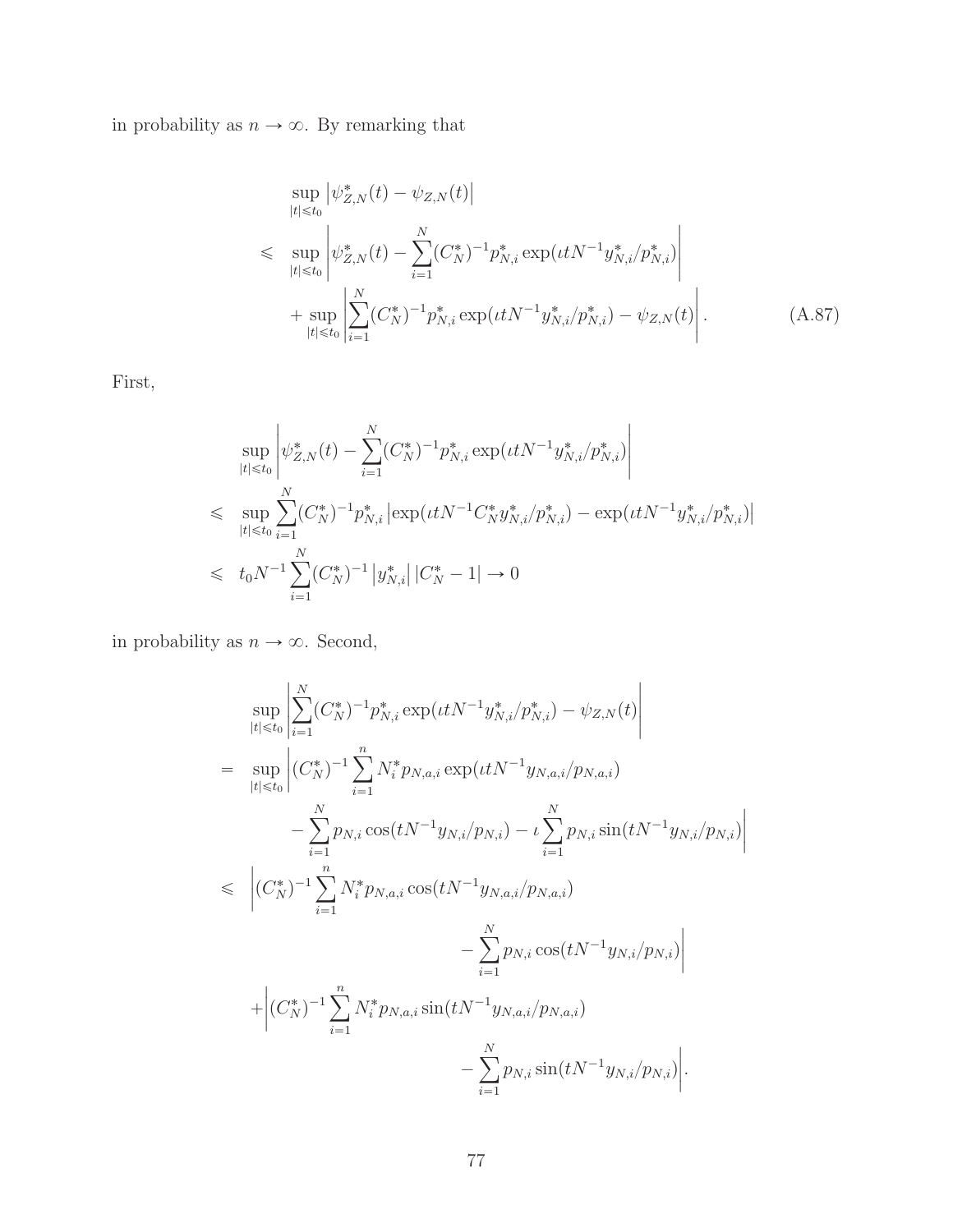It suffices to show that

<span id="page-77-0"></span>
$$
(C_N^*)^{-1} \sum_{i=1}^n N_i^* p_{N,a,i} \cos(tN^{-1}y_{N,a,i}/p_{N,a,i})
$$
  
\n
$$
= \sum_{i=1}^N p_{N,i} \cos(tN^{-1}y_{N,i}/p_{N,i}) + o_p(1),
$$
  
\n
$$
(C_N^*)^{-1} \sum_{i=1}^n N_i^* p_{N,a,i} \sin(tN^{-1}y_{N,a,i}/p_{N,a,i})
$$
  
\n
$$
= \sum_{i=1}^N p_{N,i} \sin(tN^{-1}y_{N,i}/p_{N,i}) + o_p(1).
$$
  
\n(A.89)

We can show [\(A.88\)](#page-77-0) since [\(A.79\)](#page-73-1) and [\(A.82\)](#page-74-1) hold,  $|\cos(ty_{N,a,i}/p_{N,a,i})| \le 1$  and  $Z_{N,1}, \ldots, Z_{N,n}$ are independent and identically distributed random variables. Similarly, we can show [\(A.89\)](#page-77-0). By [\(A.77\)](#page-73-2), ([C11\)](#page-15-1), and the fact that the distribution of  $Z_{N,i}^*$  is non-lattice in probability, we have the following result by [Hall](#page-82-0)  $(1987)$  $(1987)$ :

<span id="page-77-1"></span>
$$
\hat{F}_{N,PPS}^*(z) = \Phi(z) + \frac{\mu_{N,PPS}^{(3)*}}{6\sqrt{n}(\sigma_{N,PPS}^*)^3} (2z^2 + 1)\phi(z) + o_p(n^{-1/2})
$$
\n(A.90)

uniformly in  $z \in \mathbb{R}$ , where  $\mu_{N,PPS}^{(3)*} = E_{**}\{(Z_{N,i}^* - Y_N^*)^3\}.$ 

Based on a similar argument made for  $(A.85)$ , we have

<span id="page-77-2"></span>
$$
N^{-3}(\mu_{N,PPS}^{(3)*} - \hat{\mu}_{N,PPS}^{(3)}) = o_p(1), \qquad (A.91)
$$

$$
N^{-2}\{(\sigma_{N,PPS}^*)^2 - s_{N,PPS}^2\} = o_p(1). \tag{A.92}
$$

Together with Lemma [5.1,](#page-16-0) [\(A.90\)](#page-77-1) to [\(A.92\)](#page-77-2) and ([C10\)](#page-15-2), we have proved Theorem [5.2.](#page-17-0)  $\Box$ 

## 9.2 Design-unbiased estimates for the two-stage sampling designs

For the two-stage sampling designs in the second simulation study, Poisson sampling and PPS sampling are used in the first stage, and an SRS design is independently conducted within each selected cluster in the second stage. For the sampling designs in the first stage,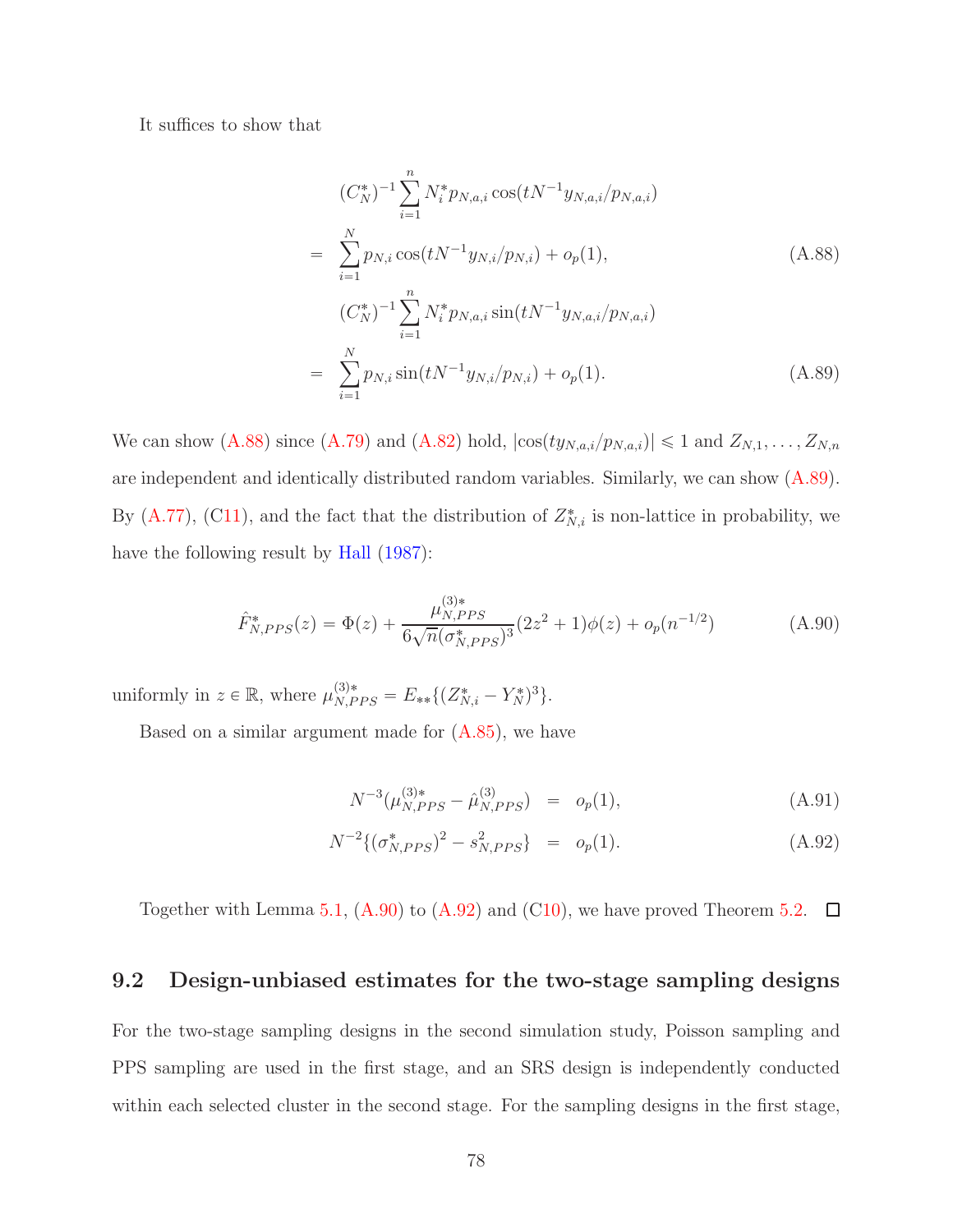denote  $\pi_i = n_1 N_i N^{-1}$  to be the first-order inclusion probability for Poisson sampling, and  $p_i = N_i N^{-1}$  to be the selection probability for PPS sampling. In this section, we comply to the notation convention in Section 1.2.8 of [Fuller](#page-82-1) [\(2009](#page-82-1)) to discuss the variance estimation under the two-stage sampling designs.

For the two-stage sampling design, where Poisson sampling is applied in the first stage, the design-based estimator of  $\bar{Y}$  is

$$
\tilde{Y} = N^{-1} \sum_{i \in A} \pi_i^{-1} \hat{Y}_{i, \cdot} = n_1^{-1} \sum_{i \in A} N_i^{-1} \hat{Y}_{i, \cdot},
$$

where A is the index of the selected clusters in the first stage,  $\hat{Y}_{i, \cdot} = N_i n_2^{-1} \sum_{j \in B_i} y_{i,j}$  is an design-unbiased estimate of the cluster total  $Y_{i, \cdot} = \sum_{j=1}^{N_i} y_{i,j}$  under the SRS design, and  $B_i$ is the index set of the sample within the selected cluster indexed by i. It can be shown that the same form holds when PPS sampling is used in the first stage.

First, we discuss the variance estimator of  $\tilde{Y}$  for the two-stage sampling design where Poisson sampling is used in the first stage. As shown in Section 1.2.8 by [Fuller](#page-82-1) [\(2009\)](#page-82-1), the variance of  $\tilde{Y}$  can be decomposed into two parts. That is,

<span id="page-78-0"></span>
$$
\text{var}(\tilde{Y} \mid U_N) = V_1 + V_2,\tag{A.93}
$$

where  $V_1 = E[\text{var}\{\tilde{Y} \mid (A, U_N)\} | U_N]$  and  $V_2 = \text{var}[E\{\tilde{Y} \mid (A, U_N)\} | U_N]$ .

Consider

<span id="page-78-1"></span>
$$
\text{var}\{\tilde{Y} \mid (A, U_N)\} = N^{-2} \sum_{i \in A} \pi_i^{-2} \text{var}\{\hat{Y}_{i, \cdot} \mid (A, U_N)\},\tag{A.94}
$$

where the equality holds since the SRS design is independently conducted within each selected cluster,  $\text{var}\{\hat{Y}_{i, \cdot} \mid (A, U_N)\} = N_i(N_i - n_2)n_2^{-1}S_i^2$ ,  $S_i^2 = (N_i - 1)^{-1} \sum_{j=1}^{N_i} (y_{i,j} - \bar{Y}_{i, \cdot})^2$  is the finite population variance within the *i*-th cluster, and  $\bar{Y}_{i, \cdot} = N_i^{-1} Y_{i, \cdot}$  is the finite population mean of the *i*-th cluster. Since the sample variance  $s_i^2 = (n_2 - 1)^{-1} \sum_{j \in B_i} (y_{i,j} - \tilde{Y}_{i,j})^2$  is an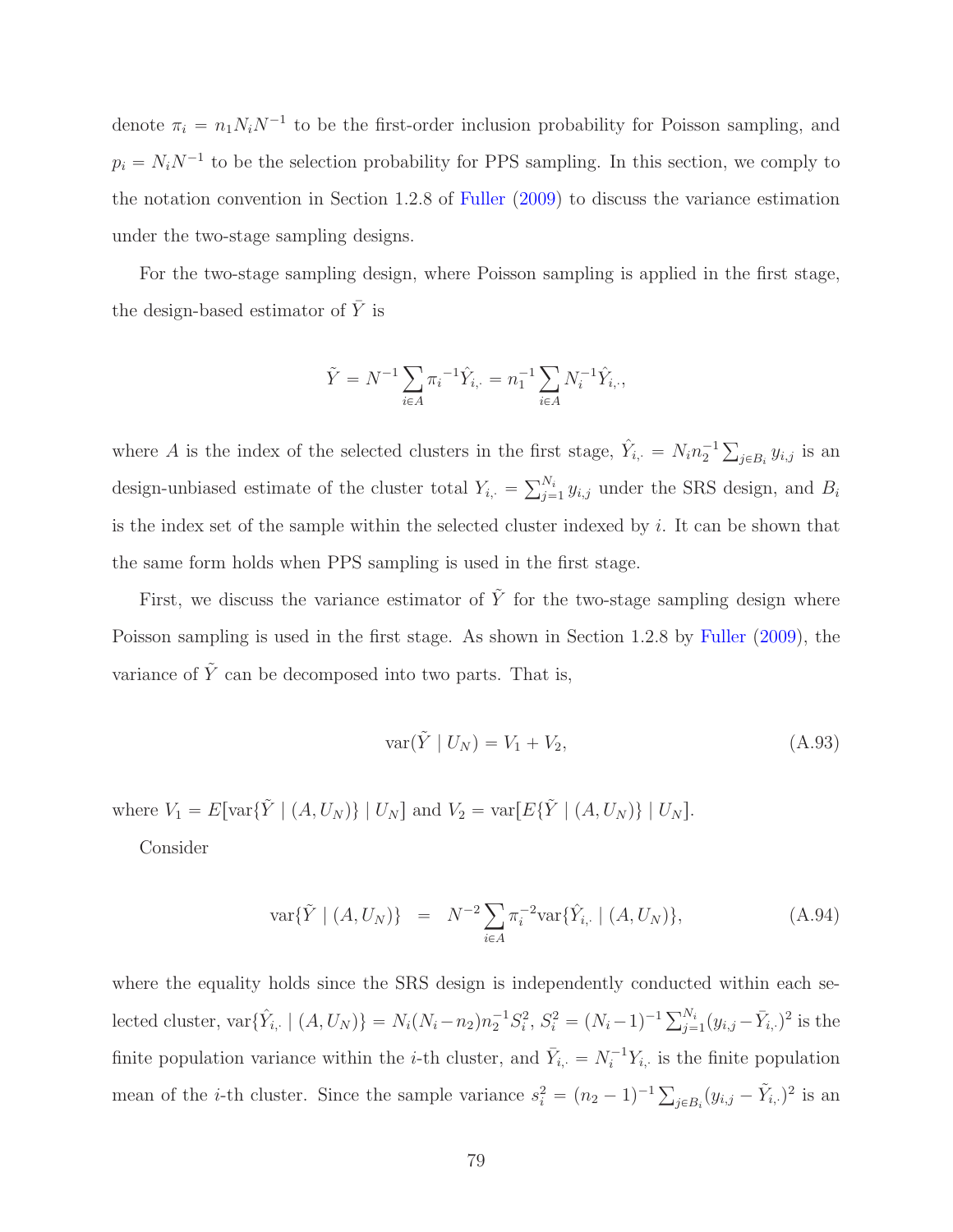unbiased estimator of  $S_i^2$ , where  $\tilde{Y}_{i, \cdot} = N_i^{-1} \hat{Y}_{i, \cdot}$  is the estimated cluster mean, the first term of [\(A.93\)](#page-78-0) can be estimated by

<span id="page-79-2"></span>
$$
\hat{V}_1 = N^{-2} \sum_{i \in A} \pi_i^{-2} \hat{V} \{ \hat{Y}_{i, \cdot} \mid (A, U_N) \},\tag{A.95}
$$

where  $\hat{V}\{\hat{Y}_{i, \cdot} \mid (A, U_N)\} = N_i(N_i - n_2)n_2^{-1}s_i^2$ .

For the second term of  $(A.93)$ , consider

$$
E\{\tilde{Y} \mid (A, U_N)\} = N^{-1} \sum_{i \in A} \pi_i^{-1} Y_{i,..}
$$

Since Poisson sampling is used in the first stage, we have

<span id="page-79-0"></span>
$$
\text{var}[E\{\tilde{Y} \mid (A, U_N)\} \mid U_N] = N^{-2} \sum_{i=1}^H \pi_i^{-1} (1 - \pi_i) Y_{i, \cdot}^2, \tag{A.96}
$$

which can be estimated by  $N^{-2} \sum_{i \in A} \pi_i^{-2} (1 - \pi_i) Y_{i, \cdot}^2$ . Notice that

<span id="page-79-1"></span>
$$
E\{\hat{Y}_{i,\cdot}^{2} \mid (A, U_{N})\} = [E\{\hat{Y}_{i,\cdot} \mid (A, U_{N})\}]^{2} + \text{var}\{\hat{Y}_{i,\cdot} \mid (A, U_{N})\}
$$
  

$$
= Y_{i,\cdot}^{2} + \text{var}\{\hat{Y}_{i,\cdot} \mid (A, U_{N})\}. \tag{A.97}
$$

By [\(A.96\)](#page-79-0) and [\(A.97\)](#page-79-1) and the fact that  $s_i^2$  is an unbiased estimator of  $S_i^2$ , the second term of  $(A.93)$  can be estimated by

<span id="page-79-3"></span>
$$
\hat{V}_2 = N^{-2} \sum_{i \in A} \pi_i^{-2} (1 - \pi_i) [\hat{Y}_{i, \cdot}^2 - \hat{V} {\{\hat{Y}_{i, \cdot} \mid (A, U_N)\} }].
$$
\n(A.98)

By [\(A.95\)](#page-79-2) and [\(A.98\)](#page-79-3), the variance of  $\tilde{Y}$  can be estimated by

$$
\tilde{V} = N^{-2} \left[ \sum_{i \in A} \pi_i^{-2} (1 - \pi_i) \hat{Y}_{i, \cdot}^2 + \sum_{i \in A} \pi_i^{-1} \hat{V} \{ \hat{Y}_{i, \cdot} \mid (A, U_N) \} \right],
$$

when Poisson sampling is used in the first stage.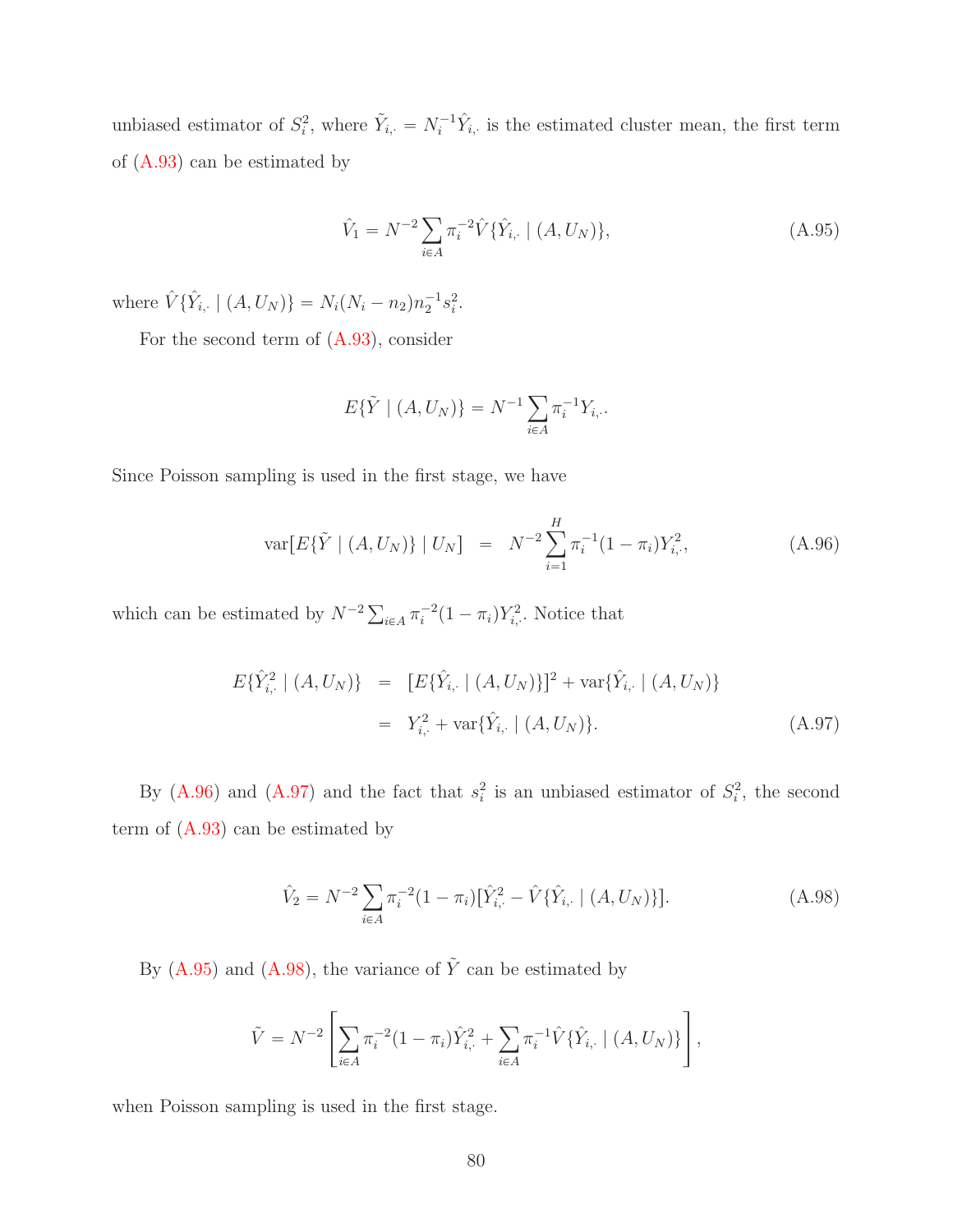Next, we use variance decomposition [\(A.93\)](#page-78-0) to derive the variance estimator of  $\tilde{Y}$  under the two-stage sampling design where PPS sampling is applied in the first stage. The result shown in  $(A.94)$  holds, and we can still use  $(A.95)$  to approximate  $V_1$ .

Consider

<span id="page-80-0"></span>
$$
\operatorname{var}[E\{\tilde{Y} \mid (A, U_N)\} \mid U_N] = N^{-2} n_1^{-1} (n_1 - 1)^{-1} \left( \sum_{i \in A} Z_{i, \cdot}^2 - n_1 \bar{Z}^2 \right),
$$
 (A.99)

where the equality holds by the property of PPS sampling,  $Z_{i, \cdot} = Y_{i, \cdot} p_i^{-1}$  and  $\bar{Z} = n_1^{-1} \sum_{i \in A} Z_{i, \cdot}$ . Based on  $(A.97)$ , we can estimate  $Z_{i}^2$ , by

$$
p_i^{-2}[\hat{Y}_{i,\cdot}^2 - \hat{V}\{\hat{Y}_{i,\cdot} \mid (A, U_N)\}].
$$

Consider

$$
E\left\{\tilde{Z}^{2} \mid (A, U_{N})\right\} = \bar{Z}^{2} + \text{var}\{\tilde{Z} \mid (A, U_{N})\}
$$
  

$$
= \bar{Z}^{2} + n_{1}^{-2} \sum_{i \in A} p_{i}^{-2} \text{var}\{\hat{Y}_{i, \cdot} \mid (A, U_{N})\},
$$

where  $\tilde{Z} = n_1^{-1} \sum_{i \in A} \hat{Y}_{i,} p_i^{-1}$ . Thus, we can estimate  $\bar{Z}^2$  by

$$
\tilde{Z}^{2} - n_{1}^{-2} \sum_{i \in A} p_{i}^{-2} \hat{V} \{ \hat{Y}_{i, \cdot} \mid (A, U_{N}) \}.
$$

By [\(A.95\)](#page-79-2), [\(A.99\)](#page-80-0) and the two approximations above, we can obtain the variance estimate of  $\tilde{Y}$  by

$$
\tilde{V} = N^{-2}n_1^{-1}(n_1 - 1)^{-1} \sum_{i \in A} p_i^{-2} [\hat{Y}_{i, \cdot}^2 + (n_1 - 2)n_1^{-1} \hat{V} {\{\hat{Y}_{i, \cdot} | (A, U_N)\} }] - N^{-2} \tilde{Z}^2
$$

for the two-stage sampling design with PPS sampling is used in the first stage.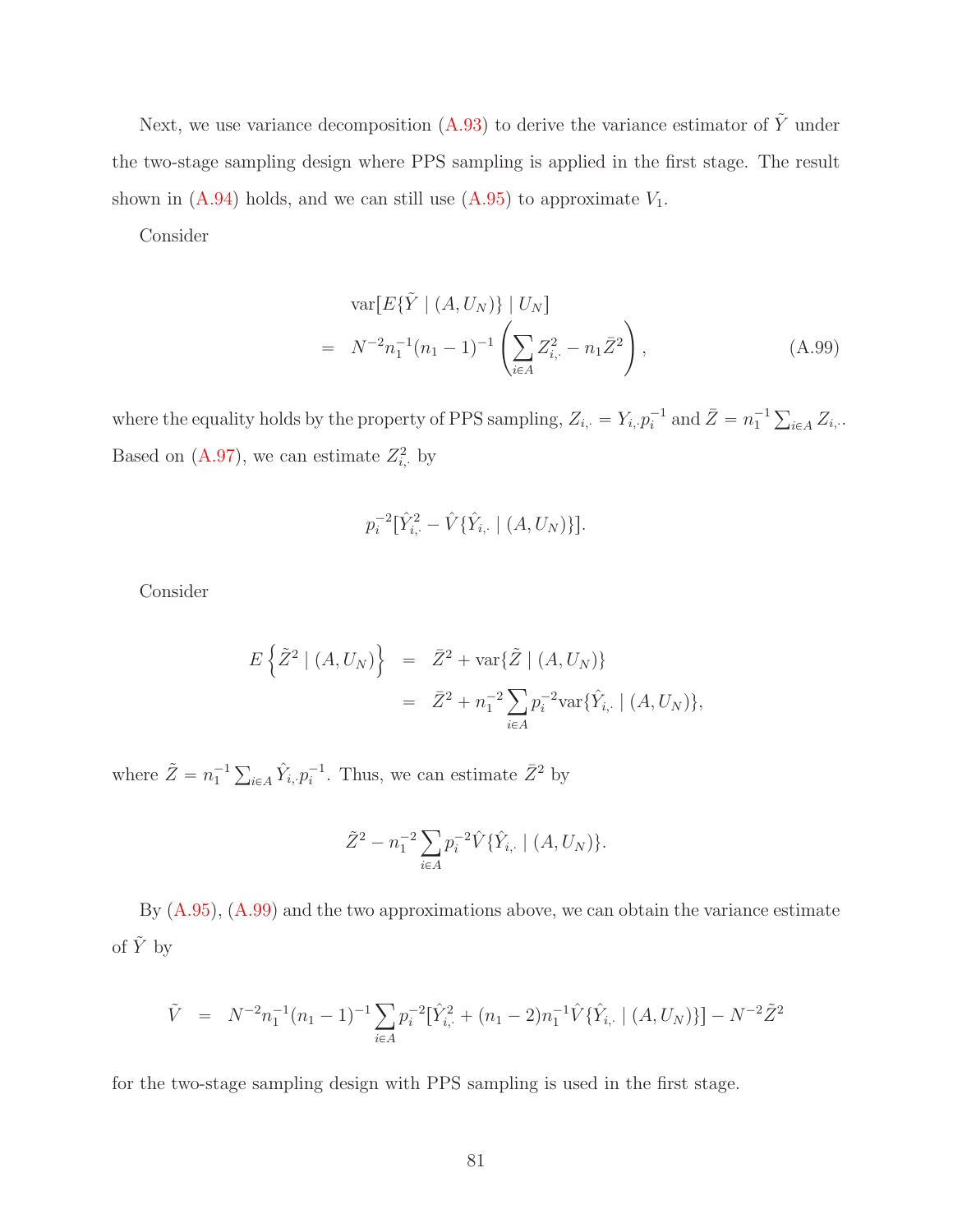## References

- Antal, E. and Tillé, Y.  $(2011)$ . A direct bootstrap method for complex sampling designs from a finite population, *J. Amer. Statist. Assoc.* 106(494): 534–543.
- Athreya, K. B. and Lahiri, S. N. (2006). *Measure Theory and Probability Theory*, Springer Science & Business Media, New York.
- Babu, G. J. and Singh, K. (1984). On one term edgeworth correction by efron's bootstrap, *Sankhya A* 46(2): 219–232.
- Babu, G. J. and Singh, K. (1985). Edgeworth expansions for sampling without replacement from finite populations, *J. Multivariate Anal.* 17(3): 261–278.
- Beaumont, J. F. and Patak, Z. (2012). On the generalized bootstrap for sample surveys with special attention to Poisson sampling, *Int. Stat. Rev.* 80(1): 127–148.
- Bickel, P. J. and Freedman, D. A. (1984). Asymptotic normality and the bootstrap in stratified sampling, *Ann. Statist.* 12(2): 470–482.
- Booth, J. G., Butler, R. W. and Hall, P. (1994). Bootstrap methods for finite populations, *J. Amer. Statist. Assoc.* 89(428): 1282–1289.
- Chao, M.-T. and Lo, S.-H. (1985). A bootstrap method for finite population, *Sankhya A*  $47(3): 399-405.$
- DiCiccio, T. J. and Romano, J. P. (1995). On bootstrap procedures for second-order accurate confidence limits in parametric models, *Statist. Sinica* 5(1): 141–160.
- Efron, B. (1979). Bootstrap methods: another look at the jackknife, *Ann. Statist.* 7(1): 1–26.
- Feller, W. (2008). *An Introduction to Probability Theory and Its Applications*, Vol. 2, John Wiley, New York.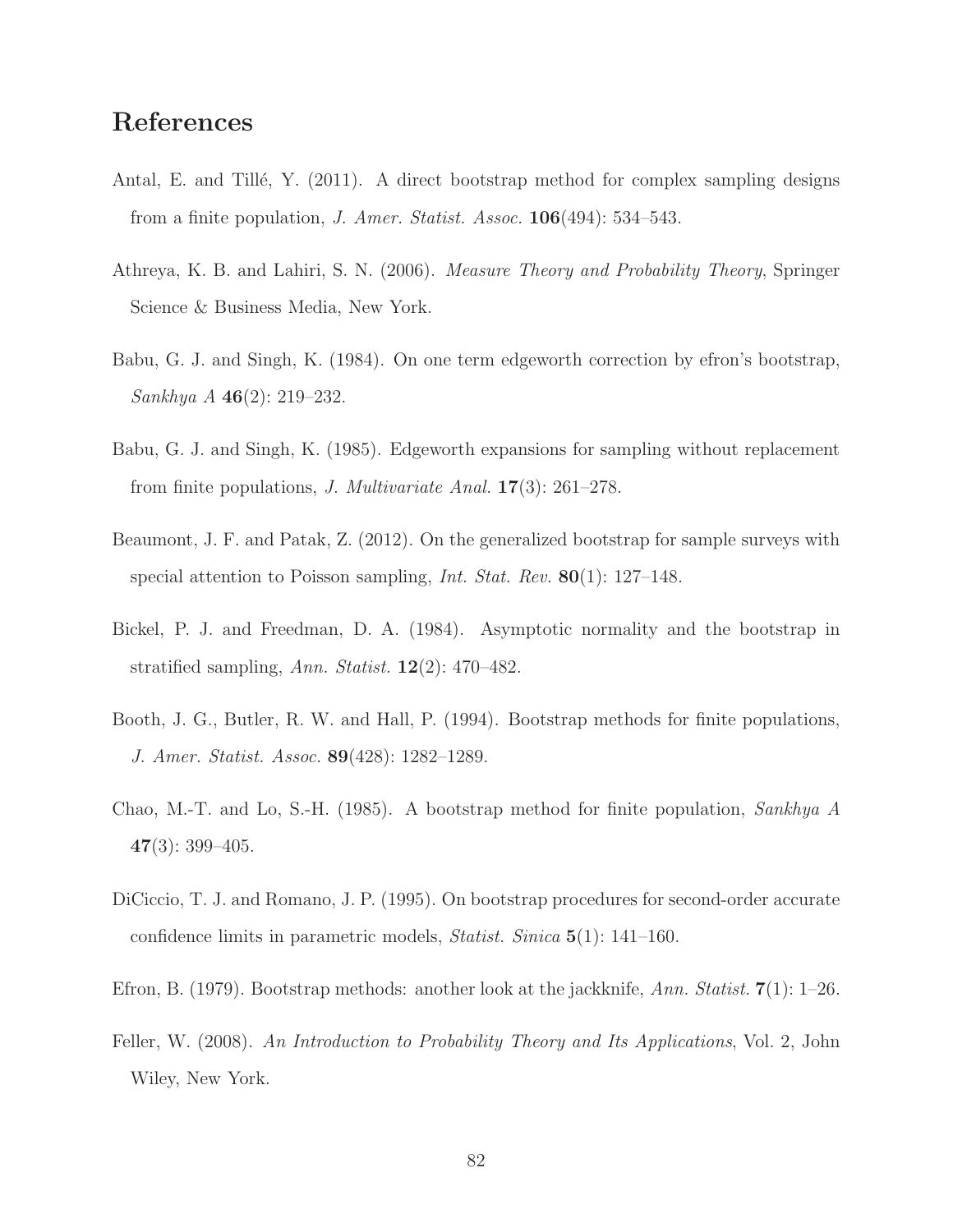<span id="page-82-1"></span>Fuller, W. A. (2009). *Sampling Statistics*, John Wiley, Hoboken.

- Gross, S. (1980). Median estimation in sample surveys, *Proc. Sect. Surv. Res.*, pp. 181–184.
- <span id="page-82-0"></span>Hall, P. (1987). Edgeworth expansion for Student's t statistic under minimal moment conditions, *Ann. Probab.* (3): 920–931.
- Hall, P. (1992). *The Bootstrap and Edgeworth Expansion*, Springer Science & Business Media, New York.
- Hansen, M. H. and Hurwitz, W. N. (1943). On the theory of sampling from finite populations, *Ann. Math. Statist.* 14(4): 333–362.
- Horvitz, D. G. and Thompson, D. J. (1952). A generalization of sampling without replacement from a finite universe, *J. Amer. Statist. Assoc.* 47(260): 663–685.
- Klenke, A. (2014). *Probability Theory: A Comprehensive Course*, Universitext, second edn, Springer-Verlag London Ltd., London.
- Lai, T. L. and Wang, J. Q. (1993). Edgeworth expansions for symmetric statistics with applications to bootstrap methods, *Statist. Sinica* 3(3): 517–542.
- Mashreghi, Z., Haziza, D. and Léger, C. (2016). A survey of bootstrap methods in finite population sampling, *Stat. Surv.* 10: 1–52.
- Petrov, V. V. (1995). *Limit Theorems of Probability Theory: Sequences of Independent Random Variables*, Clarendon Press, Oxford.
- Rao, J. N. K. and Wu, C. F. J. (1988). Resampling inference with complex survey data, *J. Amer. Statist. Assoc.* 83(401): 231–241.
- Rao, J. N. K., Wu, C. F. J. and Yue, K. (1992). Some recent work on resampling methods for complex surveys, *Surv. Methodol.* 18(2): 209–217.